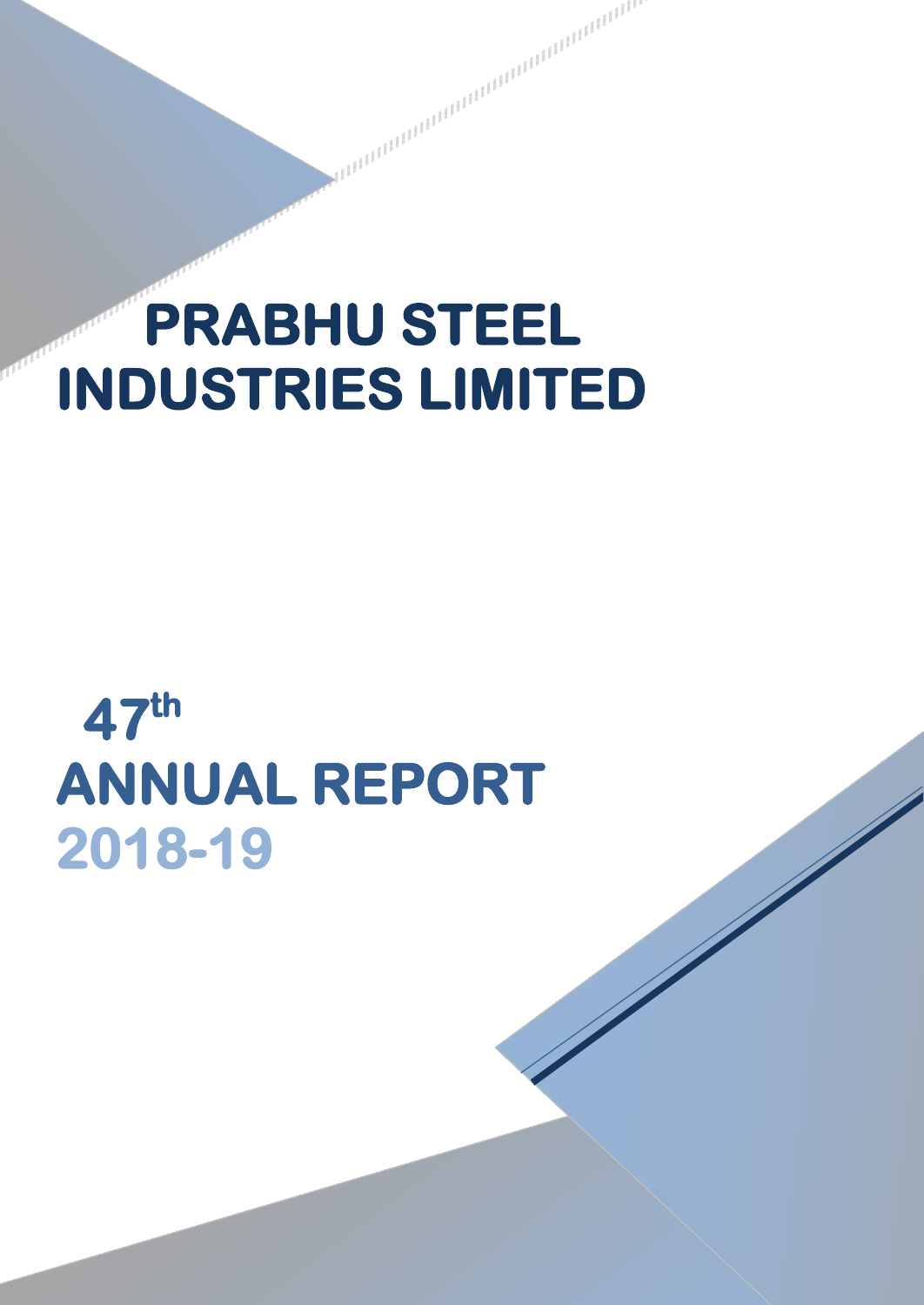# **CORPORATE INFORMATION**

#### **BOARD COMMITTEE**

- Dinesh Gangaram Agrawal : Managing Director Krishankumar Rambilash Agarwal : Independent Director Radheshyam Laxminarayan Agrawal : Non-Executive Director Harish Gangaram Agrawal **in the Canada** Executive Director Sonali Pramod Paithankar : Independent Director Pramod Dnyaneshwar Kale : Independent Director
	-
	-
	-

- 
- 
- 

| <b>AUDIT COMMITTEE</b>         |          |
|--------------------------------|----------|
| Krishankumar Rambilash Agarwal | Chairman |
| Dinesh Gangaram Agrawal        | Member   |
| Sonali Pramod Paithankar       | Member   |
| Pramod Dnyaneshwar Kale        | Member   |

### **SHAREHOLDERS / INVESTOR GRIEVANCE COMMITTEE**

| Krishankumar Rambilash Agarwal | : Chairman |
|--------------------------------|------------|
| Harish Gangaram Agrawal        | : Member   |
| Sonali Pramod Paithankar       | : Member   |

| <b>NOMINATION AND REMUNERATION COMMITTEE</b> |    |          |
|----------------------------------------------|----|----------|
| Krishankumar Rambilash Agarwal               | ÷. | Chairman |
| Sonali Pramod Paithankar                     | ÷. | Member   |
| Pramod Dnyaneshwar Kale                      | ÷. | Member   |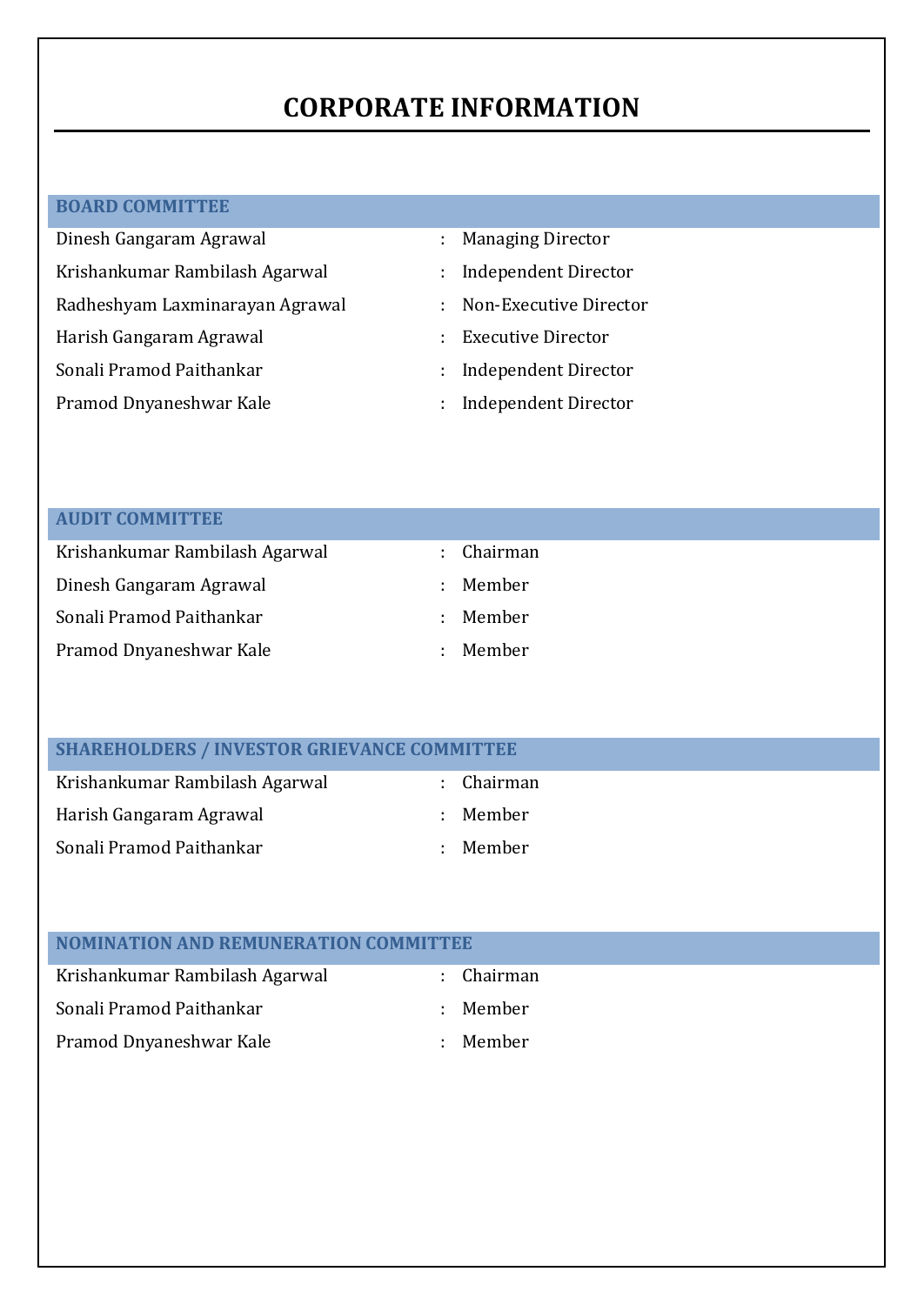#### **REGISTERED OFFICE**

NEAR OLD MOTOR STAND ITWARI NAGPUR - 440008 Tel No: 0712-2768743 Email Id :- prabhu.steel@yahoo.com Web Site :- www.prabhusteel.com

**LISTED AT** Bombay Stock Exchange Limited ( Scrip Code: 506042)

#### **AUDITORS**

Mr. Gulshan Jagdish Jham (M.No.408315) Chartered Accountants C/O Preetam Vastralaya Seoni Road, Chhindwara

## **COMPANY SECRETARY & COMPLIANCE OFFICER**

Jyotika Kirit Mehta 88, Kansari Para Road, Near Harish Park, Bhowanipur, Kolkata, West Bengal- 700025

## **REGISTRAR SHARE TRANSFER AGENT**

#### **Purva Sharegistry (India) Pvt. Ltd**

Shiv Shakti Industrial Estate, Unit No. 9, J R Boricha Marg, Sitarmil Complound, Lower Parel,Mumbai,Maharashtra,400011 Tel No: Tel No:022 - 23016761 E-Mail Id: busicomp@vsnl.com

#### **BANKERS**

IDBI Bank, Civil Line Branch Nagpur Nagrik Sahakari Bank Ltd, Itwari Branch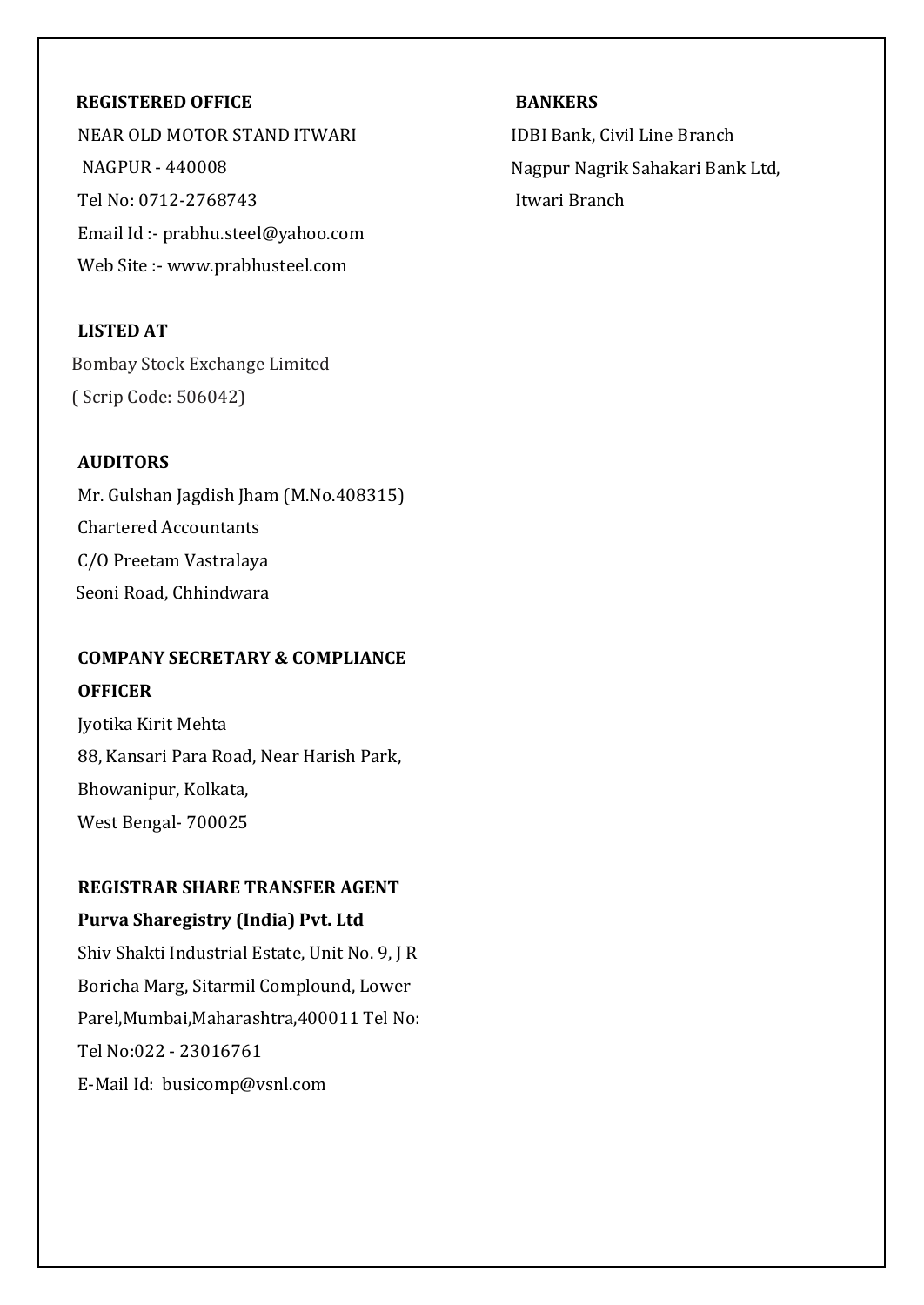# **INSIDE THE REPORT**

| Sr. No. | <b>Particulars</b>                                             | Page No.  |
|---------|----------------------------------------------------------------|-----------|
| 1.      | Notice                                                         | $1-9$     |
| 2.      | Directors' Report                                              | $10 - 18$ |
| 3.      | Annexure to Director's Report (MGT-9)                          | 19-27     |
| 4.      | Form AOC-2                                                     | 28        |
| 5.      | Management Discussion and Analysis Report                      | 29-30     |
| 6.      | CEO/ Managing Director & Chief Financial Officer Certification | 31        |
| 7.      | Corporate Governance Report                                    | 32-44     |
| 8.      | Secretarial Audit Report (MR-3)                                | 45-47     |
| 9.      | <b>Independent Auditors Report</b>                             | 48-55     |
| 10.     | Schedule 10: Significant Accounting Policies                   | 56-59     |
| 11.     | <b>Balance Sheet</b>                                           | 60-61     |
| 12.     | Profit and Loss Statement                                      | 62-63     |
| 13.     | <b>Cash Flow Statement</b>                                     | 64-65     |
| 14.     | Notes Forming Part of Financial Statements                     | 66-70     |
| 15.     | Attendance Slip                                                | 71        |
| 16.     | Proxy Form (MGT-11)                                            | 72        |
| 17.     | Ballot Paper/Polling Paper (MGT-12)                            | 73-74     |
| 18.     | Route Map                                                      | 75        |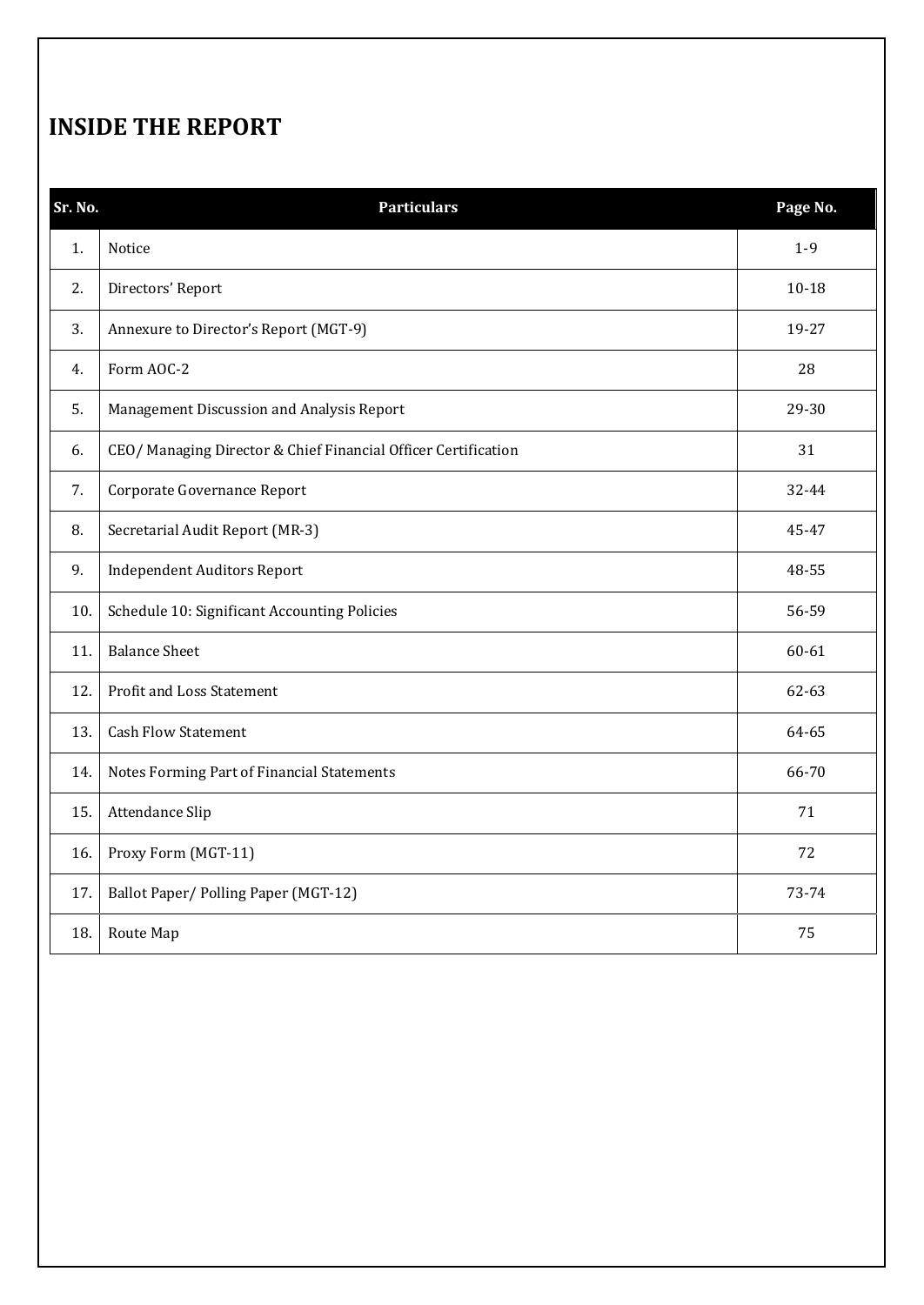# **NOTICE**

NOTICE IS HEREBY GIVEN THAT THE 47TH ANNUAL GENERAL MEETING OF THE MEMBERS OF **PRABHU STEEL INDUSTRIES LIMITED** TO BE HELD AT THE REGISTERED OFFICE OF THE COMPANY SITUATED AT NEAR OLD MOTOR STAND ITWARI NAGPUR - 440008 ON **AUGUST 8th 2019, THURSDAY AT 11:00 A.M.** TO TRANSACT THE FOLLOWING BUSINESS:

#### **ORDINARY BUSINESS**

- **1.To receive, consider and adopt the Audited Balance Sheet as at March 31, 2019 and the Profit and Loss Account for the year ended on that date together with the Schedules thereon, along with the Reports of the Directors and Auditors thereon.**
- **2.To appoint a Director in place of Mr. Dinesh Gangaram Agrawal, Managing Director (DIN: 00291086) who retires by rotation and being eligible offered himself for re-appointment.**
- **3.To appoint a Director in place of Mr. Harish Agrawal, Executive Director (DIN: 00291083) who retires by rotation and being eligible offered himself for re-appointment.**
- **4.To Consider the appointment of Mr. Gulshan Jagdish Jham, Chartered Accountant , as Statutory Auditors of the Company and fix their remuneration and in this regard to consider and if thought fit, to pass, with or without modification(s), the following resolution as an Ordinary Resolution:**

**To consider and if thought fit, to pass, with or without modification(s), the following resolution as an Ordinary Resolution**

"**RESOLVED THAT** pursuant to the provisions of Section 139 and 142 and other applicable provisions, if any, of the Companies Act, 2013 and rules, circulars, notifications made/issued there under, including any amendments, modification, variation or re-enactment thereof, the appointment of Mr. Gulshan Jagdish Jham, Chartered Accountant, bearing Firm Membership No. 408315 as the Statutory Auditors of the Company, who holds the office for a term of Five Years, from the conclusion of the Annual General Meeting to be held on 08.08.2019 till the conclusion of Annual General Meeting of the Company to be held in the year 2024 (subject to ratification of their appointment at every Annual General Meeting) and to fix their remuneration as may be agreed upon, be and is hereby ratified."

"**RSOLVED FURTHER THAT** the Board of Directors of the Company, be and are hereby authorized to do all such acts, deeds, matters and things as may be considered necessary, desirable an expedient for giving effect to this resolution and/or otherwise considered by them to be in the best interest of the Company including fixation of their remuneration and reimbursement of out of pocket expenses incurred in connection hereto."

the conclusion of Annual General Meeting of the Company to be held in the year 2021 (subject to ratification of their appointment at every Annual General Meeting) and to fix their remuneration as may be agreed upon, be and is hereby ratified."

**"RESOLVED FURTHER THAT** the Board of Directors be and is hereby authorized to do all such acts, deeds, matters and things as may be considered necessary, desirable and expedient for giving effect to this resolution and/or otherwise considered by them to be in the best interest of the Company including fixation of their remuneration and reimbursement of out of pocket expenses incurred in connection hereto."

#### **SPECIAL BUSINESS**

1

**5.Regularisation Of Additional Director, Mr Pramod Dnyaneshwar Kale By Appointing Him As Independent Director Of The Company** 

**To consider and, if thought fit, to pass, with or without modification(s), the following resolution as an Ordinary Resolution:**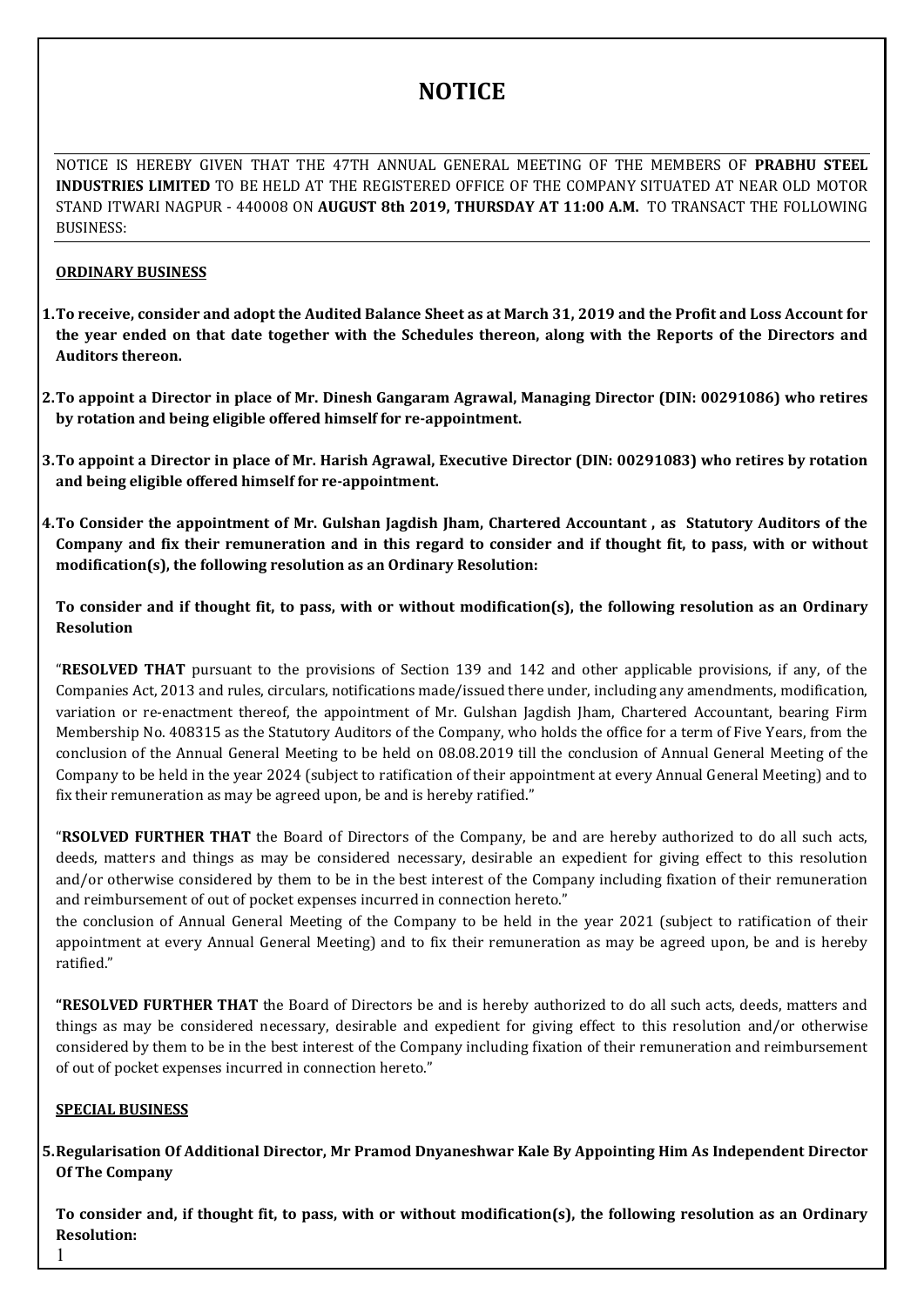"**RESOLVED THAT**, Mr. Pramod Dnyaneshwar Kale (DIN- 08336145), who was appointed as an Additional Director with effect from 6th February, 2019 on the Board of Directors of the Company in terms of Section 161 of the Companies Act, 2013 and who holds office up to the date of this Annual General Meeting, be and is hereby appointed as an Independent Director of the Company.

**RESOLVED FURTHER THAT**, the Board of Directors of the Company be and are hereby severally authorized to sign the requisite forms / documents and to do all such acts, deeds and things and execute all such documents, instruments and writings as may be required to give effect to the aforesaid resolution."

#### **6.Regularisation Of Additional Director, Ms Sonali Pramod Paithankar By Appointing Her As Independent Director Of The Company**

"**RESOLVED THAT**, Ms. Sonali Pramod Paithankar (DIN- 08336128), who was appointed as an Additional Director with effect from 6<sup>th</sup> February, 2019 on the Board of Directors of the Company in terms of Section 161 of the Companies Act, 2013 and who holds office up to the date of this Annual General Meeting, be and is hereby appointed as an Independent Director of the Company.

**RESOLVED FURTHER THAT**, the Board of Directors of the Company be and are hereby severally authorized to sign the requisite forms / documents and to do all such acts, deeds and things and execute all such documents, instruments and writings as may be required to give effect to the aforesaid resolution."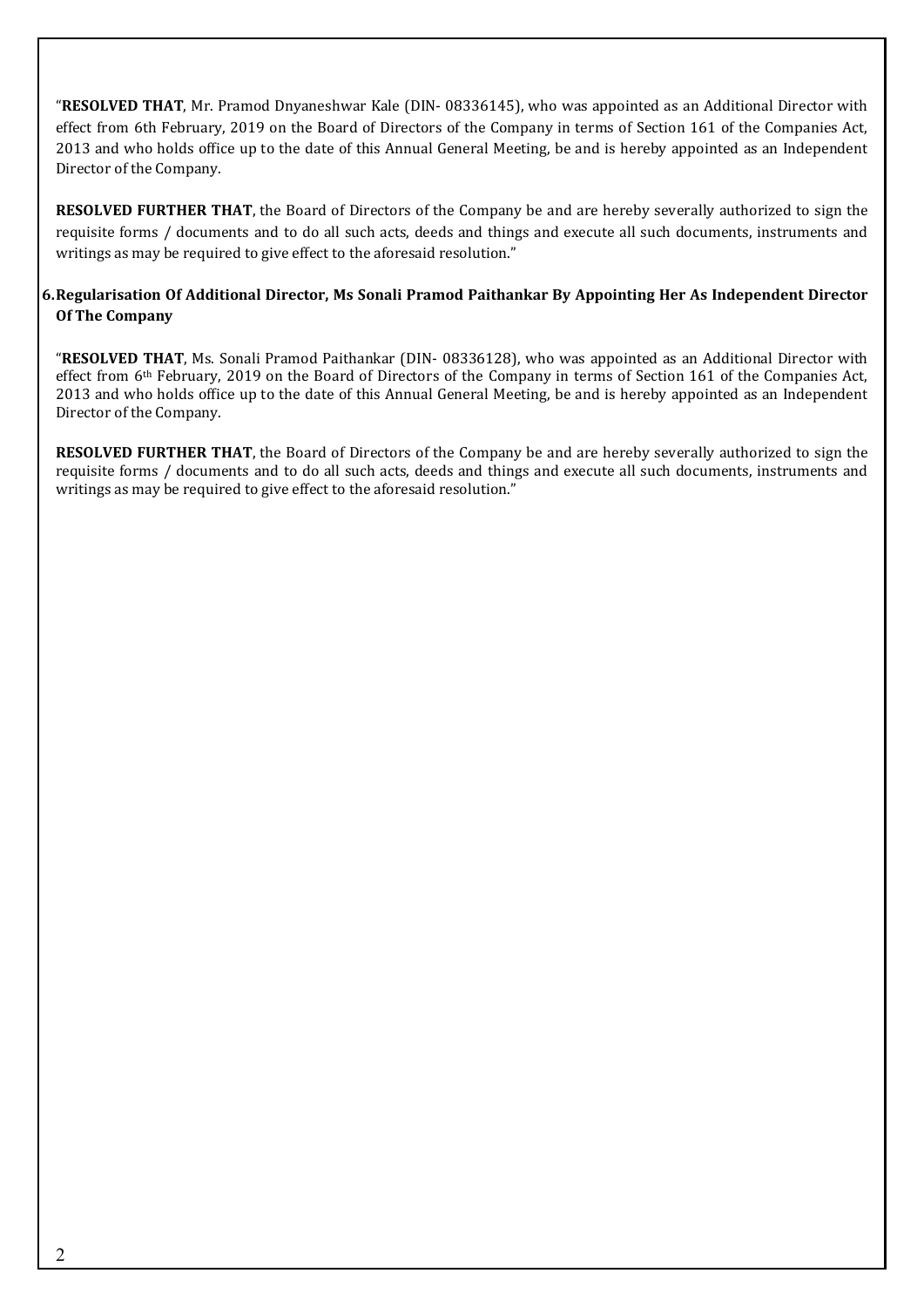#### **NOTES:**

- 1. A Member entitled to attend and Vote at the meeting is entitled to appoint a proxy to attend and to vote instead of himself / herself and the proxy need not be a member of the Company. The instrument appointing a proxy, in order to be effective, be deposited at the Registered Office of the Company not less than 48 hours before the commencement of the meeting. A person can act as a proxy on behalf of not exceeding fifty Members and holding in the aggregate not more than 10% of Total Paid-up Share Capital of the Company. Any member holding more than 10% of the Total paid-up capital of the company may appoint a single person as proxy and in such case, the said person shall not act as a proxy for any other person or member. Proxies in order to be effective must be received at the Registered Office of the Company not less than 48 hours before the commencement of the Annual General Meeting.
- 2. Corporate members intending to send their authorized representatives to attend the meeting pursuant to Section 113 of the Companies Act, 2013 are requested to send to the Company a certified copy of the Board resolution authorizing their representatives to attend and vote on their behalf at the meeting.
- 3. The Explanatory Statement pursuant to Section 102 of the Companies Act, 2013 is annexed hereto.
- 4. Members are requested to bring their admission slip along with copy of the report and accounts to Annual General Meeting.
- 5. Relevant documents referred to in the accompanying Notice & Explanatory Statement would be available for inspection by the members at the Registered Office of the Company on all working days, except Saturday / Sunday & Public Holidays, between 11.00 a.m. to 1.00 p.m. up to the date of the Annual General Meeting.
- 6. The Register of Members and the Share Transfer Books of the Company will remain closed from Friday, 2nd August, 2019 to Thursday, 8<sup>th</sup> August, 2019 (Both Days Inclusive) for the purpose of the Annual General Meeting.
- 7. Members are requested to notify immediately any changes, if any, in their registered addresses at an early date to the Registrar and Share Transfer Agent, quoting their folio numbers/client ID/ DP ID in all correspondence, so as to enable the Company to address any future communication at their correct address.
- 8. Members attending the meeting are requested to complete the enclosed attendance slip and deliver the same at the entrance of the meeting Venue.
- 9. Members desirous of seeking any information concerning the Accounts of the Company are requested to address their queries in writing to the Company at least seven days prior to the Annual General Meeting so that the requested information can be made available at the time of the meeting.
- 10. Members holding shares in physical forms are requested to consider converting their holding to dematerialized form to eliminate all risk associated with physical shares and for ease in portfolio management. Member can contact the Company or the Company's Registrar and Transfer Agent, Purva Sharegistry (India) Pvt. Ltd, for assistance in this regard. Members are, therefore, requested to dematerialize their shareholding to avoid inconvenience.
- 11. In case of joint holders attending the meeting, only such joint holders who are higher in the order of names will be entitled to vote.
- 12. Members holding shares under multiple folios in identical order of names are requested to consolidate their holdings into one folio.
- 13. Members who hold shares in physical form can nominate a person in respect of all the shares held by them singly or jointly. Members holding shares in single name are advised, in their own interest to avail of the nomination facility by filling form 2B. Members holding shares in the dematerialized form may contact their depository Participant for recording nomination with their depository Participant for recording nomination in respect of their shares.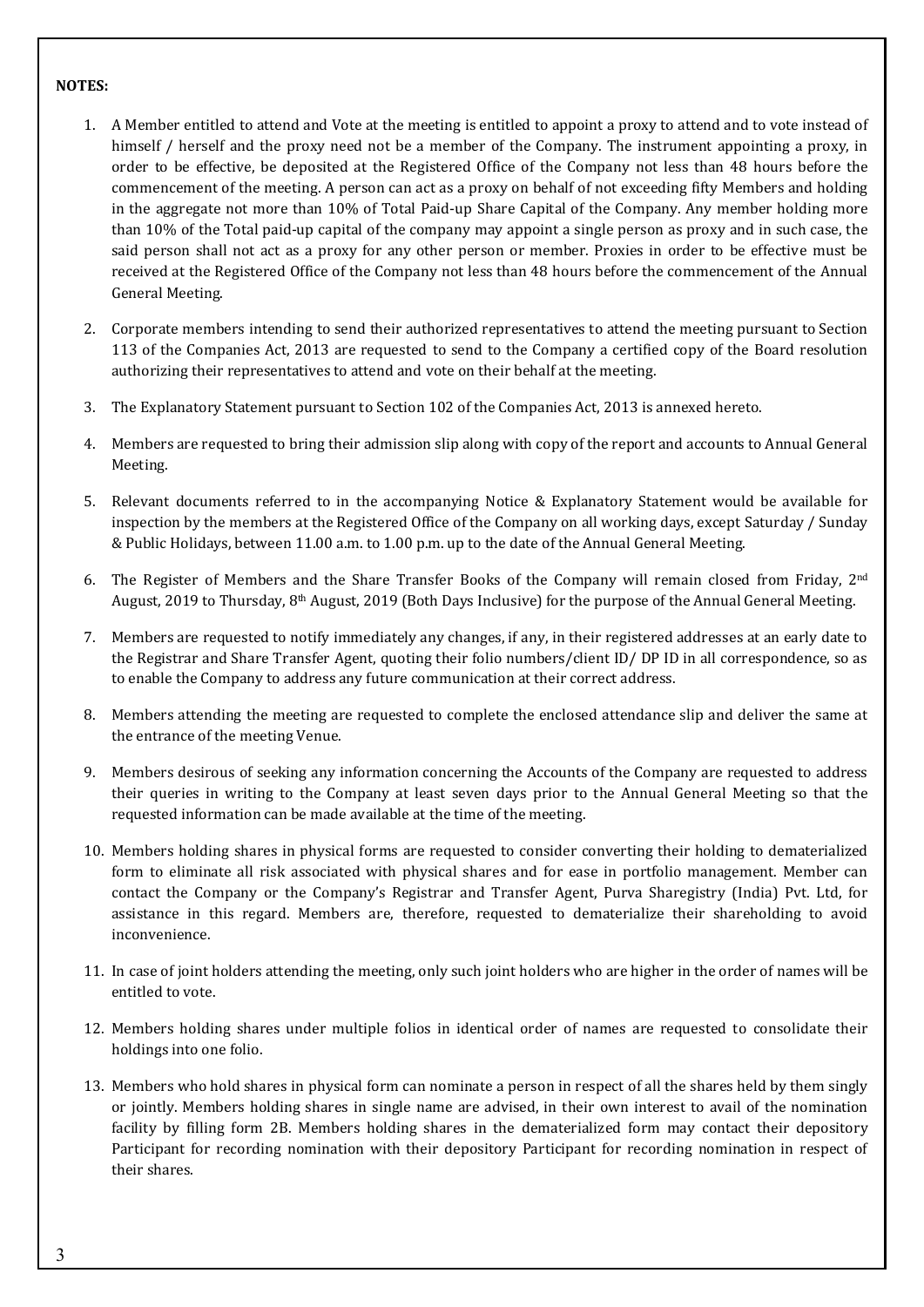- 14. The Ministry of Corporate Affairs (vide circular nos. 17/2011 and 18/2011 dated April 21 and April 29, 2011 respectively), has undertaken "Green Initiative in Corporate Governance" and allowed Companies to share documents with its shareholders through an electronic mode. Electronic copy of the Annual Report for 2019 is being sent to all the members who's Email IDs are registered with the Company/Depository Participants(s) for communication purposes unless any member has requested for a hard copy of the same. For members who have not registered their email address, physical copies of the Annual Report for 2019 is being sent in the permitted mode. Members holding shares under multiple folios in identical order of names are requested to consolidate their holdings into one folio.
- 15. Members are requested to support this green initiative by registering / updating their e-mail addresses, in respect of shares held in dematerialized form with their respective Depository participants and in respect of old shares held in physical form with the Company's Registrar & Share Transfer Agent. The Securities and Exchange Board of India (SEBI) has mandated the submission of Permanent Account Number (PAN) by every participant in securities market. Members holding shares in electronic form are therefore requested to submit their PAN to their Depository Participants with whom they are maintaining their demat accounts. Members holding shares in physical form can submit their PAN to the Company/Registrar & Share Transfer Agent.
- 16. Pursuant to Section 101 and Section 136 of the Companies Act, 2013 read with relevant Rules made there under, Companies can serve Annual Reports & other communications through electronic mode to those members whose email IDs are registered with the Company. As per provisions of Section 20 of the Companies Act, 2013 read with Rules there under, a document may be served on any member by sending it to him/her by post or by registered post or by speed post or by courier or by delivering at his/her office/home address or by such electronic mode as may be prescribed including by facsimile telecommunication or to electronic mail address, which the member has provided to the Company from time to time for sending communications, provided that a member may request for delivery of any document through a particular mode, for which he/she shall pay such fees as may be determined by the Company in its Annual General Meeting. For members who have not registered their email address with the Company, the service of documents will be affected by other modes of services as provided in Section 20 of the Companies Act, 2013 read with the relevant Rules there under. Printed copies of the Notice of the Annual General Meeting of the Company inter alia indicating the process and manner of e-voting along with Attendance Slip, Ballot Paper and Proxy Form is being sent to all members in the permitted mode.
- 17. Members may also note that the Notice of the Annual General Meeting and the Annual Report for 2019 will also be available on the Company's website [www.prabhusteel.](http://www.prabhusteel./)com for their download. The physical copies of the aforesaid documents will also be available at the Company's Registered Office for inspection during normal business hours on working days. Even after registering for e-communication, members are entitled to receive such communication in physical form, upon making a request for the same, free of cost. For any communication, the shareholders may also send requests to the Company's designated email id: mail to: prabhu.steel@yahoo.com.
- 18. Members can opt for one mode of voting i.e. either by physical ballot or through e-voting. If Members opt for evoting then do not vote by Physical Ballot or vice versa. However, in case Members cast their vote both by Physical Ballot and e-voting, then voting done through e-voting shall prevail and voting done by Physical Ballot will be treated as invalid.
- 19. In terms of relevant provisions of SEBI (LODR) 2015, in order to enable its members, who do not have access to evoting facility, to send their assent or dissent in writing in respect of the resolutions as set out in this Notice, a Ballot Form is attached. Members desiring to exercise vote by Ballot are requested to carefully read the instructions printed in the form, to complete the Ballot Form with assent (for) or dissent (against) and send it to Mr. Jaymin Modi, Scrutinizer, A/302, Om Mahavir CHSL, Navghar Cross , S.V Road, Bhayandar (East), Thane - 401105.
- 20. Members can request for a Ballot Form at Prabhu Steel Industries Ltd, Near Old Motor Standitwari Nagpur 440008, Tel No: 022-61834395, Email Id:- prabhu.steel@yahoo.com, Web Site :- www.prabhusteel.com
- 21. E-voting: In compliance with Section 108 of the Companies Act, 2013 and Companies (Management and Administration) Rules, 2014, the Company is pleased to provide member's facility to exercise their right to vote at the Annual General Meeting (AGM) by electronic means and all the business may be transacted through e-Voting Services provided by National Securities Depository Limited (NSDL).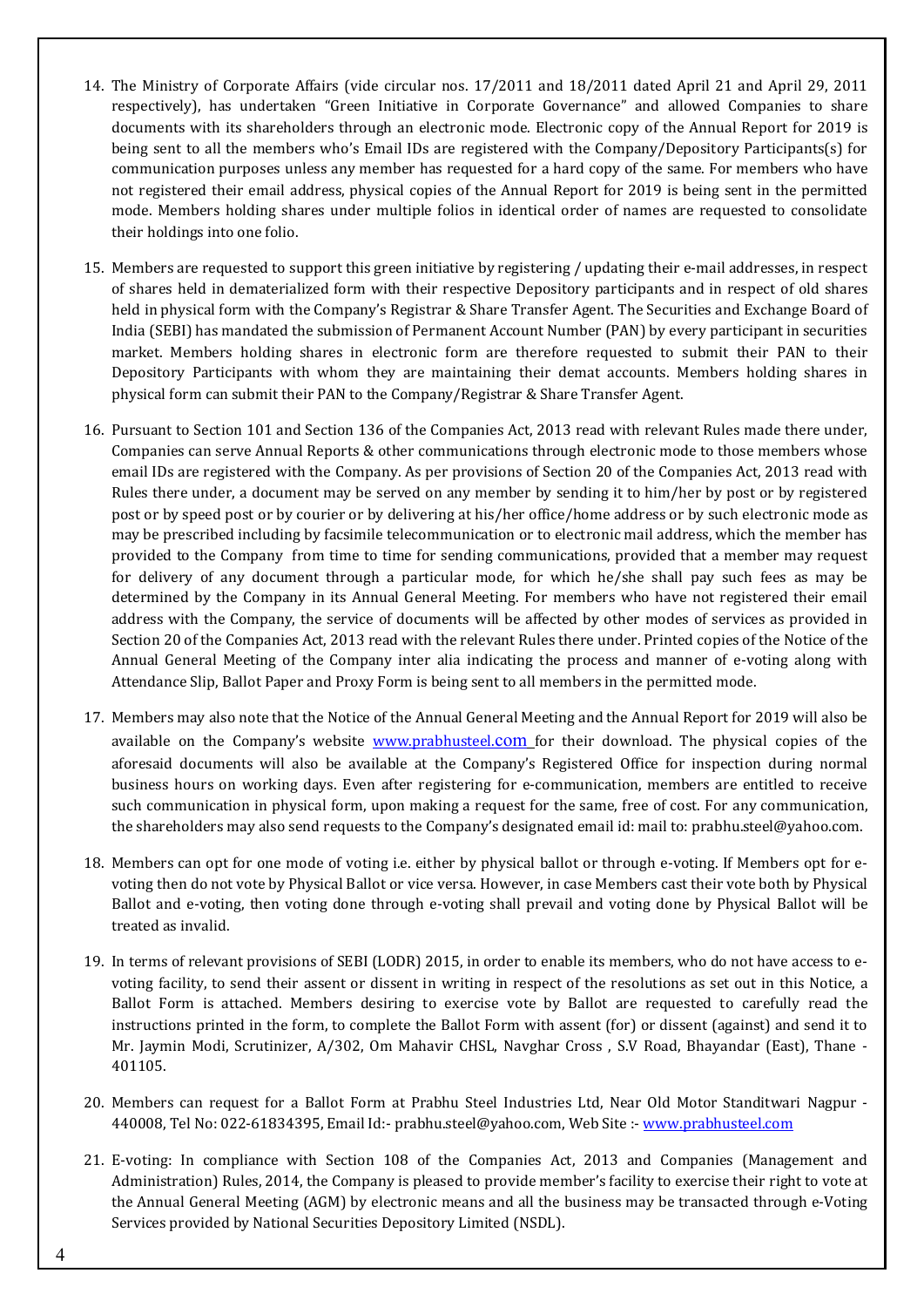- 22. The E-voting period for all items of business contained in this Notice shall commence from August 5, 2019, Monday at 9.00 a.m. and will end on August 7, 2019, Wednesday at 5.00 p.m. During this period equity shareholders of the Company holding shares either in physical form or in dematerialized form as on the cutoff date of August 1, 2019, may cast their vote electronically. The e-voting module shall be disabled by NSDL for voting thereafter. Once the vote on a resolution is cast by any Member, he/she shall not be allowed to change it subsequently. The voting rights of Members shall be in proportion to their equity shareholding in the paid up equity share capital of the Company as on August 1, 2019.
- 23. M/s Jaymin Modi & Co., Company Secretaries (Membership No. ACS 44248) has been appointed as the Scrutinizer to Scrutinize the E-voting process in a fair and transparent manner (including the Ballot Form received from the members who do not have access to the e-voting process) in a fair and transparent manner.
- 24. The Scrutinizer shall immediately after the conclusion of voting at the meeting, first count the votes casted at the meeting, thereafter unblock the votes casted through remote e-voting in the presence of at least 2 witnesses not in the employment of the Company and make, not later than 2 days of conclusion of the meeting and after scrutinizing such votes received shall make a Scrutinizer's report of the votes cast in favor or against or invalid votes in connection with the resolution(s) mentioned in the Notice of the Meeting and submit the same forthwith to the Chairman of the Company.
- 25. The Results of E-voting shall be declared at the AGM of the Company and the results along with Scrutinizer's report shall be placed on the website of the Company thereafter and shall also be communicated to the Stock Exchanges. The Resolutions shall be deemed to be passed, if approved, on the date of AGM.
- 26. (A) Voting through electronic means:

Pursuant to provisions of Section 108 of the Companies Act, 2013 and Rule 20 of the Companies (Management and Administration) Rules, 2014, as amended by the Companies (Management and Administration) Amendment Rules, 2015 and Regulation 44 of SEBI (Listing Obligations and Disclosure Requirements), Regulations, 2015, the Company is pleased to provide members facility to exercise their right to vote at the Annual General Meeting (AGM) by electronic means and the **business may be transacted through e-Voting Services. The facility of casting the votes by the members using an electronic voting system from a place other than venue of the AGM ("remote e-voting") will be provided by National Securities Depository Limited (NSDL)**.

The Company has approached NSDL for providing e-voting services through our e-voting platform. In this regard, your Demat Account/Folio Number has been enrolled by the Company for your participation in e-voting on resolution placed by the Company on e-Voting system.

The Notice of the Annual General Meeting (AGM) of the Company inter alia indicating the process and manner of e-Voting process along with printed Attendance Slip and Proxy Form can be downloaded from the link **[https://www.evoting.nsdl.com](https://www.evoting.nsdl.com/)** or (**www.prabhusteel.in)**

**The e-voting period commences on August 5, 2019 (9:00 am) and ends on August 7, 2019 (5:00 pm).** During this period shareholders' of the Company, may cast their vote electronically. The e-voting module shall also be disabled for voting thereafter. Once the vote on a resolution is cast by the shareholder, the shareholder shall not be allowed to change it subsequently.

The voting rights of members shall be in proportion to their shares of the paid up equity share capital of the Company as on the cut-off date of 1st August, 2019.Any person, who acquires shares of the Company and become member of the Company after dispatch of the notice and holding shares as of the cut-off date i.e. 6th June, 2019, may obtain the login ID and password by sending a request at [evoting@nsdl.co.in](mailto:evoting@nsdl.co.in) or (**[prabhu.steel@yahoo.com](mailto:prabhu.steel@yahoo.com)**) .

The facility for voting through ballot paper shall be made available at the AGM and the members attending the meeting who have not cast their vote by remote e-voting shall be able to exercise their right at the meeting through ballot paper.

#### **The procedure to login to e-Voting website consists of two steps as detailed hereunder:**

#### **Step 1 : Log-in to NSDL e-Voting system**

1. Visit the e-Voting website of NSDL. Open web browser by typing the following URL[: https://www.evoting.nsdl.com/.](https://www.evoting.nsdl.com/)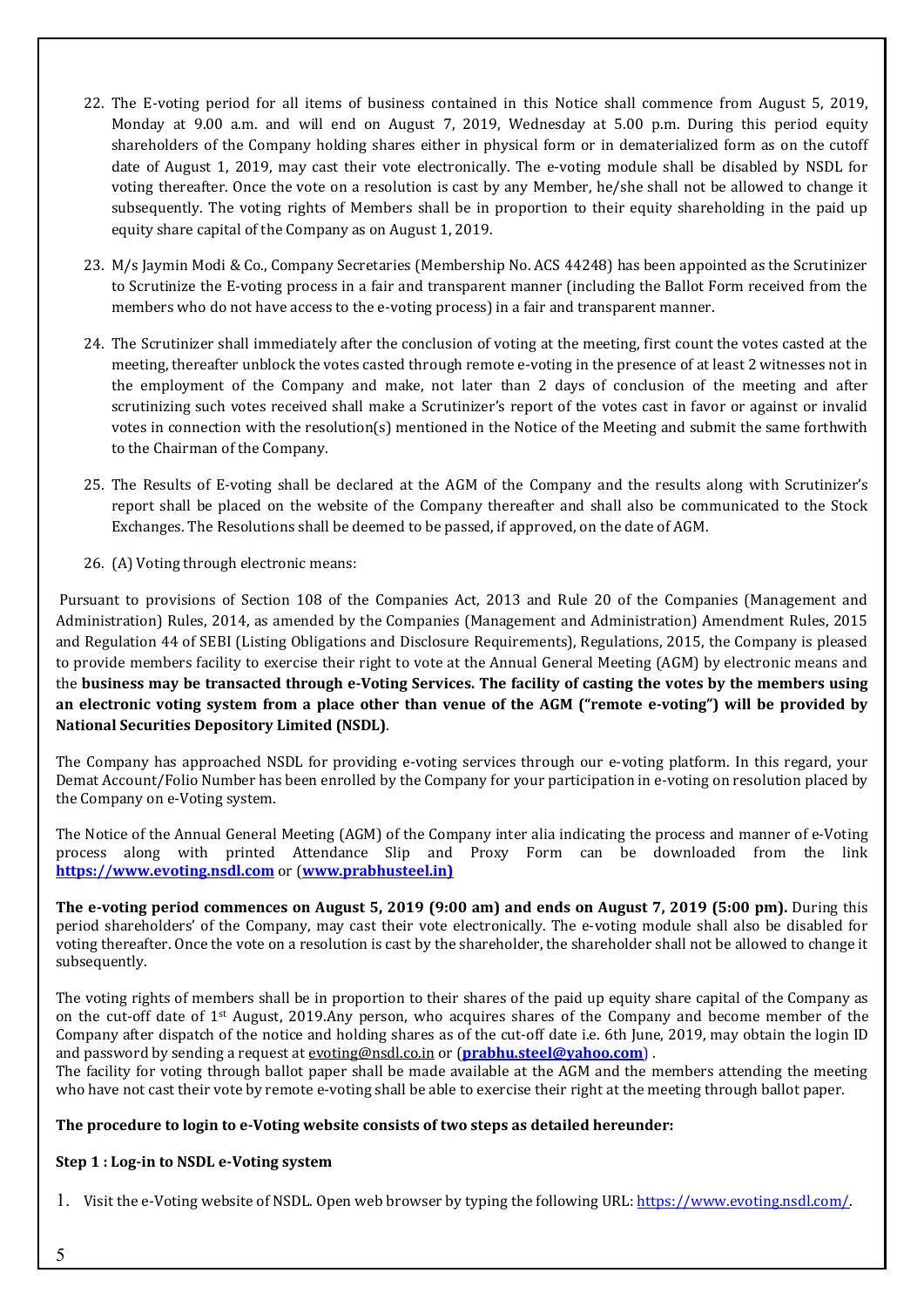- 2. Once the home page of e-Voting system is launched, click on the icon "Login" which is available under 'Shareholders' section.
- 3. A new screen will open. You will have to enter your User ID, your Password and a Verification Code as shown on the screen. Alternatively, if you are registered for NSDL eservices i.e. IDEAS, you can log-in at<https://eservices.nsdl.com/> with your existing IDEAS login. Once you log-in to NSDL eservices after using your log-in credentials, click on e-Voting and you can proceed to Step 2 i.e. Cast your vote electronically.
- 4. Your User ID details will be as per details given below :
	- a) **For Members who hold shares in demat account with NSDL:** 8 Character DP ID followed by 8 Digit Client ID (For example if your DP ID is IN300\*\*\* and Client ID is 12\*\*\*\*\*\* then your user ID is IN300\*\*\*12\*\*\*\*\*\*).
	- b) **For Members who hold shares in demat account with CDSL:** 16 Digit Beneficiary ID (For example if your Beneficiary ID is  $12***************$  then your user ID is  $12*************$ .
	- c) **For Members holding shares in Physical Form:** EVEN Number followed by Folio Number registered with the company (For example if folio number is 001\*\*\* and EVEN is 101456 then user ID is 101456001\*\*\*).
- 5. Your password details are given below:
	- a. If you are already registered for e-Voting, then you can use your existing password to login and cast your vote.
	- b. If you are using NSDL e-Voting system for the first time, you will need to retrieve the 'initial password' which was communicated to you. Once you retrieve your 'initial password', you need to enter the 'initial password' and the system will force you to change your password.
	- c. How to retrieve your 'initial password'?
		- i. If your email ID is registered in your demat account or with the company, your 'initial password' is communicated to you on your email ID. Trace the email sent to you from NSDL from your mailbox. Open the email and open the attachment i.e. a .pdf file. Open the .pdf file. The password to open the .pdf file is your 8 digit client ID for NSDL account, last 8 digits of client ID for CDSL account or folio number for shares held in physical form. The .pdf file contains your 'User ID' and your 'initial password'.
		- ii. If your email ID is not registered, your 'initial password' is communicated to you on your postal address.
- 6. If you are unable to retrieve or have not received the "Initial password" or have forgotten your password:
	- a. Click on "**[Forgot User Details/Password](https://www.evoting.nsdl.com/eVotingWeb/commonhtmls/NewUser.jsp)**?"(If you are holding shares in your demat account with NSDL or CDSL) option available o[n www.evoting.nsdl.com.](http://www.evoting.nsdl.com/)
	- b. "**[Physical User Reset Password](https://www.evoting.nsdl.com/eVotingWeb/commonhtmls/PhysicalUser.jsp)**?" (If you are holding shares in physical mode) option available on [www.evoting.nsdl.com.](http://www.evoting.nsdl.com/)
	- c. If you are still unable to get the password by aforesaid two options, you can send a request at [evoting@nsdl.co.in](mailto:evoting@nsdl.co.in) mentioning your demat account number/folio number, your PAN, your name and your registered address.
- 7. After entering your password, tick on Agree to "Terms and Conditions" by selecting on the check box.
- 8. Now, you will have to click on "Login" button.
- 9. After you click on the "Login" button, Home page of e-Voting will open.

#### **Step 2 : Cast your vote electronically on NSDL e-Voting system.**

- 1. After successful login at Step 1, you will be able to see the Home page of e-Voting. Click on e-Voting. Then, click on Active Voting Cycles.
- 2. After click on Active Voting Cycles, you will be able to see all the companies "EVEN" in which you are holding shares and whose voting cycle is in active status.
- 3. Select "EVEN" of the Company.
- 6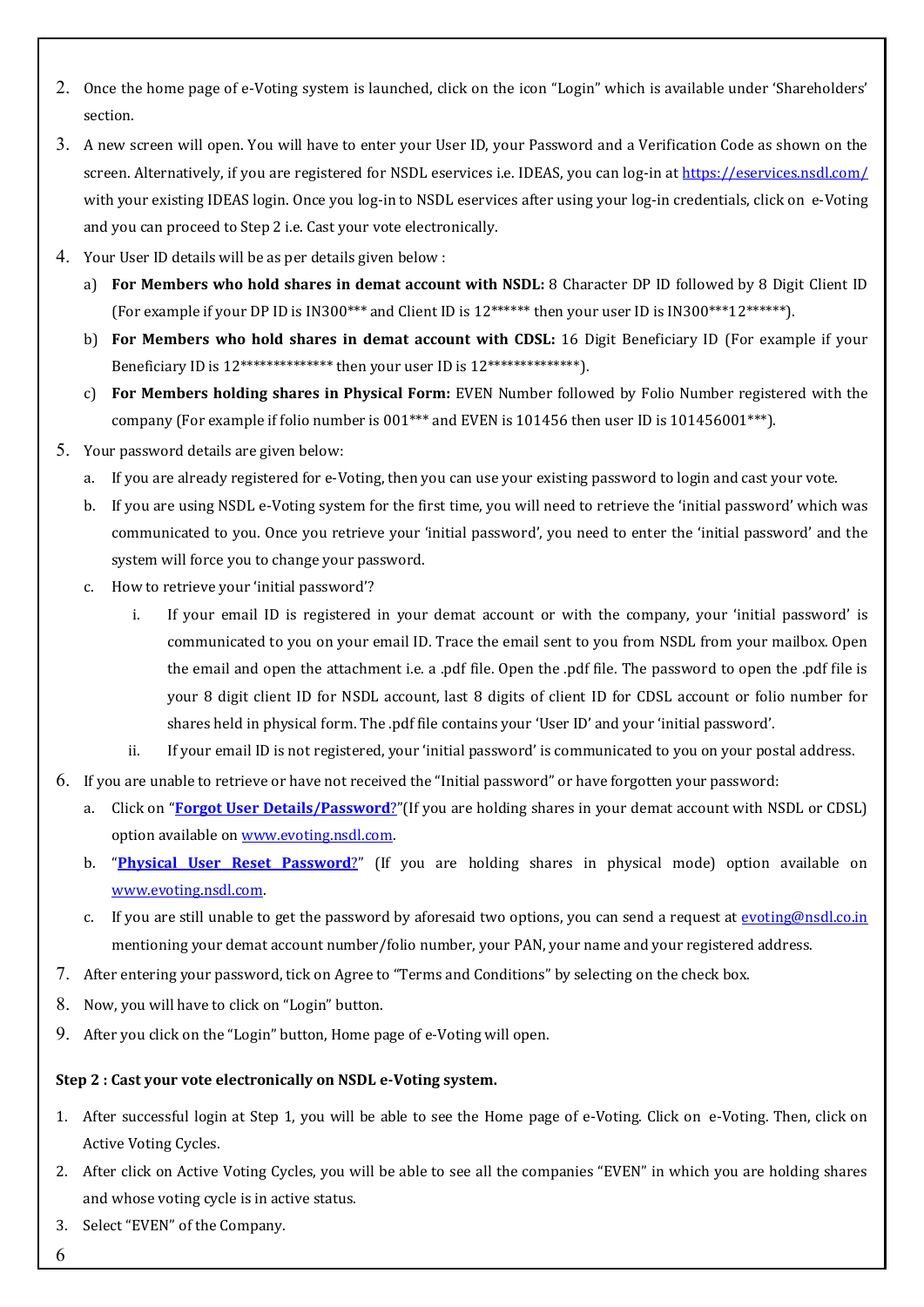- 4. Now you are ready for e-Voting as the Voting page opens.
- 5. Cast your vote by selecting appropriate options i.e. assent or dissent, verify/modify the number of shares for which you wish to cast your vote and click on "Submit" and also "Confirm" when prompted.
- 6. Upon confirmation, the message "Vote cast successfully" will be displayed.
- 7. You can also take the printout of the votes cast by you by clicking on the print option on the confirmation page.
- 8. Once you confirm your vote on the resolution, you will not be allowed to modify your vote.

#### **General Guidelines for shareholders:**

- 1. Institutional shareholders (i.e. other than individuals, HUF, NRI etc.) are required to send scanned copy (PDF/JPG Format) of the relevant Board Resolution/ Authority letter etc. with attested specimen signature of the duly authorized signatory(ies) who are authorized to vote, to the Scrutinizer by e-mail **(csjayminmodi@gmail.com)** to with a copy marked to **evoting@nsdl.co.in.**
- 2. It is strongly recommended not to share your password with any other person and take utmost care to keep your password confidential. Login to the e-voting website will be disabled upon five unsuccessful attempts to key in the correct password. In such an event, you will need to go through the ["Forgot User Details/Password?"](https://www.evoting.nsdl.com/eVotingWeb/commonhtmls/NewUser.jsp) or ["Physical](https://www.evoting.nsdl.com/eVotingWeb/commonhtmls/PhysicalUser.jsp)  [User Reset Password?"](https://www.evoting.nsdl.com/eVotingWeb/commonhtmls/PhysicalUser.jsp) option available o[n www.evoting.nsdl.com](http://www.evoting.nsdl.com/) to reset the password.

Please note the following:

A member may participate in the AGM even after exercising his right to vote through remote e-voting but shall not be allowed to vote again at the AGM.

A person, whose name is recorded in the register of members or in the register of beneficial owners maintained by the depositories as on the cut-off date only shall be entitled to avail the facility of remote e-voting as well as voting at the AGM through ballot paper.

The Chairman shall, at the AGM, at the end of discussion on the resolutions on which voting is to be held, allow voting with the assistance of scrutinizer, by use of ballot paper for all those members who are present at the AGM but have not cast their votes by availing the remote e-voting facility.

The Scrutinizer shall after the conclusion of voting at the general meeting, will first count the votes cast at the meeting and thereafter unblock the votes cast through remote e-voting in the presence of at least two witnesses not in the employment of the Company and shall make, not later than three days of the conclusion of the AGM, a consolidated scrutinizer's report of the total votes cast in favour or against, if any, to the Chairman or a person authorized by him in writing, who shall countersign the same and declare the result of the voting forthwith

Other information:

- o Your login id and password can be used by you exclusively for e-voting on the resolutions placed by the companies in which you are the shareholder.
- It is strongly recommended not to share your password with any other person and take utmost care to keep it confidential.

In case of any queries, you may refer to the Frequently Asked Questions (FAQs) for members and e-voting user manual for members available at the Downloads sections of **https:/[/www.evoting.nsdl.com](http://www.evoting.nsdl.com/)** or contact NSDL at the following toll free no.: 1800-222-990.

Assuring you of our best services,

Regards, e-Voting support desk National Securities Depository Limited (**[www.nsdl.co.in](http://www.nsdl.co.in/)**) Bonus Issue and increase in the authorized capital as set out in the accompanying Notice.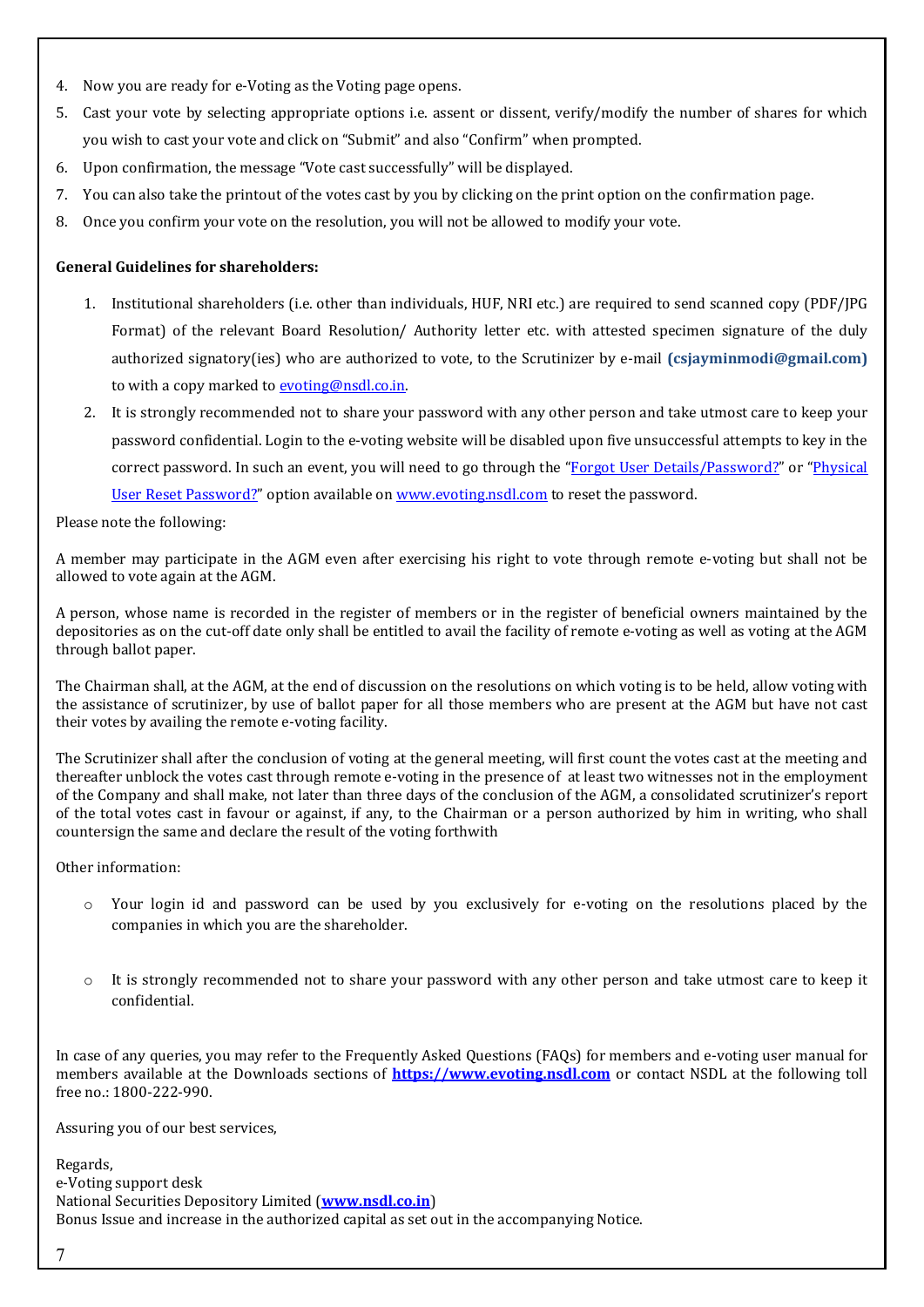Directors, Key Managerial Personnel of the Company and their relatives are not in any way, concerned or interested in the resolution, except to the extent of shares and/or stock options in the company that may be held by them or their relatives or any entity in which they may be deemed to be concerned or interested.

**Registered Office: NEAR OLD MOTOR STAND ITWARI , NAGPUR - 440008** 

 **By order of the Board For Prabhu Steel Industries Limited** 

**\_\_\_\_\_\_\_Sd/-\_\_\_\_\_\_\_\_\_\_\_ \_\_\_\_\_\_\_\_Sd/-\_\_\_\_\_\_\_\_\_\_\_\_\_ Dinesh Gangaram Agarwal Harish Agarwal**<br> **Managing Director Director DIN- 00291086 DIN- 00291083**

**Place: Nagpur Date: 13.07.2019**

**Managing Director**<br>DIN-00291086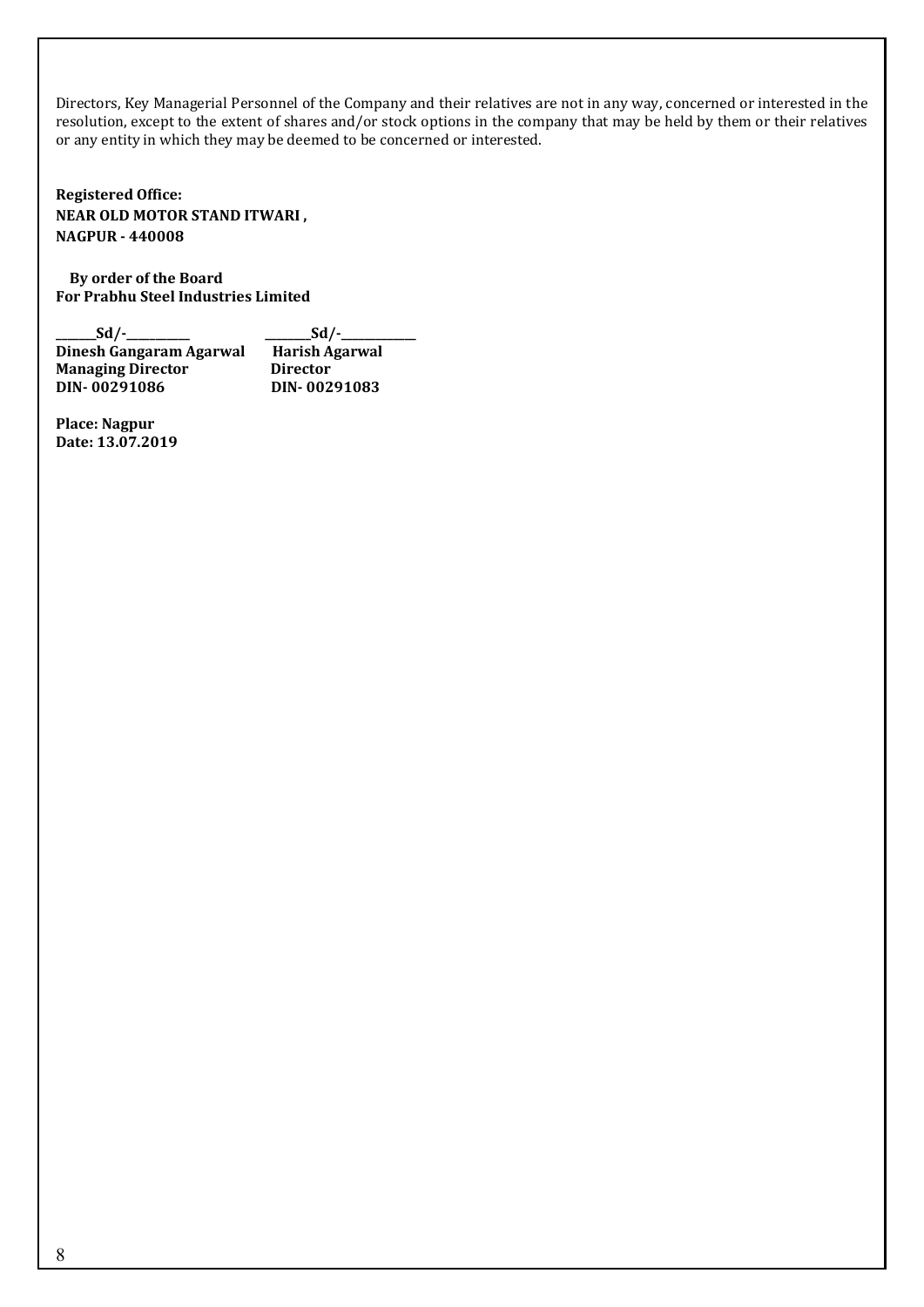#### **DETAILS OF DIRECTORS SEEKING APPOINTMENT / RE-APPOINTMENT AT THE ANNUAL GENERAL MEETING**

Detail of the Directors seeking Re-appointment in the forth coming Annual General Meeting in pursuance of Listing Regulations.

| <b>Particulars</b>                                                                                          | <b>Details</b>              |
|-------------------------------------------------------------------------------------------------------------|-----------------------------|
| Name of the Director                                                                                        | Mr. Dinesh Gangaram Agrawal |
| Date of Birth                                                                                               | 22-03-1966                  |
| Date of initial appointment                                                                                 | 16-12-2013                  |
| Other Companies in which Directorship is held as on March<br>31, 2019                                       | 4 (Four)                    |
| Chairman of Committees formed by Board of Other<br>Companies on which he is a Director as on March 31, 2019 | NIL.                        |
| Members of Committees formed by Board of Other<br>Companies on which he is a Director as on March 31, 2019  | Hariyana Metals Limited     |

| <b>Particulars</b>                                                                                          | <b>Details</b>          |
|-------------------------------------------------------------------------------------------------------------|-------------------------|
| Name of the Director                                                                                        | Harish Gangaram Agrawal |
| Date of Birth                                                                                               | 10-07-1963              |
| Date of initial appointment                                                                                 | 28-03-2008              |
| Other Companies in which Directorship is held as on March<br>31, 2019                                       | 3 (Three)               |
| Chairman of Committees formed by Board of Other<br>Companies on which he is a Director as on March 31, 2019 | NIL.                    |
| Members of Committees formed by Board of Other<br>Companies on which he is a Director as on March 31, 2019  | Hariyana Metals Limited |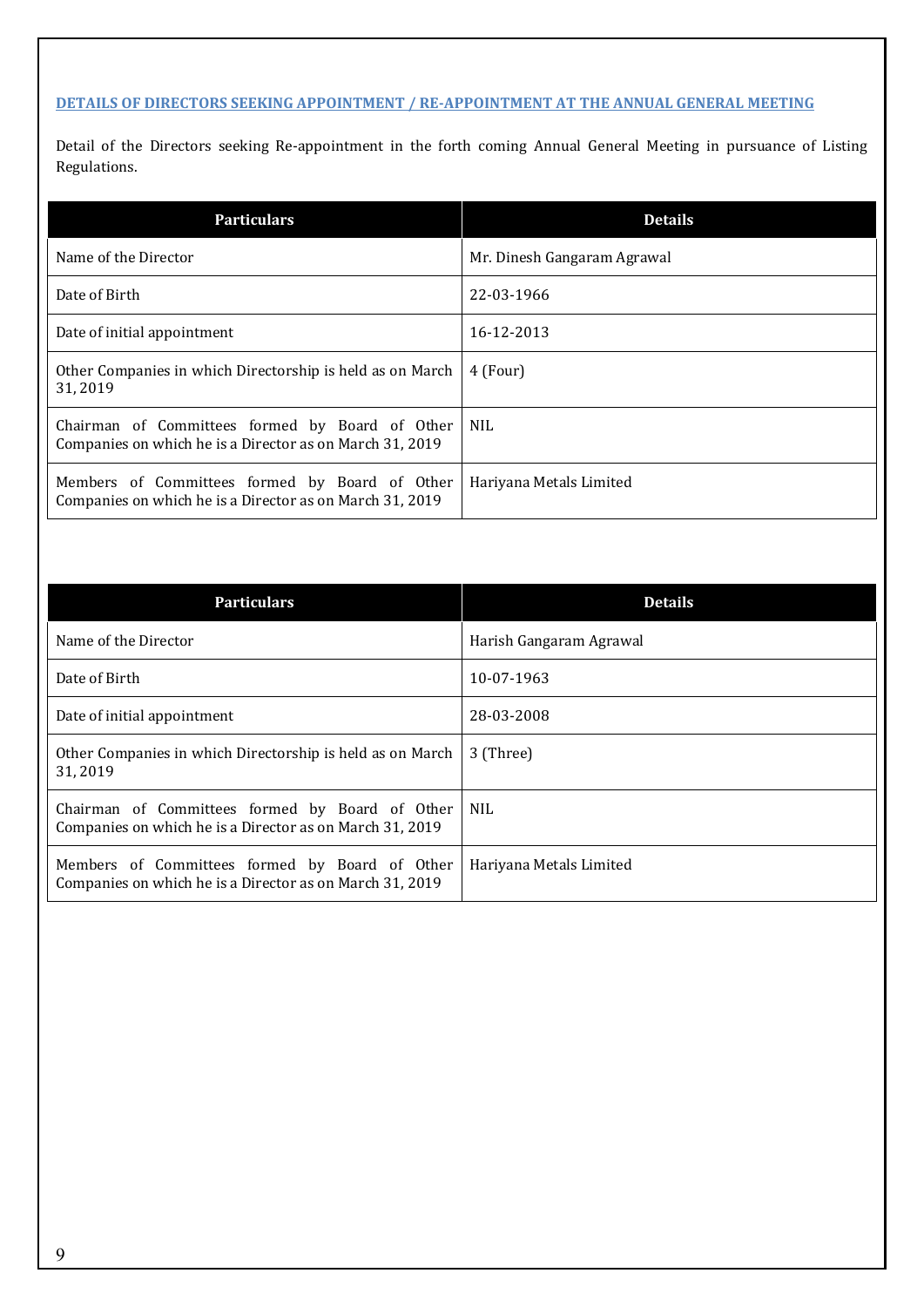# **DIRECTORS' REPORT**

#### **To, The Members,**

Your Directors have pleasure in presenting the **47th Annual Report** together with audited statement of accounts of the Company for the year ended on **31st March 2019**.

#### **FINANCIAL RESULTS:**

The financial performance of your Company for the year ended March 31, 2019 is summarized below:-

| <b>Particulars</b>       | 2018-19      | 2017-18      |
|--------------------------|--------------|--------------|
| Total Income             | 28,04,15,680 | 30,61,70,408 |
| <b>Total Expenses</b>    | 27,88,07,981 | 27,86,33,315 |
| Profit/(Loss) before Tax | 16,07,699    | 2,75,37,093  |
| Less: Tax expense        | 6,25,006     | 54,70,814    |
| Profit/ (Loss) after tax | 9,82,693     | 2,20,66,279  |

#### **BUSINESS PERFORMANCE AND SEGMENT REPORTING:**

During the year, revenue of the Company is Rs. 28,04,15,680. Your Company continues to trade in steel plates, which is major source of segment in the Company. Also, your Company manages to cut down expenses, and as result, manages to earn profit in the current fiscal, compare to previous year.

#### **INDUSTRY OVERVIEW:**

Steel is crucial to the development of any modern economy and is considered to be the backbone of human civilization. The level of per capita consumption of steel is treated as an important index of the level of socio-economic development and living standards of the people in any country. It is a product of a large and technologically complex industry having strong forward and backward linkages in terms of material flows and income generation. All major industrial economies are characterized by the existence of a strong steel industry and the growth of many of these economies has been largely shaped by the strength of their steel industries in their initial stages of development.

#### **ADEQUACY OF INTERNAL CONTROL:**

The Company has robust internal control systems in place which are commensurate with the size and nature of the business. The internal controls are aligned with statutory requirements and designed to safeguard the assets of the Company. The internal control systems are complemented by various Management Information System (MIS) reports covering all areas. Increased attention is given to auto generation of MIS reports as against manual reports to take care of possible human errors or alteration of data. The Management reviews and strengthens the controls periodically.

#### **HUMAN RESOURCE DEVELOPMENT:**

The Company recognizes the importance of Human Resource as a key asset instrumental in its growth. The Company believes in acquisition, retention and betterment of talented team players. With the philosophy of inclusive growth, the Company has redefined its performance management system. The new system focuses on progression of individual employees together with organizational goals. Under the new system increased thrust will be on job rotation and multiskilling.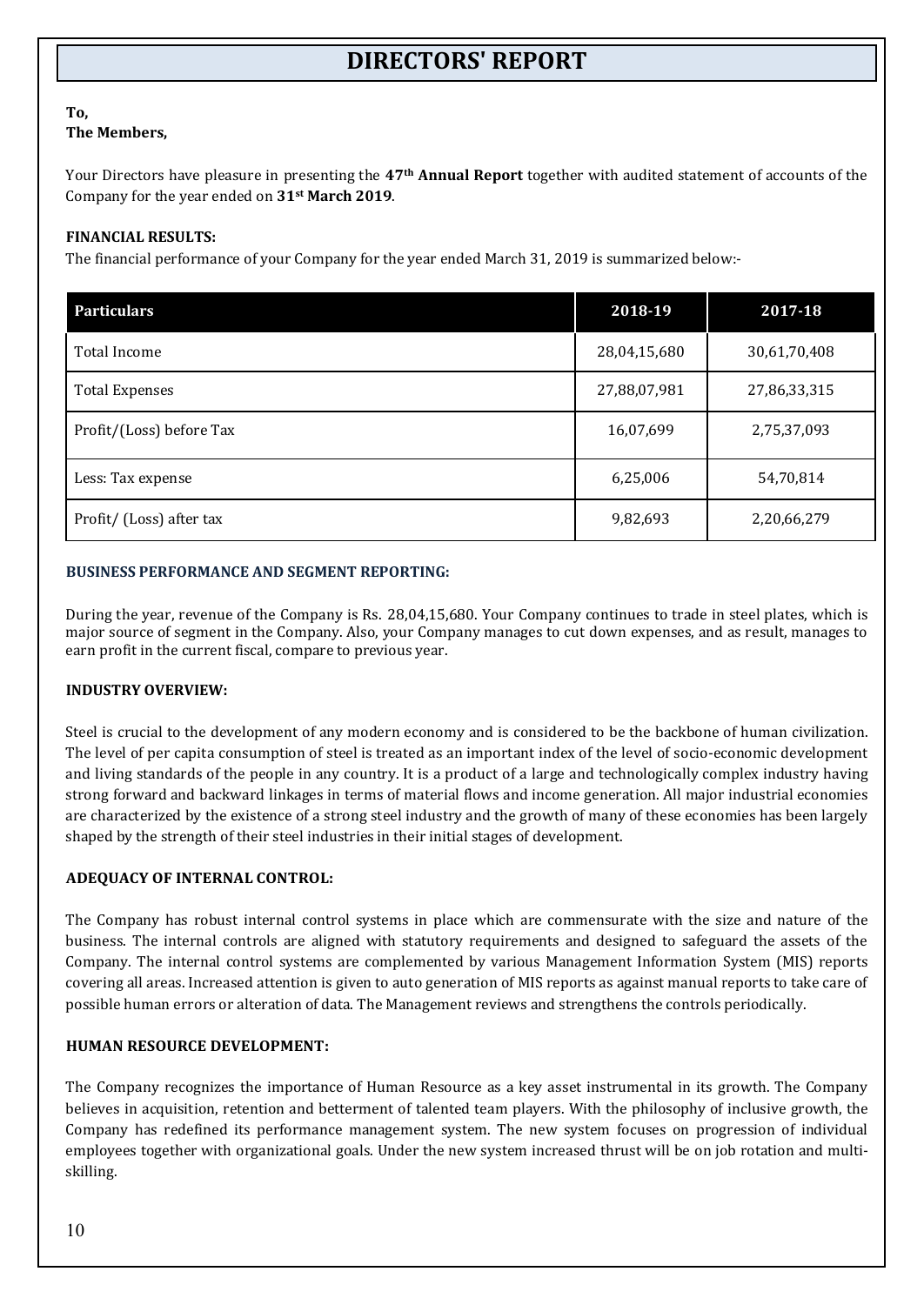#### **MANPOWER:**

The company recognizes the importance of human value and ensures that proper encouragement both moral and financial is extended to employees to motivate them.

#### **SEGMENT-WISE PERFORMANCE:**

The Company is into single reportable segment only.

#### **COMPLIANCE:**

The Compliance function of the Company is responsible for independently ensuring that operating and business units comply with regulatory and internal guidelines. The Compliance Department of the Company is continued to play a pivotal role in ensuring implementation of compliance functions in accordance with the directives issued by regulators, the Company's Board of Directors and the Company's Compliance Policy. The Audit Committee of the Board reviews the performance of the Compliance Department and the status of compliance with regulatory/internal guidelines on a periodic basis.

New Instructions/Guidelines issued by the regulatory authorities were disseminated across the Company to ensure that the business and functional units operate within the boundaries set by regulators and that compliance risks are suitably monitored and mitigated in course of their activities and processes.

#### **CAUTIONARY STATEMENT:**

Investors are cautioned that this discussion contains statements that involve risks and uncertainties. Words like anticipate, believe, estimate intend, will, expect and other similar expressions are intended to identify "Forward Looking Statements". The company assumes no responsibility to amend, modify or revise any forward looking statements, on the basis of any subsequent developments, information or events. Actual results could differ materially from those expressed or implied.

#### **DIVIDEND:**

The Board of Directors has not recommended any Dividend for the year.

#### **SUBSIDIARY COMPANIES**:

The Company does not have any subsidiary Company.

#### **SHARE CAPITAL:**

The Company has not changed its capital structure during 2018-19.

#### **ACCEPTANCE OF FIXED DEPOSITS:**

The Company has not accepted any Fixed Deposits from general public within the purview of Section 73, of the Companies Act, 2013, read with the Companies (Acceptance of Deposit) Rule, 2014, during the year under review.

#### **EXTRACT OF ANNUAL RETURN:**

Pursuant to Section 134(3)(a) of the Companies Act, 2013 read with Rule 12(1) of the Companies (Management and Administration) Rules 2014, the extract of annual return is annexed herewith as **ANNEXURE-I** and forming part of the report.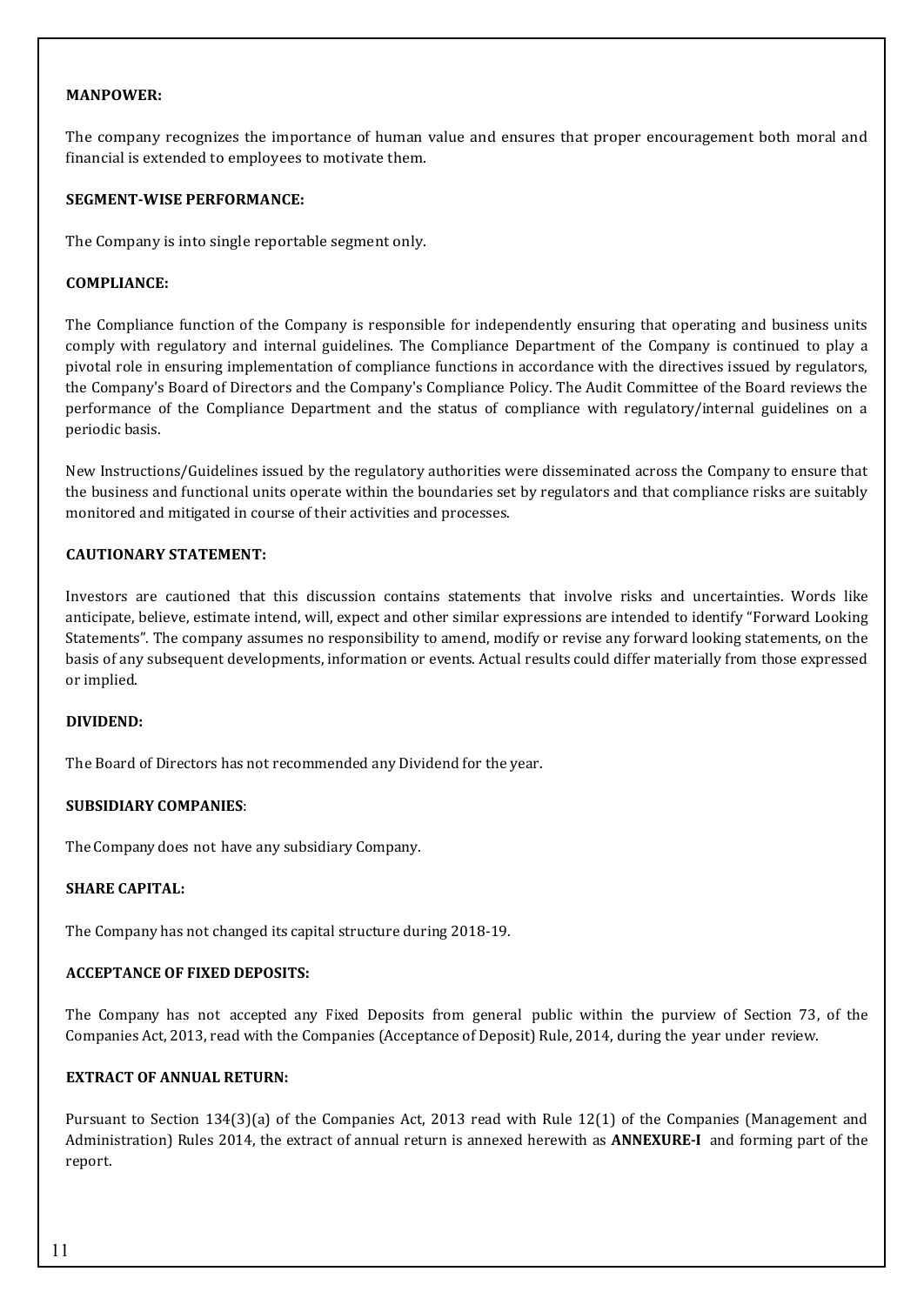#### **PARTICULARS OF CONTRACT OR ARRANGEMENT WITH RELATED PARTY:**

During the year under review, the transactions entered into by the Company with related parties as defined under the Act and the Listing Regulations, were in the ordinary course of Business and on arm's length basis.

Omnibus approval is obtained for the transactions foreseen and repetitive in nature with related parties. A statement of all such related party transactions is presented before the Audit Committee on periodic and need basis for its review and approval.

Particulars of contracts or arrangements with related parties as required under Section 134(3)(h) of the Act, in the prescribed Form AOC-2 is given in **ANNEXURE –II** of this Report.

Disclosure of transactions with related parties as required under the applicable Accounting Standards have been made in the notes forming part of the financial statements.

#### **LOANS, INVESTMENT AND GUARANTEES BY THE COMPANY:**

There are loans given, investment made however no guarantee is given or security provided by the Company to any entity under Section 186 of the Companies Act, 2013. Particulars of Investment made/loan given under section 186 of the Companies Act, 2013 are provided in the financial statement.

#### **INTERNAL FINANCIAL CONTROLS:**

The Internal Financial Controls with reference to financial statements as designed and implemented by the Company are adequate. During the year under review, no material or serious observations has been received from the Auditor of the Company for inefficiency or inadequacy of such controls.

#### **DISCLOSURES UNDER SECTION 134(3) (I) OF THE COMPANIES ACT, 2013:**

No material changes and commitments which could affect the Company's financial position have occurred between the end of the financial year of the Company and the date of this report, except as disclosed elsewhere in this report.

#### **DIRECTORS:**

Mr. Dinesh Gangaram Agrawal (DIN: 00291086) and Mr. Harish Gangaram Agrawal (DIN: 00291083), who retires by rotation and, being eligible, offers himself for re-appointment. If re-appointment, his term would be in accordance with the policy for directors of the Company.

| <b>Particulars</b>                                                                                          | <b>Details</b>              |
|-------------------------------------------------------------------------------------------------------------|-----------------------------|
| Name of the Director                                                                                        | Mr. Dinesh Gangaram Agrawal |
| Date of Birth                                                                                               | 22-03-1966                  |
| Date of initial appointment                                                                                 | 16-12-2013                  |
| Other Companies in which Directorship is held as on March<br>31, 2019                                       | 4 (Four)                    |
| Chairman of Committees formed by Board of Other<br>Companies on which he is a Director as on March 31, 2019 | <b>NIL</b>                  |
| Members of Committees formed by Board of Other<br>Companies on which he is a Director as on March 31, 2019  | Hariyana Metals Limited     |

|                      | <b>Particulars</b> | <b>Details</b> |
|----------------------|--------------------|----------------|
| 1 <sub>2</sub><br>12 |                    |                |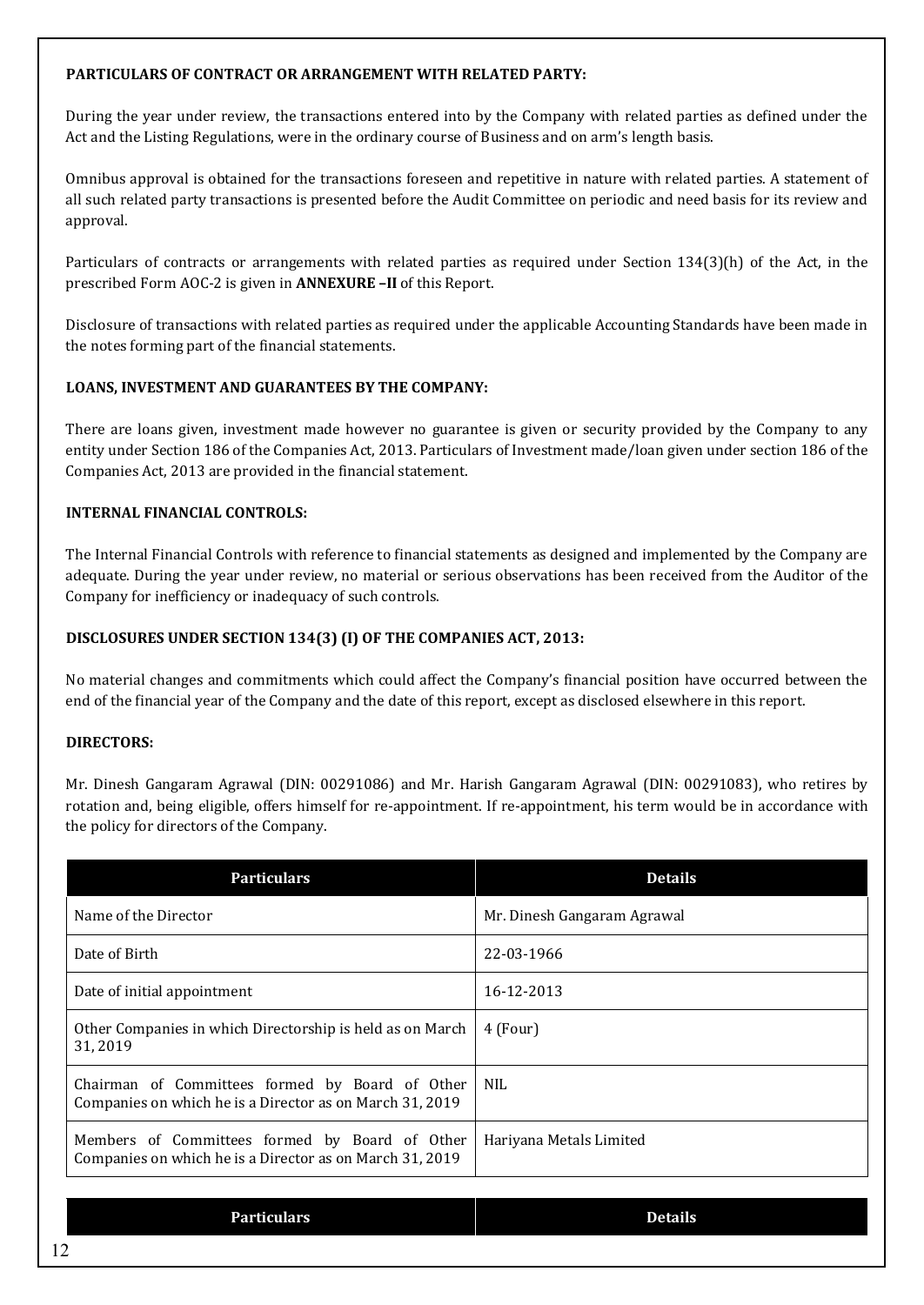| Name of the Director                                                                                        | Harish Gangaram Agrawal |
|-------------------------------------------------------------------------------------------------------------|-------------------------|
| Date of Birth                                                                                               | 10-07-1963              |
| Date of initial appointment                                                                                 | 28-03-2008              |
| Other Companies in which Directorship is held as on March<br>31.2019                                        | 3 (Three)               |
| Chairman of Committees formed by Board of Other<br>Companies on which he is a Director as on March 31, 2019 | <b>NIL</b>              |
| Members of Committees formed by Board of Other<br>Companies on which he is a Director as on March 31, 2019  | Hariyana Metals Limited |

#### **BOARD OF DIRECTORS:**

The Company is managed by well-qualified professionals. All directors are suitably qualified, experienced and competent. The members of the Board of Directors are persons with considerable experience and expertise in Audit, Accounts, Finance, Administration and Marketing. The Company is benefitted by the experience and skills of the Board of Directors. The Independent Directors have made disclosures to the Board confirming that there are no material, financial and/or commercial transactions between them and the company which could have potential conflict of interest with the company at large. The Company has a Code of Conduct for Directors and Senior Management personnel. The code is available on the official website of the www.prabhusteel.com.

#### **MEETINGS OF THE BOARD OF DIRECTORS:**

During the year under review, total Eight (8) meetings of the Board were held, details of which are given in the Corporate Governance Report that forms part of this Annual Report.

#### **DIRECTORS REMUNERATION POLICY:**

The Board on the recommendation of the Nomination and Remuneration Committee has framed a Remuneration policy, providing criteria for determining qualifications, positive attributes, independence of a Director and a policy on remuneration for Directors, key managerial personnel and other employees. The detailed Remuneration policy is placed on the Company's website.

#### **KEY MANAGERIAL PERSONNEL:**

During the year under review Mr. Sunny Gupta was appointed as Company Secretary and designated as "Key Managerial Personnel" of the Company pursuant to Section 203 of the Companies Act, 2013, read with the Companies (Appointment and Remuneration of Managerial Personnel) Rules, 2014 with effect from December 07, 2018. Also, for the period under review Ms. Charmi Sanghvi has resigned as the Company Secretary and designated as "Key Managerial Personnel" of the Company pursuant to Section 203 of the Companies Act, 2013, read with the Companies (Appointment and Remuneration of Managerial Personnel) Rules, 2014 with effect from December 07, 2018.

#### **STANDALONE FINANCIAL STATEMENT:**

The audited Standalone financial statement of the Company prepared in accordance with relevant Accounting Standards (AS) issued by the Institute of Chartered Accountants of India forms part of this Annual Report. The Compliance Officer will make these documents available upon receipt of a request from any member of the Company interested in obtaining the same. These documents will also be available for inspection at the Registered Office of your Company during working hours up to the date of the Annual General Meeting.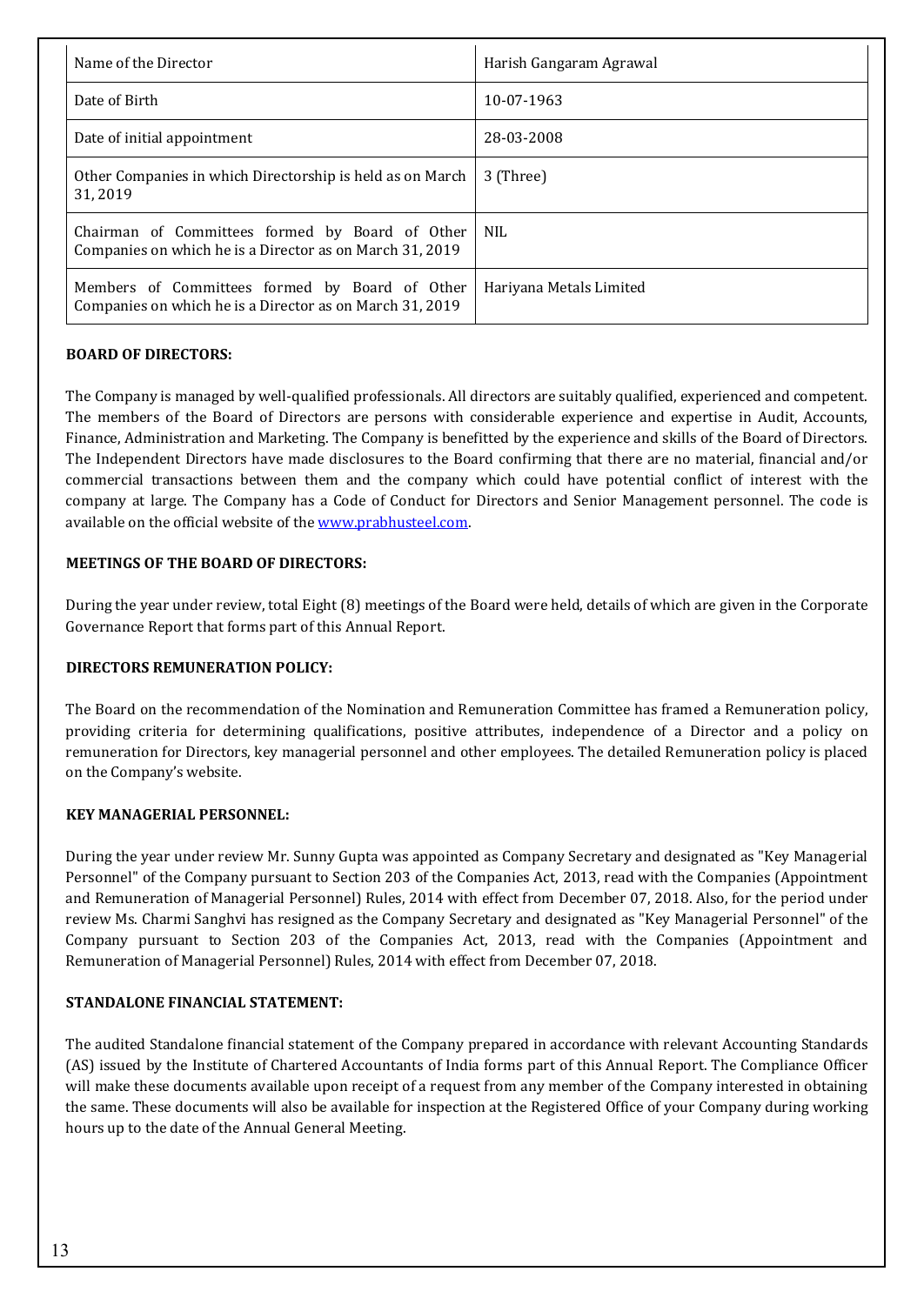#### **DECLARATIONS BY INDEPENDENT DIRECTOR:**

Pursuant to the provisions of Sub-Section (7) of Section 149 of the Companies Act 2013, the Company has received individual declarations from all the Independent Directors confirming that they fulfill the criteria of independence as specified in Section 149(6) of the Companies Act 2013.

#### **AUDITORS:**

Pursuant to the provisions of Section 139 of the Companies Act, 2013 and the Rules made there under, the current auditors of the Company, **M/S Lalit Jham & Co.**, Chartered Accountants, Nagpur, hold office up to the conclusion of the ensuing Annual General Meeting of the Company. However, their tenure for appointment as Auditor of the Company has expired and shall not be eligible for re-appointment / ratification in the ensuing Annual General Meeting of the Company to be held on 8<sup>th</sup> August, 2019. The Board of Directors of the Company at their meeting held on 13<sup>th</sup> July, 2019 has considered and approved to appoint Mr. Gulshan Jagdish Jham, Chartered Accountant as the Statutory Auditor of the Company , subject to the approval of the Members at the ensuing Annual General Meeting, who shall hold the office for a term of five years , from the conclusion of the Annual General Meeting to be held on 08.08.2019 till the conclusion of Annual General Meeting of the Company to be held in the year 2024 (subject to ratification of their appointment at every Annual General Meeting).

#### **AUDITORS REPORT:**

The observations and comments furnished by the Auditors in their report read together with the notes to Accounts are self- explanatory and hence do not call for any further comments under Section 134 of the Companies Act, 2013.

#### **DIRECTORS RESPONSIBILITY STATEMENT:**

In accordance with the requirement of Section 134 of the Companies Act, 2013, the Board of Directors of the Company confirms:

- 1.In the preparation of the annual accounts for the financial year ended 31st March, 2019 the applicable accounting standards have been followed along with proper explanation relating to material departures.
- 2.That the Directors have selected such accounting policies and applied them consistently and made judgments and estimates that are reasonable and prudent so as to give a true and fair view of the state of affairs of the Company at the end of the financial year and of the profit and loss of the Company for the year ended 31<sup>st</sup> March, 2019.
- 3.That the Directors have taken sufficient and proper care for the maintenance of adequate accounting records in accordance with the provisions of the Companies Act, 2013 for safeguarding the assets of the Company and for preventing and detecting material fraud and other irregularities.
- 4.That the Directors have prepared the Annual Accounts on a going concern basis.
- 5.There are no material changes & commitments, if any, affecting the financial position of the company which have occurred between the end of the financial year of the company to which the financial statements relate & the date of the report.
- 6.There are proper systems have been devised to ensure compliance with the provisions of all applicable laws and that such systems were adequate and operating effectively.
- 7.That the Directors had laid down internal financial controls to be followed by the Company and that such internal financial controls are adequate and were operating effectively.
- 8.Based on the framework of internal financial controls and compliance systems established and maintained by 2013 the Company, work performed by the internal, statutory and secretarial auditors and external consultants, including audit of internal financial controls over financial reporting by the statutory auditors, and the reviews performed by management and the relevant board committees, including the audit committee, the board is of the opinion that the Company's internal financial controls were adequate and effective during FY 2018-19.

#### **ANNUAL EVALUATION BY THE BOARD OF ITS OWN PERFORMANCE, ITS COMMITTEES AND INDIVIDUAL DIRECTORS:**

The Board of Directors of the Company has initiated and put in place evaluation of its own performance, its committees and individual Directors. The result of the evaluation is satisfactory and adequate and meets the requirement of the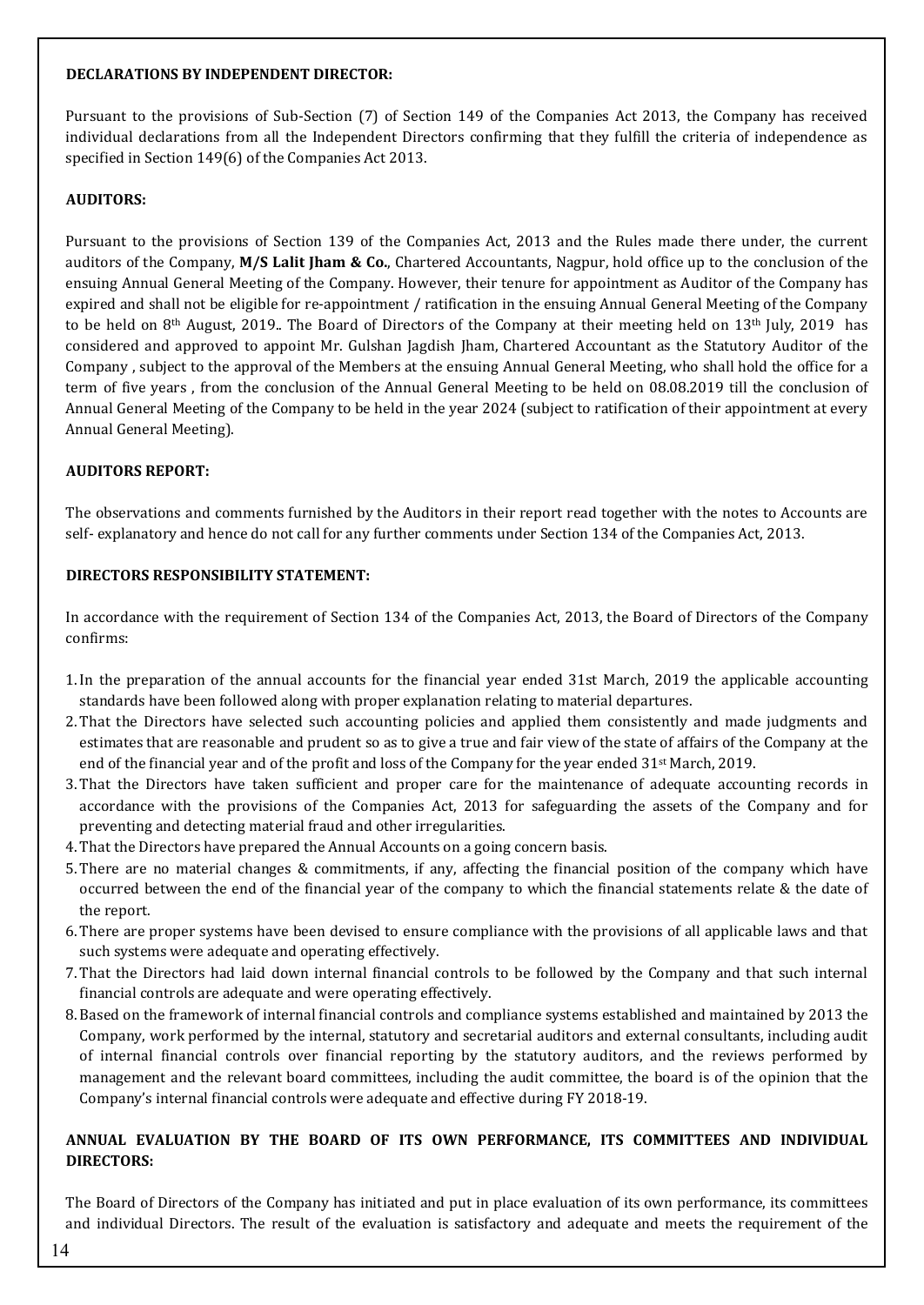Company. Information on the manner in which the annual evaluation has been made by the Board of its own performance and that of its Committee and individual Directors is given below.

#### **DETAILS OF THE COMMITTEES OF DIRECTORS:**

Composition of Audit Committee of Directors, Nomination and Remuneration Committee of Directors and Stakeholders Relationship/Grievance Committee of Directors, number of meetings held of each Committee during the financial year 2018-19 and meetings attended by each member of the Committee as required under the Companies Act, 2013 are provided in Corporate Governance Report and forming part of the report. The recommendation by the Audit Committee as and when made to Board has been accepted by it.

#### **MANAGEMENT DISCUSSION AND ANALYSIS:**

The Management Discussion and Analysis as required under Regulation 34 read with Schedule V of the Listing Regulations forms part of this Annual Report as **ANNEXURE-III.**

#### **CORPORATE GOVERNANCE:**

The report on Corporate Governance as required by, SEBI (LODR), Regulations, 2015 is attached separately in the Annual Report. All Board members and Senior Management personnel have affirmed compliance with the Code of Conduct for the year 2018-19. A declaration to this effect signed by the Managing Director of the Company is contained in this Annual Report. The Managing Director have certified to the Board with regard to the financial statements and other matters as required under Regulation 17(8) of the SEBI (LODR), Regulations, 2015.

#### **COMMITTEES OF THE BOARD:**

The Board Committee plays a crucial role in the governance structure of the Company and has been constituted to deal with specific areas/activities which concern the Company and need a closer review. The Board Committee are set up under the formal approval of the Board to carry out clearly defined roles which are considered to be performed by members of the Board, as a part of good governance practice. The Board supervises the execution of its responsibilities by the Committees and is responsible for their action. The Chairman of the respective Committee informs the Board about the summary of the discussions held in the Committee meetings.

The Board has constituted following Committees of Directors:

- Audit Committee,
- Nomination & Remuneration Committee, and
- Stakeholder's Relationship Committee.

#### • **AUDIT COMMITTEE:**

The Audit Committee of Directors was constituted pursuant to the provisions of Section 177 of the companies Act, 2013. The composition of the Audit Committee is in conformity with the provisions of the said section.



| <b>NAME OF THE</b><br><b>DIRECTORS</b> | <b>CATEGORY OF</b><br><b>DIRECTORSHIP</b> | <b>REMARKS</b> | <b>NUMBER OF MEETINGS</b> |                 |
|----------------------------------------|-------------------------------------------|----------------|---------------------------|-----------------|
|                                        |                                           |                | Held                      | <b>Attended</b> |
| Krishnakumar<br>Rambilash Agarwal      | Independent Director                      | Chairman       |                           |                 |
| Dinesh Ganagram<br>Agrawal             | <b>Executive Director</b>                 | Member         |                           | 4               |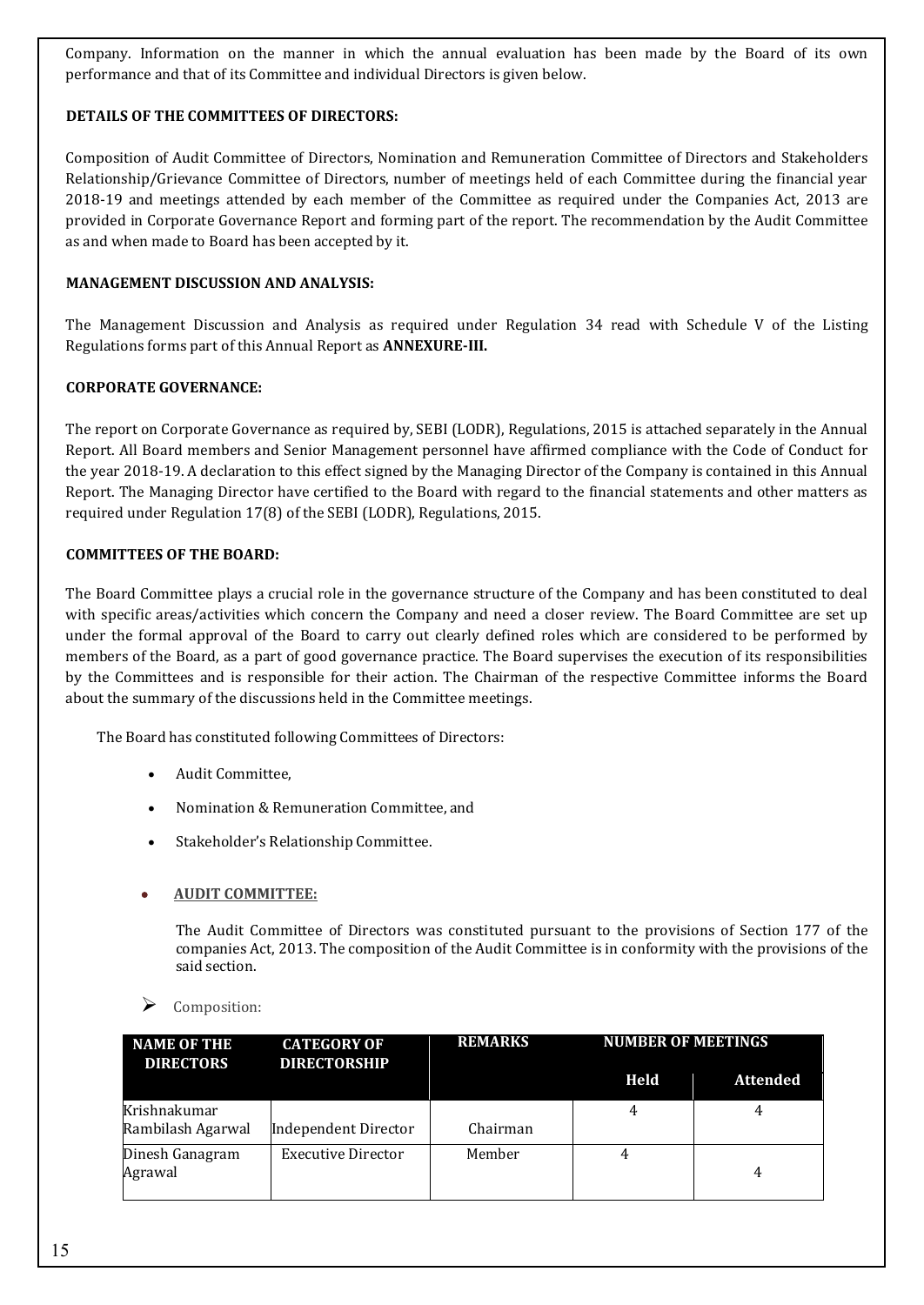| Independent Director | Member |  |
|----------------------|--------|--|
|                      |        |  |
| Independent Director | Member |  |
|                      |        |  |
|                      |        |  |
|                      |        |  |

#### **Terms of reference:**

The broad terms of reference of the Audit Committee are as under:

- Reviewing of the Company's financial reporting process and the disclosure of its financial information
- To ensure that the financial statement is correct, sufficient and credible.
- Recommending the appointment, remuneration and terms of appointment of external Auditor.
- Review and monitor the auditor's independence and performance and effectiveness of audit process.
- Approval or any subsequent modification of transactions of the company with related parties
- Scrutiny of inter-corporate loans and investments
- Valuation of undertakings or assets of the Company, wherever it is necessary.
- Monitoring the end use of funds raised through public offers and related matters.
- Reviewing with management the Annual financial statements and half yearly and Quarterly financial results before submission to the Board.
- Reviewing periodically the adequacy of the internal control system.
- Discussions with Internal Auditor on any significant findings and follow up there on.

#### • **NOMINATION AND REMMUNERATION COMMITTEE:**

The Nomination and Remuneration Committee of Directors was constituted pursuant to the provisions of Section 178 of the Companies Act, 2013. The Composition of the Committee is in conformity with the provisions of the said Section.

#### Composition:

| <b>NAME OF THE</b><br><b>DIRECTORS</b> | <b>CATEGORY OF</b><br><b>DIRECTORSHIP</b> | <b>REMARKS</b> | <b>NUMBER OF MEETINGS</b> |                 |  |
|----------------------------------------|-------------------------------------------|----------------|---------------------------|-----------------|--|
|                                        |                                           |                | Held                      | <b>Attended</b> |  |
| Krishnakumar<br>Rambilash Agarwal      | <b>Independent Director</b>               | Chairman       |                           | 4               |  |
| Sonali<br>Pramod<br>Paithankar         | <b>Independent Director</b>               | Member         | 4                         | 2               |  |
| Pramod<br>Dyaneshwar Kale              | Independent Director                      | Member         | 4                         | 2               |  |

#### **Terms of reference:**

The broad terms of reference of the Nomination and Remuneration Committee are asunder:

• Formulation of the criteria for determining the qualifications, positive attributes and independence of Director;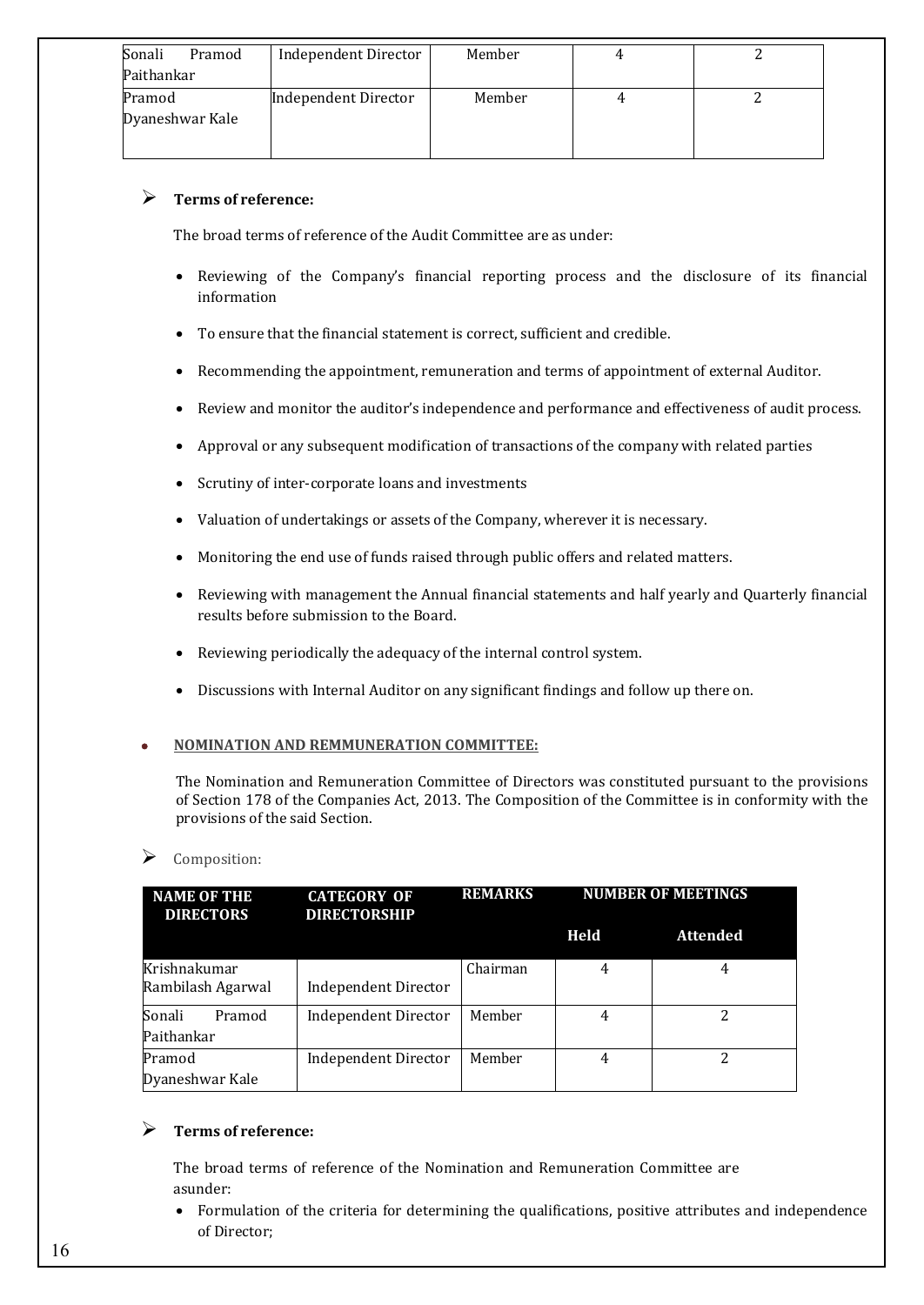- Devising a policy on Board diversity;
- Formulation of Remuneration policy;
- Review the structure, size and composition of the Board;
- Identifying and selection of candidates for appointment as Directors;
- Identifying potential individuals for appointment as Key Managerial Personnel and Senior Management;
- Formulation of criteria for evaluation of Independent Directors and the Board.

#### • **STAKEHOLDERS RELATIONSHIP COMMITTEE:**

The Stakeholders Relationship Committee of Directors was constituted pursuant to the provisions of Section 178(5) of the Companies Act, 2013. The composition of the Committee is in conformity with the provisions of the said section.

#### Composition:

| <b>NAME OF THE</b><br><b>DIRECTORS</b>       |        | <b>CATEGORY OF</b>          | <b>REMARKS</b> | <b>NUMBER OF MEETINGS</b> |          |  |
|----------------------------------------------|--------|-----------------------------|----------------|---------------------------|----------|--|
|                                              |        | <b>DIRECTORSHIP</b>         |                | Held                      | Attended |  |
| Krishnakumar Rambilash<br>Agarwal            |        | Independent Director        | Chairman       | 4                         | 4        |  |
| Harish Gangaram Agrawal   Executive Director |        |                             | Member         | 4                         | 4        |  |
| Sonali<br>Paithankar                         | Pramod | <b>Independent Director</b> | Member         | 4                         |          |  |

#### **SECRETARIAL AUDIT REPORT:**

A Secretarial Audit Report for the year ended **March 31, 2019** in prescribed form duly audited by the **Practicing Company Secretary, Jaymin Modi & Co.,** Mumbai is annexed herewith as **ANNEXURE-V** and forming part of the report.

#### **CODE OF CONDUCT:**

Regulations 17(5) of the SEBI (LODR) Regulations, 2015, requires listed Companies to lay down a Code of Conduct for its Directors and Senior Management, incorporating duties of Directors as laid down in the Companies Act, 2013. The Board has adopted a Code of Conduct for all Directors and Senior Management of the Company and the same has been placed on Company's website.

#### **FOREIGN EXCHANGE EARNINGS AND OUTGO:**

There were no foreign exchange inflows (earnings) or outgo during the year.

#### **CONSERVATION OF ENERGY AND TECHNOLOGY ABSORPTION:**

Since the Company is not manufacturing activity as like a unit provision of Section 134(3)(m) of the Company Act, 2013, read with the Rule 3 of Companies (Account) Rules, 2014 regarding conservation of energy, technology absorption and foreign exchange earnings and outgo is not applicable.

#### **INTERNAL AUDITOR:**

The Company has internal financial controls set out in the accounting system and Head of the Department controls all the financial and accounting decisions in the capacity as Internal Auditor.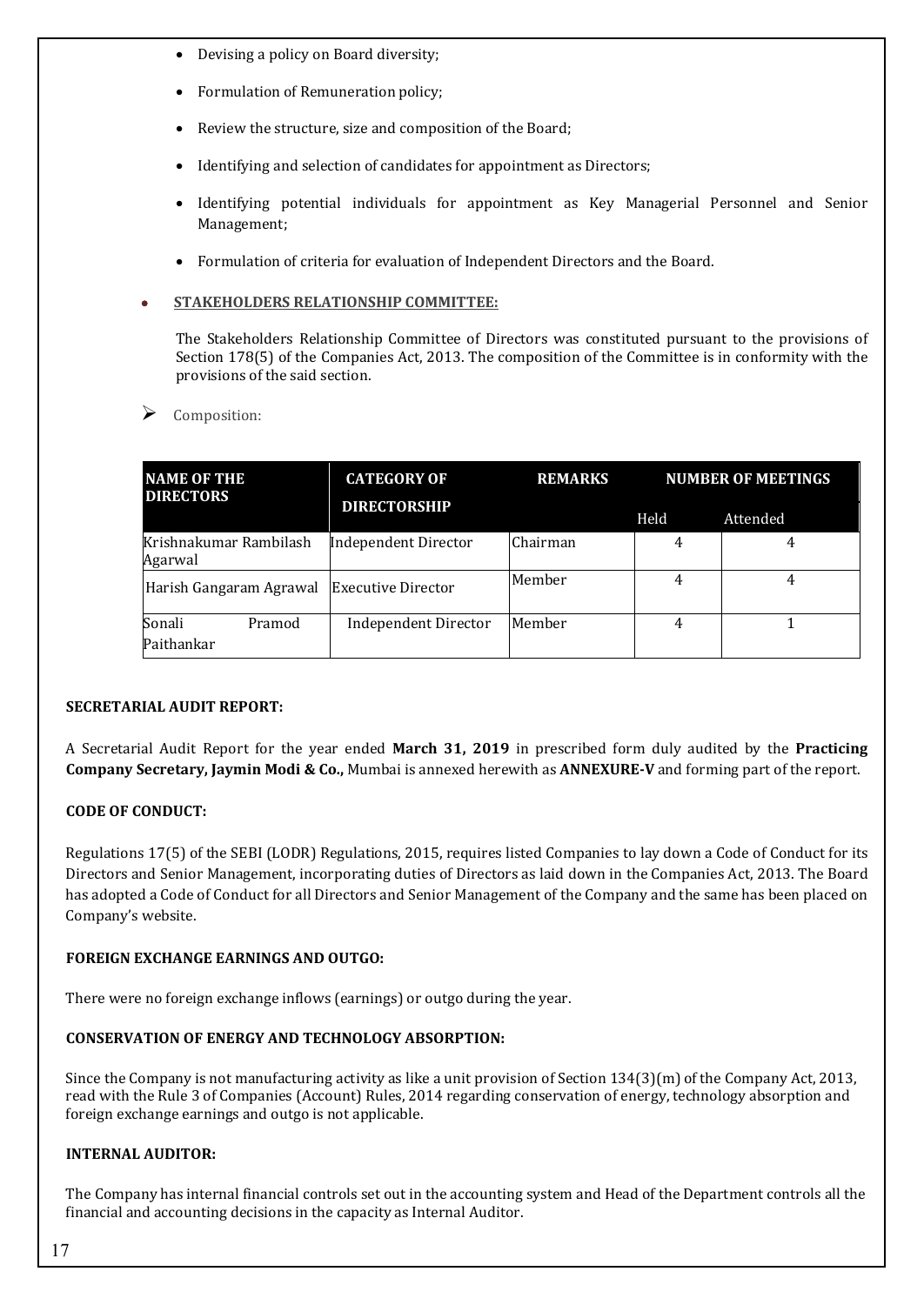#### **DISCLOSURE AS REQUIRED UNDER SECTION 22 OF SEXUAL HARASSMENT OF WOMEN AT WORKPLACE (PREVENTION, PROHIBITION AND REDRESSAL) ACT, 2013:**

As requirement of Sexual Harassment of Woman at Workplace (Prevention, Prohibition and Redressal) Act, 2013. Company has already maintained internal policy to prevent women's harassment at work place and covered all employees so they could directly make complaints to the committee, if such situation arises. The management and Committee together with confirm total number of complaints received and resolved during the year is as follows:

a) No. of complaints received: NIL

b) No. of complaints disposed NIL

#### **MAXIMUM TENURE OF INDEPENDENT DIRECTORS:**

The maximum tenure of Independent Directors is in accordance with the Companies Act, 2013 and Regulation 25(2) of the SEBI (LODR) Regulations, 2015.

#### **DIRECTORS' INTEREST IN THE COMPANY:**

Sometime, the Company does enter into contracts with companies in which some of the Directors of the Company are interested as director or member. However, these contracts are in the ordinary course of the Company's business without giving any specific weightage to them. Directors regularly make full disclosures to the Board of Directors regarding the nature of their interest in the companies in which they are directors or members. Full particulars of contracts entered with companies in which directors are directly or indirectly concerned or interested are entered in the Register of Contracts maintained under Section 189 of the Companies Act, 2013 and the same is placed in every Board Meeting for the noting of the Directors.

#### **SECRETARIAL STANDARDS:**

During the year under review, the Company has complied with Secretarial Standards on meetings of the Board of Directors ("SS-1") and on General Meetings ("SS-2") as amended and issued from time to time by the Institute of Company Secretaries of India in terms of Section 118(10) of the Companies Act, 2013.

#### **ACKNOWLEDGEMENT:**

The Directors take this opportunity to thank the Financial Institutions, Banks, Business Associates, Central and State Government authorities, Regulatory authorities, Stock Exchanges and all the various stakeholders for their continued co-operation and support to the Company and look forward to their continued support in future.

The Company thanks all of the employees for their contribution to the Company's performance. The Company applauds all the employees for their superior levels of competence, dedication and commitment to your Company.

#### **NEAR OLD MOTOR STAND ITWARI , NAGPUR - 440008**

 **By order of the Board For Prabhu Steel Industries Limited** 

**\_\_\_\_\_\_\_Sd/-\_\_\_\_\_\_\_\_\_\_\_ \_\_\_\_\_\_\_\_Sd/-\_\_\_\_\_\_\_\_\_\_\_\_\_ Dinesh Gangaram Agrawal Harish Agrawal Managing Director Director DIN- 00291086 DIN- 00291083**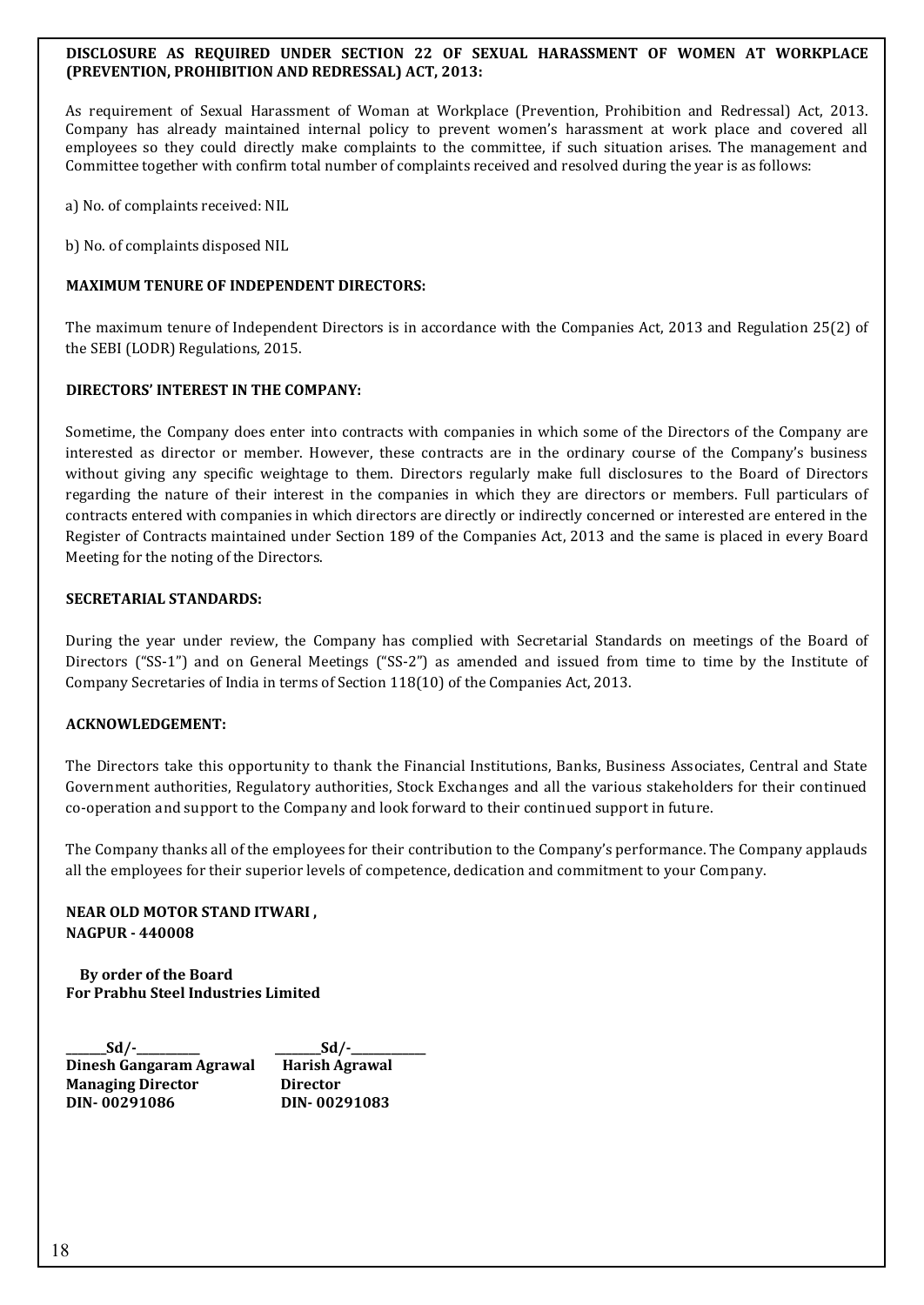# **Form No. MGT-9 EXTRACT OF ANNUAL RETURN (ANNEXURE I)**

As on the financial year ended on 31st March, 2019

[Pursuant to section 92(3) of the Companies Act, 2013 and rule 12(1) of the Companies (Management and Administration) Rules,

2014]

#### **I. REGISTRATION AND OTHER DETAILS**:

| Sr.<br><b>No</b> | <b>Particulars</b>                                                    | <b>Details</b>                                                                                                                                                     |
|------------------|-----------------------------------------------------------------------|--------------------------------------------------------------------------------------------------------------------------------------------------------------------|
| 1.               | <b>CIN</b>                                                            | L28100MH1972PLC015817                                                                                                                                              |
| 2.               | <b>Registration Date</b>                                              | 29th May, 1972                                                                                                                                                     |
| 3.               | Name of the Company                                                   | Prabhu Steel Industries Limited                                                                                                                                    |
| 4.               | Category / Sub-Category of the Company                                | Company limited by Shares<br>Non-govt company                                                                                                                      |
| 5.               | Address of the Registered office and contact<br>details               | Near Old Motor Standitwari Nagpur -440008                                                                                                                          |
| 6.               | Whether listed company                                                | <b>Yes</b>                                                                                                                                                         |
| 7.               | Name, Address and Contact details of Registrar<br>and Transfer Agent: | Purva Sharegistry (India) Pvt. Ltd<br>Shiv Shakti Industrial Estate, Unit No. 9, J R Boricha Marg,<br>Sitarmil Complound, Lower Parel, Mumbai, Maharashtra, 400011 |

#### **II. PRINCIPAL BUSINESS ACTIVITIES OF THE COMPANY**

All the business activities contributing 10 % or more of the total turnover of the company shall be stated:-

| SI. | Name and Description of main products / services | NIC Code of the        | % to total turnover of |
|-----|--------------------------------------------------|------------------------|------------------------|
| No. |                                                  | <b>Product/service</b> | the Company            |
|     | Commercial Steel Trading - Wholesale             | 51909                  | 100%                   |

#### **III. PARTICULARS OF HOLDING, SUBSIDIARY AND ASSOCIATE COMPANIES –**

| Sr.<br>No. | Name and<br><b>Address of</b><br>the Company | <b>CIN/GLN</b>        | Holding/Subsidiary/Associate | $%$ of<br><b>Shares</b><br>Held | Applicable<br><b>Section</b> |
|------------|----------------------------------------------|-----------------------|------------------------------|---------------------------------|------------------------------|
|            | Hariyana<br>Metals<br>Limited                | L99999MH1975PLC018080 | <b>Associate Company</b>     | 8.46%                           | Section 2                    |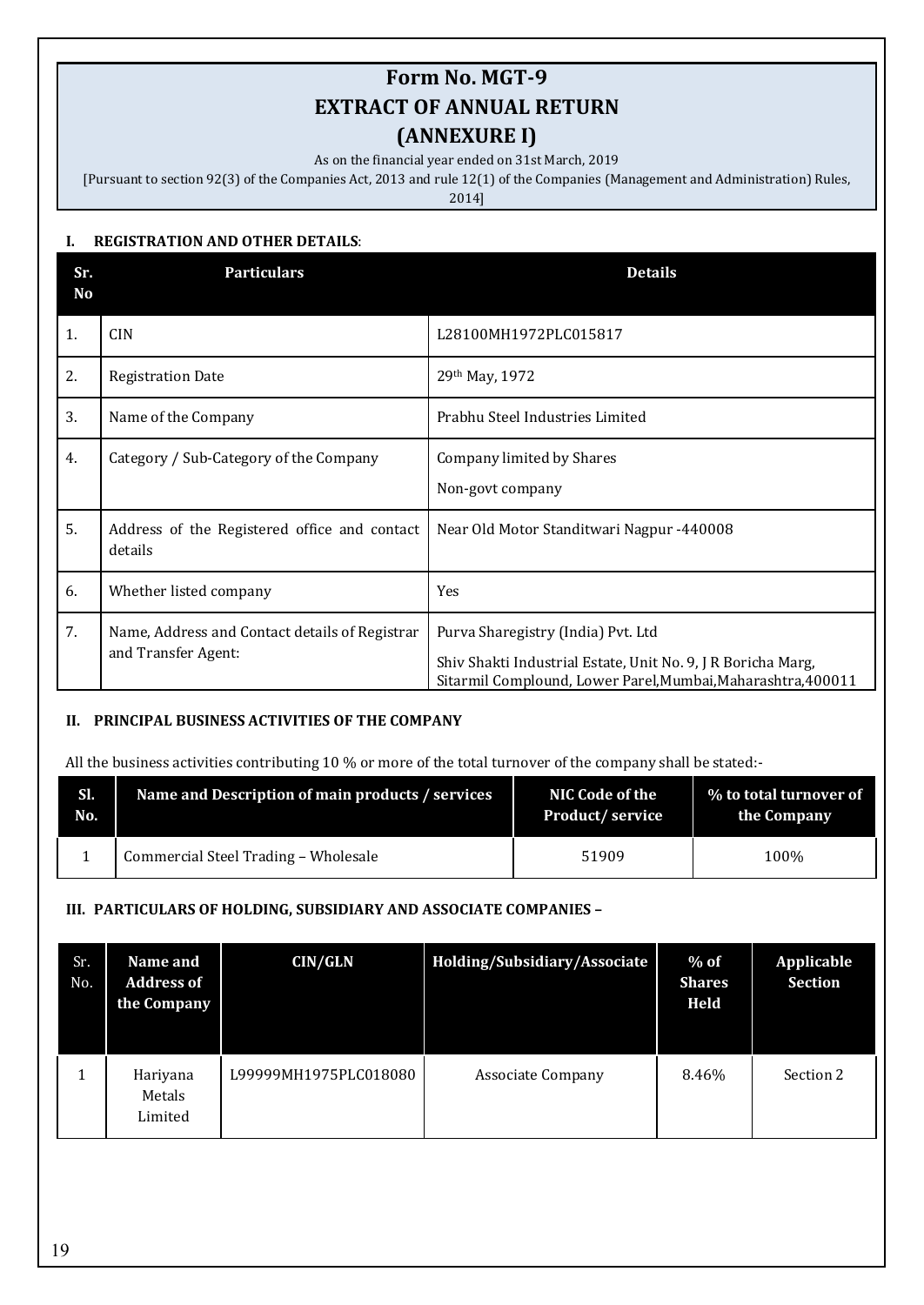| <b>Category of</b><br><b>Shareholders</b>                     |                  | No. of Shares held at the beginning of the<br>year<br>31-03-2018 |                  |                        | No. of Shares held at the end of the year<br>31-03-2019 |                  |              |                        |                  |
|---------------------------------------------------------------|------------------|------------------------------------------------------------------|------------------|------------------------|---------------------------------------------------------|------------------|--------------|------------------------|------------------|
|                                                               | Demat            | Physical                                                         | <b>Total</b>     | $%$ of<br><b>Total</b> | Demat                                                   | Physical         | <b>Total</b> | $%$ of<br><b>Total</b> |                  |
| A. Promoters                                                  |                  |                                                                  |                  |                        |                                                         |                  |              |                        |                  |
| $(1)$ Indian                                                  |                  |                                                                  |                  |                        |                                                         |                  |              |                        |                  |
| (g) Individuals/                                              | $\overline{0}$   | $\overline{0}$                                                   | $\boldsymbol{0}$ | $\overline{0}$         | $\boldsymbol{0}$                                        | $\overline{0}$   | $\pmb{0}$    | $\boldsymbol{0}$       |                  |
| Sub Total $(A)(1)$ :-                                         | $\theta$         | $\Omega$                                                         | $\theta$         | $\theta$               | $\Omega$                                                | $\theta$         | $\Omega$     | $\Omega$               | $\mathbf{0}$     |
| (2) Foreign                                                   |                  |                                                                  |                  |                        |                                                         |                  |              |                        |                  |
| (a) NRI Individuals                                           | $\mathbf{0}$     | $\mathbf{0}$                                                     | $\theta$         | 0.00                   | $\mathbf{0}$                                            | $\mathbf{0}$     | $\theta$     | 0.00                   | $\mathbf{0}$     |
| (b) Other<br>Individuals                                      |                  |                                                                  |                  |                        |                                                         |                  |              |                        | $\boldsymbol{0}$ |
| (c) Bodies Corp.                                              | $\boldsymbol{0}$ | $\boldsymbol{0}$                                                 | $\bf{0}$         | 0.00                   | $\boldsymbol{0}$                                        | $\boldsymbol{0}$ | $\mathbf{0}$ | 0.00                   | $\mathbf{0}$     |
| $(d)$ Banks / FI                                              | $\mathbf{0}$     | $\mathbf{0}$                                                     | $\mathbf{0}$     | 0.00                   | $\mathbf{0}$                                            | $\boldsymbol{0}$ | $\mathbf{0}$ | 0.00                   | $\mathbf{0}$     |
| (e) Any Other                                                 | 210450           | 96750                                                            | 307200           | 42.85%                 | 210450                                                  | 96750            | 307200       | 42.85%                 | $0\%$            |
| <b>HARISH G</b><br>AGARWAL                                    | 45350            | $\boldsymbol{0}$                                                 | 45350            | 6.32%                  | 45350                                                   | $\boldsymbol{0}$ | 45350        | 6.32%                  | 0%               |
| ANITA AGARWAL                                                 | 45000            | $\boldsymbol{0}$                                                 | 45000            | 6.28%                  | 45000                                                   | $\boldsymbol{0}$ | 45000        | 6.28%                  | 0%               |
| DINESH AGRAWAL                                                | 44050            | $\boldsymbol{0}$                                                 | 44050            | 6.14%                  | 44050                                                   | $\boldsymbol{0}$ | 44050        | 6.14%                  | 0%               |
| <b>OM PRAKASH</b><br>AHGARWAL                                 | $\boldsymbol{0}$ | 15100                                                            | 15100            | 2.11%                  | $\mathbf{0}$                                            | 15100            | 15100        | 2.11%                  | 0%               |
| <b>PREETI</b><br>GANGARAM<br>AGRAWAL                          | 51050            | $\mathbf{0}$                                                     | 51050            | 7.12%                  | 51050                                                   | $\mathbf{0}$     | 51050        | 7.12%                  | 0%               |
| SURUCHI DINESH<br>AGRAWAL                                     | 25000            | $\boldsymbol{0}$                                                 | 25000            | 3.49%                  | 25000                                                   | $\mathbf{0}$     | 25000        | 3.49%                  | 0%               |
| SURUCHI DINESH<br><b>AGARWAL</b>                              | $\boldsymbol{0}$ | 20000                                                            | 20000            | 2.79%                  | $\mathbf{0}$                                            | 20000            | 20000        | 2.79%                  | 0%               |
| RADHESHYAM<br>AGARWAL                                         | $\boldsymbol{0}$ | 1000                                                             | 1000             | 0.14%                  | $\mathbf{0}$                                            | 1000             | 1000         | 0.14%                  | 0%               |
| <b>HARIYANA</b><br>METALS LTD.                                | $\mathbf{0}$     | 60650                                                            | 60650            | 8.46%                  | $\boldsymbol{0}$                                        | 60650            | 60650        | 8.46%                  | 0%               |
| Sub Total $(A)(2)$ :-                                         | $\mathbf{0}$     | $\mathbf{0}$                                                     | $\theta$         | 0.00                   | $\mathbf{0}$                                            | $\mathbf{0}$     | $\theta$     | 0.00                   | $\mathbf{0}$     |
| Total shareholding<br>of (Promoter $(A)$ =<br>$(A)(1)+(A)(2)$ | 210450           | 96750                                                            | 307200           | 42.85%                 | 210450                                                  | 96750            | 307200       | 42.85%                 | $0\%$            |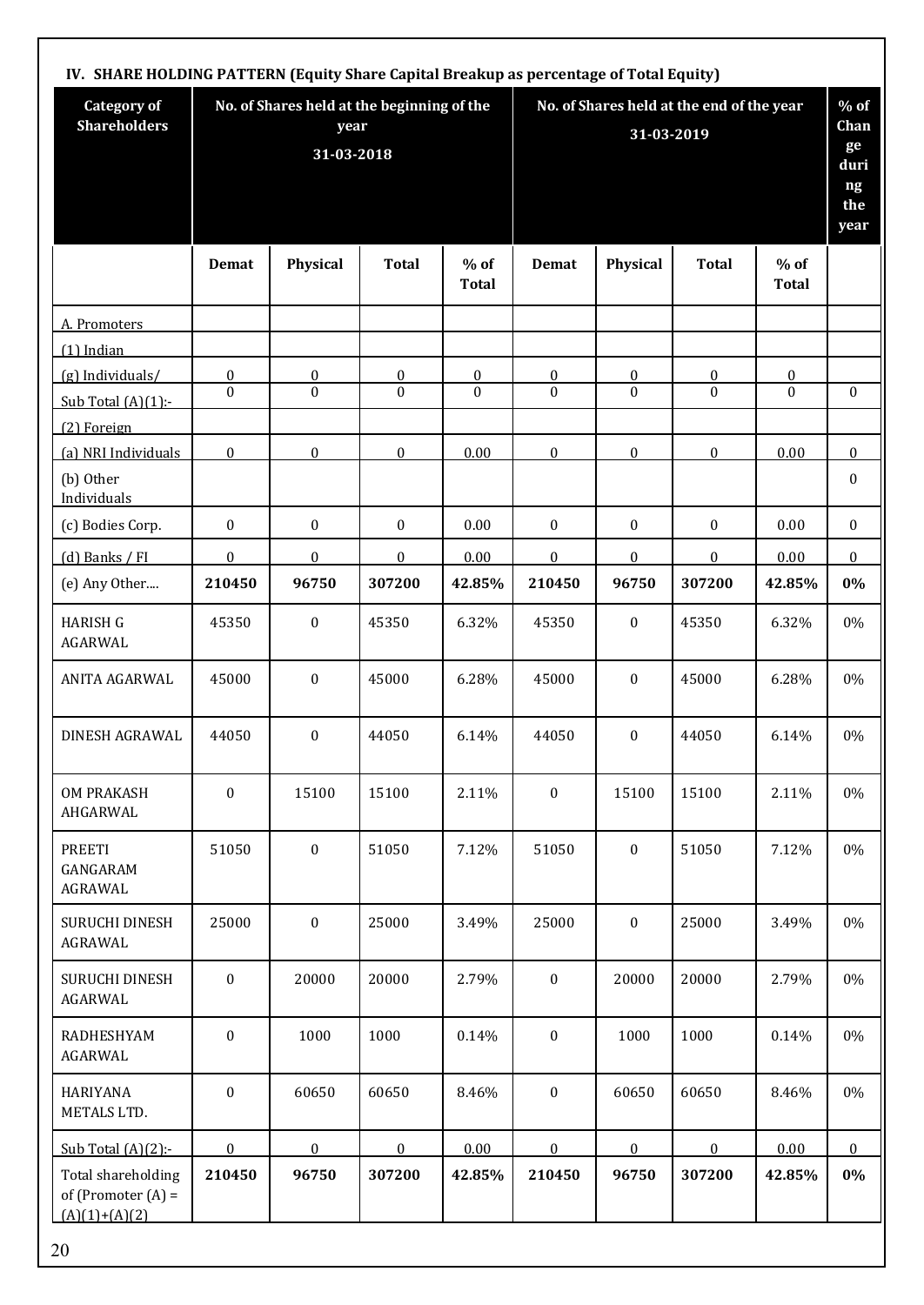| <b>B.</b> Public                                                                                |                  |                  |                  |                  |                  |                  |                  |                  |                  |
|-------------------------------------------------------------------------------------------------|------------------|------------------|------------------|------------------|------------------|------------------|------------------|------------------|------------------|
| (1) Institutions                                                                                |                  |                  |                  |                  |                  |                  |                  |                  |                  |
| (a) Mutual Funds                                                                                | $\mathbf{0}$     | $\mathbf{0}$     | $\mathbf{0}$     | 0.00             | $\overline{0}$   | $\overline{0}$   | $\mathbf{0}$     | 0.00             | $\mathbf{0}$     |
| (b) Banks FI                                                                                    | $\boldsymbol{0}$ | $\mathbf{0}$     | $\boldsymbol{0}$ | 0.00             | $\boldsymbol{0}$ | $\boldsymbol{0}$ | $\boldsymbol{0}$ | 0.00             | $\boldsymbol{0}$ |
| (c) Central Govt                                                                                | $\overline{0}$   | $\mathbf 0$      | $\mathbf{0}$     | 0.00             | $\overline{0}$   | $\overline{0}$   | $\mathbf{0}$     | 0.00             | $\mathbf{0}$     |
| (d) State Govet(s)                                                                              | $\overline{0}$   | $\mathbf{0}$     | $\mathbf{0}$     | 0.00             | $\overline{0}$   | $\bf{0}$         | $\mathbf{0}$     | 0.00             | $\mathbf{0}$     |
| (e) Venture Capital                                                                             | $\boldsymbol{0}$ | $\mathbf{0}$     | $\mathbf{0}$     | 0.00             | $\boldsymbol{0}$ | $\boldsymbol{0}$ | $\boldsymbol{0}$ | 0.00             | $\mathbf{0}$     |
| (f) Insurance                                                                                   | $\boldsymbol{0}$ | $\boldsymbol{0}$ | $\boldsymbol{0}$ | 0.00             | $\boldsymbol{0}$ | $\boldsymbol{0}$ | $\theta$         | 0.00             | $\mathbf{0}$     |
| $(g)$ FIIs                                                                                      | $\mathbf{0}$     | $\mathbf{0}$     | $\mathbf{0}$     | 0.00             | $\mathbf{0}$     | $\mathbf{0}$     | $\mathbf{0}$     | 0.00             | $\mathbf{0}$     |
| (h) Foreign                                                                                     | $\mathbf{0}$     | $\mathbf{0}$     | $\mathbf{0}$     | 0.00             | $\mathbf{0}$     | $\mathbf{0}$     | $\mathbf{0}$     | 0.00             | $\mathbf{0}$     |
| (i)Others (specify)                                                                             |                  |                  |                  |                  |                  |                  |                  |                  |                  |
| Sub-total $(B)(1)$ :-                                                                           | $\overline{0}$   | $\mathbf{0}$     | $\mathbf{0}$     | 0.00             | $\boldsymbol{0}$ | $\overline{0}$   | $\boldsymbol{0}$ | 0.00             | $\mathbf{0}$     |
| $(2)$ Non-                                                                                      |                  |                  |                  |                  |                  |                  |                  |                  |                  |
| (a) Bodies Corp.                                                                                | $\boldsymbol{0}$ | $\boldsymbol{0}$ | $\boldsymbol{0}$ | 0.00             | $\boldsymbol{0}$ | $\boldsymbol{0}$ | $\boldsymbol{0}$ | 0.00             | $\mathbf{0}$     |
| (i) Indian                                                                                      | $\overline{0}$   | $\mathbf{0}$     | $\boldsymbol{0}$ | 0.00             | $\overline{0}$   | $\overline{0}$   | $\mathbf{0}$     | 0.00             | $\overline{0}$   |
| (ii) Overseas                                                                                   | $\theta$         | $\mathbf{0}$     | $\mathbf{0}$     | 0.00             | $\mathbf{0}$     | $\mathbf{0}$     | $\mathbf{0}$     | 0.00             | $\overline{0}$   |
| (b) Individuals                                                                                 |                  |                  |                  |                  |                  |                  |                  |                  |                  |
| (i)Individual<br>shareholders<br>holding<br>nominal<br>share capital up to<br>Rs. 2 lakh        | $\bf{0}$         | 377100           | 377100           | 52.59%           | $\bf{0}$         | 377100           | 377100           | 52.59%           | 0%               |
| SAYALI<br><b>SAMEER</b><br><b>DESHPANDE</b>                                                     | $\boldsymbol{0}$ | 11700            | 11700            | 1.63%            | $\boldsymbol{0}$ | 11700            | 11700            | 1.63%            | 0%               |
| <b>FALGUN C SHAH</b>                                                                            | $\boldsymbol{0}$ | 8800             | 8800             | 1.23%            | $\boldsymbol{0}$ | 8800             | 8800             | 1.23%            | 0%               |
| (ii)Individual<br>shareholders<br>holding<br>nominal<br>share capital in<br>excess of Rs 2 lakh | $\boldsymbol{0}$ | $\boldsymbol{0}$ | $\boldsymbol{0}$ | $\boldsymbol{0}$ | $\boldsymbol{0}$ | $\boldsymbol{0}$ | $\boldsymbol{0}$ | $\boldsymbol{0}$ | $\boldsymbol{0}$ |
| Any Other:                                                                                      | $\pmb{0}$        | 32700            | 32700            | 4.56%            | $\boldsymbol{0}$ | 32700            | 32700            | 4.56%            | 0%               |
| <b>Bodies Corporate</b>                                                                         | $\boldsymbol{0}$ | 32700            | 32700            | 4.56%            | $\boldsymbol{0}$ | 32700            | 32700            | 4.56%            | $0\%$            |
| i) Holding 1% and<br>above:                                                                     | $\boldsymbol{0}$ | 29750            | 29750            | 4.15%            | $\boldsymbol{0}$ | 29750            | 29750            | 4.15%            | $0\%$            |
| $*N.R.I.$                                                                                       | $\boldsymbol{0}$ | $\boldsymbol{0}$ | $\boldsymbol{0}$ | 0.00             | $\boldsymbol{0}$ | $\boldsymbol{0}$ | $\boldsymbol{0}$ | 0.00             | $\mathbf{0}$     |
| *N.R.I. (REPAT)                                                                                 | $\boldsymbol{0}$ | $\boldsymbol{0}$ | $\boldsymbol{0}$ | 0.00             | $\boldsymbol{0}$ | $\boldsymbol{0}$ | $\boldsymbol{0}$ | $0.00\,$         | $\boldsymbol{0}$ |
| *Foreign Corporate                                                                              | $\boldsymbol{0}$ | $\boldsymbol{0}$ | $\boldsymbol{0}$ | 0.00             | $\boldsymbol{0}$ | $\boldsymbol{0}$ | $\boldsymbol{0}$ | 0.00             | $\boldsymbol{0}$ |
| $^\ast$ Trust                                                                                   | $\boldsymbol{0}$ | $\boldsymbol{0}$ | $\boldsymbol{0}$ | 0.00             | $\boldsymbol{0}$ | $\boldsymbol{0}$ | $\boldsymbol{0}$ | 0.00             | $\mathbf{0}$     |
| $*HUF$                                                                                          |                  |                  |                  |                  |                  |                  |                  |                  |                  |
| * Employee                                                                                      |                  |                  |                  |                  |                  |                  |                  |                  |                  |
| *Clearing Members                                                                               | $\boldsymbol{0}$ | $\boldsymbol{0}$ | $\boldsymbol{0}$ | 0.00             | $\boldsymbol{0}$ | $\boldsymbol{0}$ | $\boldsymbol{0}$ | 0.00             | $\mathbf{0}$     |
| *Depository                                                                                     | $\boldsymbol{0}$ | $\boldsymbol{0}$ | $\boldsymbol{0}$ | 0.00             | $\boldsymbol{0}$ | $\boldsymbol{0}$ | $\boldsymbol{0}$ | $0.00\,$         | $\mathbf{0}$     |
| Sub-total $(B)(2)$ :-                                                                           | $\pmb{0}$        | 409800           | 409800           | 57.15%           | $\boldsymbol{0}$ | 409800           | 409800           | 57.15%           | $0\%$            |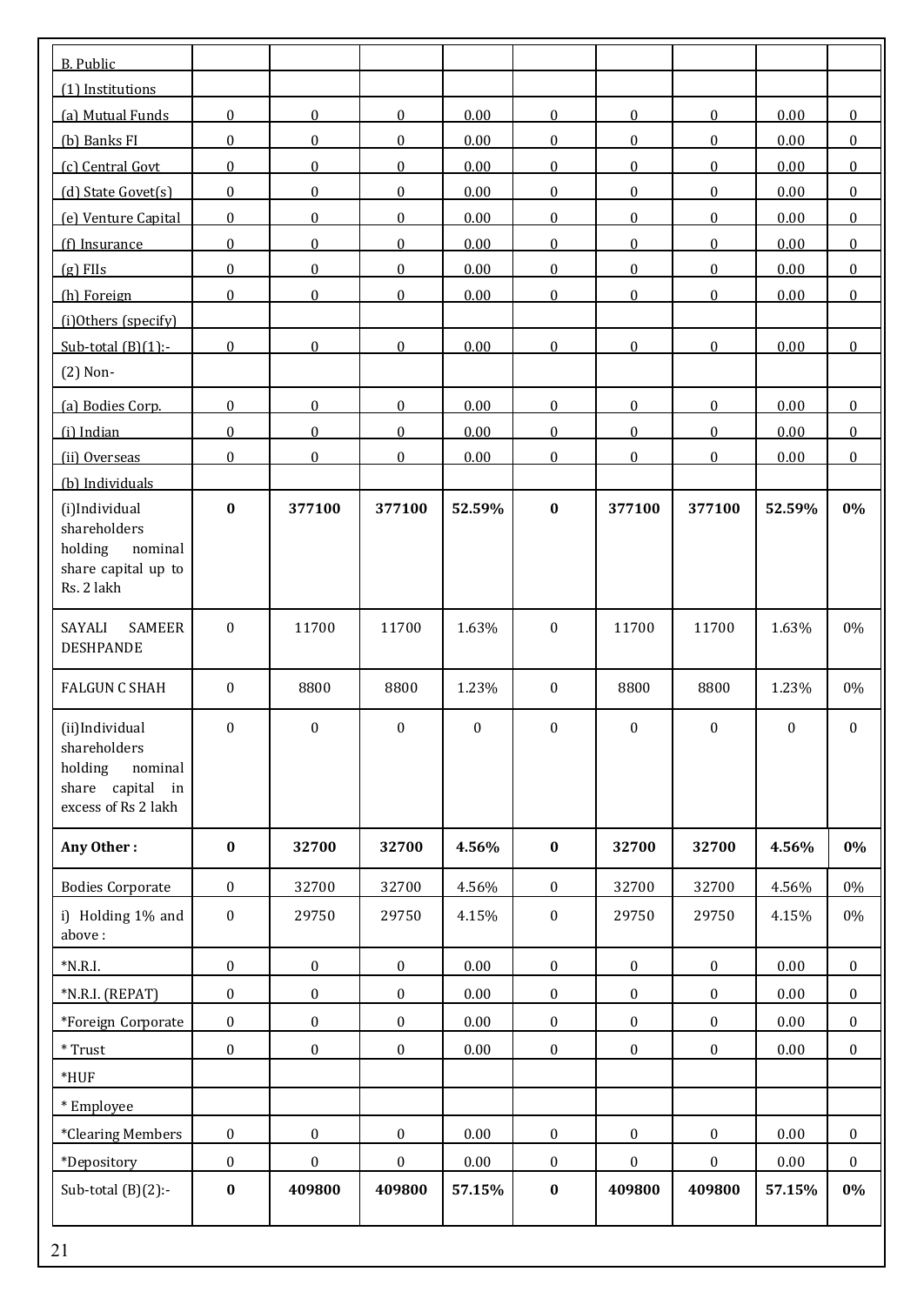| Public<br>Total<br>Shareholding $(B) =$<br>$(B)(1)+(B)(2)$ | $\bf{0}$         | 409800 | 409800 | 57.15% | $\bf{0}$         | 409800 | 409800   | 57.15% | $0\%$    |
|------------------------------------------------------------|------------------|--------|--------|--------|------------------|--------|----------|--------|----------|
| C. TOTSHR held by<br>Custodian for GDRs<br>& ADRs          | $\boldsymbol{0}$ | 0      | 0      | 0.00   | $\boldsymbol{0}$ | 0      | $\Omega$ | 0.00   | $\theta$ |
| Grand Total $(A +$<br>$B + C$                              | 210450           | 506550 | 717000 | 100%   | 210450           | 506550 | 717000   | 100%   | $0\%$    |

#### **(i) Shareholding of Promoters**

| <b>SR</b><br>No. | Shareholder'<br>s Name                            |                         | year (As on 31st March, 2018)                         | Shareholding at the beginning of the                           |                         | Share holding at the end of the year<br>(As on 31st March, 2019) |                                                                     |                                                                      |
|------------------|---------------------------------------------------|-------------------------|-------------------------------------------------------|----------------------------------------------------------------|-------------------------|------------------------------------------------------------------|---------------------------------------------------------------------|----------------------------------------------------------------------|
|                  |                                                   | No. of<br><b>Shares</b> | $%$ of<br>total<br><b>Shares</b> of<br>the<br>company | <b>%of Shares</b><br>Pledged/encu<br>mbered to<br>total shares | No. of<br><b>Shares</b> | % of total<br><b>Shares</b> of<br>the<br>company                 | <b>%of Shares</b><br>Pledged /<br>encumbere<br>d to total<br>shares | $\frac{0}{0}$<br>change<br>in share<br>holding<br>during<br>the year |
| $\mathbf{1}$     | ${\bf G}$<br><b>HARISH</b><br>AGARWAL             | 45350                   | 6.32%                                                 | 0%                                                             | 45350                   | 6.32%                                                            | 0%                                                                  | 0%                                                                   |
| $\overline{2}$   | <b>ANITA</b><br>AGARWAL                           | 45000                   | 6.28%                                                 | 0%                                                             | 45000                   | 6.28%                                                            | 0%                                                                  | 0%                                                                   |
| 3                | <b>DINESH</b><br>AGRAWAL                          | 44050                   | 6.14%                                                 | 0%                                                             | 44050                   | 6.14%                                                            | 0%                                                                  | $0\%$                                                                |
| $\overline{4}$   | OM PRAKASH<br>AHGARWAL                            | 15100                   | 2.11%                                                 | 0%                                                             | 15100                   | 2.11%                                                            | 0%                                                                  | $0\%$                                                                |
| 5                | <b>PREETI</b><br>GANGARAM<br>AGRAWAL              | 51050                   | 7.12%                                                 | 0%                                                             | 51050                   | 7.12%                                                            | 0%                                                                  | $0\%$                                                                |
| 6                | <b>SURUCHI</b><br><b>DINESH</b><br><b>AGRAWAL</b> | 25000                   | 3.49%                                                 | 0%                                                             | 25000                   | 3.49%                                                            | 0%                                                                  | 0%                                                                   |
| $\overline{7}$   | <b>SURUCHI</b><br><b>DINESH</b><br>AGRAWAL        | 20000                   | 2.79%                                                 | 0%                                                             | 20000                   | 2.79%                                                            | 0%                                                                  | 0%                                                                   |
| 8                | RADHESHYA<br>M AGARWAL                            | 1000                    | 0.14%                                                 | 0%                                                             | 1000                    | 0.14%                                                            | 0%                                                                  | 0%                                                                   |
| 9                | <b>HARIYANA</b><br><b>METALS LTD</b>              | 60650                   | 8.46%                                                 | $0\%$                                                          | 60650                   | 8.46%                                                            | $0\%$                                                               | $0\%$                                                                |
|                  | <b>Total</b>                                      | 307200                  | 42.85%                                                | $0\%$                                                          | 307200                  | 42.85%                                                           | $0\%$                                                               | $0\%$                                                                |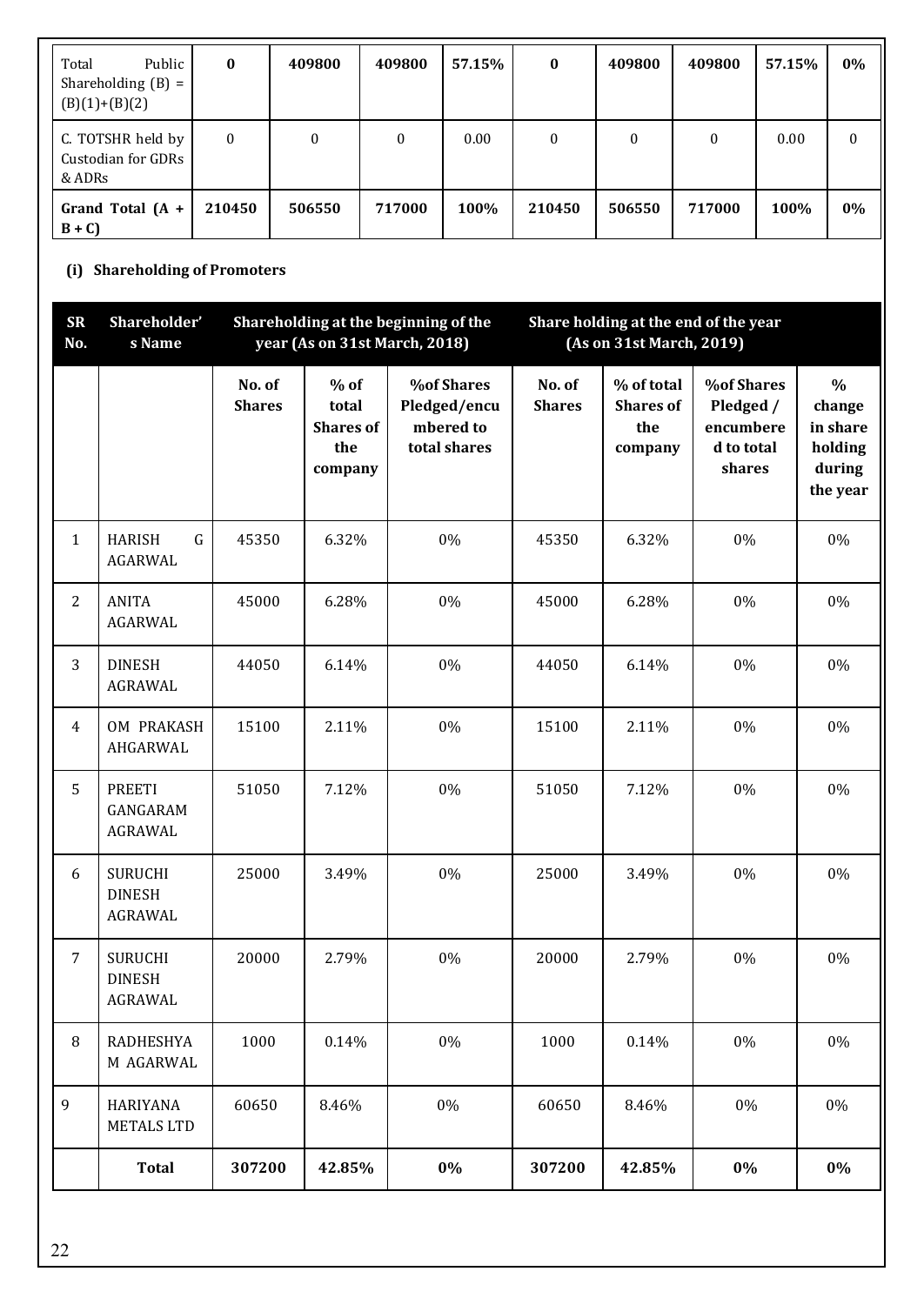(ii) Change in Promoters' Shareholding (please specify, if there is no change): NO CHANGE

| Sr.<br>No. |                                                                                                                                                                                         |                  | Shareholding at the<br>beginning of the year | <b>Cumulative Shareholding</b><br>during the Year |                                        |  |
|------------|-----------------------------------------------------------------------------------------------------------------------------------------------------------------------------------------|------------------|----------------------------------------------|---------------------------------------------------|----------------------------------------|--|
|            |                                                                                                                                                                                         | No. of<br>shares | % of total<br>shares of the<br>company       | No. of<br><b>shares</b>                           | % of total<br>shares of the<br>company |  |
| 1.         | At the beginning of the year                                                                                                                                                            | Nil              | Nil                                          | Nil                                               | Nil                                    |  |
| 2.         | Date wise Increase / Decrease in Promoters<br>Share holding during the year specifying the<br>reasons for increase / decrease (e.g. allotment<br>/ transfer / bonus/ sweat equity etc): | Nil              | Nil                                          | Nil                                               | Nil                                    |  |
| 3.         | At the End of the year                                                                                                                                                                  | Nil              | Nil                                          | Nil                                               | Nil                                    |  |

**(iii)Shareholding Pattern of top ten Shareholders (other than Directors, Promoters and Holders of GDRs and ADRs):**

| D. Shareholding Pattern of top ten Shareholders: |                                    |                                              |                                                  |                                                          |                                                    |             |  |  |  |
|--------------------------------------------------|------------------------------------|----------------------------------------------|--------------------------------------------------|----------------------------------------------------------|----------------------------------------------------|-------------|--|--|--|
| <b>SI</b><br>No.                                 |                                    | Shareholding at the<br>beginning of the year |                                                  | <b>Cumulative Shareholding at the</b><br>end of the year |                                                    |             |  |  |  |
|                                                  |                                    | No. of<br><b>Shares</b>                      | % of Total<br><b>Shares of</b><br>the<br>company | <b>No. of Shares</b>                                     | % change in<br>share holding<br>during the<br>year | <b>Type</b> |  |  |  |
| 1                                                | SAYALI SAMEER DESHPANDE            | 11700                                        | 1.63%                                            | 11700                                                    | 1.63%                                              | Equity      |  |  |  |
| 2                                                | <b>FALGUN C SHAH</b>               | 8800                                         | 1.23%                                            | 8800                                                     | 1.23%                                              | Equity      |  |  |  |
| 3                                                | VARSHA GOPALRAO<br><b>KONDAWAR</b> | 7000                                         | 0.98%                                            | 7000                                                     | 0.98%                                              | Equity      |  |  |  |
| $\overline{4}$                                   | <b>RAHUL RUIKAR</b>                | 7000                                         | 0.98%                                            | 7000                                                     | 0.98%                                              | Equity      |  |  |  |
| 5                                                | NARAYANRAO DESHPANDE               | 7000                                         | 0.98%                                            | 7000                                                     | 0.98%                                              | Equity      |  |  |  |
| 6                                                | <b>SURESH KANHARE</b>              | 7000                                         | 0.98%                                            | 7000                                                     | 0.98%                                              | Equity      |  |  |  |
| 7                                                | NARAYANRAO DESHPANDE               | 7000                                         | 0.98%                                            | 7000                                                     | 0.98%                                              | Equity      |  |  |  |
| 8                                                | <b>GOPAL LAXMAN KONDAWAR</b>       | 7000                                         | 0.98%                                            | 7000                                                     | 0.98%                                              | Equity      |  |  |  |
| 9                                                | <b>GOPAL LAXMAN KONDAWAR</b>       | 7000                                         | 0.98%                                            | 7000                                                     | 0.98%                                              | Equity      |  |  |  |
| 10                                               | AMIT SUNDERLAL GUJAR               | 7000                                         | 0.98%                                            | 7000                                                     | 0.98%                                              | Equity      |  |  |  |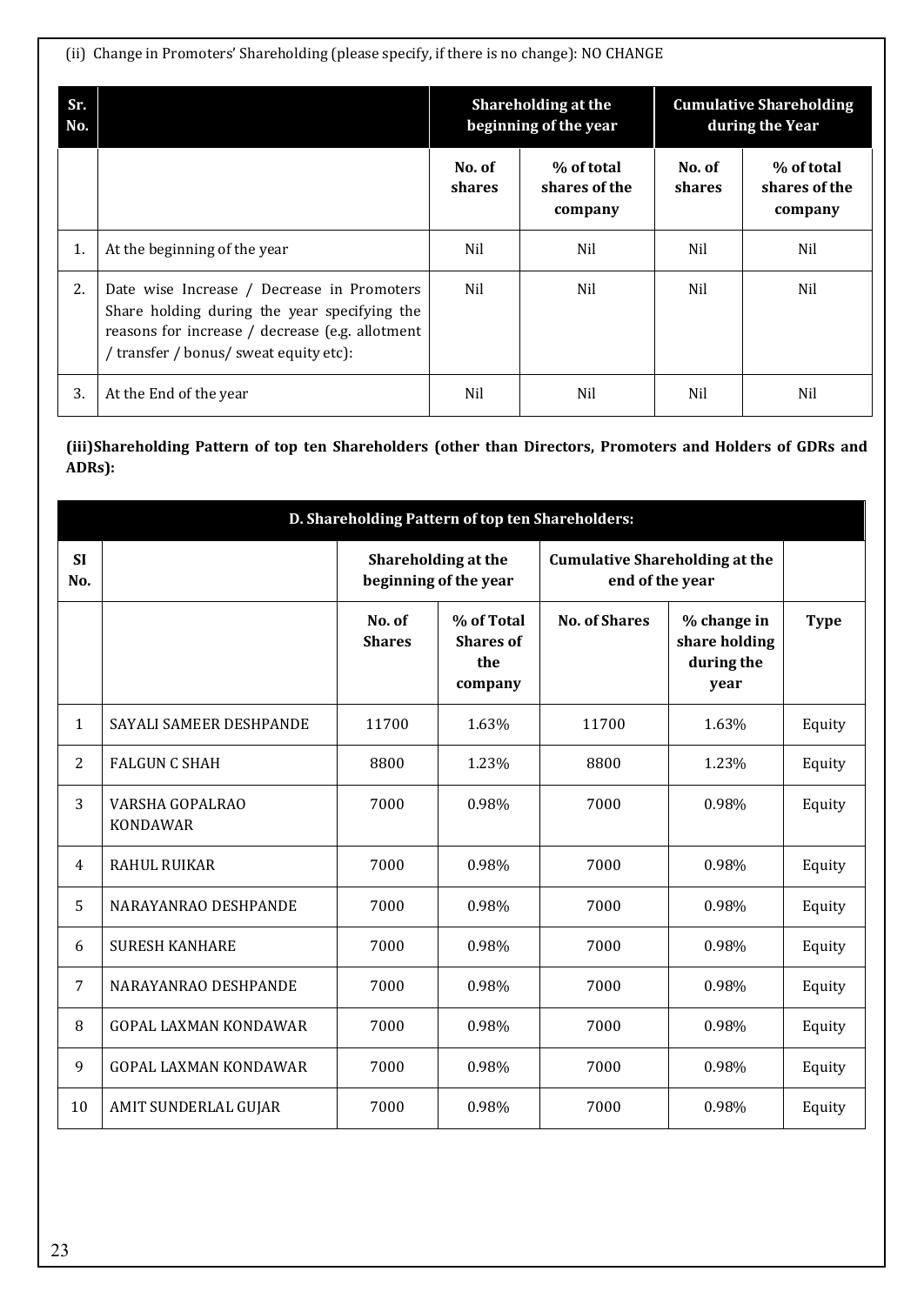| Sl.<br>No. |                                                                                                                                                                                                             |                      | Shareholding at the beginning of the<br>year |                      | <b>Cumulative Shareholding during the</b><br>Year |
|------------|-------------------------------------------------------------------------------------------------------------------------------------------------------------------------------------------------------------|----------------------|----------------------------------------------|----------------------|---------------------------------------------------|
|            | For<br>Each<br>the<br>of<br><b>Directors and KMP</b>                                                                                                                                                        | <b>No. of shares</b> | % of total shares<br>of the company          | <b>No. of shares</b> | % of total shares of<br>the Company               |
|            | (1) HARISH G AGARWAL                                                                                                                                                                                        |                      |                                              |                      |                                                   |
|            | At the beginning of the<br>year                                                                                                                                                                             | 45350                | 6.32%                                        | 45350                | 6.32%                                             |
|            | Date wise Increase<br>$\sqrt{ }$<br>Share<br>Decrease<br>in<br>holding during the year<br>specifying the reasons for<br>increase / decrease (e.g.<br>allotment / transfer /<br>bonus/ sweat equity etc):    | <b>NIL</b>           | <b>NIL</b>                                   | <b>NIL</b>           | <b>NIL</b>                                        |
|            | At the End of the year                                                                                                                                                                                      | 45350                | 6.32%                                        | 45350                | 6.32%                                             |
|            | (2) DINESH AGRAWAL                                                                                                                                                                                          |                      |                                              |                      |                                                   |
|            | At the beginning of the<br>year                                                                                                                                                                             | 44050                | 6.14%                                        | 44050                | 6.14%                                             |
|            | Increase<br>Date wise<br>$\sqrt{2}$<br>Share<br>in<br>Decrease<br>holding during the year<br>specifying the reasons for<br>increase / decrease (e.g.<br>allotment / transfer /<br>bonus/ sweat equity etc): | <b>NIL</b>           | <b>NIL</b>                                   | <b>NIL</b>           | <b>NIL</b>                                        |
|            | At the End of the year                                                                                                                                                                                      | 44050                | 6.14%                                        | 44050                | 6.14%                                             |
|            | (3) RADHESHYAM AGARWAL                                                                                                                                                                                      |                      |                                              |                      |                                                   |
|            | At the beginning of the<br>year                                                                                                                                                                             | 1000                 | 0.14%                                        | 1000                 | 0.14%                                             |
|            | Increase<br>Date wise<br>Share<br>Decrease<br>in<br>holding during the year<br>specifying the reasons for<br>increase / decrease (e.g.<br>allotment / transfer /<br>bonus/ sweat equity etc):               | NIL                  | <b>NIL</b>                                   | <b>NIL</b>           | <b>NIL</b>                                        |
|            | At the End of the year                                                                                                                                                                                      | 1000                 | 0.14%                                        | 1000                 | 0.14%                                             |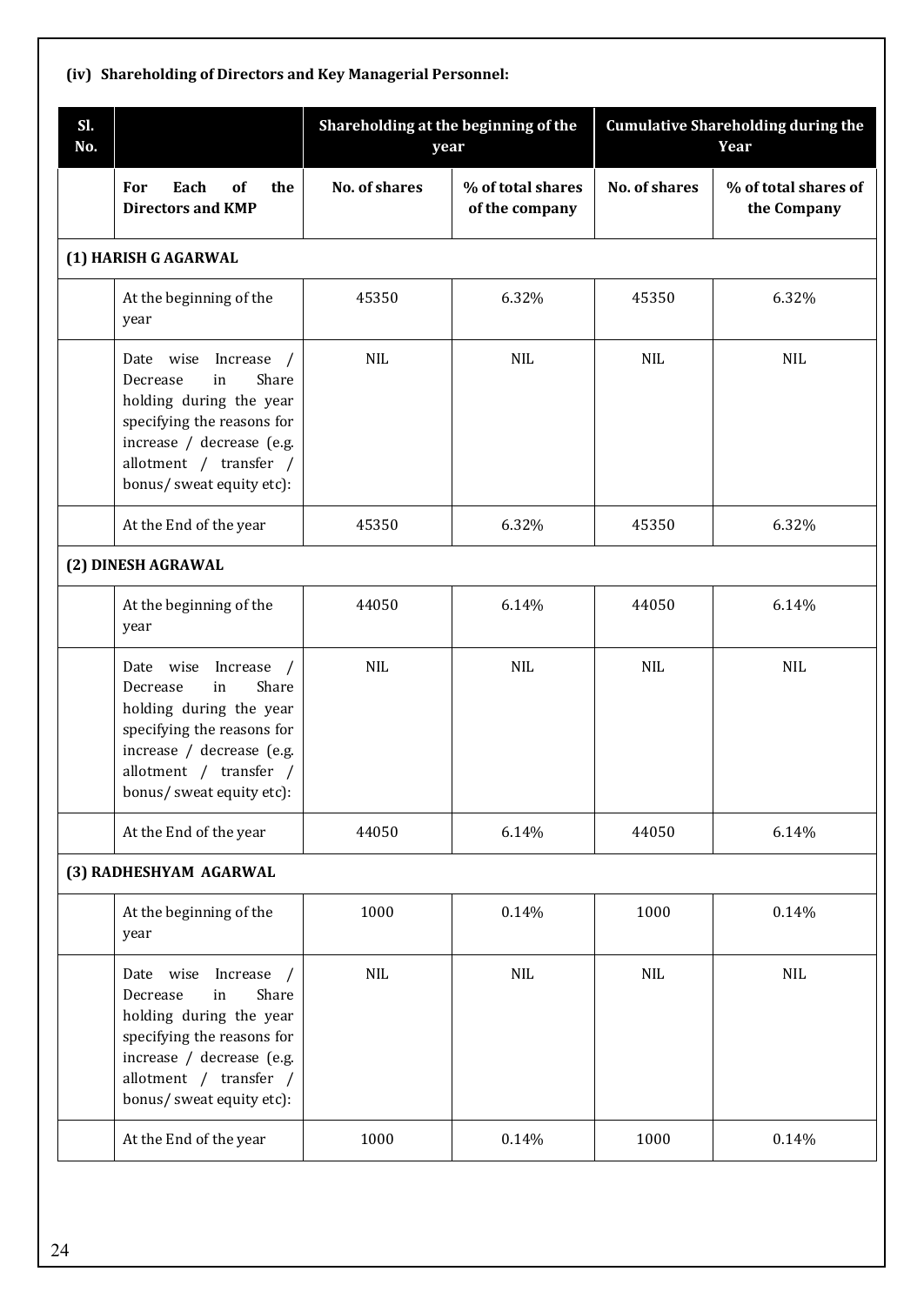#### **V. INDEBTNESS**

#### **Indebtness of the Company including interest outstanding/accrued but not due for payment**

|                                                   | <b>Secured Loans</b><br><b>Excluding</b><br>deposits | <b>Unsecured</b><br>Loans | <b>Deposits</b> | <b>Total</b><br><b>Indebtedness</b> |
|---------------------------------------------------|------------------------------------------------------|---------------------------|-----------------|-------------------------------------|
| Indebtness at the beginning of the financial year |                                                      |                           |                 |                                     |
| i)<br>Principal Amount                            | 32338732.5                                           | 32000000                  | <b>NIL</b>      | 64338732.50                         |
| Interest due but not paid<br>ii)                  |                                                      |                           |                 |                                     |
| iii)<br>Interest accrued but not due              |                                                      |                           |                 |                                     |
| Total (i+ii+iii)                                  | 32338732.5                                           | 32000000                  | <b>NIL</b>      | 64338732.50                         |
| Change in Indebtness during                       |                                                      |                           |                 |                                     |
| the financial year                                |                                                      |                           |                 |                                     |
| Addition                                          |                                                      |                           |                 |                                     |
| Reduction                                         | 2677674                                              | 10000000                  | NIL             | 12677674                            |
| Net Change                                        |                                                      |                           |                 |                                     |
| Indebtness at the                                 |                                                      |                           |                 |                                     |
| end of the financial year                         |                                                      |                           |                 |                                     |
| i) Principal Amount                               | 29661058.50                                          | 22000000                  | <b>NIL</b>      | 51661058.50                         |
| ii) Interest due but not paid                     |                                                      |                           |                 |                                     |
| iii) Interest accrued but not due                 |                                                      |                           |                 |                                     |
| Total (i+ii+iii)                                  | 29661058.50                                          | 22000000                  | <b>NIL</b>      | 51661058.50                         |

## **VI. REMUNERATION OF DIRECTORS AND KEY MANAGERIAL PERSONNEL**

#### **A. REMUNERATION TO MANAGING DIRECTOR, WHOLE-TIME DIRECTORS AND/OR MANAGER:**

| Sl. No. | <b>Particulars of Remuneration</b>                                                     | Dinesh Gangaram Agrawal | <b>Total</b><br><b>Amount</b> |
|---------|----------------------------------------------------------------------------------------|-------------------------|-------------------------------|
|         |                                                                                        | (Managing Director)     |                               |
| 1.      | Gross salary                                                                           | 600000                  | 600000                        |
|         | (a) Salary as per provisions contained in<br>section 17(1) of the Income-tax Act, 1961 |                         |                               |
|         | (b) Value of perquisites u/s<br>17(2) Income-tax Act,<br>1961                          | Nil                     |                               |
|         | (c)Profits in lieu of salary under section 17(3)<br>Income-tax Act, 1961               | <b>NIL</b>              |                               |
| 2.      | <b>Stock Option</b>                                                                    | NA                      |                               |
| 3.      | <b>Sweat Equity</b>                                                                    |                         |                               |
| 4.      | Commission                                                                             |                         |                               |
|         | - As % of profit                                                                       | NA                      |                               |
|         | - others, specify                                                                      |                         |                               |
| 5.      | Others ,please specify                                                                 |                         |                               |
| 6.      | Total(A)                                                                               | 600000                  | 600000                        |
|         |                                                                                        |                         |                               |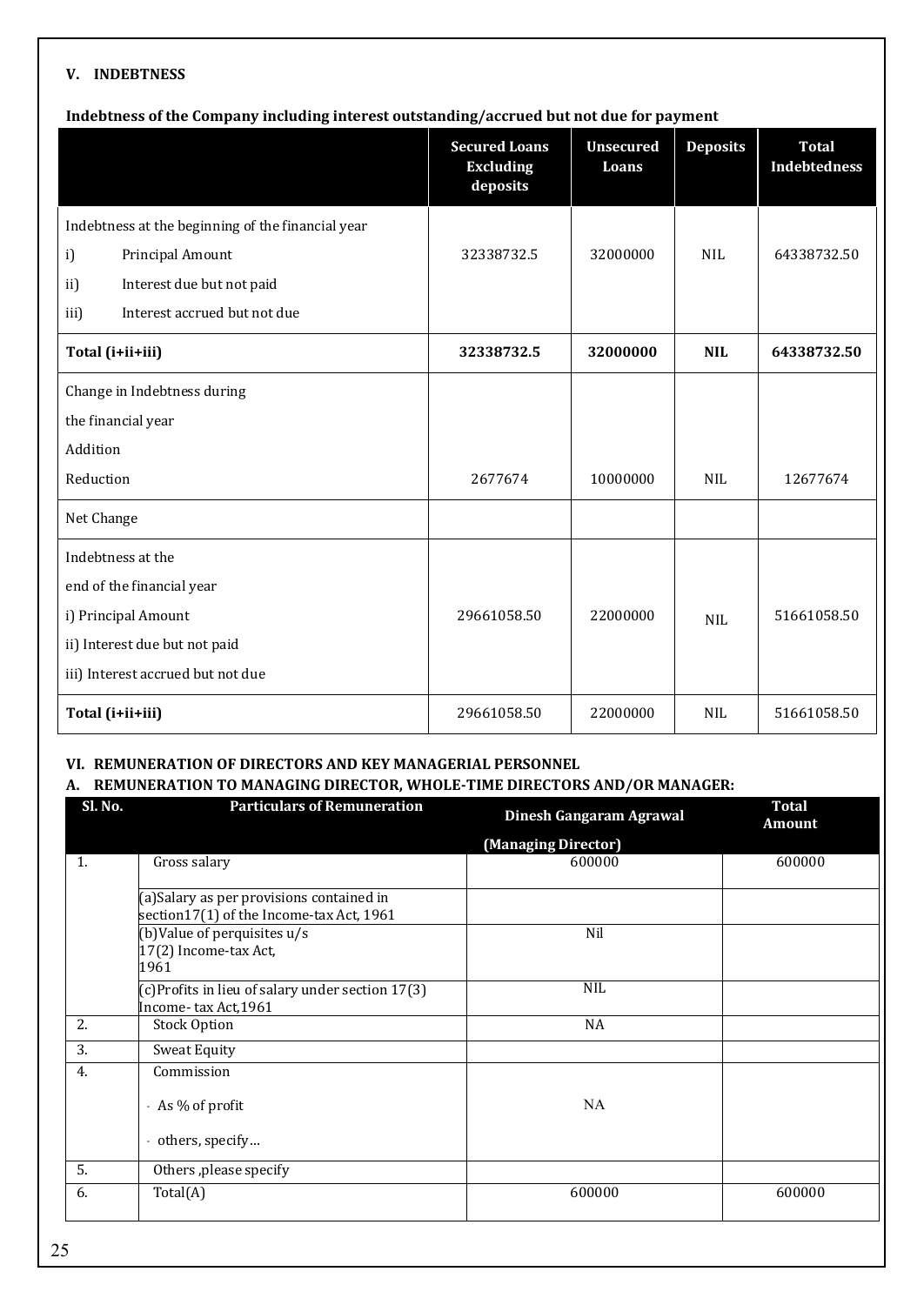| <b>Sl. No.</b> | <b>Particulars of Remuneration</b>                                                       | <b>Harish Agrawal</b><br>(Executive Director) | <b>Total Amount</b> |
|----------------|------------------------------------------------------------------------------------------|-----------------------------------------------|---------------------|
| 1.             | Gross salary                                                                             | 600000                                        | 600000              |
|                | (a) Salary as per provisions contained in<br>section17(1) of the Income-tax Act,<br>1961 |                                               |                     |
|                | (b)Value of perquisites u/s17(2) Income-tax<br>Act, 1961                                 | $\rm NIL$                                     |                     |
|                | (c)Profits in lieu of salary under section 17(3)<br>Income-tax Act, 1961                 |                                               |                     |
| 2.             | <b>Stock Option</b>                                                                      | $\rm NA$                                      |                     |
| 3.             | <b>Sweat Equity</b>                                                                      |                                               |                     |
| 4.             | Commission                                                                               | NA                                            |                     |
|                | - As % ofprofit                                                                          |                                               |                     |
|                | - others, specify                                                                        |                                               |                     |
| 5.             | Others ,please specify                                                                   | <b>NA</b>                                     |                     |
| 6.             | Total(A)                                                                                 | 600000                                        | 600000              |

#### **B. REMUNERATION TO OTHER DIRECTORS:**

| Sl.<br><b>Particulars of</b>                                                                                                             | <b>NAME OF DIRECTOR</b>              |                       |                  |                | <b>Total</b>  |
|------------------------------------------------------------------------------------------------------------------------------------------|--------------------------------------|-----------------------|------------------|----------------|---------------|
| No.Remuneration                                                                                                                          | Krishnakumar<br>Rambilash<br>Agarwal | Radheshyam<br>Agrawal | Sheetal<br>Nagda | BijalDurgawale | <b>Amount</b> |
| <b>Independent Directors</b>                                                                                                             | $\blacksquare$                       | $\blacksquare$        | 70,000           | 70,000         | 1,40,000      |
| Fee for attending board<br>committee meetings                                                                                            |                                      |                       |                  |                |               |
| •Commission                                                                                                                              |                                      |                       |                  |                |               |
| Others, please specify                                                                                                                   |                                      |                       |                  |                |               |
| Total $(1)$                                                                                                                              |                                      |                       | 70,000           | 70,000         | 1,40,000      |
| Other Non-Executive<br><b>Directors</b><br>·Fee for attending board<br>committee meetings<br><b>Commission</b><br>Others, please specify | NA                                   | NA                    | NA               | NA             | NA            |
| (Consultancy fees)                                                                                                                       |                                      |                       |                  |                |               |
| Total(2)                                                                                                                                 |                                      |                       |                  |                |               |
| $Total(B)=(1+2)$                                                                                                                         |                                      |                       | 70000            | 70000          |               |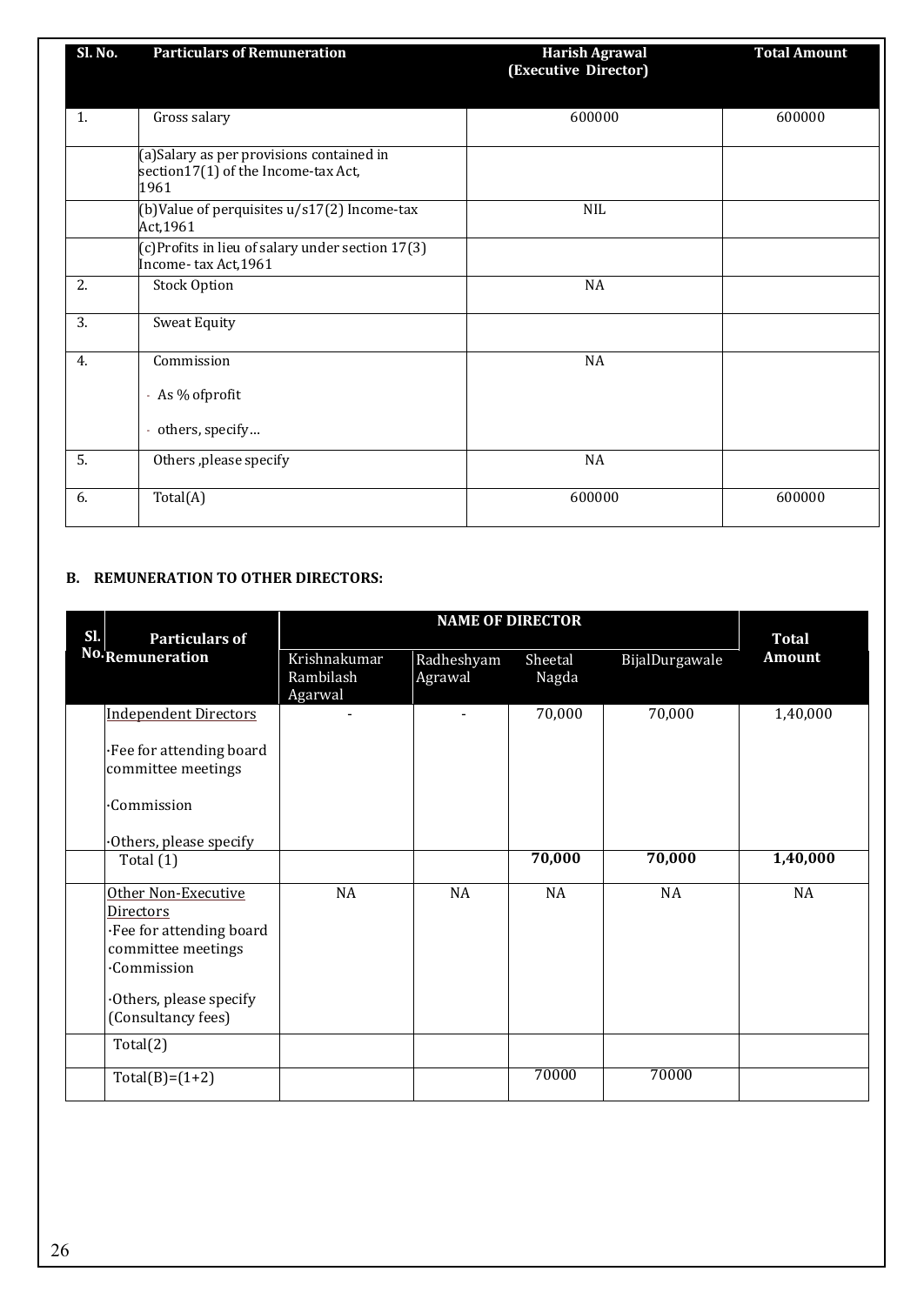#### **C. REMUNERATION TO KEY MANAGERIAL PERSONNEL OTHER THAN MD/MANAGER/WTD**

| Sl.<br>No.     | <b>Particulars of Remuneration</b>                                                                                                                                                                                                                                      | <b>Key Managerial Personnel</b> |                      |            |              |
|----------------|-------------------------------------------------------------------------------------------------------------------------------------------------------------------------------------------------------------------------------------------------------------------------|---------------------------------|----------------------|------------|--------------|
|                |                                                                                                                                                                                                                                                                         | <b>CEO</b>                      | Company<br>Secretary | <b>CFO</b> | <b>Total</b> |
| $\mathbf{1}$   | Gross salary<br>1)<br>Salary<br>provisions<br>as<br>per<br>contained in section $17(1)$ of the<br>Income-tax Act, 1961<br>2)<br>Value of perquisites $u/s$ 17(2)<br>Income-tax Act, 1961<br>3)<br>Profits in lieu of salary under<br>section 17(3) Income tax Act, 1961 |                                 | 1,60,000             |            | 1,60,000     |
| 2              | <b>Stock Option</b>                                                                                                                                                                                                                                                     |                                 |                      |            |              |
| 3              | <b>Sweat Equity</b>                                                                                                                                                                                                                                                     |                                 |                      |            |              |
| $\overline{4}$ | Commission<br>- as % of profit<br>- Others, specify                                                                                                                                                                                                                     |                                 |                      |            |              |
| 5              | Others, please specify                                                                                                                                                                                                                                                  |                                 |                      |            |              |
|                | Total                                                                                                                                                                                                                                                                   |                                 | 1,60,000             |            | 1,60,000     |

#### **D. PENALTIES / PUNISHMENT/ COMPOUNDING OF OFFENCES:**

| Type                                | <b>Section of the</b><br><b>Companies Act</b> | <b>Brief Description</b> | Details of Penalty /<br>Punishment/<br><b>Compounding fees</b><br>imposed | <b>Authority [RD</b><br>/NCLT/<br><b>COURT]</b> | Appeal made,<br>if any (give<br>Details) |  |
|-------------------------------------|-----------------------------------------------|--------------------------|---------------------------------------------------------------------------|-------------------------------------------------|------------------------------------------|--|
| <b>Penalty</b>                      | <b>NIL</b>                                    | <b>NIL</b>               | <b>NIL</b>                                                                | <b>NIL</b>                                      | <b>NIL</b>                               |  |
| <b>Punishment</b>                   | <b>NIL</b>                                    | <b>NIL</b>               | <b>NIL</b>                                                                | <b>NIL</b>                                      | <b>NIL</b>                               |  |
| Compounding                         | <b>NIL</b>                                    | NIL                      | <b>NIL</b>                                                                | <b>NIL</b>                                      | <b>NIL</b>                               |  |
| <b>C. OTHER OFFICERS IN DEFAULT</b> |                                               |                          |                                                                           |                                                 |                                          |  |
| <b>Penalty</b>                      | <b>NIL</b>                                    | <b>NIL</b>               | <b>NIL</b>                                                                | <b>NIL</b>                                      | <b>NIL</b>                               |  |
| <b>Punishment</b>                   | <b>NIL</b>                                    | <b>NIL</b>               | <b>NIL</b>                                                                | <b>NIL</b>                                      | NIL.                                     |  |
| Compounding                         | NIL.                                          | <b>NIL</b>               | <b>NIL</b>                                                                | <b>NIL</b>                                      | <b>NIL</b>                               |  |

 **By order of the Board For Prabhu Steel Industries Limited** 

| $Sd$ /-                  | $Sd$ /-               |
|--------------------------|-----------------------|
| Dinesh Gangaram Agrawal  | <b>Harish Agrawal</b> |
| <b>Managing Director</b> | <b>Director</b>       |
| DIN-00291086             | DIN-00291083          |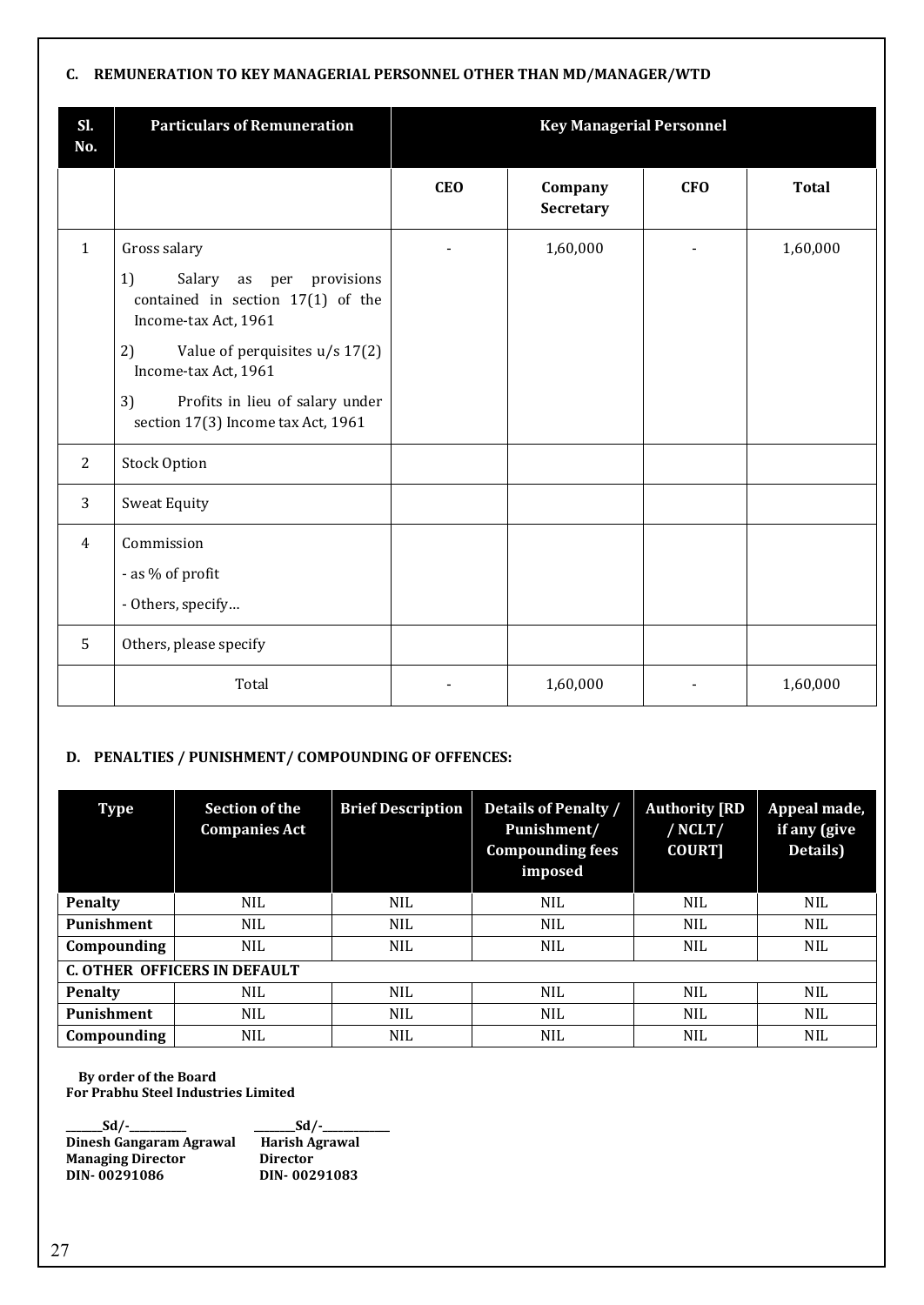# **FORM NO. AOC-2**

### **(ANNEXURE II)**

#### **(Pursuant to clause (h) of sub-section (3) of section 134 of the Act and Rule 8(2) of the Companies (Accounts) Rules, 2014.)**

Form for Disclosure of particulars of contracts/arrangements entered into by the Company with related parties referred to in sub section (1) of section 188 of the Companies Act, 2013 including certain arms length transaction under third proviso thereto.

#### **Details of material contracts or arrangement or transactions at arm's length basis**

| <b>Sr No</b> | <b>NAME OF RELATED</b><br><b>PARTIES</b> | <b>NATURE AND VALUE OF</b><br><b>CONTRACT/ ARRANGEMENT</b> | <b>AMOUNT</b>  |
|--------------|------------------------------------------|------------------------------------------------------------|----------------|
|              | Harish Agrawal                           | Remuneration                                               | $6,00,000/-$   |
|              | Dinesh Agrawal                           | Remuneration                                               | $6,00,000/-$   |
|              | Hariganga Alloys & Steel.                | <b>Revenue Expenses</b>                                    | $1,32,000/-$   |
|              | Hariyana Metals Limited                  | <b>Interest Received</b>                                   | $18,70,580/-$  |
|              | Harish Agrawal and Dinesh                | Advance for purchase of immoveable                         | $80,00,000/$ - |
|              | Agrawal                                  | property                                                   |                |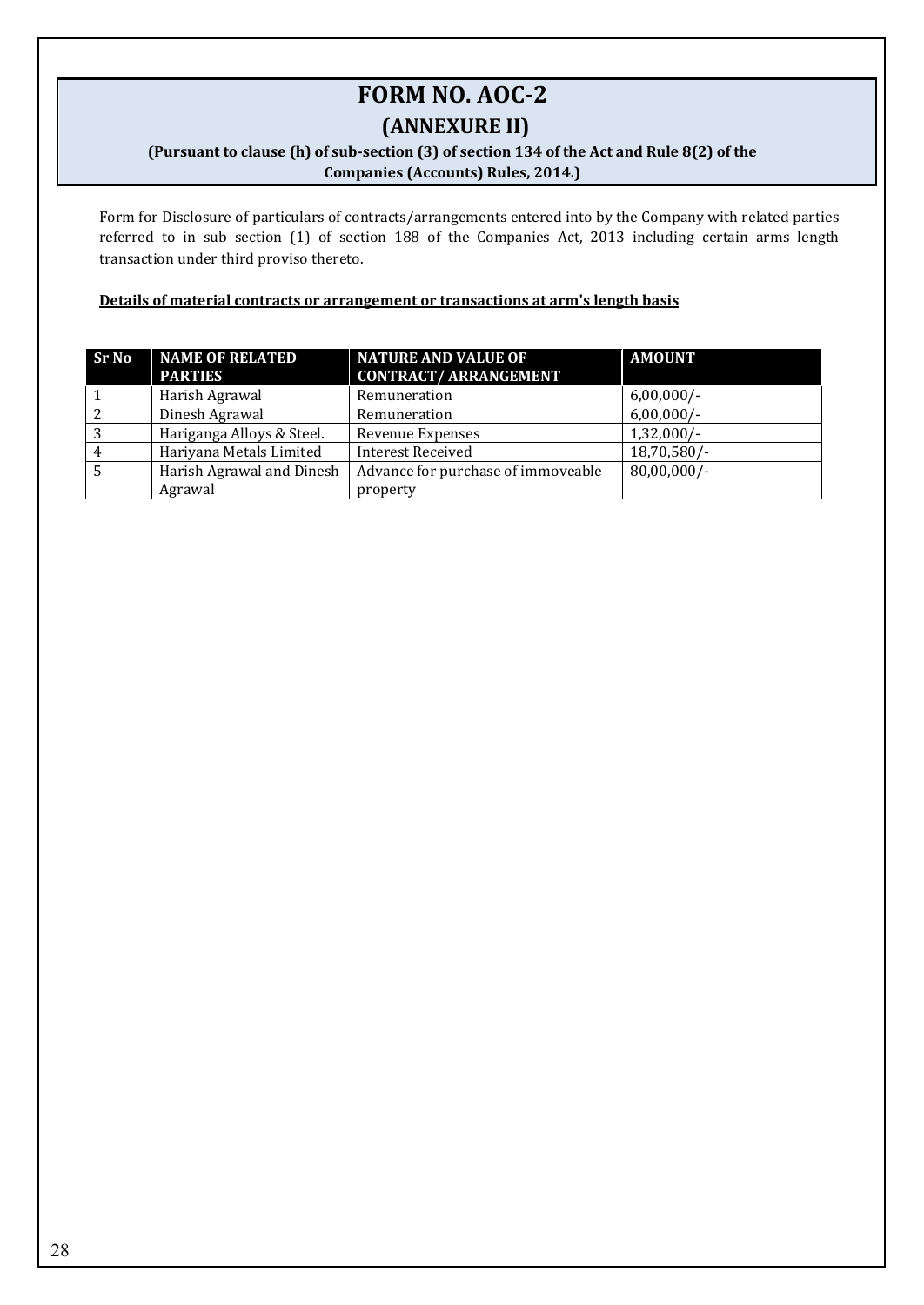# **MANAGEMENT DISCUSSION AND ANALYSIS REPORT (ANNEXURE III)**

Your Directors have pleasure in presenting the Management Discussion and Analysis report for the year ended on 31st March 2019 .

#### **INDUSTRY STRUCTURE AND DEVELOPMENT:**

Steel is crucial to the development of any modern economy and is considered to be the backbone of human civilization. The level of per capita consumption of steel is treated as an important index of the level of socioeconomic development and living standards of the people in any country. It is a product of a large and technologically complex industry having strong forward and backward linkages in terms of material flows and income generation. All major industrial economies are characterized by the existence of a strong steel industry and the growth of many of these economies has been largely shaped by the strength of their steel industries in their initial stages of development.

#### **SEGMENTWISE PERFORMANCE:**

The Company trades in a single business segment. In view of sluggish global demand, the Company repositioned some of its supplies to favourable markets. The company has passed through a very unusual phase, any worthwhile comparison of performance between two periods would be inconclusive. There is, yet, considerable scope for improvement.

#### **OPPORTUNITIES AND THREATS:**

India is the only major steel consuming market globally. As of 2017, India is the world's third largest producer of crude steel (up from eighth spot in 2003). India's steel production in 2017 stood at 101.4 MT. Easy availability of low-cost manpower and presence of abundant iron ore reserves make India competitive in the global set up. India is home to the fifth-highest reserves of iron ore in the world.

Steel demand in India is expected to grow above 7% in the current as well as next year, according to the World Steel Association.

Trading players in steel industry have faced cascading effects in the steel manufacturing industry. The major threats to steel industry are:

- Slow Industry Growth
- Technological Change
- Price Sensitivity and demand volatility
- Recession in other countries resulting in dumping of materials.

#### **STRENGTH:**

The strengths of India's steel industry include: abundant availability of iron ore and coal; low labour costs, abundant manpower, mature production base and supporting government policy, particularly towards MSME sector. However, the major weakness include unscientific mining and production, low productivity, energy inefficiency, dependence on coal imports despite huge reserves, inadequate infrastructure, regulatory hurdles etc.

Currently, India is third largest producer of steel in the world and in near future, it is going to be second largest country. The key opportunities include an unexplored rural market to boost consumption of steel, growing domestic demand for steel products including automobiles, growing demands in exports. But there are several threats. Firstly, China is a net exporter of steel and is already posing hurdles by importing raw material from India and selling it after processing. Secondly, the increases protectionism in west hinders the growth of exports of India.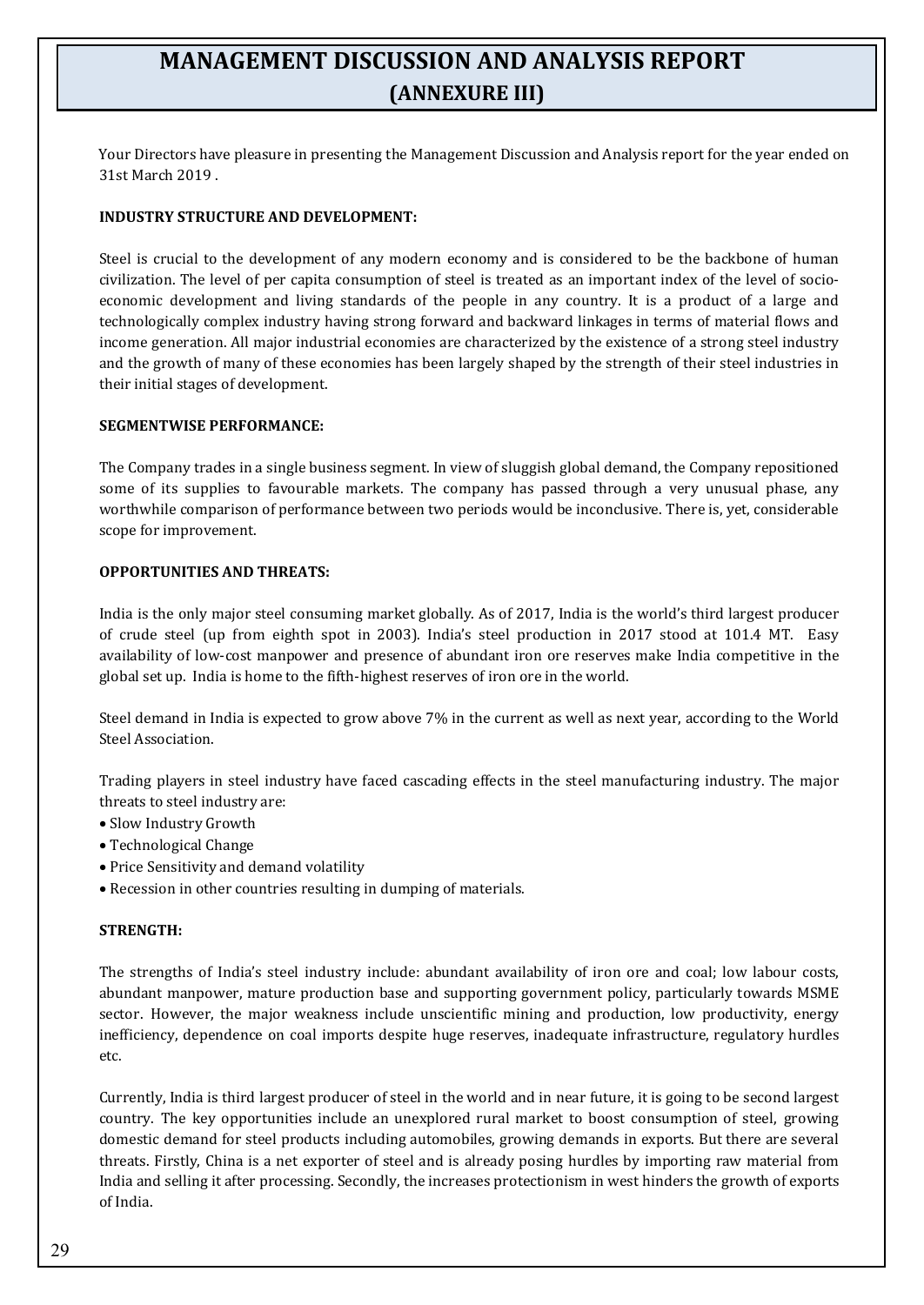#### **RISK AND CONCERNS:**

Your company is working essentially in domestic market place. However since the Company is into trading activity It is attributed to all the risk and concerns attached with the trading industries as a whole. Also any downward movement in prices in manufacturing industry has a direct effect on the revenues of the Company, as margin drops.

It is essential to correctly assess the risk in each segment so that the risk is mitigated before it becomes a possible threat. General risk segments are statutory compliances, economy, financials, Government policies, market related, operational, products and technology etc., The management has a rapid review of likely risk areas with the objective to define a framework for identification, evaluation and mitigating the risk in the decision making process and to encourage proactive management and not reactive management.

#### **INTERNAL CONTROL SYSTEMS AND THEIR ADEQUACY:**

The internal control system is looked after by Directors themselves, who also looked after the day to day affairs to ensure compliances of guide lines and policies adhere to the management instructions and policies to ensure improvements in the system. The Internal Audit reports are regularly reviewed by the management. The Company has proper and adequate internal control system commensurate with the size of the business operations geared towards achieving efficiency in its various business operations, safeguarding assets, optimum utilization of resources and compliance with statutory regulations. Efforts for continued improvement of internal control system are being consistently made in this regard.

#### **HUMAN RESOURCES VIS-À-VIS INDUSTRIAL RELATIONS:**

The Company's Human Resources philosophy is to establish and build a strong performance and competency driven culture with greater sense of accountability and responsibility. The Company has taken pragmatic steps for strengthening organizational competency through involvement and development of employees as well as installing effective systems for improving the productivity, equality and accountability at functional levels. With the changing and turbulent business scenario, the Company's basic focus is to upgrade the skill and knowledge level of the existing human assets to the required level by providing appropriate leadership at all levels motivating them to face the hard facts of business, inculcating the attitude for speed of action and taking responsibilities. In order to keep the employees skill, knowledge and business facilities updated, ongoing in house and external training is provided to the employees at all levels. The effort to rationalize and streamline the workforce is a continuous process. The industrial relations scenario remained harmonious throughout the year.

#### **CAUTIONARY STATEMENT:**

Statements in the Management Discussion and Analysis describing the Company's objectives, projections, estimates and expectations may be 'forward looking statements' within the meaning of applicable securities laws and regulations. Actual results could differ materially from those expressed or implied. Important factors that could make a difference to the Company's operations include economic conditions affecting demand/supply and price conditions in the domestic and overseas markets in which the Company operates changes in the Government regulations, tax laws, and other statutes and other incidental factors.

#### **NEAR OLD MOTOR STAND ITWARI , NAGPUR - 440008**

 **By order of the Board For Prabhu Steel Industries Limited** 

**\_\_\_\_\_\_\_Sd/-\_\_\_\_\_\_\_\_\_\_\_ \_\_\_\_\_\_\_\_Sd/-\_\_\_\_\_\_\_\_\_\_\_\_\_ Dinesh Gangaram Agrawal Harish Agrawal Managing Director Director DIN- 00291086 DIN- 00291083**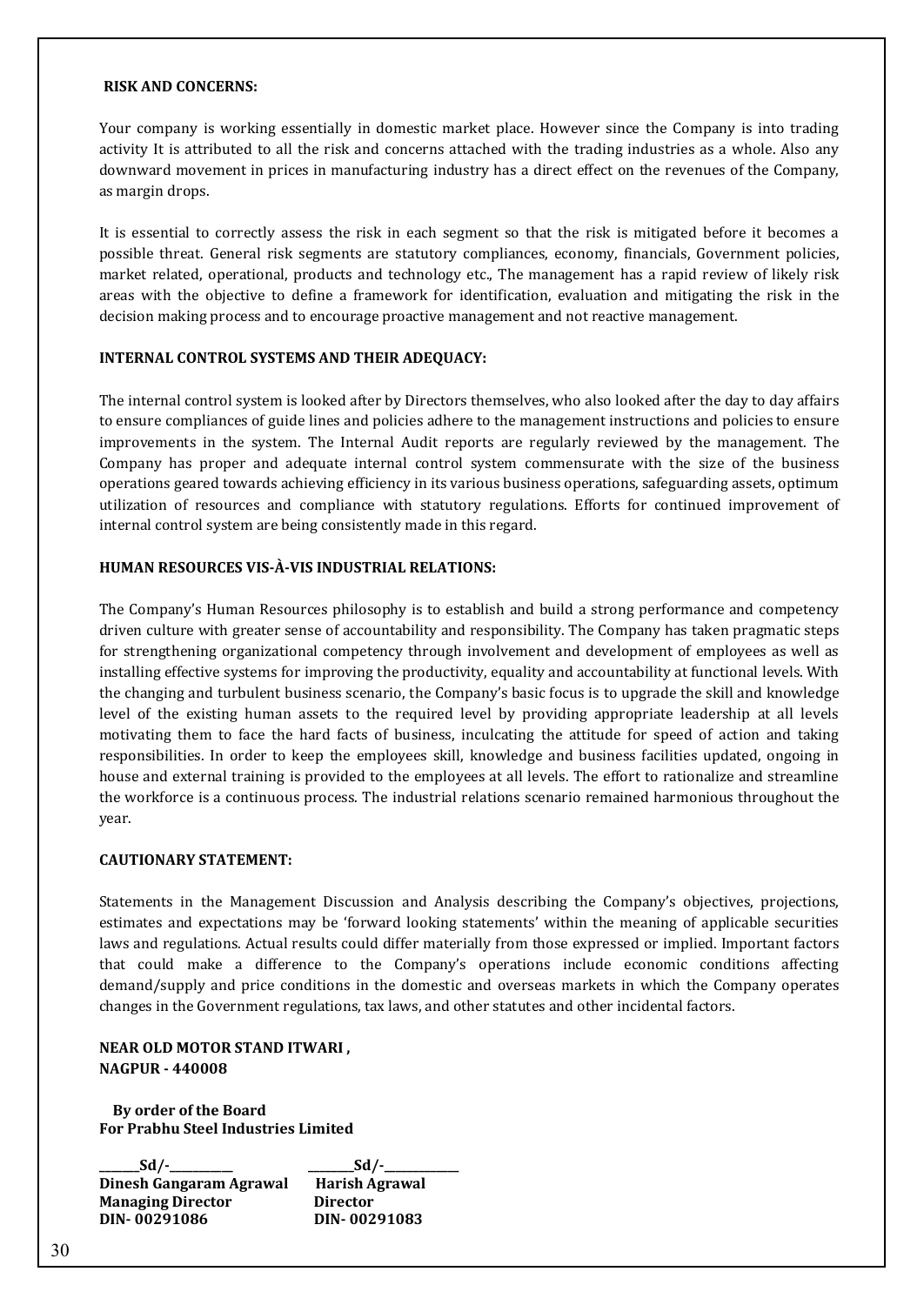# **CEO/ MANAGING DIRECTOR & CHIEF FINANCIAL OFFICER CERTIFICATION**

To,

The Board of Directors

#### **PRABHU STEEL INDUSTRIES LIMITED**

Subject: Certificate in accordance with Regulation 33(2) (a) of the SEBI (Listing Obligations and Disclosure Requirements) Regulations, 2015:

We, undersigned certify that the Audited Financial Results for the quarter and year ended 31<sup>st</sup>March, 2019 prepared in accordance with Clause 33 of the SEBI (Listing Obligations and Disclosure Requirements) Regulations, 2015 do not contain any false or misleading statement or figures and do not omit any material fact which may make the statements or figures contained therein misleading and we further certify that;

- We have reviewed financial statements and the cash flow statement for the quarter and year ended March 31, 2019 and that to the best of their knowledge and belief:
	- $\triangleright$  these statements do not contain any materially untrue statement or omit any material fact or contain statements that might be misleading;
	- $\triangleright$  These statements together present a true and fair view of the listed entity's affairs and are in compliance with existing accounting standards, applicable laws andregulations.
- There are, to the best of our knowledge and belief, no transactions entered into by the listed entity during the year which are fraudulent, illegal or violative of the listed entity's code of conduct.
- We accept responsibility for establishing and maintaining internal controls for financial reporting and that we have evaluated the effectiveness of internal control systems of the listed entity pertaining to financial reporting and we have disclosed to the auditors and the audit committee, deficiencies in the design or operation of such internal controls, if any, of which we are aware and the steps we have taken or propose to take to rectify these deficiencies.
- We have indicated to the auditors and the Audit committee:
	- significant changes in internal control over financial reporting during theyear;
	- significant changes in accounting policies during the year and that the same have been disclosed in the notes to the financial statements; and
	- $\triangleright$  Instances of significant fraud of which they have become aware and the involvement therein, if any, of the management or an employee having a significant role in the listed entity's internal control system over financial reporting.

**SD/- SD/-**

**(DINESH AGRAWAL)**

**MANAGING DIRECTOR CHIEF FINANCIAL OFFICER DIN: 00291086 MS. AKSHITA HARISH AGARWAL**

Date: 13th July, 2019 Place: Nagpur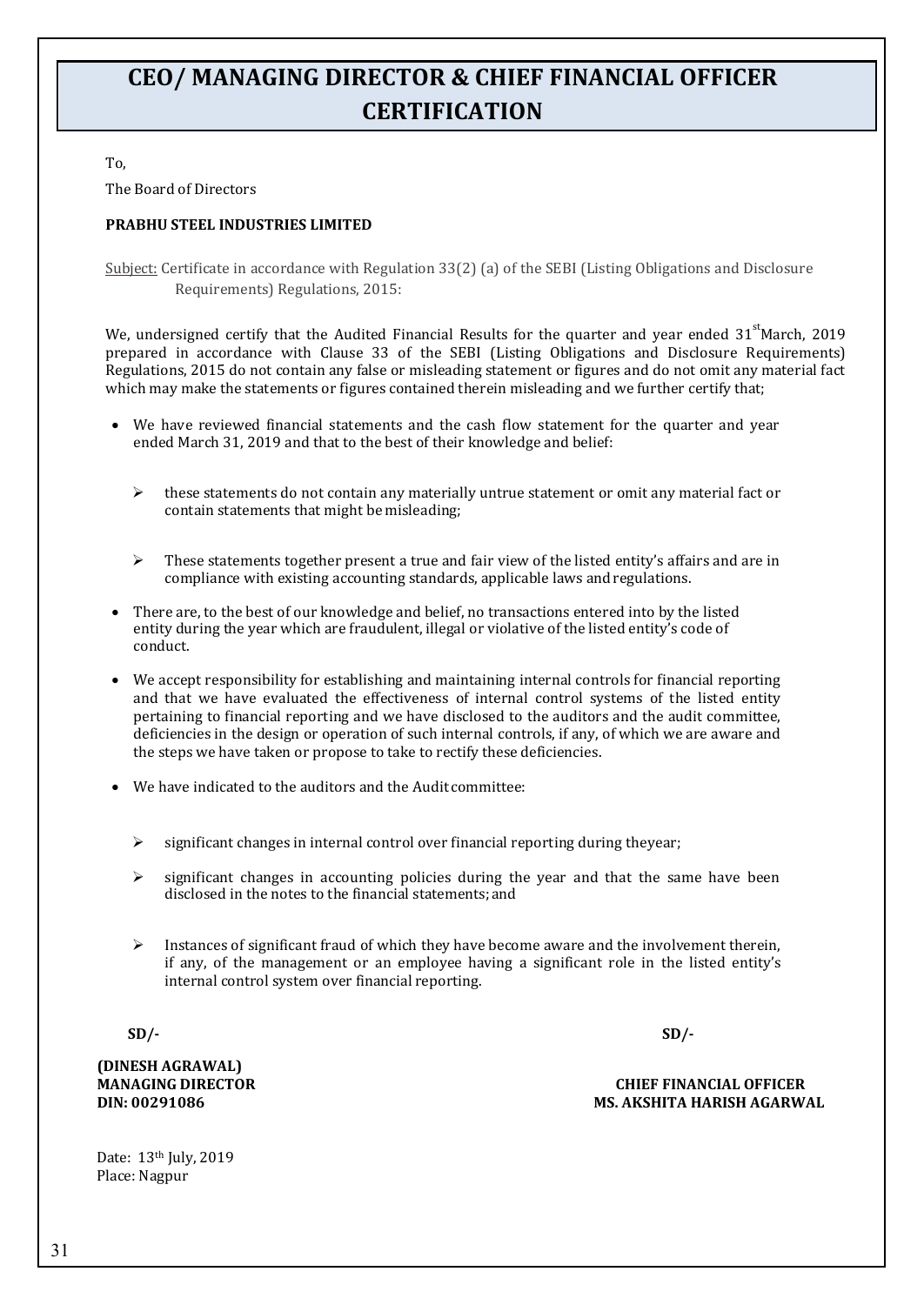# **CORPORATE GOVERNANCE REPORT FOR THE YEAR 2018-19**

The report on Corporate Governance states compliance as per requirements of the Companies Act, 2013, SEBI (LODR), Regulations, 2015, as applicable to the Company. Given below are the Company's Corporate Governance policies and practices for 2018-19 and the Company has complied with all the statutory and regulatory requirements as stipulated in the applicable laws.

#### **COMPANY'S PHILOSOPHY ON CORPORATE GOVERNANCE:**

The Company's philosophy on Corporate Governance has been developed with a tradition of fair and transparent governance even before they were man-dated by the legislation. Transparency, integrity, professionalism and accountability - based values form the basis of the Company's philosophy for Corporate Governance. The Company believes that good Corporate Governance is a continuous process and strives to improve the Corporate Governance practices to meet shareholder's expectations.

#### **DIRECTORS AND KEY MANAGERIAL PERSONNEL:**

The Company is managed by well- qualified professionals. All directors are suitably qualified, experienced and competent. The members of the Board of Directors are persons with considerable experience and expertise in Audit, Accounts, Finance, Administration and Marketing. The Company is benefitted by the experience and skills of the Board of Directors. The Independent Directors have made disclosures to the Board confirming that there are no material, financial and/or commercial transactions between them and the company which could have potential conflict of interest with the company at large. The Company has a Code of Conduct for Directors and Senior Management personnel. The code is available on the official website of the www.prabhusteel.com.

Composition of board and changes therein: The Board of directors is duly constituted and consists of the following directors namely:

| SR <sub>NO</sub> . | <b>NAME OF THE DIRECTOR</b>     | <b>DIN</b> | <b>DESIGNATION</b>          |
|--------------------|---------------------------------|------------|-----------------------------|
|                    | Dinesh Gangaram Agrawal         | 00291086   | <b>Managing Director</b>    |
| 2                  | Harish Gangaram Agrawal         | 00291083   | <b>Executive Director</b>   |
| 3                  | Krishankumar Rambilash Agarwal  | 00291076   | <b>Independent Director</b> |
| 4                  | Radheshyam Laxminarayan Agrawal | 00291080   | Non-Executive Director      |
| 5                  | Sonali Pramod Paithankar        | 08336128   | <b>Independent Director</b> |
| 6                  | Pramod Dyaneshwar Kale          | 08336145   | <b>Independent Director</b> |

The Board made following Appointments and Resignation during the period under review:

- Appointment of Ms. Sonali Pramod Paithankar as an Independent Director of the Company with effect from 6th February, 2019.
- Appointment of Mr. Pramod Dyaneshwar Kale as an Independent Director of the Company with effect from 6th February, 2019.
- Appointment of Ms. Jyotika Mehta as Company Secretary and Compliance Officer of the Company with effect from 1st March, 2019.
- Appointment of Ms. Akshita Harish Agarwal as Chief Financial Officer of the Company with effect from 25th March, 2019.
- Resignation of Mrs Sheetal Bhavin Nagda from the post of Director of the Company with effect from 6th February, 2019.
- Resignation of Ms. Bijal Yogesh Durgavale from the post of Director of the Company with effect from 6th February, 2019.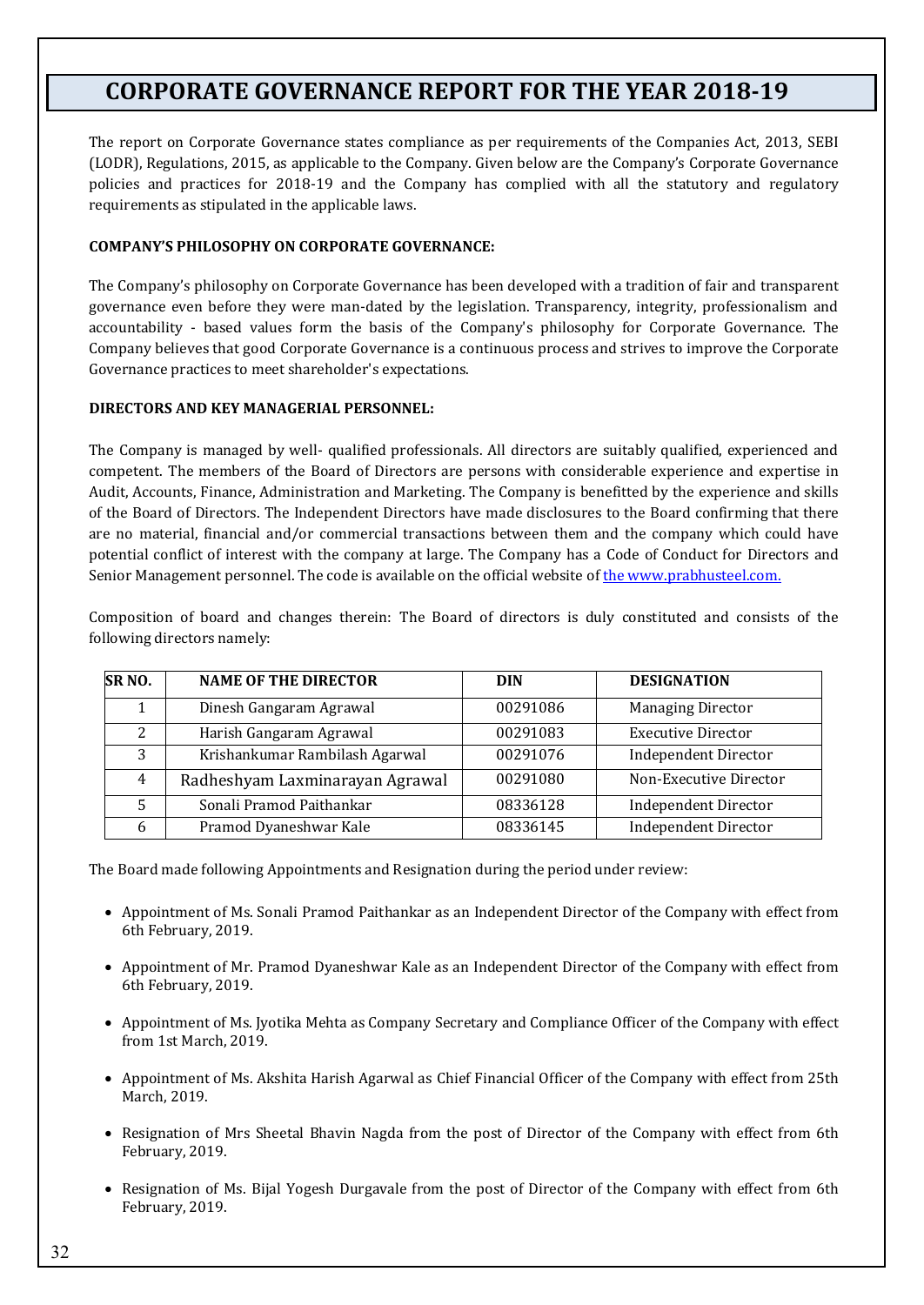# **MEETINGS OF THE BOARD OF DIRECTOR:**

During FY 2018-2019, eight meetings of the Board of Directors were held on the following dates:

- $30<sup>th</sup>$  May, 2018
- $\bullet$  11<sup>th</sup> August, 2018
- 30<sup>th</sup> October, 2018
- $\bullet$  6<sup>th</sup> February, 2018
- 8<sup>th</sup> February, 2018
- $\bullet$  5<sup>th</sup> March, 2019
- 25<sup>th</sup> March, 2019
- 30<sup>th</sup> March, 2019

|                           | Director       |                             | <b>Board Meetings</b> |          |
|---------------------------|----------------|-----------------------------|-----------------------|----------|
| Name of Director          | Identification | Category                    | Held                  | Attended |
|                           | Number         |                             |                       |          |
| Dinesh Gangaram Agrawal   | 00291086       | <b>Managing Director</b>    | 8                     | 8        |
| Harish Gangaram Agrawal   | 00291083       | <b>Executive Director</b>   | 8                     | 8        |
| Krishankumar<br>Rambilash | 00291076       | <b>Independent Director</b> | 8                     | 8        |
| Agarwal                   |                |                             |                       |          |
| Radheshyam Laxminarayan   | 00291080       | Non-Executive               | 8                     | 8        |
| Agrawal                   |                | Director                    |                       |          |
| Sonali Pramod Paithankar  | 08336128       | <b>Independent Director</b> | 8                     |          |
| Pramod Dyaneshwar Kale    | 08336145       | <b>Independent Director</b> | 8                     |          |

The intervening gap between the meetings was within the period prescribed under section 173 of the Companies Act, 2013, read with Companies (Meetings of Board and its Powers) Rules, 2014, relevant circulars, notifications, orders and amendments thereof.

# **DETAILS OF THE BOARD OF DIRECTORS AND EXTERNAL DIRECTORSHIPS**

Particulars of the Board's Composition, Directors' Attendance at Board Meetings and at the previous Annual General Meeting, number of other Directorships and Board-Committee memberships held as on 31st March 2019, are given below:

| Sr.<br>No. | Name of the Director,<br><b>Designation</b><br>and<br>Category | <b>Board</b><br>of<br>No<br><b>Meetings held</b> | <b>Attendance</b><br>$\overline{01}$<br><b>Board Meetings</b> | <b>Attendance</b><br>at previous<br><b>AGM</b> |
|------------|----------------------------------------------------------------|--------------------------------------------------|---------------------------------------------------------------|------------------------------------------------|
| 1          | Dinesh Gangaram Agrawal                                        | Eight                                            | Eight                                                         | <b>Yes</b>                                     |
| 2          | Harish Gangaram Agrawal                                        | Eight                                            | Eight                                                         | <b>Yes</b>                                     |
| 3          | Krishankumar<br>Rambilash<br>Agarwal                           | Eight                                            | Eight                                                         | <b>Yes</b>                                     |
| 4          | Radheshyam Laxminarayan<br>Agrawal                             | Eight                                            | Eight                                                         | <b>Yes</b>                                     |
| 5          | Sonali Pramod Paithankar                                       | Eight                                            | Five                                                          | No.                                            |
| 6          | Pramod Dyaneshwar Kale                                         | Eight                                            | Five                                                          | No.                                            |

The details of equity shares held by the Directors of the Company as on March 31, 2019 are as follows:-

| Name of the Director, Designation and Category | Number of equity shares held |
|------------------------------------------------|------------------------------|
| Dinesh Gangaram Agrawal                        | 44.050                       |
| Harish Gangaram Agrawal                        | 45.350                       |
| Radheshyam Laxminarayan Agrawal                | 1,000                        |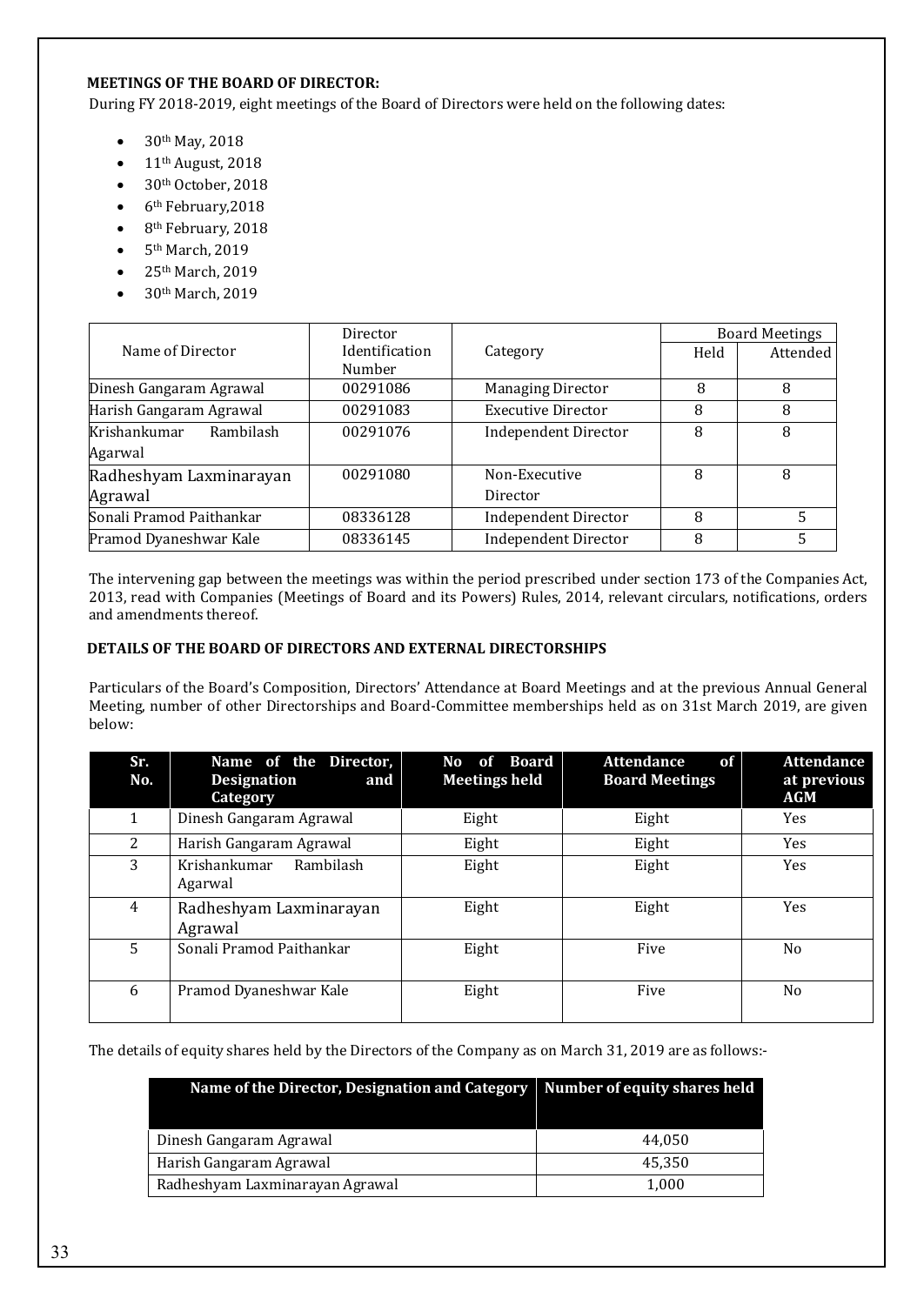#### **COMMITTEES OF THE BOARD:**

The Board Committee plays a crucial role in the governance structure of the Company and has been constituted to deal with specific areas/activities which concern the Company and need a closer review. The Board Committee are set up under the formal approval of the Board to carry out clearly defined roles which are considered to be performed by members of the Board, as a part of good governance practice. The Board supervises the execution of its responsibilities by the Committees and is responsible for their action. The Chairman of the respective Committee informs the Board about the summary of the discussions held in the Committee meetings.

The Board has constituted following Committees of Directors:

- Audit Committee,
- Nomination & Remuneration Committee, and
- Stakeholder's Relationship Committee.

# • **AUDIT COMMITTEE:**

The Audit Committee of Directors was constituted pursuant to the provisions of Section 177 of the companies Act, 2013. The composition of the Audit Committee is in conformity with the provisions of the said section.



| <b>NAME OF THE</b><br><b>DIRECTORS</b> | <b>CATEGORY OF</b><br><b>DIRECTORSHIP</b> | <b>REMARKS</b> | <b>NUMBER OF MEETINGS</b> |                 |
|----------------------------------------|-------------------------------------------|----------------|---------------------------|-----------------|
|                                        |                                           |                | <b>Held</b>               | <b>Attended</b> |
| Krishnakumar<br>Rambilash Agarwal      | Independent Director                      | Chairman       | 4                         | 4               |
| Dinesh Ganagram<br>Agrawal             | <b>Executive Director</b>                 | Member         | $\overline{4}$            | 4               |
| Sonali<br>Pramod<br>Paithankar         | <b>Independent Director</b>               | Member         | 4                         | 2               |
| Pramod<br>Dyaneshwar Kale              | <b>Independent Director</b>               | Member         | 4                         | 2               |

# **Terms of reference:**

The broad terms of reference of the Audit Committee are as under:

- Reviewing of the Company's financial reporting process and the disclosure of its financial information
- To ensure that the financial statement is correct, sufficient and credible.
- Recommending the appointment, remuneration and terms of appointment of external Auditor.
- Review and monitor the auditor's independence and performance and effectiveness of audit process.
- Approval or any subsequent modification of transactions of the company with related parties
- Scrutiny of inter-corporate loans and investments
- Valuation of undertakings or assets of the Company, wherever it is necessary.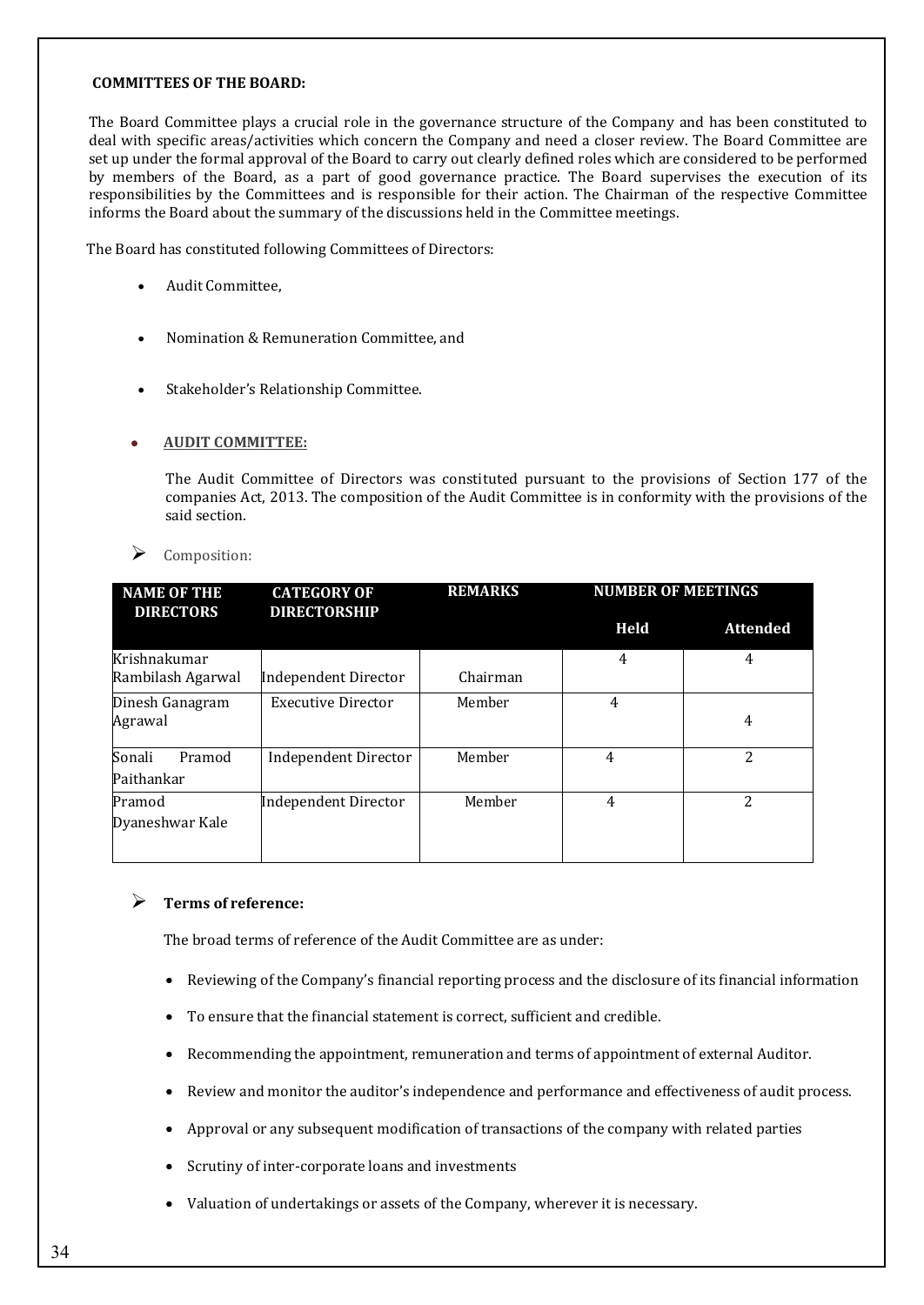- Monitoring the end use of funds raised through public offers and related matters.
- Reviewing with management the Annual financial statements and half yearly and Quarterly financial results before submission to the Board.
- Reviewing periodically the adequacy of the internal control system.
- Discussions with Internal Auditor on any significant findings and follow up there on.

# • **NOMINATION AND REMMUNERATION COMMITTEE:**

The Nomination and Remuneration Committee of Directors was constituted pursuant to the provisions of Section 178 of the Companies Act, 2013. The Composition of the Committee is in conformity with the provisions of the said Section.

# Composition:

| <b>NAME OF THE</b><br><b>DIRECTORS</b> | <b>CATEGORY OF</b><br><b>DIRECTORSHIP</b> | <b>REMARKS</b> | <b>NUMBER OF MEETINGS</b> |                 |
|----------------------------------------|-------------------------------------------|----------------|---------------------------|-----------------|
|                                        |                                           |                | Held                      | <b>Attended</b> |
| Krishnakumar<br>Rambilash Agarwal      | <b>Independent Director</b>               | Chairman       | 4                         | 4               |
| Sonali<br>Pramod<br>Paithankar         | <b>Independent Director</b>               | Member         | 4                         | 2               |
| Pramod<br>Dyaneshwar Kale              | Independent Director                      | Member         | 4                         | 2               |

# **Terms of reference:**

The broad terms of reference of the Nomination and Remuneration Committee are asunder:

- Formulation of the criteria for determining the qualifications, positive attributes and independence of Director;
- Devising a policy on Board diversity;
- Formulation of Remuneration policy;
- Review the structure, size and composition of the Board;
- Identifying and selection of candidates for appointment as Directors;
- Identifying potential individuals for appointment as Key Managerial Personnel and Senior Management;
- Formulation of criteria for evaluation of Independent Directors and the Board.

# • **STAKEHOLDERS RELATIONSHIP COMMITTEE:**

The Stakeholders Relationship Committee of Directors was constituted pursuant to the provisions of Section 178(5) of the Companies Act, 2013. The composition of the Committee is in conformity with the provisions of the said section.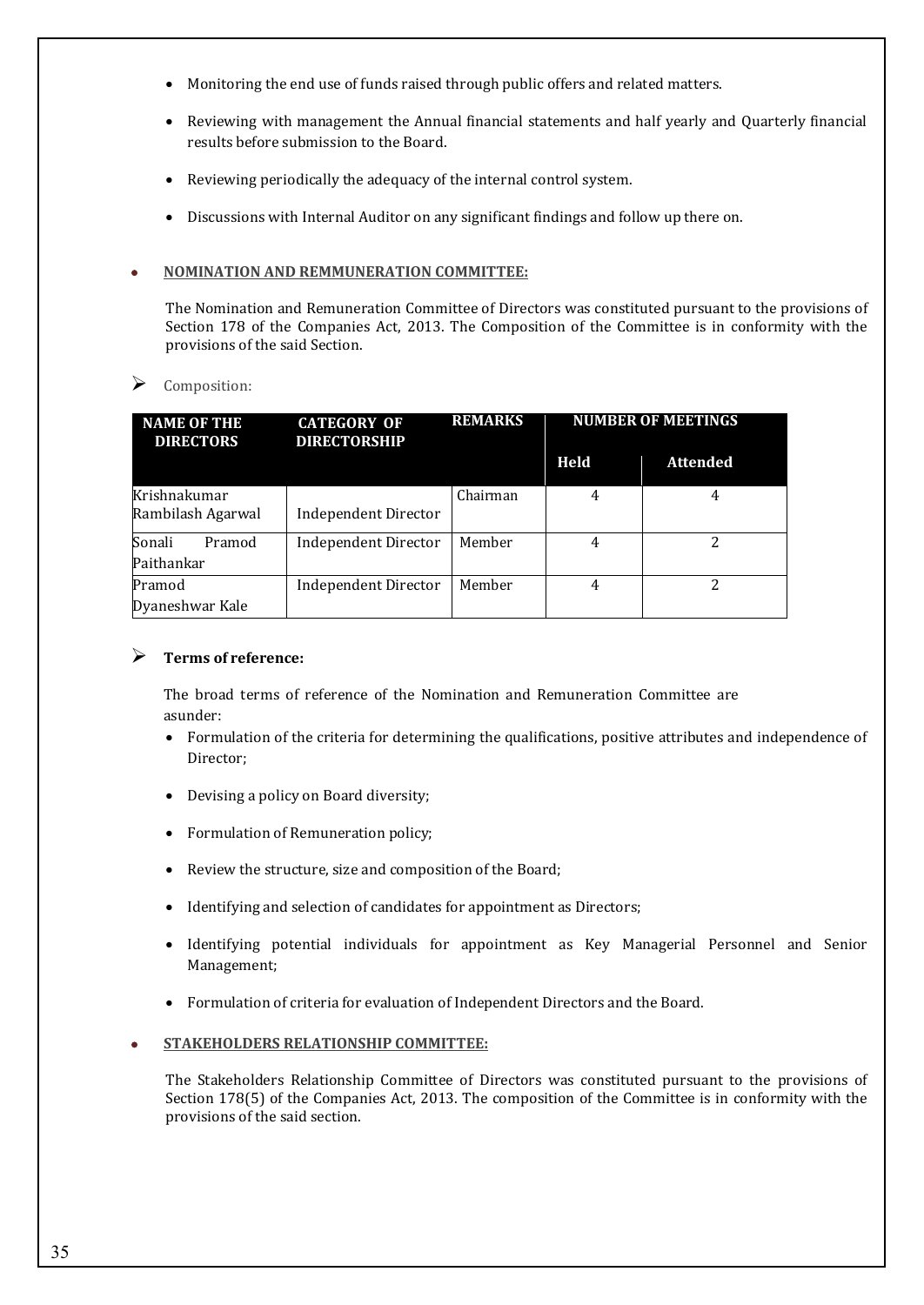

Composition:

| <b>NAME OF THE</b><br><b>DIRECTORS</b>       |        | <b>CATEGORY OF</b>          | <b>REMARKS</b> |      | <b>NUMBER OF MEETINGS</b> |
|----------------------------------------------|--------|-----------------------------|----------------|------|---------------------------|
|                                              |        | <b>DIRECTORSHIP</b>         |                | Held | <b>Attended</b>           |
| Krishnakumar Rambilash<br>Agarwal            |        | <b>Independent Director</b> | Chairman       |      |                           |
| Harish Gangaram Agrawal   Executive Director |        |                             | Member         |      |                           |
| Sonali<br>Paithankar                         | Pramod | <b>Independent Director</b> | Member         |      |                           |

# Details of Investor's grievances/ Complaints:

The Company has not received any complaints during the year. The pending complaints of the Shareholders/Investors registered with SEBI at the end of the current financial year ended on 31st March, 2019 are NIL.

 $\triangleright$  Vigil Mechanism & Whistle Blower Policy

The company has established vigil mechanism for the directors and employees to report their genuine concerns or grievances, details of adequate safeguards provided against victimisation of employees and directors who avail of the vigil mechanism, mechanism of providing for direct access etc, as provided in rule 7 of the Companies (Meetings of Board and its Powers) Rules, 2014, read with corresponding rules, circulars, notifications, orders and amendments thereof.

 $\triangleright$  Compliance Officer:

Ms Jyotika Mehta is the compliance Officer of the Company for the above purpose.

# **INDEPENDENT DIRECTOR'S MEETING:**

In compliance with Schedule IV to the Companies Act, 2013 and regulation 25(3) of SEBI Listing Regulations, 2015, the independent directors held their separate meeting on March 31, 2019, without the attendance of nonindependent directors and members of Management, to inter alia discuss the following:

- review the performance of non-independent directors and the Board as a whole;
- review the performance of the Chairperson of the Company, taking into account the views of executive directors and non - executive directors;
- assess the quality, quantity and timeliness of flow of information between the Company Management and the Board that is necessary for the Board to effectively and reasonably perform their duties; and
- review the responsibility of independent directors with regard to internal financialcontrols.
- All independent directors were present at the meeting. The independent director's present elected Dinesh Shah as Chairman for the meeting, deliberated on the above and expressed their satisfaction on each of the matters.

#### **ORDERLY SUCCESSION TO BOARD AND SENIOR MANAGEMENT:**

The Board of the Company satisfied itself that plans are in place for orderly succession for appointments to the Board and to Senior Management.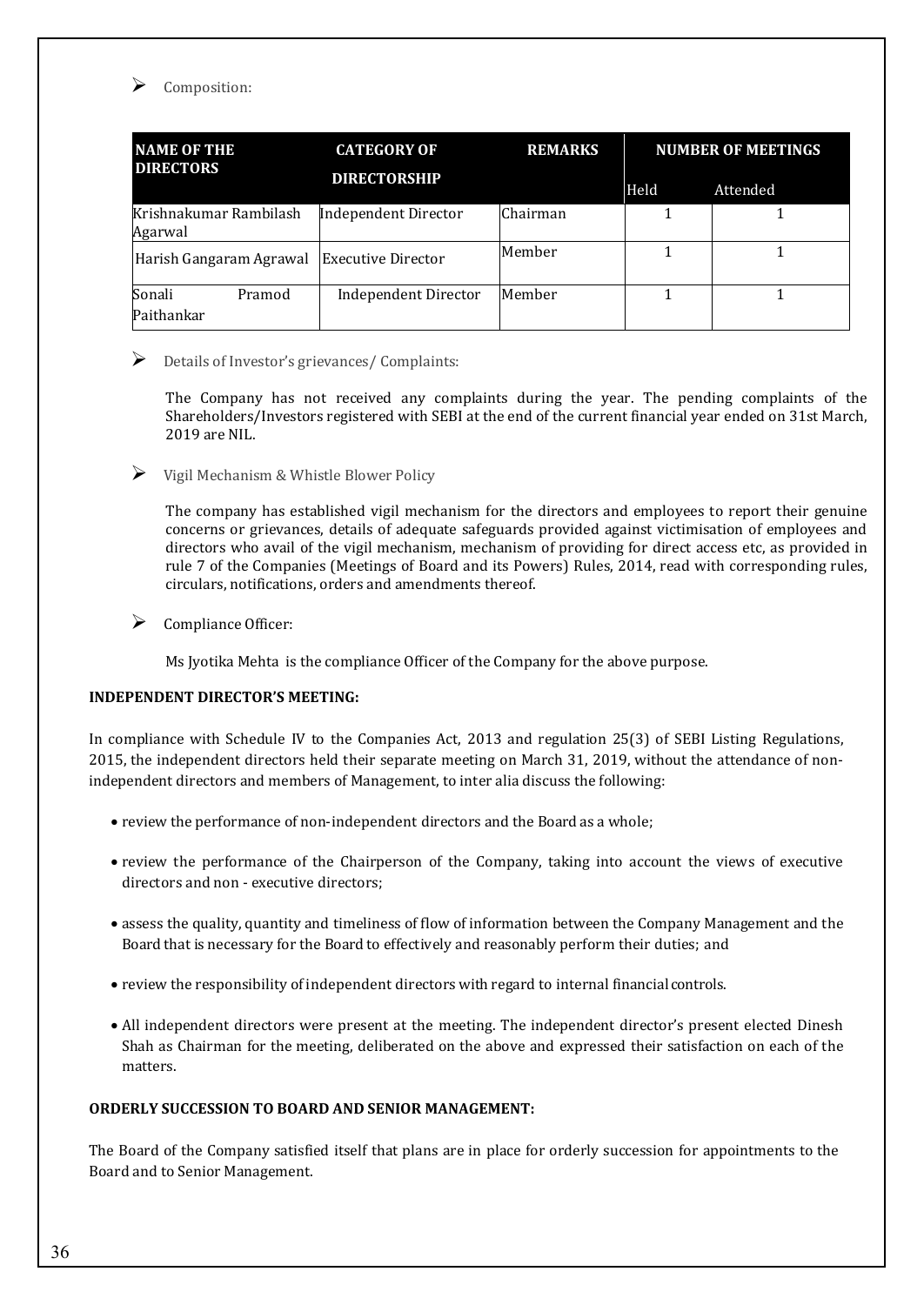#### **CODE OF CONDUCT:**

Regulations 17(5) of the SEBI (LODR) Regulations, 2015, requires listed Companies to lay down a Code of Conduct for its Directors and Senior Management, incorporating duties of a Directors as laid down in the Companies Act, 2013. The Board has adopted a Code of Conduct for all Directors and Senior Management of the Company and the same has been placed on Company's website.

# **DIRECTORS' INTEREST IN THE COMPANY:**

Sometime, the Company does enter into contracts with companies in which some of the Directors of the Company are interested as director or member. However, these contracts are in the ordinary course of the Company's business without giving any specific weight age to them. Directors regularly make full disclosures to the Board of Directors regarding the nature of their interest in the companies in which they are directors or members. Full particulars of contracts entered with companies in which directors are directly or indirectly concerned or interested are entered in the Register of Contracts maintained under Section 189 of the Companies Act, 2013 and the same is placed in every Board Meeting for the noting of the Directors.

# **RESPONSIBILITIES & FUNCTIONS OF BOARD OF DIRECTORS:**

#### **The Board of Directors of the listed entity shall have the following responsibilities:**

- (i) Disclosure of information:
- 1. Members of Board of Directors and key managerial personnel shall disclose to the Board of directors whether they, directly, indirectly, or on behalf of third parties, have a material interest in any transaction or matter directly affecting the listed entity.
- 2. The Board of Directors and senior management shall conduct themselves so as to meet the expectations of operational transparency to stakeholders while at the same time maintaining confidentiality of information in order to foster a culture of good decision-making.
	- (ii) Key functions of the Board of Directors-
- 1. Reviewing and guiding corporate strategy, major plans of action, risk policy, annual budgets and business plans, setting performance objectives, monitoring implementation and corporate performance, and overseeing major capital expenditures, acquisitions and divestments.
- 2. Monitoring the effectiveness of the listed entity's governance practices and making changes as needed.
- 3. Selecting, compensating, monitoring and, when necessary, replacing key managerial Personnel and overseeing succession planning.
- 4. Aligning key managerial personnel and remuneration of board of directors with the longer-term interests of the listed entity and its shareholders.
- 5. Ensuring a transparent nomination process to the board of directors with the diversity of thought, experience, knowledge, perspective and gender in the board of Directors.
- 6. Monitoring and managing potential conflicts of interest of management, members of the Board of Directors and shareholders, including misuse of corporate assets and abuse in related party transactions.
- 7. Ensuring the integrity of the listed entity's accounting and financial reporting systems, including the independent audit, and that appropriate systems of control are in place, in particular, systems for risk management, financial and operational control, and compliance with the law and relevant standards.
- 8. Overseeing the process of disclosure and communications
- 9. Monitoring and reviewing Board of Director's evaluation framework.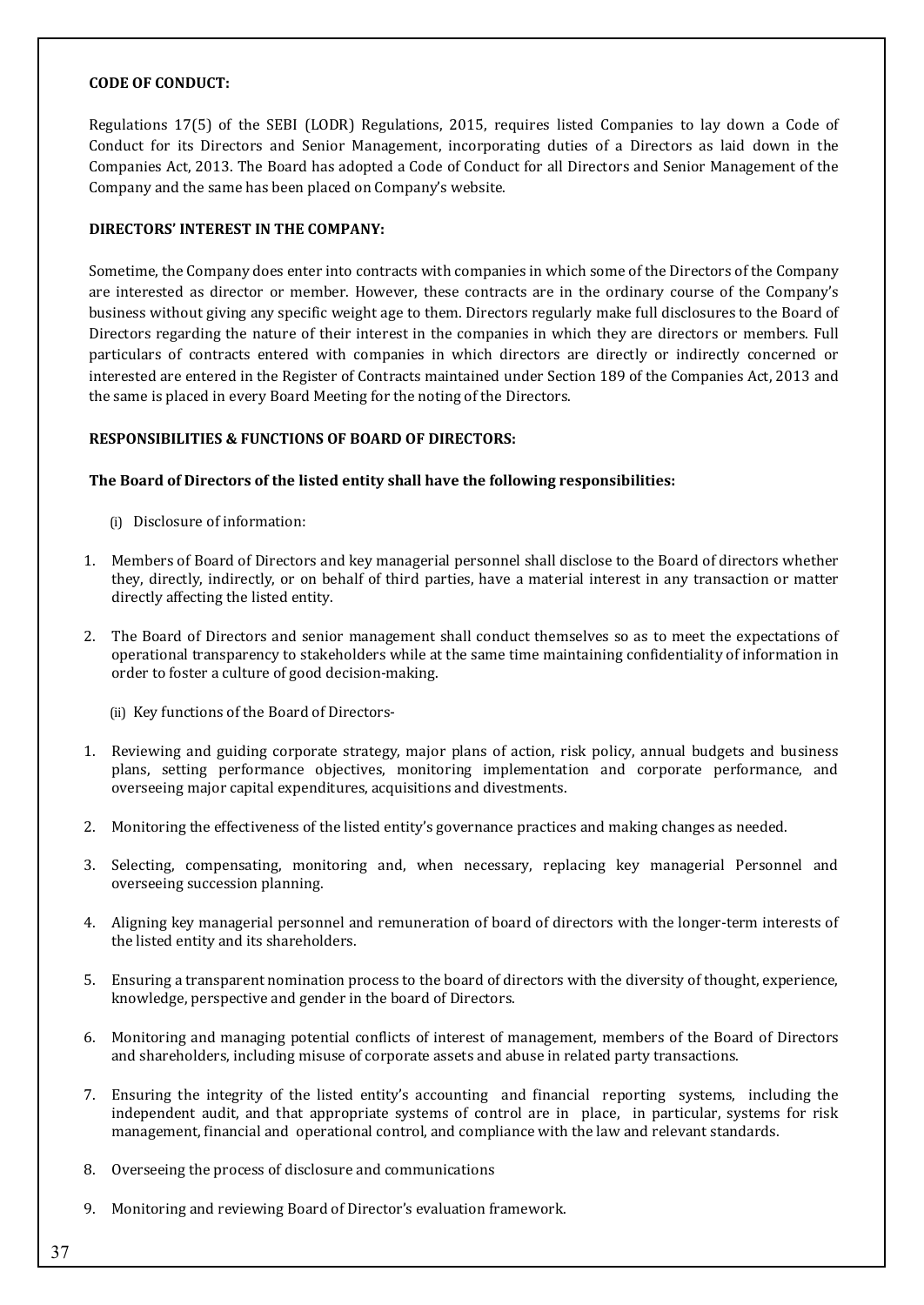(iii) Other responsibilities:

- 1. The Board of Directors shall provide strategic guidance to the listed entity, ensure effective monitoring of the management and shall be accountable to the listed entity and the shareholders.
- 2. The Board of Directors shall set a corporate culture and the values by which executives throughout a group shall behave.
- 3. Members of the Board of Directors shall act on a fully informed basis, in good faith, with due diligence and care, and in the best interest of the listed entity and the shareholders.
- 4. The Board of Directors shall encourage continuing directors training to ensure that the members of Board of Directors are kept up to date.
- 5. Where decisions of the Board of Directors may affect different shareholder groups differently, the Board of Directors shall treat all shareholders fairly.
- 6. The Board of Directors shall maintain high ethical standards and shall take into account the interests of stakeholders.
- 7. The Board of Directors shall exercise objective independent judgment on corporate affairs.
- 8. The Board of Directors shall consider assigning a sufficient number of non- executive members of the Board of Directors capable of exercising independent judgment to tasks where there is a potential for conflict of interest.
- 9. The Board of Directors shall ensure that, while rightly encouraging positive thinking,
- 10. These do not result in over-optimist that either leads to significant risks not being recognized or exposes the listed entity to excessive risk.
- 11. The Board of Directors shall have ability to 'step back' to assist executive management by challenging the assumptions underlying: strategy, strategic initiatives (such as acquisitions), risk appetite, exposures and the key areas of the listed entity's focus.
- 12. When committees of the Board of Directors are established, their mandate, composition and working procedures shall be well defined and disclosed by the Board of Directors.
- 13. Members of the Board of Directors shall be able to commit themselves effectively to their responsibilities.
- 14. In order to fulfill their responsibilities, members of the Board of Directors shall have access to accurate, relevant and timely information.
- 15. The Board of Directors and senior management shall facilitate the independent Directors to perform their role effectively as a member of the Board of Directors and also a member of a committee of Board of Directors.

# **PERFORMANCE EVALUATION:**

Pursuant to the provisions of the Companies Act, 2013 and SEBI Listing Regulations, 2015, the Board has carried out an annual evaluation of its own performance, and that of its Committees and individual directors. Manner in which such formal annual evaluation was made by the Board is given below:

Performance evaluation criteria for Board, Committees of the Board and Directors were approved by the Board at its meeting. The criteria are placed on the Company's website www.prabhusteel.com.

The report of performance evaluation so arrived at was then noted and discussed by the Nomination and Remuneration Committee and Board at their meetings held.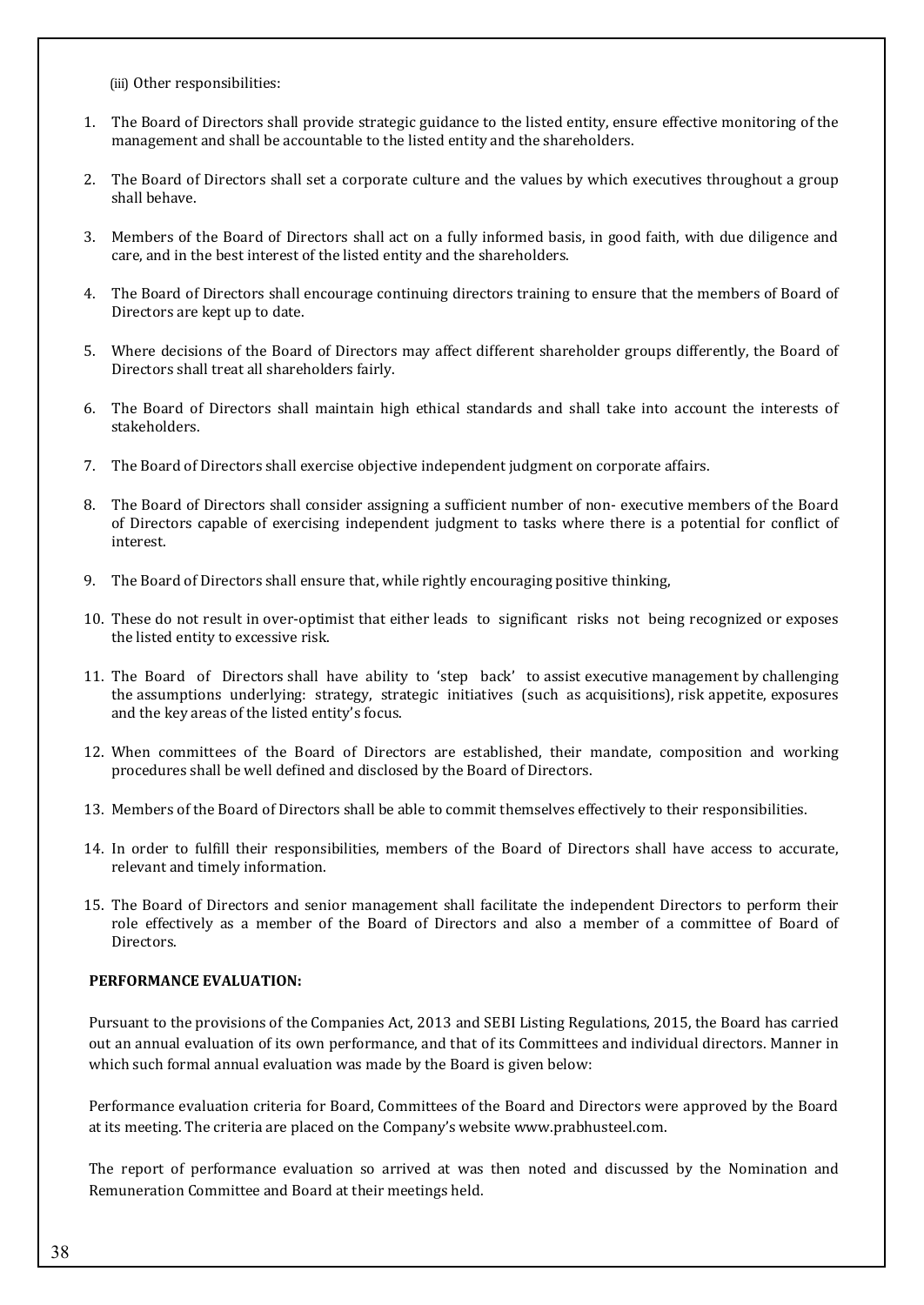Under law, as per the report of performance evaluation, the Board shall determine, inter alia, whether to continue the term of appointment of the independent director. During the year under review, there was no occasion to decide on the continuance of the term of appointment of any of the independent directors and hence, the question of taking a decision on their re -appointment did not arise. Details on the evaluation carried out by the independent directors at their meeting held on 31st March, 2019 have been furnished in a separate Para elsewhere in this Report.

The Board of Directors is collectively responsible for selection of a member on the Board. The Nomination and Remuneration Committee of the Company follows defined criteria for identifying, screening, recruiting and recommending candidates for election as a Director on the Board. The criteria for appointment to the Board include:

- composition of the Board, which is commensurate with the size of the Company, its portfolio, geographical spread and its status as a listed Company;
- desired age and diversity on the Board;
- size of the Board with optimal balance of skills and experience and balance of Executive and Non
- -Executive Directors consistent with the requirements of law;
- professional qualifications, expertise and experience in specific area of business;
- balance of skills and expertise in view of the objectives and activities of the Company;
- avoidance of any present or potential conflict of interest;
- availability of time and other commitments for proper performance of duties; personal characteristics being in line with the Company's values, such as integrity, honesty, transparency, pioneering mindset.

# **INDEPENDENT DIRECTORS MEETING:**

In compliance with Schedule IV to the Companies Act, 2013 and regulation 25(3) of SEBI Listing Regulations, 2015, the independent directors held their separate meeting on March 31, 2019, without the attendance of nonindependent directors and members of Management, to inter alia discuss the following:

- i. review the performance of non-independent directors and the Board as a whole;
- ii. review the performance of the Chairperson of the Company, taking into account the views of executive directors and non - executive directors;
- iii. assess the quality, quantity and timeliness of flow of information between the Company Management and the Board that is necessary for the Board to effectively and reasonably perform their duties; and
- iv. review the responsibility of independent directors with regard to internal financialcontrols.
- v. All independent directors were present at the meeting. The independent director's present elected Dinesh Shah as Chairman for the meeting, deliberated on the above and expressed their satisfaction on each of the matters.

# **COMPLIANCES REGARDING INSIDER TRADING:**

The Company had in place a 'Code of Conduct for Prevention of Insider Trading and Corporate Disclosure Practices', in accordance with the SEBI (Prohibition of Insider Trading) Regulations, 1992, as amended. These regulations have been substituted by SEBI with a new set of Regulations, which have come into effect from 15 May 2015. Accordingly, the Board has approved and adopted,

- a. Code of Practices and Procedures for Fair Disclosure of Unpublished Price Sensitive Information; and
- b. Code of Conduct to Regulate, Monitor and Report Trading by its employees and other connected person.

The said codes are being adhered to.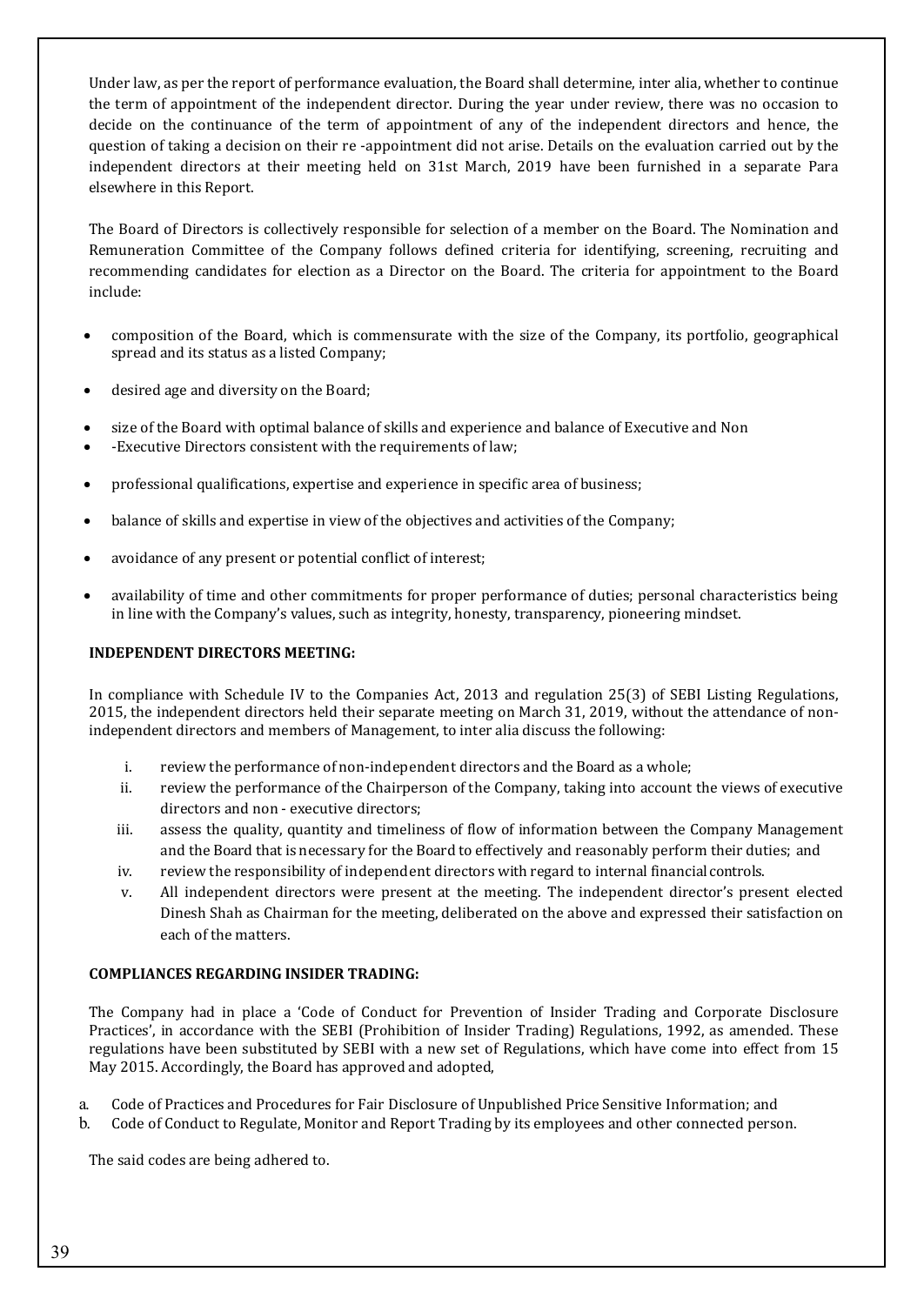### **DETAILS OF ANNUAL GENERAL MEETINGS:**

| <b>Financial</b><br><b>Year</b> | Date                             | Venue                                     | <b>Special Resolutions</b><br>passed |
|---------------------------------|----------------------------------|-------------------------------------------|--------------------------------------|
| 2017-                           | Saturday 29th September, 2018 at | - Old<br>Motor<br>Near<br>Stand<br>Itwari | NA                                   |
| 2018                            | 11.00 A.M.                       | Nagpur - 440008                           |                                      |

# **EXTRA-ORDINARY GENERAL MEETINGS:**

Details of the Extra- Ordinary General Meetings of the Company held during preceding previous year with a gist of the special resolutions passed there at is given hereunder:

| <b>Financial</b><br><b>Year</b> | <b>Date</b> | <b>Venue</b> | <b>Special Resolutions passed</b> |
|---------------------------------|-------------|--------------|-----------------------------------|
| NA                              | NA          | NA           | NA                                |

No Special Resolutions has been passed through Postal Ballot during the year. None of the resolutions proposed at the ensuing Annual General Meeting need to be passed by Postal Ballot.

# **MEANS OF COMMUNICATION:**

The Quarterly, Half-Yearly and Annual Financial Results of the Company are forwarded to BSE Ltd., , immediately upon its approval by the Board of Directors and are simultaneously published in leading newspapers in English and Marathi (regional language). The financial statement of the Company is unqualified.

In accordance with the Listing Agreement requirements, data pertaining to Shareholding Pattern, Quarterly Financial Results and Other Details are forwarded to the Stock Exchange. During the year under review, no presentation was made to the institutional investors or analysts. The Company has paid Listing fees for the year 2018-19 to the Stock Exchange.

# **GENERAL SHAREHOLDERS' INFORMATION:**

# **Date time & Venue:**

|                        | Date, Time & venue of Thursday, 8 <sup>th</sup> August, 2019 at 11:00 a.m. at Near Old Motor Standitwari Nagpur – |
|------------------------|-------------------------------------------------------------------------------------------------------------------|
| Annual General Meeting | 440008                                                                                                            |

# **Financial Year:**

The financial year covers the period from April 1 of every year to March 31 of the next year.

# **Financial Reporting for:**

| Quarter                                              | Release date |
|------------------------------------------------------|--------------|
| $1st$ Quarter ending on June 30, 2018                | 11.08.2018   |
| 2 <sup>nd</sup> Quarter ending on September 30, 2018 | 30.10.2018   |
| 3 <sup>rd</sup> Quarter ending on December 31, 2018  | 08.02.2019   |
| 4 <sup>th</sup> Quarter ending on March 31, 2019     | 24.05.2019   |

# **Dividend:**

No Dividend has been recommended for the year under review.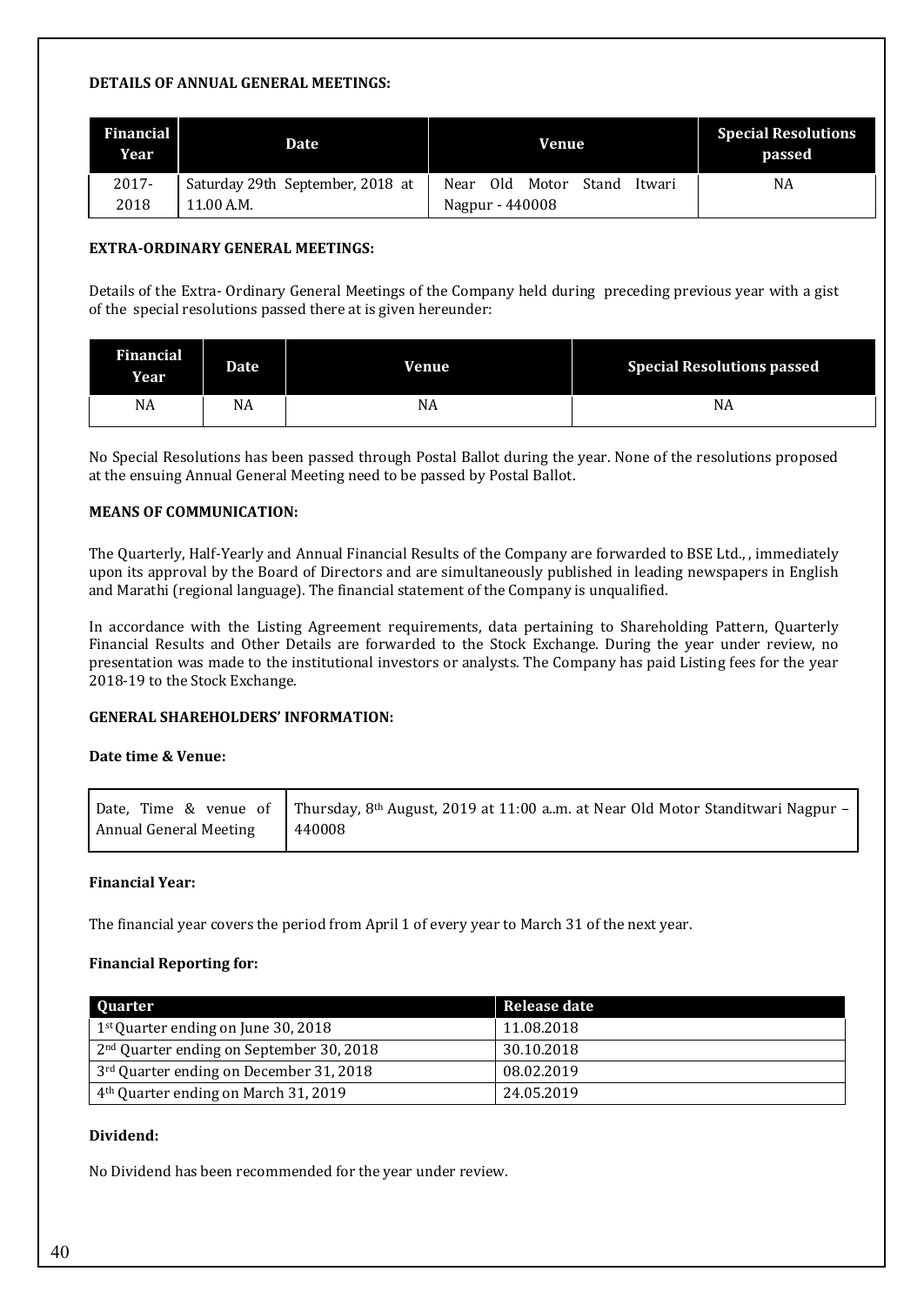#### **Record Date/Book Closure Date**

The Company has fixed August  $2^{nd}$ , 2019 to August  $8^{th}$ , 2019 as the Record date for the purpose of 47<sup>th</sup> Annual General Meeting and matters related thereto.

### **Listing on Stock Exchange**

Equity Shares:

The Equity Shares of the Company are Listed on the following Stock Exchanges:-

# **The Bombay Stock Exchange Limited**

P J Towers, Dalal Street, Fort, Mumbai: 400001

# **ISIN No.**

The Company's Demat International Security Identification Number (ISIN) for its equity shares in CDSL and NSDL is **INE821R01015**.

# **Corporate Identification Number:**

The Company's CIN as allotted by the Ministry of Corporate Affairs ("MCA") is **L28100MH1972PLC015817.**

# **Share Transfer System:**

The Share transfer is processed by the Registrar & Share Transfer Agent and approved by Share Transfer Committee, if the documents are complete in all respects, within 21 days from the date of lodgment.

# **Dematerialization of Shares and Liquidity:**

As on 31st March, 2019, 2,10,450 equity shares, constituting 29.35% of the paid-up equity capital of the Company, stood dematerialized whereby shareholders have an option to dematerialize their shares with either of the Depositories. Entire shareholding of Promoters and Promoter Group is in dematerialized form. Status of Dematerialization of Equity Shares as on March 31, 2019 is as under:

| <b>Particulars</b>                          | No. of shares | % of total paid-up Capital |  |
|---------------------------------------------|---------------|----------------------------|--|
| National Securities Depository Limited      |               |                            |  |
| Central Depository Services (India) Limited | 2,10,450      | 29.35%                     |  |
| <b>Total Dematerialized</b>                 | 2,10,450      | 29.35%                     |  |
| Physical                                    | 5,06,550      | 70.65%                     |  |
| <b>Total</b>                                | 7,17,000      | 100.00%                    |  |

# **Shareholding Pattern:**

| Sr. | Category                        |                              | As on 31 <sup>st</sup> March, 2018 |                                 | As on 31st March, 2019 |
|-----|---------------------------------|------------------------------|------------------------------------|---------------------------------|------------------------|
| No. |                                 |                              |                                    |                                 |                        |
|     |                                 | No. of<br><b>Shares held</b> | $%$ of<br><b>Shareholding</b>      | No. of<br><b>Shares</b><br>held | % of<br>Shareholding   |
| A   | Promoters                       |                              |                                    |                                 |                        |
| 1.  | Individuals/HUF                 | $\theta$                     | $\Omega$                           | $\Omega$                        | $\Omega$               |
|     | <b>Bodies Corporate</b>         | $\Omega$                     | $\theta$                           | $\Omega$                        | $\mathbf{0}$           |
|     | Any Others (Specify)            | 307200                       | 42.85%                             | 307200                          | 42.85%                 |
|     | TOTAL (A)                       | 307200                       | 42.85%                             | 307200                          | 42.85%                 |
| B   | <b>Public Shareholding</b>      | 0                            | 0                                  | $\theta$                        | $\bf{0}$               |
| 1.  | Institutions                    | 0                            | 0                                  | $\Omega$                        | $\mathbf{0}$           |
|     | Foreign Institutional Investors | $\Omega$                     | $\theta$                           | $\theta$                        | $\mathbf{0}$           |
| 2.  | Non-Institutions                | $\theta$                     | $\theta$                           | $\theta$                        | $\bf{0}$               |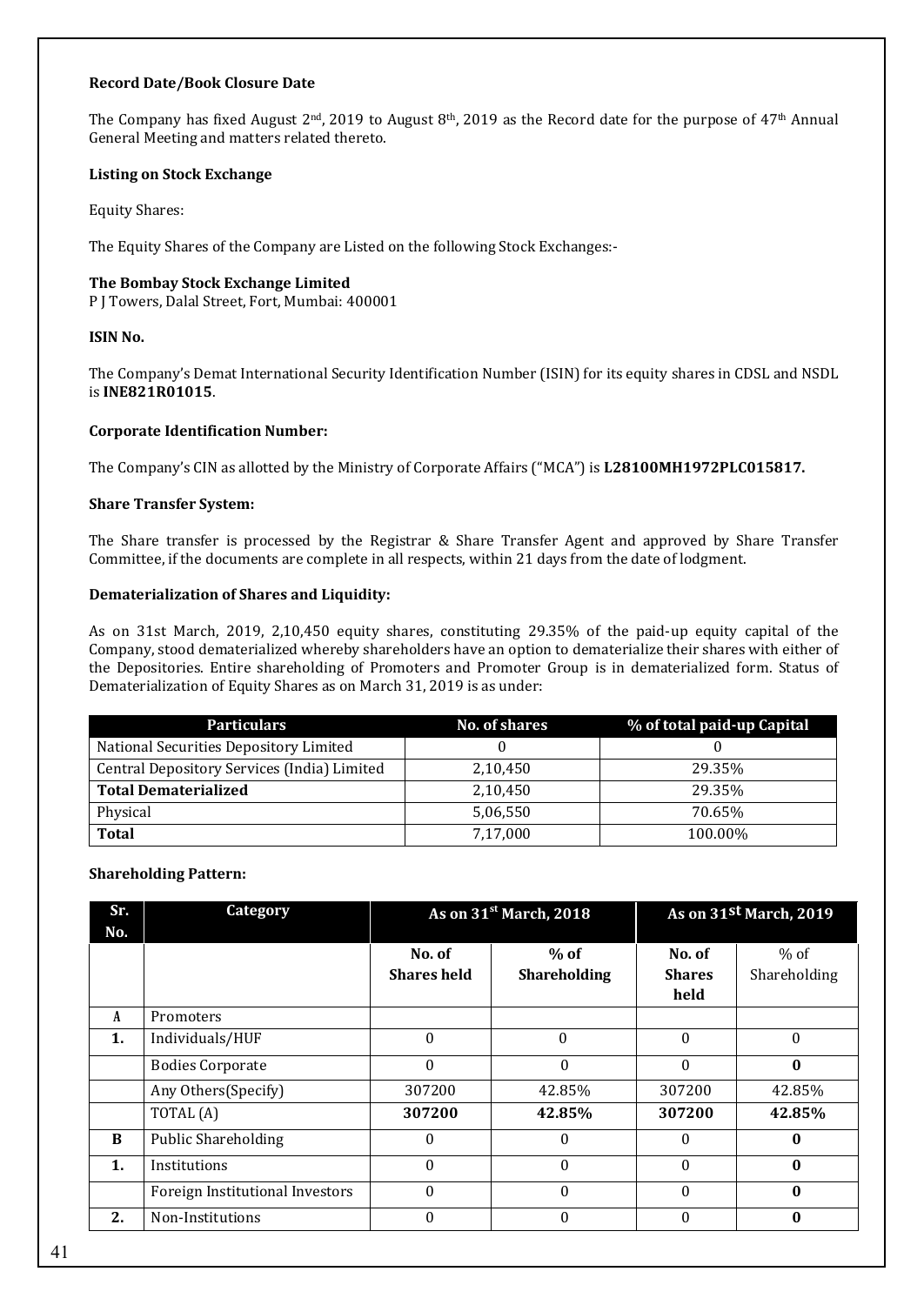|     | <b>Bodies Corporate</b>         | 0      |        | $\Omega$ |        |
|-----|---------------------------------|--------|--------|----------|--------|
| (a) | Individual Shareholders holding | 377100 | 52.59% | 377100   | 52.59% |
|     | up to Rs.2 Lac                  |        |        |          |        |
| (b) | Individual Shareholders         | 0      | 0      | $\theta$ |        |
|     | holding above Rs.2 Lac          |        |        |          |        |
|     | NRIs / HUF's / Clearing         | 32700  | 4.56%  | 32700    | 4.56%  |
|     | Members/Bodies                  |        |        |          |        |
|     | corporate                       |        |        |          |        |
|     | TOTAL (B)                       | 409800 | 57.15% | 409800   | 57.15% |
|     | TOTAL $(A+B)$                   | 717000 | 100%   | 717000   | 100%   |

# **Outstanding GDRs/ ADRs:**

The Company has not issued any GDRs/ADRs.

# **Address for Correspondence:**

PRABHU STEEL INDUSTRIES LIMITED Near Old Motor Standitwari Nagpur - 440008 Email ID: prabhu.steel@yahoo.com

#### **SEBI COMPLAINTS REDRESS SYSTEM**

SEBI vide circular dated 3rd June, 2011 introduced SCORES, i.e., SEBI Complaints Redress System the system of processing of investors complaints in a centralized web based complaints redress portal known as 'SCORES'. The salient features of this system are: centralized database of all Complaints, online upload Action Taken Reports (ATRs) by concerned Companies and online viewing by investors of action taken on the complaints and its current status.

The Company is registered with SEBI under the SCORES system.

# **RELATED PARTY TRANSACTIONS**

As per applicable provisions of the Companies Act, 2013, the details of contracts and arrangements with related parties in Form AOC 2 are annexed herewith as **ANNEXURE II**.

The details of the transactions with Related Parties are provided in the accompanying financial statements as required under Accounting Standard 18.

#### **CODE OF CONDUCT**

- The Company has adopted the Code of Ethics and Business principles for the members of Board and senior management personnel.
- The Company has adopted a 'Code of Conduct for Prevention of Insider Trading ("the Code") in accordance with the requirements of Securities and Exchange Board of India (Prohibition of Insider Trading) Regulations, 1992 and its subsequent amendment. The code expressly lays down the guidelines and the procedure to be followed and disclosures to be made, while dealing with shares of the Company and cautioning them on the consequences of non-compliance thereof. Further, we affirm that no personnel have been denied access to the Audit Committee. Employees can report to the Management concerned regarding unethical behavior, act or suspected fraud or violation of the Company's Code of Conduct Policy.

#### **DISCLOSURE OF ACCOUNTING TREATMENT**

During the year under review, the Company has followed the Accounting Standards issued by the ICAI to the extent applicable.

#### **SUBSIDIARY COMPANY:**

The Company does not have any subsidiary companies as on March 31, 2019.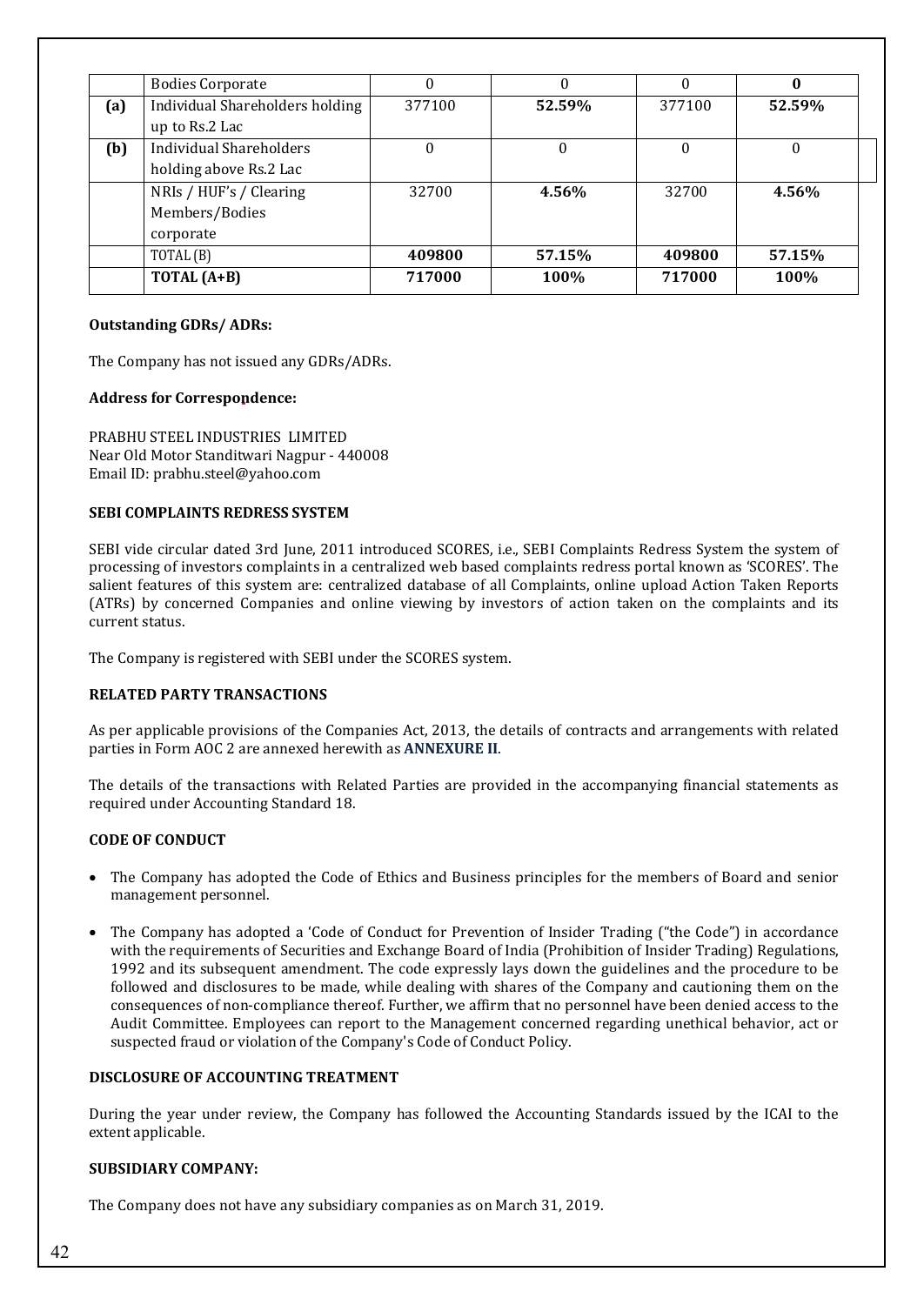### **LOAN ACCEPTANCE AND REPAYMENTS**

Loan accepted and repaid as the information mentioned in Significant Accounting Policies.

# **RESPONSIBILITIES OF COMPLIANCE OFFICER**

The compliance officer of the listed entity shall be responsible for-

- Ensuring conformity with the regulatory provisions applicable to the listed entity in letter and spirit.
- Co-ordination with and reporting to the Board, recognized stock Exchange and depositories with respect to compliance with rules, regulations and other directives of these authorities in manner as specified from time to time.
- Ensuring that the correct procedures have been followed that would result in the correctness, Authenticity and comprehensiveness of the information, statements and reports filed by the listed entity under these regulations.
- Monitoring email address of grievance redressal division as designated by the listed entity for the purpose of registering complaints by investors.

# **PREVENTING CONFLICT OF INTEREST:**

The Board of Directors is responsible for ensuring that rules are in place to avoid conflict of interest by Board Members and the Management Committee. The Board has adopted the Code of Conduct for the members of the Board and Senior Management team. The Code provides that the Directors are required to avoid any interest in contracts entered into by the Company. If such an interest exists, they are required to make adequate disclosure to the Board and to abstain from discussion, voting or otherwise influencing the decision on any matter in which the concerned Director has or may have such interest. The members of the Board and the Management Committee annually confirm the compliance of the Code of Conduct to the Board. The members of the Board and the Management Committee also submit on an annual basis, the details of individuals to whom they are related and entities in which they hold interest and such disclosures are placed before the Board. The members of the Board inform the Company of any change in their directorship(s),  $chairmanship(s)$  membership(s) of the Committees, in accordance with the requirements of the Companies Act, 2013 and Listing Regulations. Transactions with any of the entities referred above are placed before the Board for approval. Details of all Related Party Transactions are placed before the Audit Committee on quarterly basis.

#### **AFFIRMATION AND DISCLOSURE:**

All the members of the Board and the Management Committee have affirmed their compliance with the Code of Conduct as on March 31, 2019 and a declaration to that effect signed by the Managing Director is attached and forms part of this Report. The members of the Management Committee have made disclosure to the Board of Directors relating to transactions with potential conflict of interest with the Company; however there were no material, financial or commercial transaction between the Company and the Independent Directors.

All details relating to financial and commercial transactions where Directors may have a pecuniary interest are provided to the Board and the interested Director neither participated in the discussion nor voted on such matter.

#### **COMMODITY PRICE RISK OR FOREIGN EXCHANGE RISK AND HEDGING ACTIVITIES:**

Since the Company is not manufacturing activity as like a unit provision of Section 134(3)(m) of the Company Act, 2013, read with the Rule 3 of Companies (Account) Rules, 2014 regarding conservation of energy, technology absorption and foreign exchange earnings and outgo is not applicable..

# **WHISTLE BLOWER POLICY:**

The Company has established a vigil mechanism by adopting a Whistle Blower Policy for Directors and employees to report genuine concerns in the prescribed manner. The Whistle Blower policy/vigil mechanism provides a mechanism for the Directors/employees to report violations, without fear of victimization, any unethical behavior, suspected or actual fraud, violation of the Code of Conduct etc. which are detrimental to the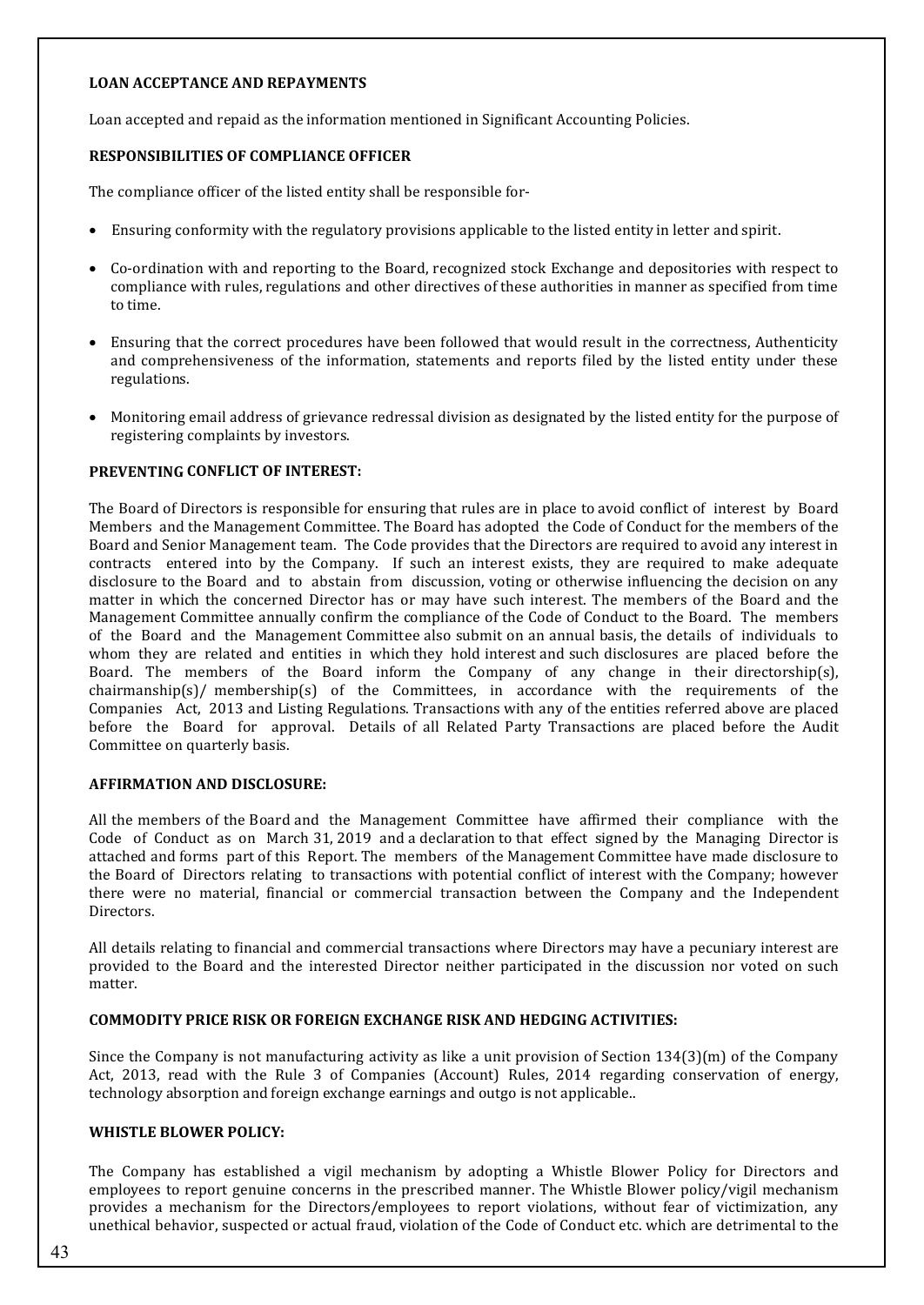organization's interest. The mechanism protects whistle blower from any kind of discrimination, harassment, victimization or any other unfair employment practice. It provides a mechanism for employees to approach the Chairman of Audit Committee. During the year, no such incidence was reported and no personnel were denied access to the Chairman of the Audit Committee. The Whistle Blower Policy of the Company is available on its website.

The statutory Auditors have certified that the Company has complied with the conditions of Corporate Governance as stipulated in the SEBI (LODR) Regulations, 2015 and the same is annexed to this Report.

# **RECONCILIATION OF SHARE CAPITAL AUDIT:**

A practicing Company Secretary carries out reconciliation of share capital audit, on quarterly basis to reconcile the total admitted capital with NSDL & CDSL and total issued and listed capital. The audit confirms that the total issued/paid up capital is in agreement with the total number of shares in physical form and the total number of dematerialized shares held with NSDL & CDSL.

#### **AUDIT QUALIFICATIONS:**

There are no Audit qualifications in the Company's financial statement for the year under review.

# **NEAR OLD MOTOR STAND ITWARI , NAGPUR - 440008**

 **By order of the Board For Prabhu Steel Industries Limited** 

**\_\_\_\_\_\_\_Sd/-\_\_\_\_\_\_\_\_\_\_\_ \_\_\_\_\_\_\_\_Sd/-\_\_\_\_\_\_\_\_\_\_\_\_\_ Dinesh Gangaram Agrawal Harish Agrawal Managing Director** Director<br>DIN-00291086 DIN-002 **DIN- 00291086 DIN- 00291083**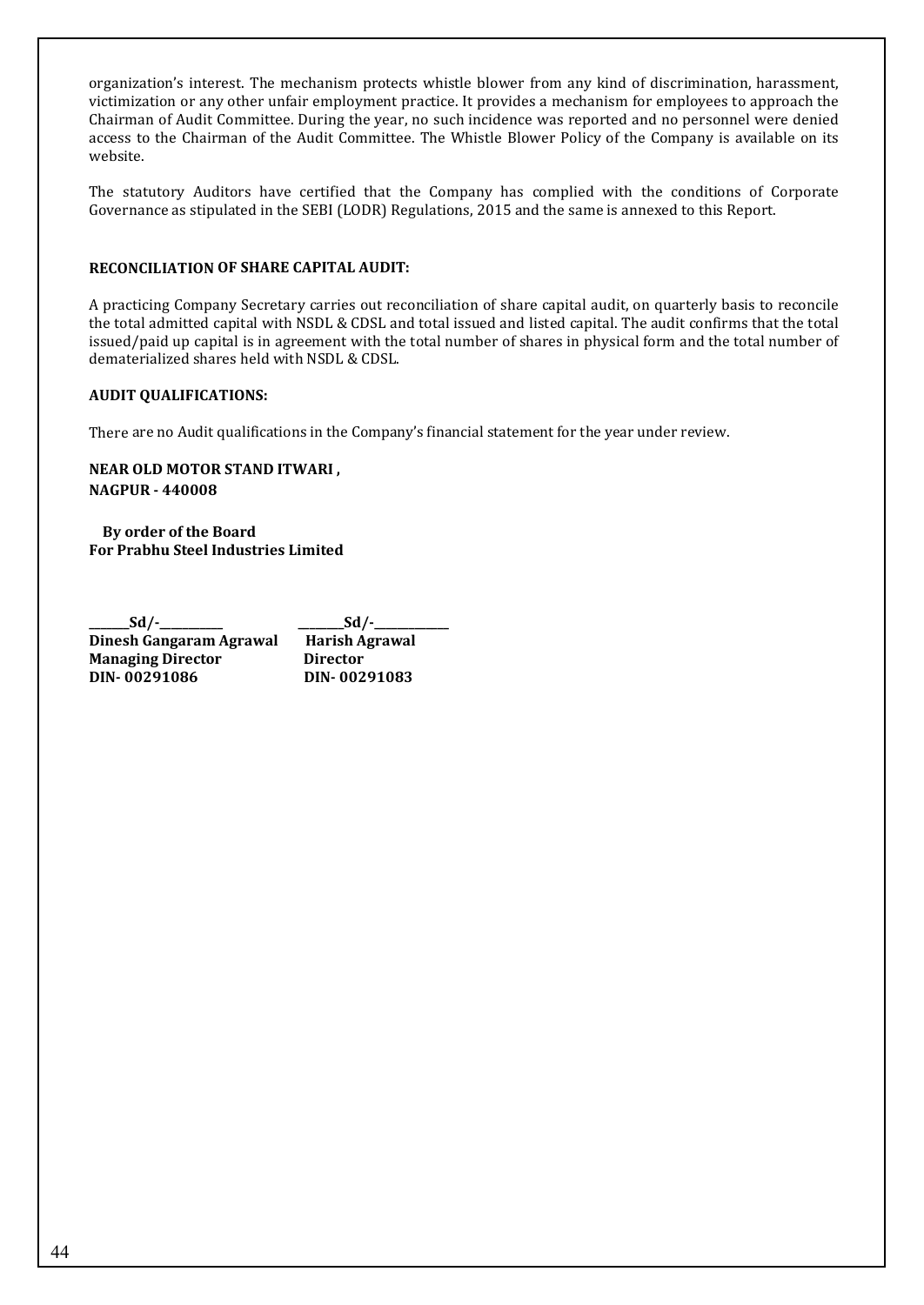# *FORM NO. MR-3 SECRETARIAL AUDIT REPORT*

# **(ANNEXURE V)**

# **FOR THE FINANCIAL YEAR ENDED 31st MARCH, 2019**

*[Pursuant to section 204 (1) of the Companies Act, 2013 and rule No. 9 of the Companies (Appointment and Remuneration of Managerial Personnel) Rules, 2014]*

# To, The Members, **PRABHU STEEL INDUSTRIES LIMITED (CIN: L28100MH1972PLC015817)**

I have conducted the secretarial audit of the compliance of applicable statutory provisions and the adherence to good corporate practices by **Prabhu Steel Industries Limited** (hereinafter called the company). Secretarial Audit was conducted in a manner that provided me areas on able basis for evaluating the corporate conducts/statutory compliances and expressing my opinion thereon based on my verification of the **Prabhu Steel Industries Limited.**

Books, papers, minute books, forms and returns filed and other records maintained by the company and also the information provided by the Company, its officers, agents and authorized representatives during the conduct of secretarial audit, here by report that in my opinion, the company has, during the audit period covering the financial year ended on 31st March, 2019 has complied with the statutory provisions listed hereunder and also that the Company has proper Board-processes and compliance-mechanism in place to the extent, except to those mentioned below in the manner and subject to the reporting made hereinafter.

I have examined the books, papers, minute books, forms and returns filed and other records maintained **Prabhu Steel Industries Limited** for the financial year ended on 31st March, 2019 according to the provisions of:

- The Companies Act, 2013 (the Act) and the rules made there under;
- The Securities Contracts (Regulation) Act, 1956 ('SCRA') and the rules made there under;
- The Depositories Act, 1996 and the Regulations and Bye-laws framed there under;

Foreign Exchange Management Act, 1999 and the rules and regulations made there under to the extent of Foreign Direct Investment, Overseas Direct Investment and External Commercial Borrowings; - Not Applicable

- (i) The following Regulations and Guidelines prescribed under the Securities and exchange Board of India Act,1992 ('SEBI Act');
- i. The Securities and Exchange Board of India (Substantial Acquisition of Shares and Takeovers) Regulations,2011 - **Not Applicable to the Company during the period under review**
- ii. The Securities and Exchange Board of India (Prohibition of Insider Trading) Regulations, 1992 **Not Applicable to the Company during the period under review.**
- iii. The Securities and Exchange Board of India (Issue of Capital and Disclosure Requirements) Regulations, 2009 - **Not Applicable to the Company during the period under review**
- iv. The Securities and Exchange Board of India (Employee Stock Option Scheme and Employee Stock Purchase Scheme) Guidelines, 1999 - **Not Applicable to the Company during the period under review**
- v. The Securities and Exchange Board of India (Issue and Listing of Debt Securities) Regulations, 2008 **Not Applicable to the Company during the period under review**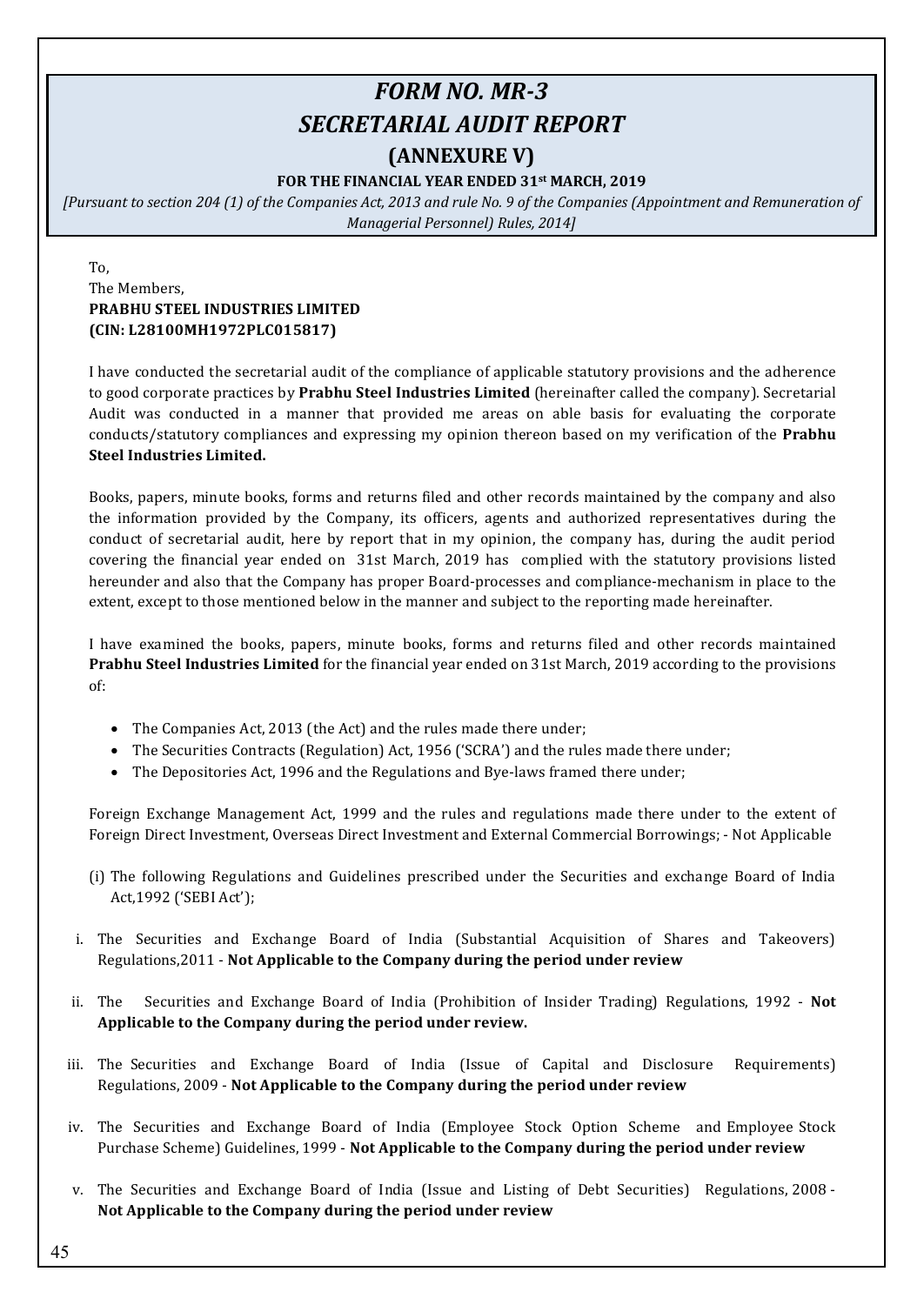- vi. The Securities and Exchange Board of India (Registrars to an Issue and Share Transfer Agents) Regulations, 1993 regarding the Companies Act and dealing with client - **Not Applicable to the Company during the period under review**
- vii. The Securities and Exchange Board of India (Delisting of Equity Shares) Regulations 2009 **Not Applicable to the Company during the period under review**
- viii. The Securities and Exchange Board of India (Buyback of Securities) Regulations, 1998 **Not Applicable to the Company during the period under review**

The management has identified and confirmed that apart from Companies Act, 2013; SEBI Act & Income-Tax Act, 1961, no other laws is specifically applicable to the Company.

I have also examined compliance with the applicable clauses of the following:

- (i) Secretarial Standards issued by The Institute of Company Secretaries of India.
- (ii) The Listing Agreements entered into by the Company with BSE Ltd,;

During the period under review and as per representations and clarifications provided by the management, I confirm that the Company has complied with the provisions of the Act, Rules, Regulations, Guidelines, Standards, Listing Agreement etc. mentioned hereinabove subject to the below observation:

1. Trading in securities of the Prabhu Steel Industries Limited were suspended w.e.f. January 18, 2019 on account of non-compliance with Regulation 34 of SEBI (Listing Obligations and Disclosure Requirements) Regulations, 2015.

I further report that compliance of applicable financial laws including Direct and Indirect Tax laws by the Company has not been reviewed in the Audit since the same has been subject to review by the Statutory Auditors and other designated professionals.

I further report that the Board of Directors of the Company is duly constituted with proper balance of Executive Directors, Non-Executive Directors and Independent Directors. There was no change in the composition of the Board of Directors during the period under review, other than those mentioned in the Director Report. Adequate notice is given to all directors to schedule the Board Meetings and a system exists for seeking and obtaining further information and clarifications on the agenda items before the meeting and for meaningful participation at the meeting. Since Minutes books is not updated, hence we cannot comment whether majority decision is carried through while the dissenting members' views are captured and recorded as part of the minutes.

I further report that:

There are adequate systems and processes in the company commensurate with the size and operations of the company to monitor and ensure compliance with applicable laws, rules, regulations and guidelines.

• The Company has filed certain Forms with ROC with delayed fees during the year.

**(JAYMIN MODI & Co.) Practicing Company Secretaries C P No. 16948**

**Date: 13/07/2019 Place: Mumbai**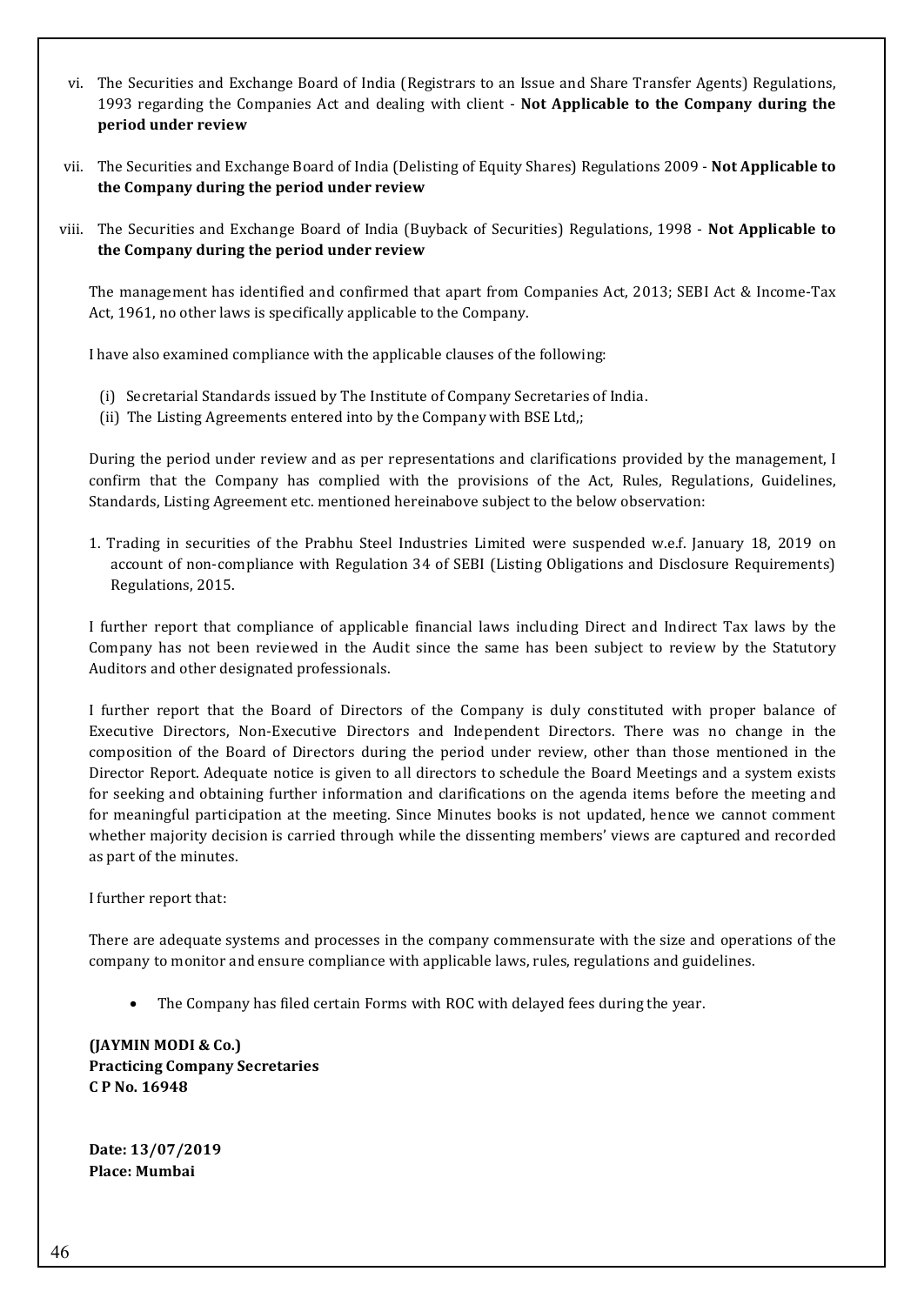### *ANNEXURE – A TO SECRETARIAL AUDIT REPORT*

# To, The Members, **Prabhu Steel Industries Limited (CIN: L28100MH1972PLC015817)**

Our Secretarial Audit Report dated **13th July, 2019** is to be read with this letter.

- 1.Maintenance of secretarial records is the responsibility of the management of the Company. Our responsibility is to make a report based on the secretarial records produced for our audit.
- 2.We have followed the audit practices and processes as were appropriate to obtain reasonable assurance about the correctness of the contents of the secretarial records. The verification was done on test basis to ensure that correct facts are reflected in secretarial records. We believe that the processes and practices we followed provide a reasonable basis for our report.
- 3.We have not verified the correctness and appropriateness of financial records and books of accounts of the Company as it is taken care in the statutory audit.
- 4.We have obtained the Management's representation about the compliance of laws, rules and regulations and happening of events, wherever required.
- 5.Compliance with the provisions of Corporate and other applicable laws, rules, regulations, standards is the responsibility of the management. Our examination was limited to the verification of procedures on test basis.
- 6.This Secretarial Audit report is neither an assurance as to the future viability of the Company nor of the efficacy or effectiveness with which the management has conducted the affairs of the Company.

**(JAYMIN MODI & Co.) Practicing Company Secretaries C P No. 16948**

**Date: 13th July, 2019 Place: Mumbai**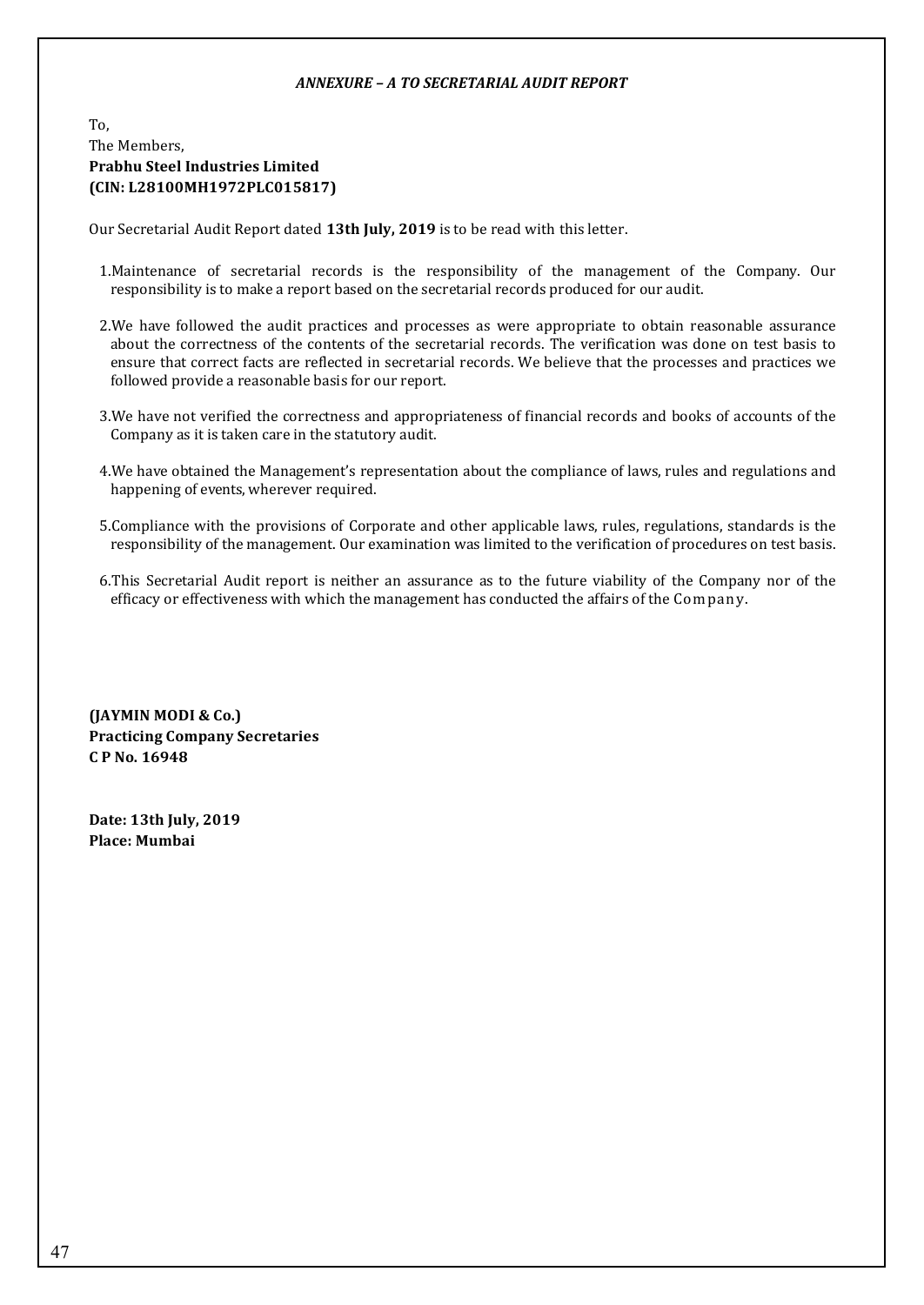# **INDEPENDENT AUDITOR'S REPORT**

To the Members of

#### **PRABHU STEEL INDUSTRIES LIMITED**

# **Report on the Financial Statements**

We have audited the accompanying financial statements of PRABHU STEEL INDUSTRIES LIMITED ("the company" bearing Corporate Identification No. L28100MH1972PLC015817), which comprise the Balance Sheet as at 31st March, 2019, the Statement of Profit and Loss, The Statement of Cash Flow & the Statement of Changes in Equity for the year then ended, and a summary of the significant accounting policies and other explanatory information.

In our opinion and to the best of our information and according to the explanations given to us, the aforesaid financial statements give the information required by the Act in the manner so required and give a true and fair view in conformity with the accounting principles generally accepted in India, of the state of affairs of the Company as at March 31, 2019, and of profit, changes in equity and its cash flows for the year ended on that date.

#### **Basis for Opinion**

We conducted our audit in accordance with the Standards on Auditing (SAs) specified under section 143(10) of the Companies Act, 2013. Our responsibilities under those Standards are further described in the Auditor's Responsibilities for the Audit of the Financial Statements section of our report. We are independent of the Company in accordance with the Code of Ethics issued by the Institute of Chartered Accountants of India together with the ethical requirements that are relevant to our audit of the financial statements under the provisions of the Companies Act, 2013 and the Rules thereunder, and we have fulfilled our other ethical responsibilities in accordance with these requirements and the Code of Ethics. We believe that the audit evidence we have obtained is sufficient and appropriate to provide a basis for our opinion.

#### **Responsibility of Management for the Standalone Financial Statements**

The Company's Board of Directors is responsible for the matters stated in section 134(5) of the Companies Act, 2013 ("the Act") with respect to the preparation of these financial statements that give a true and fair view of the financial position, financial performance, changes in equity and cash flows of the Company in accordance with the accounting principles generally accepted in India, including the accounting Standards specified under section 133 of the Act. This responsibility also includes maintenance of adequate accounting records in accordance with the provisions of the Act for safeguarding of the assets of the Company and for preventing and detecting frauds and other irregularities; selection and application of appropriate implementation and maintenance of accounting policies; making judgments and estimates that are reasonable and prudent; and design, implementation and maintenance of adequate [internal financial controls,](https://taxguru.in/company-law/applicability-caro-2016-ifc-reporting-ind.html) that were operating effectively for ensuring the accuracy and completeness of the accounting records, relevant to the preparation and presentation of the financial statement that give a true and fair view and are free from material misstatement, whether due to fraud or error.

In preparing the financial statements, management is responsible for assessing the Company's ability to continue as a going concern, disclosing, as applicable, matters related to going concern and using the going concern basis of accounting unless management either intends to liquidate the Company or to cease operations, or has no realistic alternative but to do so.

That Board of Directors are also responsible for overseeing the company's financial reporting process

#### **Auditor's Responsibility for the Audit of the Financial Statements**

Our objectives are to obtain reasonable assurance about whether the financial statements as a whole are free from material misstatement, whether due to fraud or error, and to issue an auditor's report that includes our opinion. Reasonable assurance is a high level of assurance, but is not a guarantee that an audit conducted in accordance with SAs will always detect a material misstatement when it exists. Misstatements can arise from fraud or error and are considered material if, individually or in the aggregate, they could reasonably be expected to influence the economic decisions of users taken on the basis of these financial statements.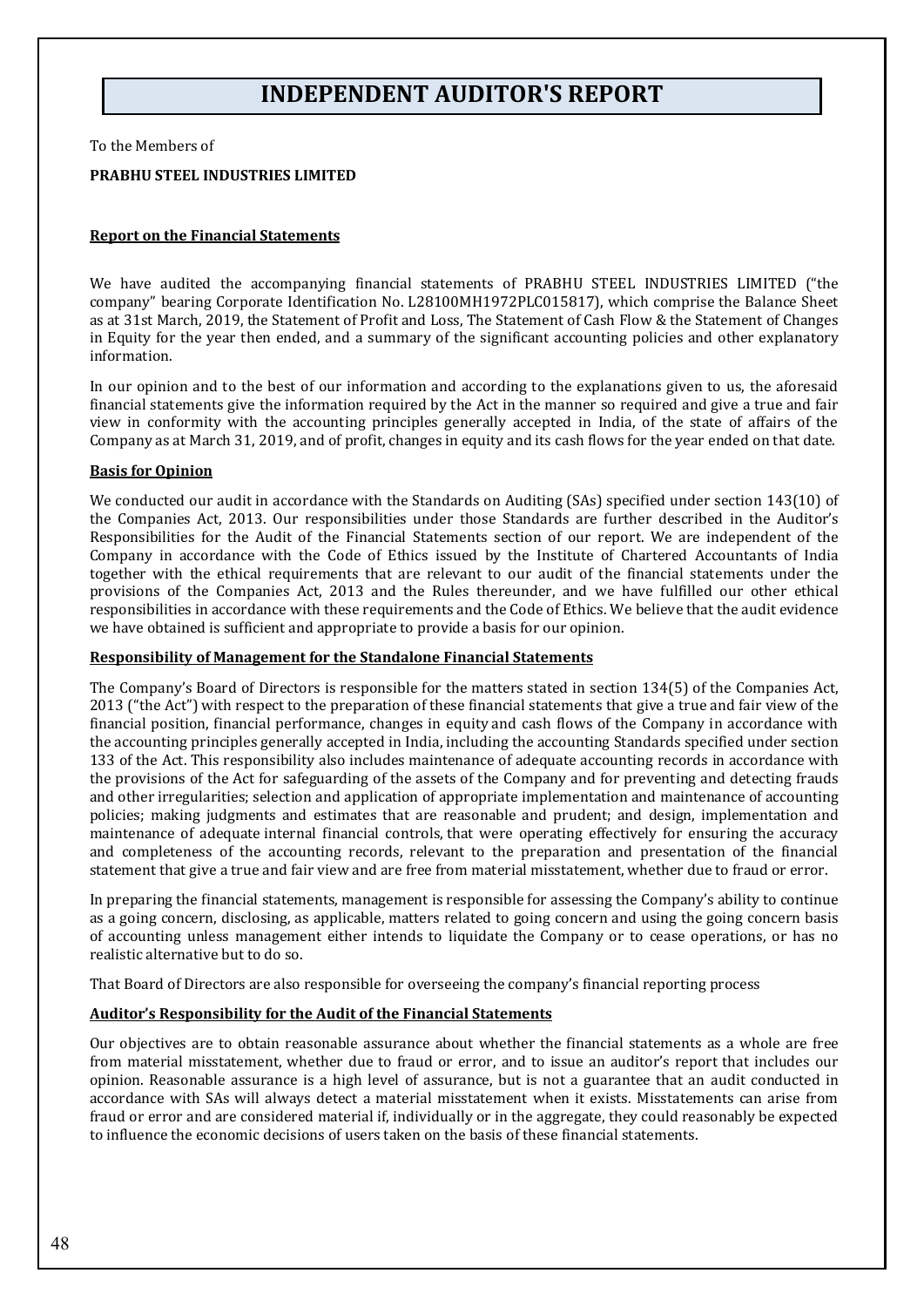# **Report on Other Legal and Regulatory Requirements**

As required by the Companies (Auditor's Report) Order, 2016 ("the Order"), issued by the Central Government of India in terms of sub-section (11) of section 143 of the Companies Act, 2013, we give in the Annexure "A" a statement on the matters specified in paragraphs 3 and 4 of the Order, to the extent applicable.

As required by Section 143(3) of the Act, we report that:

We have sought and obtained all the information and explanations which to the best of our knowledge and belief were necessary for the purposes of our audit.

a. In our opinion, proper books of account as required by law have been kept by the Company so far as it appears from our examination of those books.

b.The Balance Sheet, the Statement of Profit and Loss, and the Cash Flow Statement dealt with by this Report are in agreement with the books of account

c. In our opinion, the aforesaid standalone financial statements comply with the Accounting Standards specified under Section 133 of the Act, read with Rule 7 of the Companies (Accounts) Rules, 2014.

e. On the basis of the written representations received from the directors as on 31st March, 2019 taken on record by the Board of Directors, none of the directors is disqualified as on 31st March, 2019 from being appointed as a director in terms of Section 164 (2) of the Act.

f. With respect to the adequacy of the [internal financial controls](https://taxguru.in/company-law/applicability-caro-2016-ifc-reporting-ind.html) over financial reporting of the Company and the operating effectiveness of such controls, refer to our separate Report in "Annexure B".

g. With respect to the other matters to be included in the Auditor's Report in accordance with Rule 11 of the Companies (Audit and Auditors) Rules, 2014, in our opinion and to the best of our information and according to the explanations given to us:

- 1. The Company does not have any pending litigations which would impact its financial position.
- 2. The Company did not have any long-term contracts including derivative contracts for which there were any material foreseeable losses hence has made no provision, as required under the applicable law or accounting standards.
- 3. There were no amounts which were required to be transferred to the Investor Education and Protection Fund by the Company.

Lalit Jham & Co. Chartered Accountants Firm Registration No: 114158W

Place: Nagpur Date: 24th May, 2019.

> Lalit Jham Partner Membership No: 040501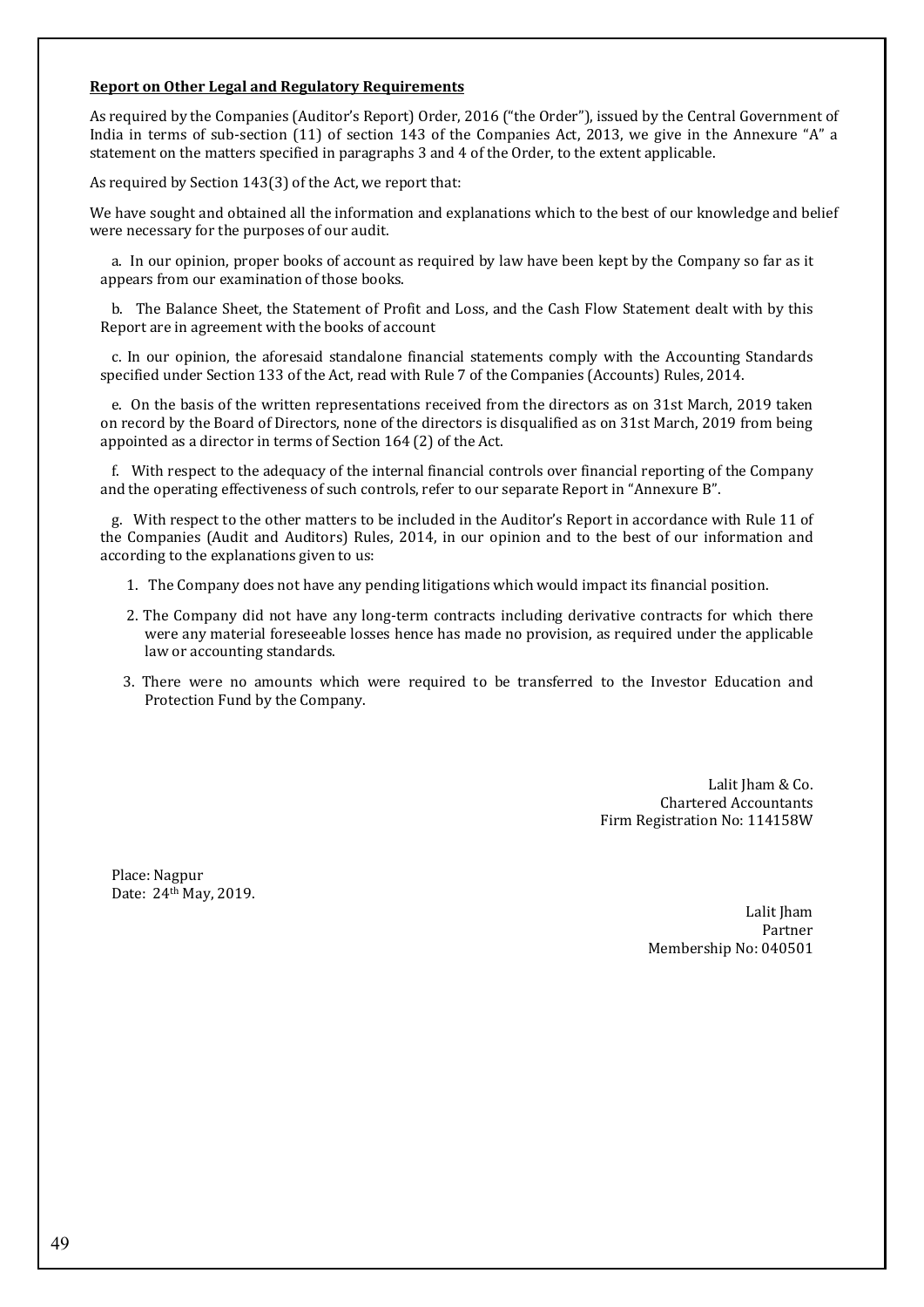# **ANNEXURE A REFERRED TO IN THE AUDITOR'S REPORT ON THE ACCOUNTS OF PRABHU STEEL INDUSTRIES LIMTED FOR THE YEAR ENDING 31ST MARCH 2019**

As required by the Companies (Auditor's Report) Order, 2016, issued by the Central Government of India in term of sub-section (11) of section 143 of the Companies Act, 2013 taking into consideration the information and explanations given to us and the books of account and other records examined by us in the normal course of audit, and to the best of our knowledge and belief, we report the following:

| Sr.   | <b>Particulars</b>                                                                                                                                                                                                                                                       | <b>Auditors Remark</b>                                                                                                                                                                                                                                                                                                                                                 |
|-------|--------------------------------------------------------------------------------------------------------------------------------------------------------------------------------------------------------------------------------------------------------------------------|------------------------------------------------------------------------------------------------------------------------------------------------------------------------------------------------------------------------------------------------------------------------------------------------------------------------------------------------------------------------|
| No.   |                                                                                                                                                                                                                                                                          |                                                                                                                                                                                                                                                                                                                                                                        |
| (i)   | (a) whether the company is maintaining proper records showing full<br>particulars, including quantitative details and situation of fixed assets;                                                                                                                         | Yes the company is<br>maintaining proper<br>records as required<br>under the act.                                                                                                                                                                                                                                                                                      |
|       | (b) whether these fixed assets have been physically verified by the<br>management at reasonable intervals; whether any material<br>discrepancies were noticed on such verification and if so, whether the<br>same have been properly dealt with in the books of account; | As explained to us, all the<br>fixed assets have been<br>physically verified by the<br>management during the<br>reasonable<br>year<br>at<br>intervals, which in our<br>opinion, is reasonable<br>having regard to the size<br>of the company and the<br>nature of assets. No<br>material<br>discrepancies<br>were noticed on such<br>physical verification.            |
|       | (c) whether the title deeds of immovable properties are held in the<br>name of the company. If not, provide the details thereof                                                                                                                                          | Yes, the title deeds of<br>immovable<br>properties<br>are held in the name of<br>the company.                                                                                                                                                                                                                                                                          |
| (ii)  | (a) whether physical verification of inventory has been conducted at<br>reasonable intervals by the management;                                                                                                                                                          | As explained to us, the<br>inventory of stocks of<br>trading goods has been<br>physically verified by the<br>management at regular<br>intervals during the year.                                                                                                                                                                                                       |
|       | whether the company is maintaining proper records of inventory<br>(b)<br>and whether any material discrepancies were noticed on physical<br>verification and if so, whether the same have been properly dealt with<br>in the books of account;                           | In our opinion and<br>according to the<br>information and<br>explanations given to us<br>and on the basis of our<br>examination of the<br>records of inventory, the<br>Company has maintained<br>proper records of<br>inventory and there were<br>no material<br>discrepancies noticed on<br>physical verification of<br>inventory as compared to<br>the book records. |
| (iii) | (iii) whether the company has granted any loans, secured or unsecured<br>to companies, firms, Limited Liability Partnerships or other parties                                                                                                                            | The company has<br>granted loan to a party                                                                                                                                                                                                                                                                                                                             |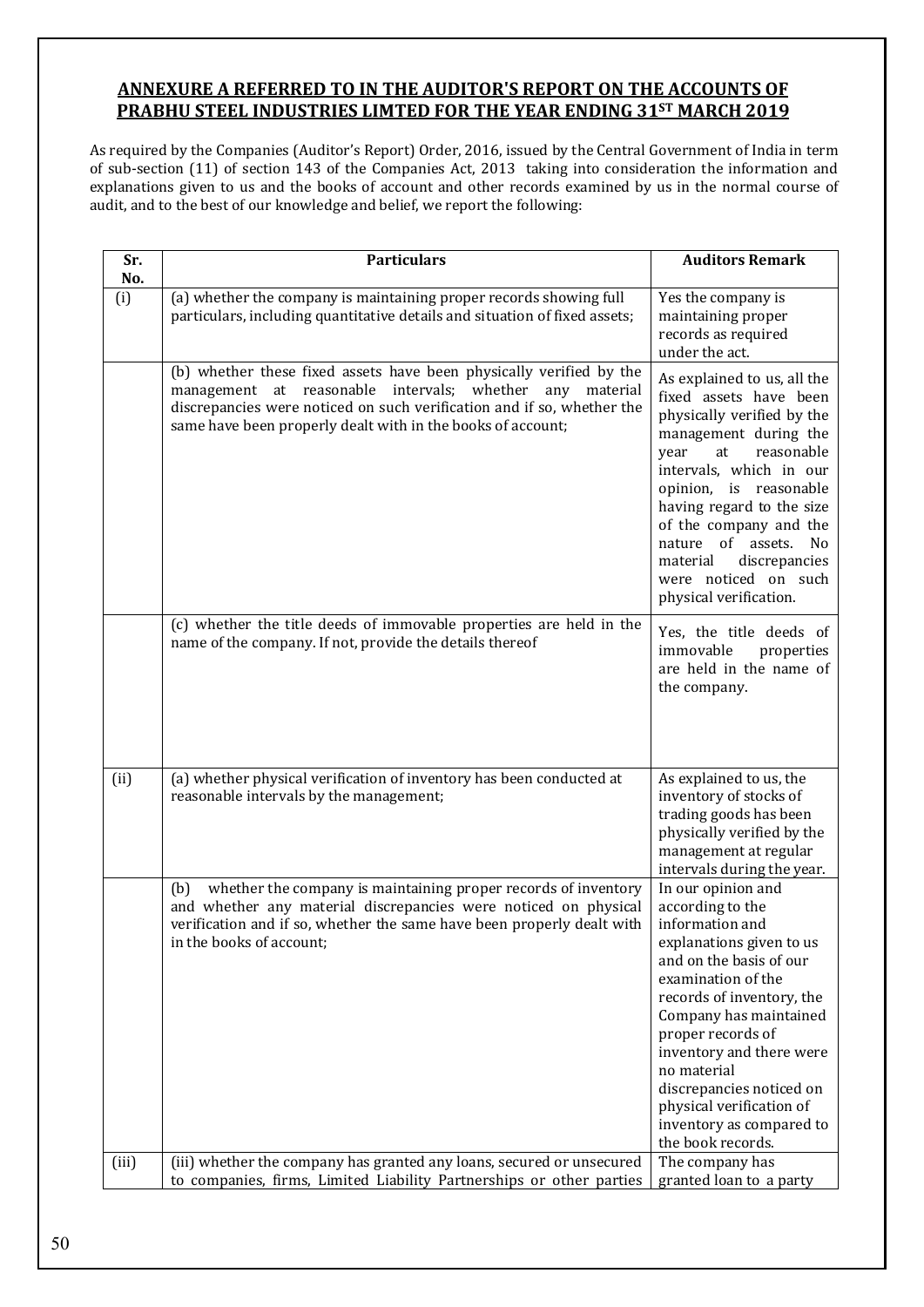|       | covered in the register maintained under section 189 of the Companies<br>Act, 2013. If so,,                                                                                                                                                                                                                                                                                                                                                                                                                                                                                                                          | covered in the register<br>maintained under section<br>189 of the Companies Act<br>2013.                                                                                                                                                                                                                                             |
|-------|----------------------------------------------------------------------------------------------------------------------------------------------------------------------------------------------------------------------------------------------------------------------------------------------------------------------------------------------------------------------------------------------------------------------------------------------------------------------------------------------------------------------------------------------------------------------------------------------------------------------|--------------------------------------------------------------------------------------------------------------------------------------------------------------------------------------------------------------------------------------------------------------------------------------------------------------------------------------|
|       | whether the terms and conditions of the grant of such loans are<br>(a)<br>not prejudicial to the company's interest;                                                                                                                                                                                                                                                                                                                                                                                                                                                                                                 | The terms and conditions<br>of the grant of such loans<br>are not prejudicial to the<br>company's interest                                                                                                                                                                                                                           |
|       | (b) whether the schedule of repayment of principal and payment of<br>interest has been stipulated and whether the<br>repayments or receipts are regular;                                                                                                                                                                                                                                                                                                                                                                                                                                                             | Since the loan is<br>repayable on demand the<br>question of repayment<br>doesn't arise. Interest has<br>been recovered on the<br>loan so granted.                                                                                                                                                                                    |
|       | (c) if the amount is overdue, state the total amount overdue for more<br>than ninety days, and whether reasonable steps<br>have been taken by the company for recovery of the principal and<br>interest;                                                                                                                                                                                                                                                                                                                                                                                                             | Since the loan is<br>repayable on demand by<br>the company question of<br>overdue amounts doesn't<br>arise.                                                                                                                                                                                                                          |
| (iv)  | in respect of loans, investments, guarantees, and security whether<br>provisions of section 185 and 186 of the Companies Act, 2013 have<br>been complied with. If not, provide the details thereof.                                                                                                                                                                                                                                                                                                                                                                                                                  | In our opinion and<br>according to the<br>information and<br>explanations given to us,<br>the provisions of section<br>185 and 186 of the<br>Companies Act, 2013<br>have been complied with.                                                                                                                                         |
| (v)   | in case the company has accepted deposits, whether the directives<br>issued by the Reserve Bank of India and the provisions of sections 73<br>to 76 or any other relevant provisions of the Companies Act, 2013 and<br>the rules framed there under, where applicable, have been complied<br>with? If not, the nature of contraventions should be stated; If an order<br>has been passed by Company Law Board or National Company Law<br>Tribunal or Reserve Bank of India or any court or any other tribunal,<br>whether the same has been complied with or not?                                                    | In our opinion and<br>according to the<br>information and<br>explanations given to us,<br>the Company has not<br>accepted deposits from<br>the public during the<br>year and therefore, the<br>provisions of Section 73<br>to 76 of the Companies<br>Act, 2013 and Rules<br>made there under are not<br>applicable to the<br>Company |
| (vi)  | where maintenance of cost records has been specified by the Central<br>Government under sub-section (1) of section 148 of the Companies<br>Act, whether such accounts and records have been made and<br>maintained;                                                                                                                                                                                                                                                                                                                                                                                                  | The maintenance of cost<br>record has not been<br>prescribed by the Central<br>Government under sub-<br>section (1) of section 148<br>of the Companies Act,<br>2013.                                                                                                                                                                 |
| (vii) | (a) is the company regular in depositing undisputed statutory dues<br>including provident fund, employees' state insurance, income-tax,<br>sales-tax, wealth tax, service tax, duty of customs, duty of excise, value<br>added tax, cess and any other statutory dues with the appropriate<br>authorities and if not, the extent of the arrears of outstanding statutory<br>dues as at the last day of the financial year concerned for a period of<br>more than six months from the date they became payable, shall be<br>indicated.<br>in case dues of income tax or sales tax or wealth tax or service tax<br>(b) | According to the<br>information and<br>explanations given to us,<br>the company was<br>generally regular in<br>depositing dues in<br>respect of Employees<br>Provident Fund,<br><b>Employees State</b><br>Insurance Fund, and<br>other statutory dues<br>According to the records                                                    |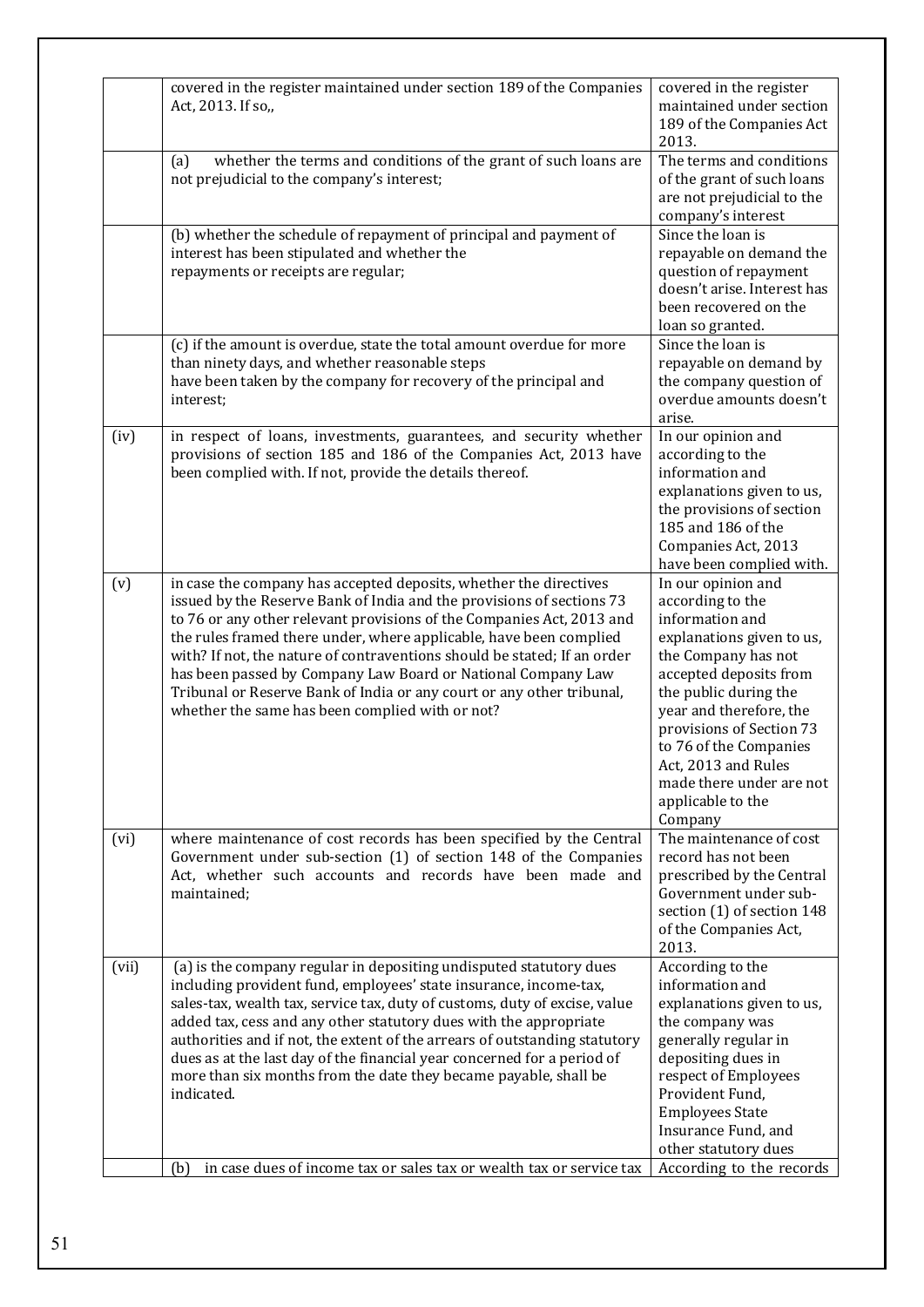|        | or duty of customs or duty of excise or value added tax or cess have not<br>been deposited on account of any dispute, then the amounts involved<br>and the forum where dispute is pending shall be mentioned. (A mere<br>representation to the concerned Department shall not constitute a<br>dispute).<br>Details Of Taxes which have not been deposited as at 31.3.2019 on<br>account of dispute are given below: |                            |                                      |                                            |            | examined by us and the<br>information<br>and<br>explanations given to us,<br>there are no undisputed<br>amounts due in respect<br>of income tax, sales tax,<br>wealth tax, excise duty,<br>Employees<br>provident<br>Employee<br>fund,<br>state<br>insurance fund and other<br>statutory dues at the end |
|--------|---------------------------------------------------------------------------------------------------------------------------------------------------------------------------------------------------------------------------------------------------------------------------------------------------------------------------------------------------------------------------------------------------------------------|----------------------------|--------------------------------------|--------------------------------------------|------------|----------------------------------------------------------------------------------------------------------------------------------------------------------------------------------------------------------------------------------------------------------------------------------------------------------|
|        | Nature<br>of<br>Statute                                                                                                                                                                                                                                                                                                                                                                                             | Nature<br>of Dues          | Forum<br>where<br>dispute<br>pending | Period<br>to<br>which<br>amount<br>relates | Amount     | of the year outstanding in<br>the books.                                                                                                                                                                                                                                                                 |
|        | Maharashtra<br>Value Added<br>Tax Act.                                                                                                                                                                                                                                                                                                                                                                              | Asst.<br>under<br>the act. | Comm.<br>(Appeals)                   | 2011-12                                    | 13,15,421/ |                                                                                                                                                                                                                                                                                                          |
|        | Maharashtra<br>Value Added<br>Tax Act.                                                                                                                                                                                                                                                                                                                                                                              | Asst.<br>under<br>the act. | Comm.<br>(Appeals)                   | 2012-13                                    | 8,76,725/  |                                                                                                                                                                                                                                                                                                          |
|        |                                                                                                                                                                                                                                                                                                                                                                                                                     |                            |                                      |                                            |            |                                                                                                                                                                                                                                                                                                          |
| (viii) | whether the company has defaulted in repayment of loans or<br>borrowing to a financial institution, bank, Government or dues to<br>debenture holders? If yes, the period and the amount of default to be<br>reported (in case of defaults to banks, financial institutions, and<br>Government, lender wise details to be provided).                                                                                 |                            |                                      |                                            |            | Based on our audit<br>procedures and on the<br>basis of information and<br>explanations given by the<br>management, the<br>Company has not<br>defaulted in the<br>repayment of dues to<br>banks, financial                                                                                               |
|        |                                                                                                                                                                                                                                                                                                                                                                                                                     |                            |                                      |                                            |            | institutions during the<br>year.                                                                                                                                                                                                                                                                         |
| (ix)   | whether moneys raised by way of initial public offer or further public<br>offer (including debt instruments) and term loans were applied for the<br>purposes for which those are raised. If not, the details together with<br>delays or default and subsequent rectification, if any, as may be<br>applicable, be reported;                                                                                         |                            |                                      |                                            |            | The Company has not<br>raised any money by way<br>of initial public offer or<br>further public offer,<br>further the term loans<br>have been applied for the<br>purpose for which they<br>were raised.                                                                                                   |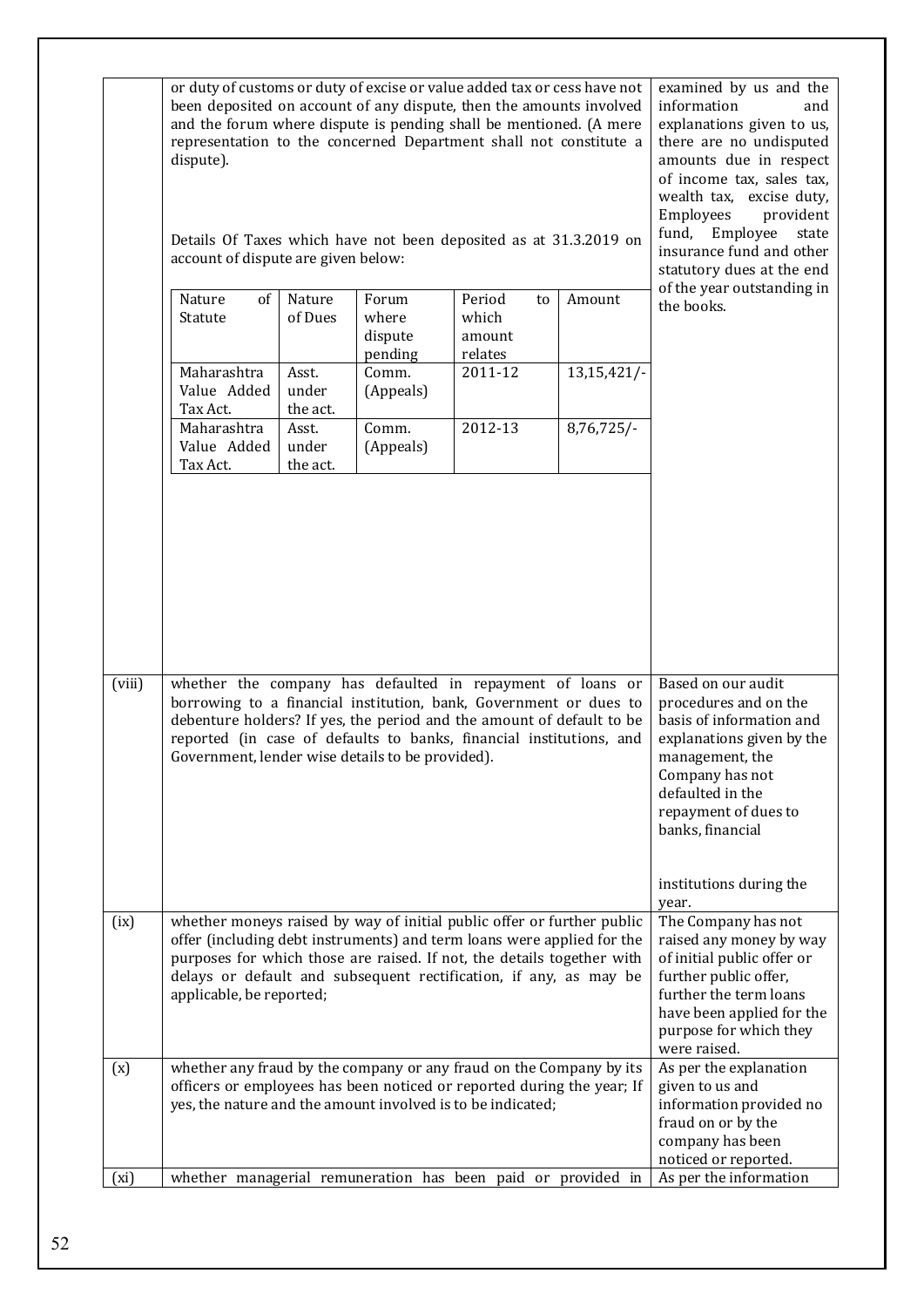|        | accordance with the requisite approvals mandated by the provisions of<br>section 197 read with Schedule V to the Companies Act? If not, state<br>the amount involved and steps taken by the company for securing<br>refund of the same;                                                                                                                                                                                                                                      | provided managerial<br>remuneration has been<br>paid or provided in<br>accordance with the<br>requisite approvals<br>mandated by the<br>provisions of section 197<br>read with Schedule V to<br>the Companies Act.                                                                         |
|--------|------------------------------------------------------------------------------------------------------------------------------------------------------------------------------------------------------------------------------------------------------------------------------------------------------------------------------------------------------------------------------------------------------------------------------------------------------------------------------|--------------------------------------------------------------------------------------------------------------------------------------------------------------------------------------------------------------------------------------------------------------------------------------------|
| (xii)  | whether the Nidhi Company has complied with the Net Owned Funds<br>to Deposits in the ratio of 1: 20 to meet out the liability and whether<br>the Nidhi Company is maintaining ten per cent unencumbered term<br>deposits as specified in the Nidhi Rules, 2014 to meet out the liability;                                                                                                                                                                                   | Since the company is not<br>a Nidhi Company this<br>clause is not applicable.                                                                                                                                                                                                              |
| (xiii) | whether all transactions with the related parties are in compliance<br>with sections 177 and 188 of Companies Act, 2013 where applicable<br>and the details have been disclosed in the Financial Statements etc., as<br>required by the applicable accounting standards;                                                                                                                                                                                                     | As per the explanation<br>given to us and<br>information provided<br>transactions with the<br>related parties are in<br>compliance with sections<br>177 and 188 of<br>Companies Act, 2013                                                                                                  |
| (xiv)  | whether the company has made any preferential allotment or private<br>placement of shares or fully or partly convertible debentures during<br>the year under review and if so, as to whether the requirement of<br>section 42 of the Companies Act, 2013 have been complied with and<br>the amount raised have been used for the purposes for which the funds<br>were raised. If not, provide the details in respect of the amount<br>involved and nature of non-compliance; | As per the explanation<br>given to us and<br>information provided the<br>company has not made<br>preferential allotment &<br>private placement of<br>shares during the year<br>under review & the<br>requirement of section<br>42 of the Companies Act,<br>2013 have been complied<br>with |
| (xv)   | whether the company has entered into any non-cash transactions with<br>directors or persons connected with him and if so, whether the<br>provisions of section 192 of Companies Act, 2013 have been complied<br>with;                                                                                                                                                                                                                                                        | The company has not<br>entered into any non-<br>cash transactions with<br>directors or persons<br>connected with him with<br>regards to section 192.                                                                                                                                       |
| (xvi)  | whether the company is required to be registered under section 45-IA<br>of the Reserve Bank of India Act, 1934 and if so, whether the<br>registration has been obtained.                                                                                                                                                                                                                                                                                                     | The<br>company is not<br>required to be registered<br>under section 45-IA of<br>the Reserve Bank of India<br>Act, 1934                                                                                                                                                                     |

Chartered Accountants FRN 114158W

For Lalit Jham & Co. **For Prabhu Steel Industries Ltd** 

M.no : 040501

Lalit Jham Harish Agarwal Dinesh Agarwal

Director **Director**<br>Harish Agarwal **Dinesh Agarwa** DIN 291086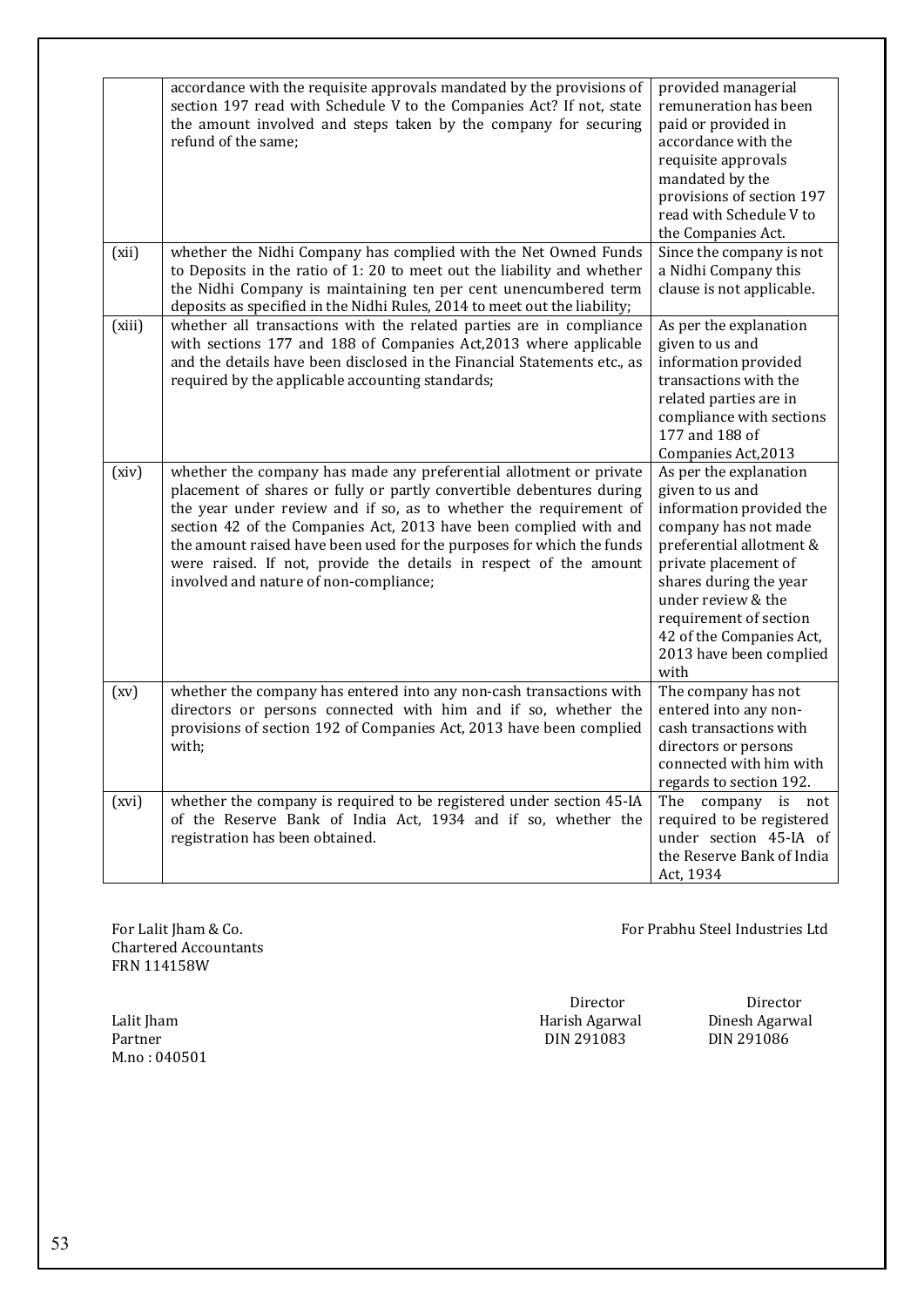# **ANNEXURE - B TO THE AUDITORS' REPORT**

# **Report on the Internal Financial Controls under Clause (i) of Sub-section 3 of Section 143 of the Companies Act, 2013 ("the Act")**

We have audited the internal financial controls over financial reporting of Prabhu Steel Industries Limited ("the Company") as of 31 March 2019 in conjunction with our audit of the financial statements of the Company for the year ended on that date.

### **Management's Responsibility for Internal Financial Controls**

The Company's management is responsible for establishing and maintaining internal financial controls based on the internal control over financial reporting criteria established by the Company considering the essential components of internal control stated in the Guidance Note on Audit of Internal Financial Controls over Financial Reporting issued by the Institute of Chartered Accountants of India ('ICAI'). These responsibilities include the design, implementation and maintenance of adequate internal financial controls that were operating effectively for ensuring the orderly and efficient conduct of its business, including adherence to company's policies, the safeguarding of its assets, the prevention and detection of frauds and errors, the accuracy and completeness of the accounting records, and the timely preparation of reliable financial information, as required under the Companies Act, 2013.

# **Auditors' Responsibility**

Our responsibility is to express an opinion on the Company's internal financial controls over financial reporting based on our audit. We conducted our audit in accordance with the Guidance Note on Audit of Internal Financial Controls over Financial Reporting (the "Guidance Note") and the Standards on Auditing, issued by ICAI and deemed to be prescribed under section 143(10) of the Companies Act, 2013, to the extent applicable to an audit of internal financial controls, both applicable to an audit of Internal Financial Controls and, both issued by the Institute of Chartered Accountants of India. Those Standards and the Guidance Note require that we comply with ethical requirements and plan and perform the audit to obtain reasonable assurance about whether adequate internal financial controls over financial reporting was established and maintained and if such controls operated effectively in all material respects.

Our audit involves performing procedures to obtain audit evidence about the adequacy of the internal financial controls system over financial reporting and their operating effectiveness. Our audit of internal financial controls over financial reporting included obtaining an understanding of internal financial controls over financial reporting, assessing the risk that a material weakness exists, and testing and evaluating the design and operating effectiveness of internal control based on the assessed risk. The procedures selected depend on the auditor's judgment, including the assessment of the risks of material misstatement of the financial statements, whether due to fraud or error.

We believe that the audit evidence we have obtained is sufficient and appropriate to provide a basis for our audit opinion on the Company's internal financial controls system over financial reporting.

# **Meaning of Internal Financial Controls over Financial Reporting**

A company's internal financial control over financial reporting is a process designed to provide reasonable assurance regarding the reliability of financial reporting and the preparation of financial statements for external purposes in accordance with generally accepted accounting principles. A company's internal financial control over financial reporting includes those policies and procedures that

(1) pertain to the maintenance of records that, in reasonable detail, accurately and fairly reflect the transactions and dispositions of the assets of the company; (2) provide reasonable assurance that transactions are recorded as necessary to permit preparation of financial statements in accordance with generally accepted accounting principles, and that receipts and expenditures of the company are being made only in accordance with authorizations of management and directors of the company; and (3) provide reasonable assurance regarding prevention or timely detection of unauthorized acquisition, use, or disposition of the company's assets that could have a material effect on the financial statements.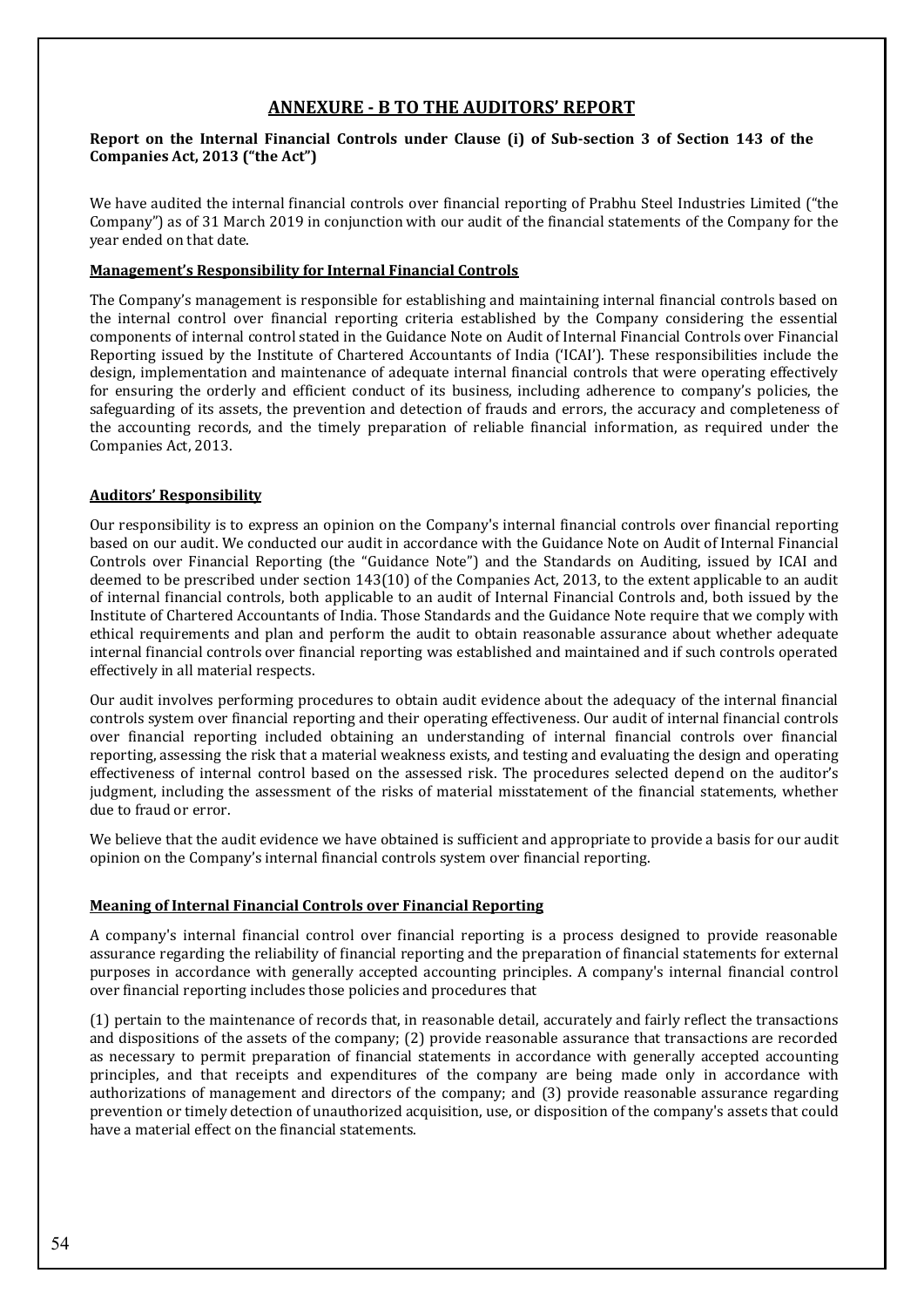# **Inherent Limitations of Internal Financial Controls Over Financial Reporting**

Because of the inherent limitations of internal financial controls over financial reporting, including the possibility of collusion or improper management override of controls, material misstatements due to error or fraud may occur and not be detected. Also, projections of any evaluation of the internal financial controls over financial reporting to future periods are subject to the risk that the internal financial control over financial reporting may become inadequate because of changes in conditions, or that the degree of compliance with the policies or procedures may deteriorate.

# **Opinion**

In our opinion, the Company has, in all material respects, an adequate internal financial controls system over financial reporting and such internal financial controls over financial reporting were operating effectively as at 31 March 2019, based on the internal control over financial reporting criteria established by the Company considering the essential components of internal control stated in the Guidance Note on Audit of Internal Financial Controls Over Financial Reporting issued by the Institute of Chartered Accountants of India.

> Lalit Jham & Co. Chartered Accountants Firm Registration No: 114158W

Place: Nagpur Date: 24th May, 2019

> Lalit Jham Partner . Membership No: 040501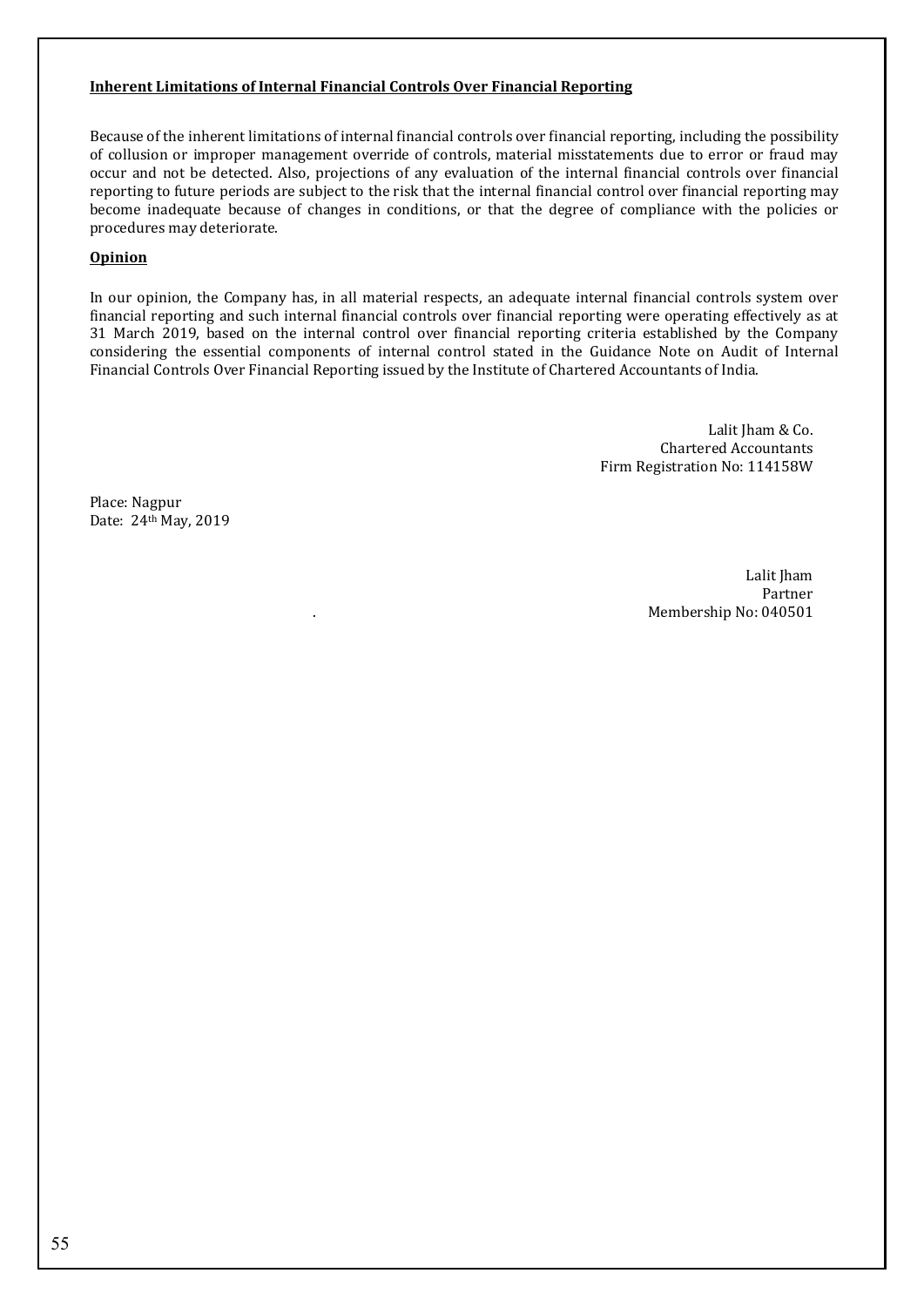# **SCHEDULE: -10 SIGNIFICANT ACCOUNTING POLICIES**

# **A. Significant Accounting Policies**

#### 1. System of Accounting: -

The financial statements have been prepared to comply in all material respects with the generally accepted accounting principles, Indian Accounting Standards notified under Section Section 133 of the Companies Act 2013, read with read with relevant rules issued thereunder and the relevant provisions thereof.

The financial statements have been prepared under the historical cost convention on accrual basis of accounting. The accounting policies have been consistently applied by the Company and are in line with those used last year.

The Company follows mercantile system of accounting and recognizes significant items of income and expenditure on accrual basis.

2. Revenue Recognition: -

Expenses and Income considered payable and receivable respectively are accounted for on accrual.

3. Property Plant & Equipment: -

Property Plant & Equipment are stated at historical cost, except part of leasehold land, building, shed and Plant & Machinery revalued and stated at Cost less accumulated depreciation and impairment losses if any. Cost comprises of the purchase price (net of tax/duty credit availed) and any cost direct / incidental and borrowing cost attributable bringing the asset to its working condition for its intended use.

Flat at Dadar included under the head of building includes cost of share in co-operative society of the value of Rs. 100/-

4. Depreciation on Property Plant & Equipment: -

Depreciation is provided on property plant & equipment on written down value basis in accordance with the useful life of the assets as prescribed in Schedule II to the Companies Act, 2013.

The carrying amounts of assets are reviewed at each balance sheet date if there is any indication of impairment based on internal and external factors. An impairment loss is recognized wherever the carrying amount of assets exceeds its recoverable amount. The recoverable amount is the greater of the assets' net selling price and the value in use. The assessment by the management shows no impairment.

### **Till 31ST March, 1993:**

 i) Depreciation on assets installed up to 30th June, 1987 is provided at the rate of depreciation prevalent at the time of installation of assets as per clarification by the ministry of industry, department of company affairs, vide its circular no. 1/86 dt. 21st may,1986.

 ii) Deprecation on installation of fixed assets after 30th June, 1987 is provided as per rates specified in the schedule XIV of The Companies Act,1956.

#### **After 31ST March, 1993**:

i) Depreciation on all Assets installed after 31ST March 1993 is provided at the new rates as amended by the Notification no. GSR756(E) DT.16/12/93 read with circular no. 14 Dt. 20/12/93 issued by the Department of Company Affairs.

 ii) Depreciation on assets except Building and Shed and Plant and Machinery is provided on "Written down value method" as per provision of section 205(2) Schedule XIV of The Companies Act,1956.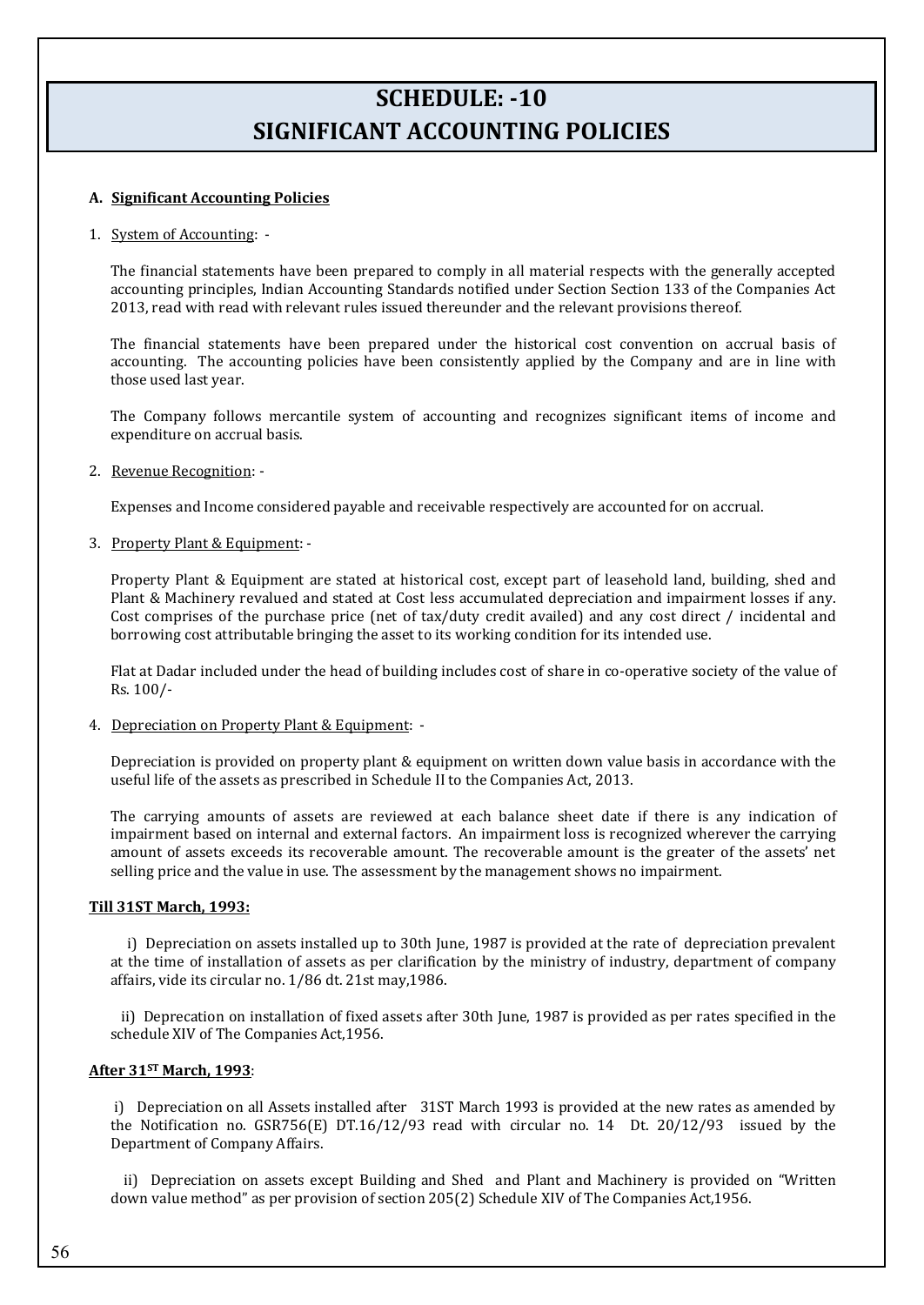#### **From 1st April 2014:**

i) Depreciation on all Assets is provided as per the useful life of the assets as prescribed in Schedule II to the Companies Act, 2013. There has been a revision in the estimated useful life of the assets as per the Companies act 2013 and the unamortised depreciable amount will be charged over the revised remaining useful life.

ii) Depreciation on assets except Building and Shed and Plant and Machinery is provided on "Written down value method."

Since no manufacturing activity has been carried out during the year depreciation on such plant & machinery used in manufacturing process has not been provided.

#### 5. Investments: -

Non current Investments are of long term nature and stated at cost. Current investements have been stated at lower of cost or fair value as on 31.03.2019. Since the fair value of investment on the said date was higher they have been stated at cost.

#### 6. Inventories: -

Inventories valued at cost or net realizable value whichever is lower.

#### 7. Provisions

A provision is recognized when an enterprise has a present obligation as a result of past event and it is probable that an outflow of resources will be required to settle the obligation in respect of which reliable estimates can be made.

Provisions are not discounted to its present value and are determined based on best management estimates required to settle the obligations at the balance sheet date. These are reviewed at each balance sheet date and adjusted to reflect the current best management estimates.

#### 8. Cash Flow Statement

The Company has prepared the Cash Flow Statement using the Indirect Method. Cash flows from operating, investing & financing activities are segregated. All highly liquid investments such as fixed deposits etc are considered as cash & cash equivalents.

#### 9. Use of Estimates

The preparation of financial statements in conformity with the generally accepted accounting principles requires estimates and assumptions to be made that affect the reported amount of assets and liabilities on the date of the financial statements and the reported amount of revenues and expenses during the reporting period. Difference between the actual result and estimates are recognized in the period in which the results are known/ materialized.

#### 10. Contingencies

Liabilities which are material and whose future outcome cannot be ascertained with reasonable certainty are treated as contingent.

Contingent liabilities not provided for are in respect of:

| I. Claims not acknowledged as debts                                                                                             | 2018       | 2019 |
|---------------------------------------------------------------------------------------------------------------------------------|------------|------|
| SALES TAX (Disputed on Appeal)                                                                                                  | <b>NIL</b> | NIL  |
|                                                                                                                                 |            |      |
| II. Estimated value of contract remaining to be<br>executed on capital   NIL<br>accounts and not provided for (Net of advances) |            | NIL  |
|                                                                                                                                 |            |      |

#### 11.Taxes on Income: -

Provision for current tax is made based on the tax payable under the current provisions of the tax laws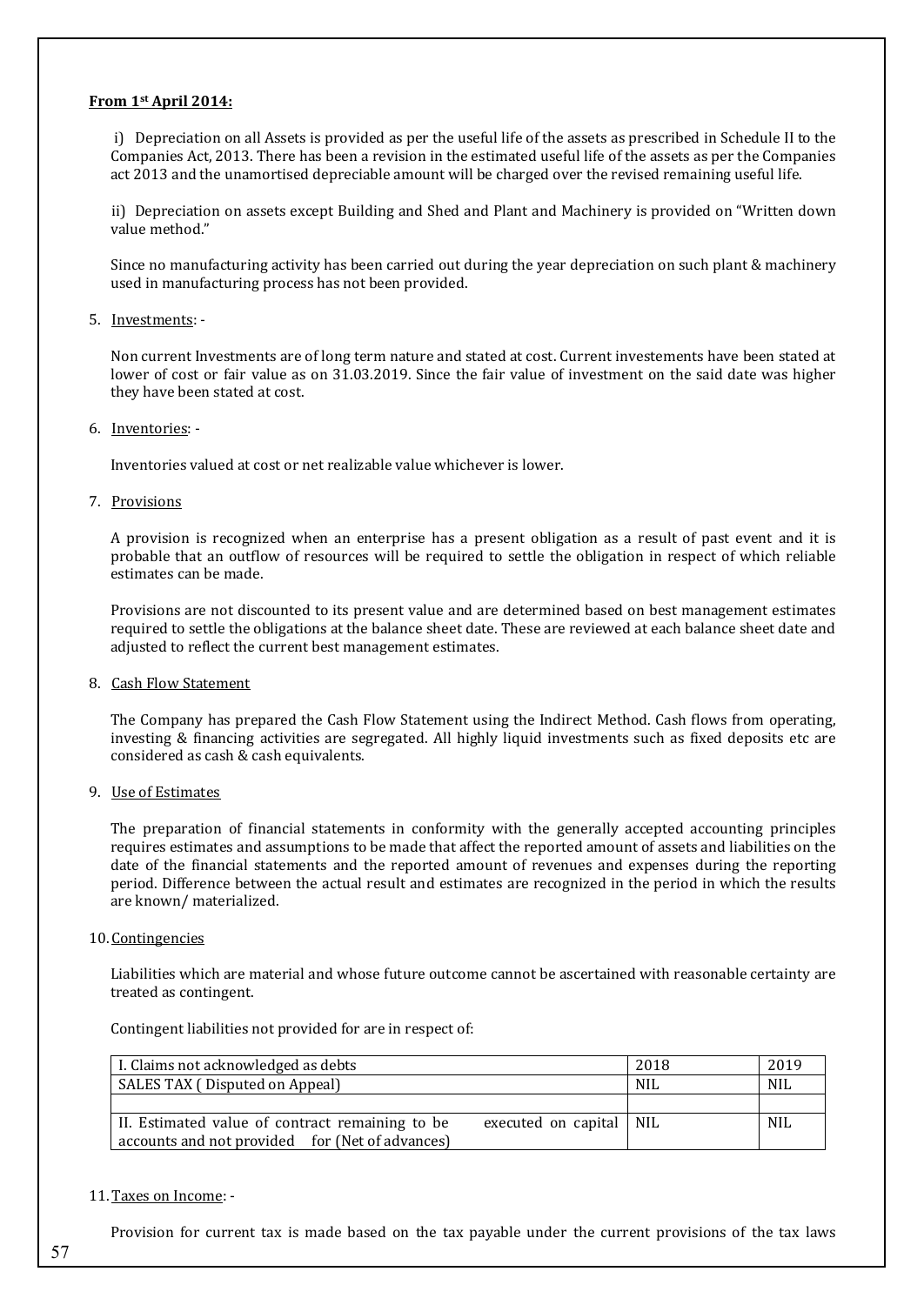applicable in the jurisdiction where in the income is assessable.

Deferred tax expenses or benefit is recognized on timing differences being the difference between taxable income and accounting income that arises in one period and are capable of reversal in one or more subsequent periods. Deferred Tax assets and liabilities are accounted for, using the tax rates and tax laws applicable as on the Balance Sheet date.

# **B. Notes on Accounts**

- 1. Sundry Creditors, Sundry Debtors, Loans & Advances have been taken at their book value subject to confirmation and reconciliation.
- 2. Payment to Director

| <b>Directors Remuneration</b> | 2018-19<br>(Rs) | 2017-18<br>(Rs) |
|-------------------------------|-----------------|-----------------|
| Salary & Bonus                | 12,00,000       | -               |
| Sitting fees                  | 1,40,000        | 40.000          |
| Total                         | 13.40.000       | 40.000          |

- 3. Loans and Advances are considered good in respect of which company does not hold any security other than the personal guarantee of persons.
- 4. Loans and advances includes amount outstanding from directors or/and Company in which directors are interested. Maximum Balance during the year:

|                     |        | 2018-19<br>(Rs)    |                |                    | 2017-18<br>(Rs) |
|---------------------|--------|--------------------|----------------|--------------------|-----------------|
|                     |        | Closing<br>Balance | Max. Bal.<br>U | Closing<br>Balance | Max.<br>Bal.    |
| Hariyana<br>Limited | Metals | 132,62,349         | 164,65,719/    | 83,95,299/-        | $1,36,26,$ 000  |
|                     |        |                    |                |                    |                 |

#### 5. Major components of Deferred tax

| Particulars                                 | As at      |
|---------------------------------------------|------------|
|                                             | 31.03.2019 |
| A) Deferred Tax Liabilities                 |            |
| Depreciation                                | $-14377$   |
| <b>Total</b>                                |            |
| <b>B) Deferred Tax Assets</b>               |            |
| Disallowance $u/s$ 40(a)(ia)                |            |
| Disallowance U/s 43B                        |            |
| <b>Gratuity Disallowed</b>                  |            |
| MAT credit available                        |            |
| Total                                       |            |
| Net Deferred Tax liabilities/(assets) (A-B) | -14377     |

#### **6. Related Party Disclosure**

| Sr No. | Category       | Name of the related Party |
|--------|----------------|---------------------------|
| 1      | Subsidiaries   |                           |
|        |                |                           |
|        |                |                           |
| 2      | Key Management | Shri Harish Agrawal       |
|        |                | Shri Dinesh Agrawal       |
|        |                |                           |
|        |                |                           |
| 3      | Associates     | Hariyana Metals Ltd       |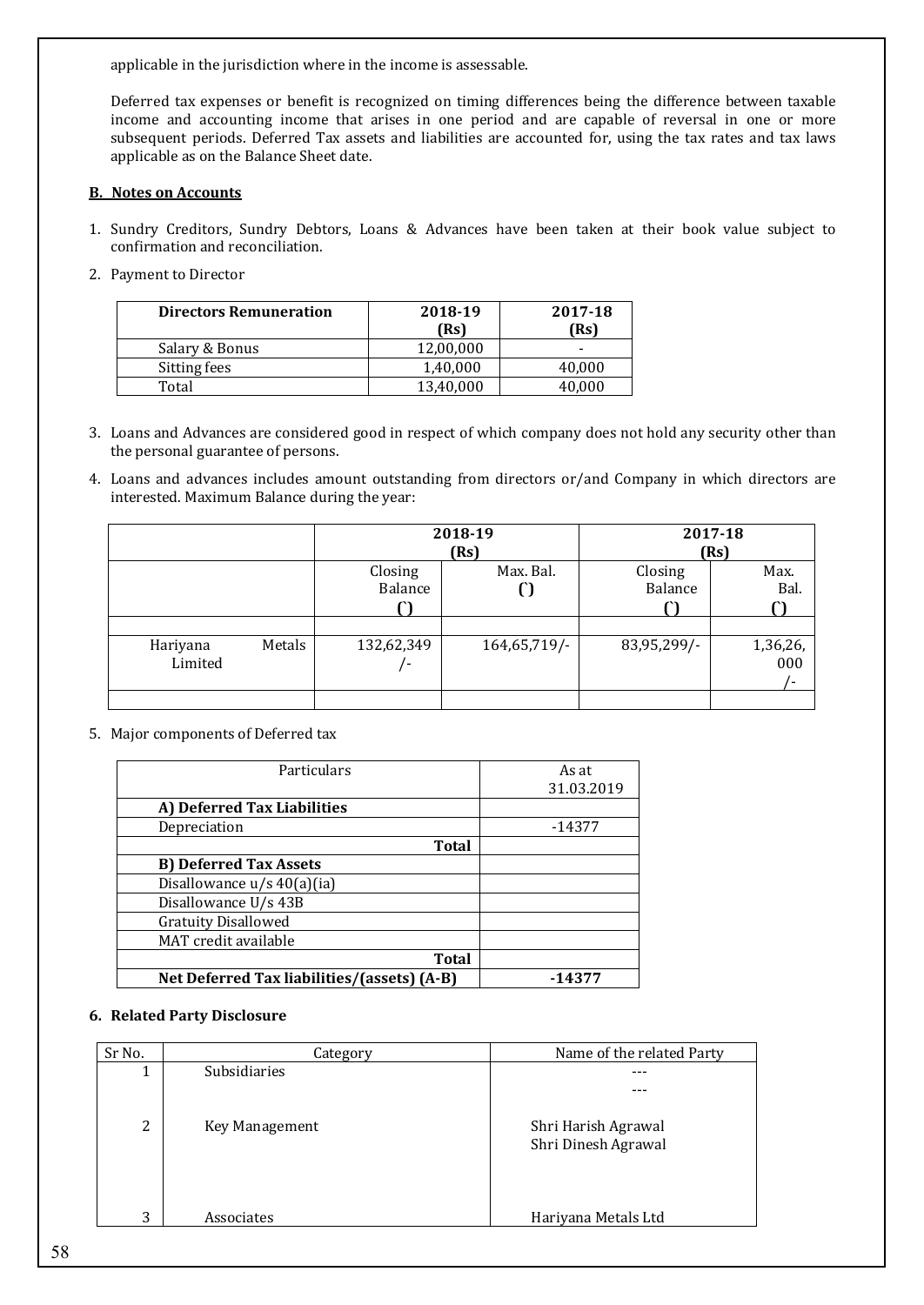|   |                                       | Celestial Steel Structure Pyt Ltd<br>Hariganga Alloys & Steel |
|---|---------------------------------------|---------------------------------------------------------------|
| 4 | Relatives of Key Management Personnel | ---                                                           |

# **Transaction with Related Parties**

| Sr.<br>N       | Nature of Transaction                 | Rs             | Name of Related Party        |
|----------------|---------------------------------------|----------------|------------------------------|
| $\Omega$       |                                       |                |                              |
| ٠.             |                                       |                |                              |
| 1              | Remuneration                          | $6,00,000/-$   | Harish Agarwal               |
|                |                                       | $6,00,000/-$   | Dinesh Agarwal               |
| $\overline{2}$ | Purchase of RM / PM / FG              | Nil            |                              |
| 3              | Revenue Expenses                      | $1,32,000/-$   | Hariganga Alloys & Steel.    |
| 4              | <b>Purchase of Fixed Assets</b>       | Nil            |                              |
| 5              | Sales of RM / PM / FG                 | Nil            |                              |
| 6              | Loan Received                         | Nil            |                              |
| 7              | Advance Given                         | Nil            |                              |
| 8              | <b>Advance Received</b>               | Nil            |                              |
| 9              | <b>Interest Received</b>              | $18,70,580/-$  | Hariyana Metals Ltd.         |
| 10             | $\sigma$ f<br>for purchase<br>Advance | $80,00,000/$ - | Dinesh<br>Agarwal/<br>Harish |
|                | immovable Property                    |                | Agarwal.                     |

7. Unsecured loans & Advances :-

(a) All the unsecured loans have been guaranteed personally by one of the director of company. 7.

8. The Company had recorded purchase of vehicle(cars) in the books. The vehicles are registered in the name of director as individuals. The running and maintenance including depreciation and finance charges are charged to the Profit & Loss Account of the Company.

Previous year figures have been regrouped or rearranged whenever necessary.

Signature to Note "1" to "14" & "22" of Balance sheet and "15" to "22" of Profit and Loss account

In terms of Our Separate Report of Even Date Attached

Nagpur Dated the, 24TH May, 2019

Chartered Accountants FRN 114158W

For Lalit Jham & Co. **For Prabhu Steel Industries Ltd** For Prabhu Steel Industries Ltd

Director Director

Partner **DIN 291086** DIN 291086

Lalit Jham **Exercise Community Community** Community Community Community Community Community Community Community Community Community Community Community Community Community Community Community Community Community Community M.no : 040501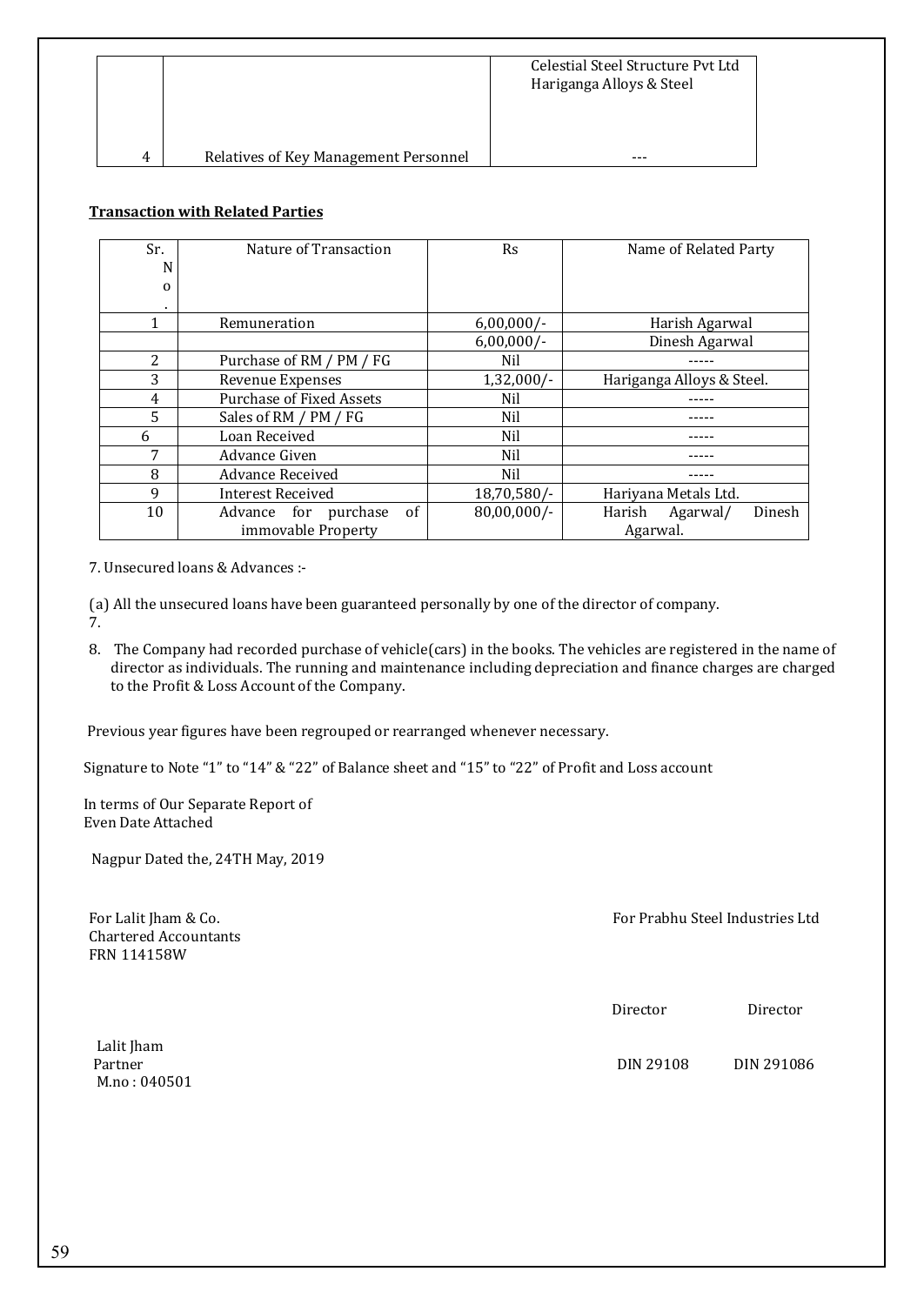# **PART I –BALANCE SHEET PRABHU STEEL INDUSTRIES LIMITED Balance Sheet as At 31st March 2019**

| <b>Particulars</b>                           | Note No.         | As at 31st March 2019 (Rs.) | As at 31st March 2018<br>(Rs.) |
|----------------------------------------------|------------------|-----------------------------|--------------------------------|
| $\mathbf{1}$                                 | $\boldsymbol{2}$ | 3                           | $\overline{\mathbf{4}}$        |
| (1) ASSETS                                   |                  |                             |                                |
| <b>Non-current assets</b>                    |                  |                             |                                |
| (a) Property, Plant and Equipment            | $\mathbf{1}$     | 1,11,76,731                 | 1,18,23,179                    |
| (b) Financial Assets                         |                  |                             |                                |
| (i) Non Current Investments                  | $\overline{2}$   | 7,73,671                    | 10,42,116                      |
| (2) Current assets                           |                  |                             |                                |
| (a) Inventories                              | 3                | 3,09,33,519                 | 2,09,87,000                    |
| (b) Financial Assets                         |                  |                             |                                |
| (i) Current Investments                      | $\overline{4}$   | 1,00,00,000                 |                                |
| (ii) Trade receivables                       | 5                | 10,27,69,807                | 3,79,49,698                    |
| (iii) Cash and cash equivalents              | 6                | 13,13,327                   | 3,02,75,316                    |
| (iv) Bank balances other than (iii)<br>above | 7                | 1,82,07,022                 | 1,35,03,898                    |
| (v) Current Loans & advances                 | 8                | 6,45,66,415                 | 6,48,20,646                    |
| (c) Current Tax Assets (Net)                 |                  |                             |                                |
| (d) Other current assets                     |                  |                             |                                |
| <b>Total Assets</b>                          |                  | 23,97,40,492                | 18,04,01,852                   |
| <b>EQUITY AND LIABILITIES</b>                |                  |                             |                                |
| <b>Equity</b>                                |                  |                             |                                |
| (a) Equity Share capital                     | 9                | 71,70,000                   | 71,70,000                      |
| (b) Other Equity                             | 10               | 5,88,04,627                 | 5,78,21,934                    |
| <b>LIABILITIES</b>                           |                  |                             |                                |
| <b>Non-current liabilities</b>               |                  |                             |                                |
| (a) Financial Liabilities                    |                  |                             |                                |
| (i) Non Current Borrowings                   | 11               | 5,16,61,059                 | 6,43,38,733                    |
| (c) Deferred tax liabilities (Net)           |                  | 3,15,792                    | 3,30,169                       |
| (d) Other non-current liabilities            |                  |                             |                                |
| <b>Current liabilities</b>                   |                  |                             |                                |
| (a) Financial Liabilities                    |                  |                             |                                |
| (i) Current Borrowings                       | 12               | 1,52,83,496                 | 1,04,61,608                    |
| (ii) Trade payables                          | 13               | 10,33,11,662                | 3,26,91,152                    |
| (b) Other current liabilities                | 14               | 31,93,856                   | 20,88,257                      |
| (c) Current Provisions                       |                  |                             | 55,00,000                      |
| <b>Total Equity and Liabilities</b>          |                  | 23,97,40,492                | 18,04,01,852                   |

**Accounting Policies,Contingent Liability The notes referred above are integral part of Finanacial Statement**

**As per our Report of even date**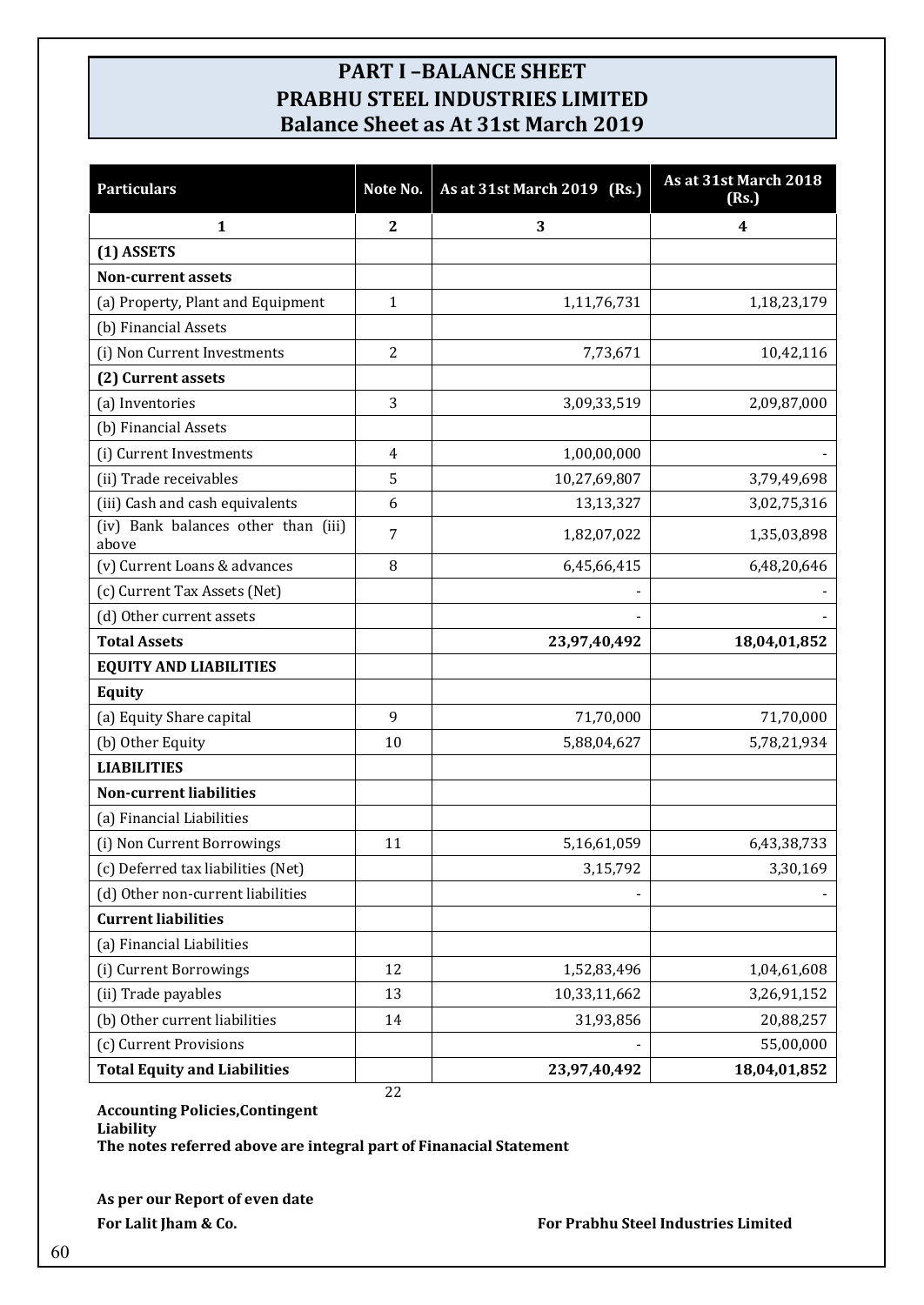# **Chartered Accountants FRN 114158W**

**Nagpur dated 24th May 2019**

**Lalit Jham HARISH AGRAWAL DINESH AGRAWAL Partner DIRECTOR DIRECTOR DIRECTOR (M.No. 040501) DIN 291083 DIN 291086**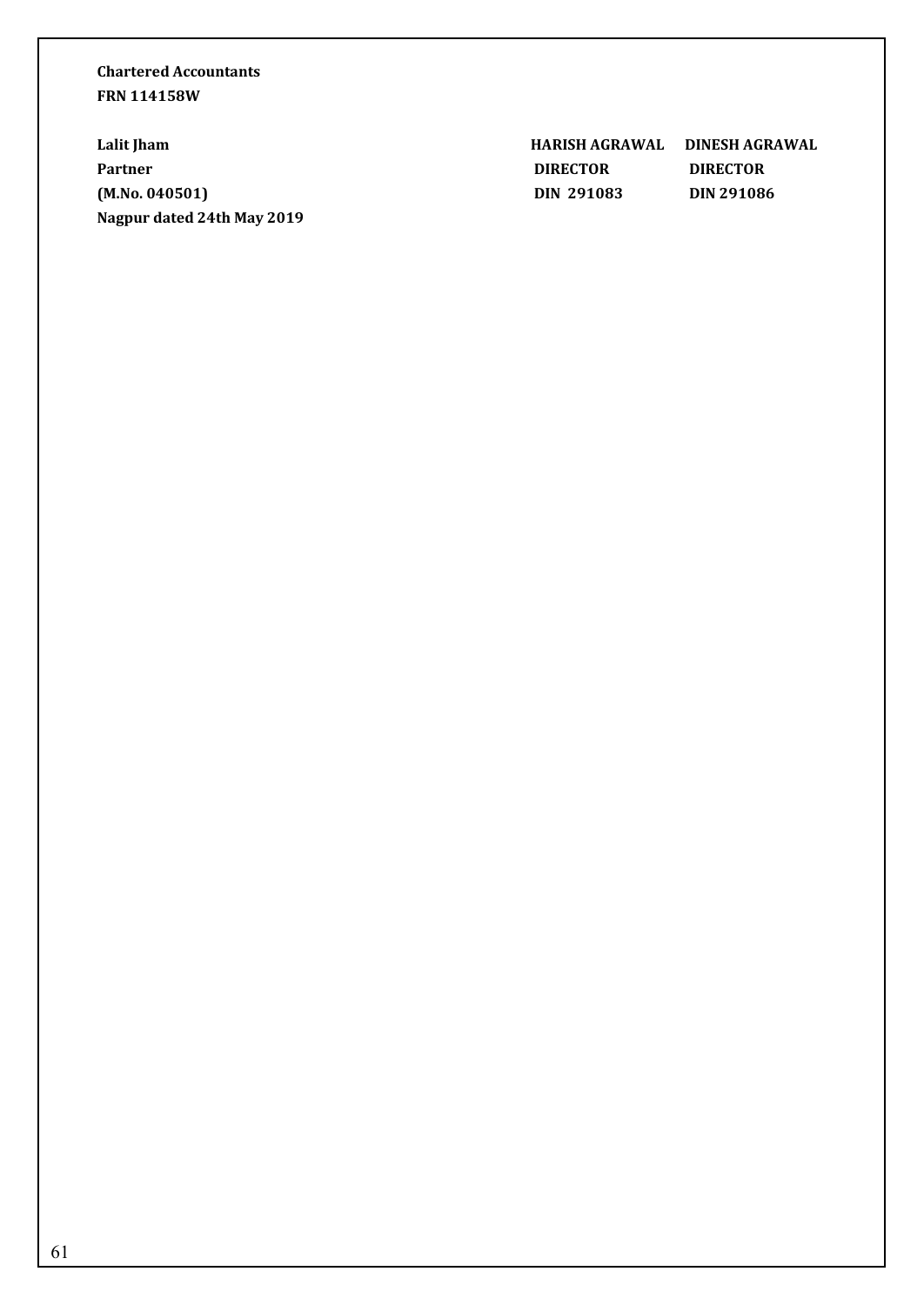|             | <b>PRABHU STEEL INDUSTRIES LIMITED</b><br>Profit and loss statement for the year ended 31st March 2019 |             |                    |                    |
|-------------|--------------------------------------------------------------------------------------------------------|-------------|--------------------|--------------------|
|             | <b>Particulars</b>                                                                                     | <b>Note</b> | 31st March<br>2019 | 31st March<br>2018 |
|             | Revenue from operations                                                                                | 15          | 27,61,80,950       | 27,87,26,651       |
|             |                                                                                                        |             |                    |                    |
| II.         | Other income                                                                                           | 16          | 42,34,731          | 2,74,43,757        |
| III.        | Total Revenue (I + II)                                                                                 |             | 28,04,15,680       | 30,61,70,408       |
| IV.         | <b>Expenses:</b>                                                                                       |             |                    |                    |
|             | Cost of materials consumed                                                                             | 17          | 9,57,275           | 5,81,967           |
|             | Purchases of Stock-in-Trade                                                                            |             | 27,02,12,522       | 28,03,30,987       |
|             | Changes in inventories                                                                                 | 18          | (99, 46, 519)      | (1,26,68,862)      |
|             | Employees benefit expenses                                                                             | 19          | 22,27,381          | 6,37,220           |
|             | <b>Finance Costs</b>                                                                                   | 20          | 59,69,282          | 15,60,085          |
|             | Depreciation and amortization expenses                                                                 | 1           | 7,35,478           | 6,18,188           |
|             | Other expenses                                                                                         | 21          | 86,52,562          | 75,73,730          |
|             |                                                                                                        |             |                    |                    |
|             | <b>Total expenses</b>                                                                                  |             | 27,88,07,981       | 27,86,33,315       |
| V.          | Profit (Loss) before tax (III-IV)                                                                      |             | 16,07,699          | 2,75,37,093        |
|             |                                                                                                        |             |                    |                    |
| VI          | Tax expense:                                                                                           |             |                    |                    |
|             | (1) Current Tax                                                                                        |             | 4,00,000           | 55,00,000.00       |
|             | (2) Deferred Tax                                                                                       |             | (14, 377)          | (51,010)           |
|             | (3) Tax for Earlier years                                                                              |             | 2,39,383           | 21,824             |
| <b>VII</b>  | Profit (Loss) for the period                                                                           |             | 9,82,693           | 2,20,66,279        |
| <b>VIII</b> | <b>Other Comprehensive Income</b>                                                                      |             |                    |                    |
|             | A. Items that will not be reclassified to Profit or Loss                                               |             |                    |                    |
|             | (i) Changes in Revaluation Surplus                                                                     |             |                    |                    |
|             | (ii) Remeasurements of Defined Benefit Plan                                                            |             |                    |                    |
|             | (iii) Equity Instruments through OCI                                                                   |             |                    |                    |
|             |                                                                                                        |             |                    |                    |
|             | (iv) Less - Income Tax relating to items that will not be<br>classified to Profit or Loss              |             |                    |                    |
|             |                                                                                                        |             |                    |                    |
|             | <b>B.</b> Items that will not be reclassified to Profit or Loss                                        |             |                    |                    |
|             | (i) Exchange difference in translating Finanacial<br><b>Statements of Foreign Operation</b>            |             |                    |                    |
|             | (ii) Debt Instruments through OCI                                                                      |             |                    |                    |
|             | (iii) The effective portion of gain and loss on hedging<br>instruments in a cash flow                  |             |                    |                    |
|             |                                                                                                        |             |                    |                    |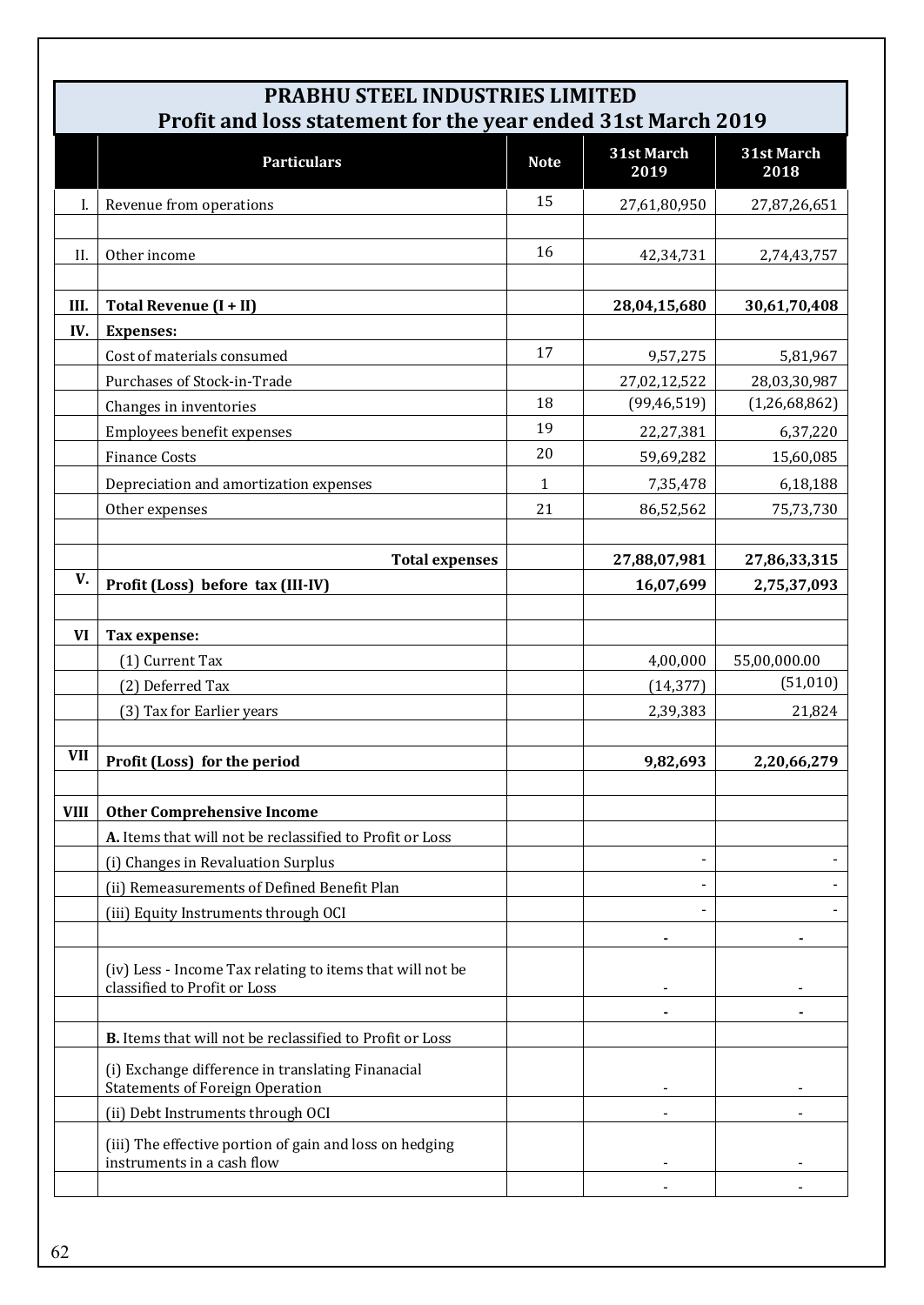|            | (iv) Less - Income Tax relating to items that will be<br>classified to Profit or Loss |          |             |
|------------|---------------------------------------------------------------------------------------|----------|-------------|
|            |                                                                                       |          |             |
| IX         | Total Comprehensive Income for the period (VII + VIII)                                | 9,82,693 | 2,20,66,279 |
|            |                                                                                       |          |             |
| <b>XIV</b> | Earnings per equity share:                                                            |          |             |
|            | [1] Basic                                                                             | 1.37     | 30.78       |
|            | Diluted<br>2)                                                                         |          |             |

**Accounting Policies,Contingent Liability The notes referred above are integral part of Finanacial Statement**

**As per our Report of even date Chartered Accountants FRN 114158W**

For Lalit Jham & Co. **For Prabhu Steel Industries Limited** 

**Lalit Jham HARISH AGRAWAL DINESH AGRAWAL** Partner **DIRECTOR DIRECTOR DIRECTOR (M.No. 040501) DIN 291083 DIN 291086 Nagpur dated 24th May 2019**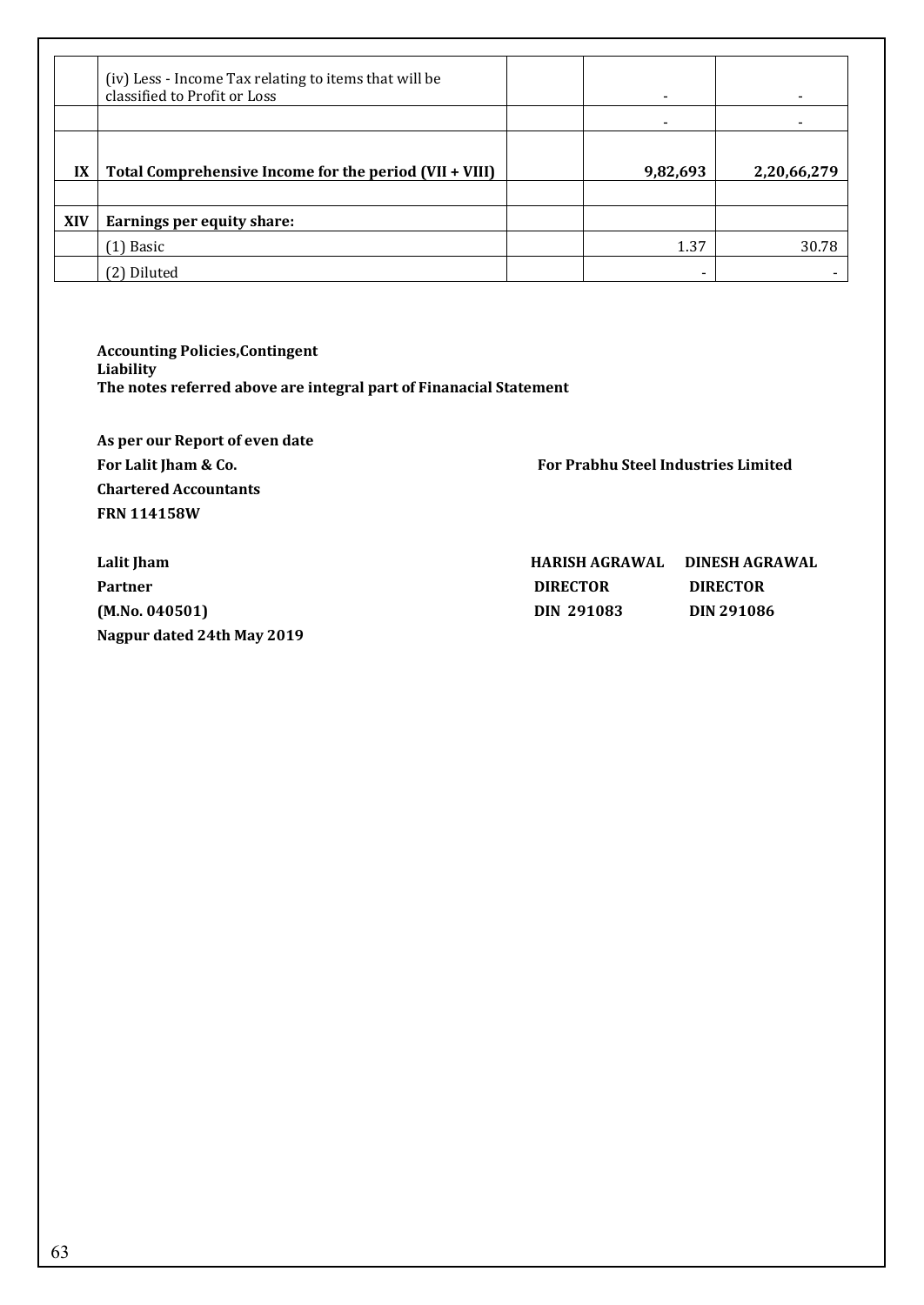# **PRABHU STEEL INDUSTRIES LIMITED Cash Flow Statement For The Year Ended 31 St March 2018**

|           |                                                                                                |           | <b>AMOUNT (RS)</b> | <b>AMOUNT (RS)</b> |
|-----------|------------------------------------------------------------------------------------------------|-----------|--------------------|--------------------|
| А.        | <b>CASH FLOWS FROM OPERATING</b><br><b>ACTIVITIES</b>                                          |           | 31.03.2019         | 31.03.2018         |
|           | Net Profit Before Tax                                                                          |           | 1607699            | 27537093           |
|           | <b>ADJUSTMENTS:</b>                                                                            |           |                    |                    |
|           | Depreciation                                                                                   |           | 735478             | 618188             |
|           | <b>Interest Paid</b>                                                                           |           | 5969282            | 1560085            |
|           | Deferred Taxes                                                                                 |           | (14377)            | $-51010$           |
|           | <b>Revaluation Reserve Written Back</b>                                                        |           | $\mathbf{0}$       | (3,01,610)         |
|           | OTHER INCOME (Interest & Dividend)                                                             |           | (4138618)          | -1938079           |
|           | Profit On Sale Of Fixed Asset                                                                  |           | $\theta$           | (2,53,80,564)      |
|           | Profit On Sale Of Investments<br><b>Opertaing Profit Before Working Capital</b><br>Adjustments |           | (95713)<br>4063751 | 2044103            |
|           | <b>CHANGES IN WORKING CAPITAL:</b>                                                             |           |                    |                    |
|           | Increase / Decrease In Inventories                                                             |           | (9946519)          | -12639815          |
|           | Increase / Decrease In Debtors                                                                 |           | (64820109)         | -22756904          |
|           | Increase / Decrease In Loans & Advance                                                         |           | 254231             | -23371948          |
|           | Increase / Decrease In Current Liabilites                                                      |           | 66226109           | 430025             |
|           | Increase / Decrease In Current Loans (<br>Liabilities)                                         |           | 4821888            | 7926231            |
|           | <b>Cash Generated From Operations</b>                                                          |           | 599352             | -48368308          |
|           | <b>Taxes</b>                                                                                   |           | 625006             | 5470814            |
|           | Cash Flow Before Extraordinary Items                                                           |           | (25654)            | -53839122          |
|           | Settlements If Any                                                                             |           |                    |                    |
|           | NET CASH FROM OPERATING ACTIVITIES                                                             | (A)       | (25654)            | -53839122          |
| <b>B.</b> | <b>CASH FLOW FROM INVESTING ACTIVITIES</b>                                                     |           |                    |                    |
|           | <b>Purchase Of Fixed Assets</b>                                                                |           | (89031)            | -1444603           |
|           | Sale Of Fixed Assets                                                                           |           | 0                  | 389796             |
|           | Sale Of Investments                                                                            |           | 268445             |                    |
|           | <b>Purchase Of Investments</b>                                                                 |           | (10000000)         | $-514000$          |
|           | Profit On Sale Of Investments                                                                  |           | 95713              | 2,53,80,564        |
|           | OTHER INCOME (Interest & Dividend)                                                             |           | 4138618            | 1938079            |
|           | NET CASH FROM INVESTING ACTIVITIES                                                             | (B)       | (5586255)          | 25749836           |
| C.        | <b>CASH FLOW FROM FINANCING ACTIVITIES</b>                                                     |           |                    |                    |
|           | Increase In Share Capital                                                                      |           | $\mathbf{0}$       |                    |
|           | Increase / Decrease In Secured Loans                                                           |           | (2677674)          | 3,23,38,733        |
|           | Increase / Decrease In Unsecured Loans                                                         |           | (10000000)         | 9577288            |
|           | <b>Interest Payments</b>                                                                       |           | (5969282)          | -1560085           |
|           | <b>NET CASH FROM FINANCING ACTIVITIES</b>                                                      | (C)       | (18646956)         | 40355936           |
|           | Net Increase In Cash And Cash Equivalents                                                      | $(A+B+C)$ | (24258864)         | 12266650           |
|           | Opening Balance Of Cash And Cash<br>Equivalents                                                |           | 43779213           | 31512564           |
|           | <b>CLOSING BALANCE OF CASH AND CASH</b><br><b>EQUIVALENTS</b>                                  |           | 19520349           | 43779213           |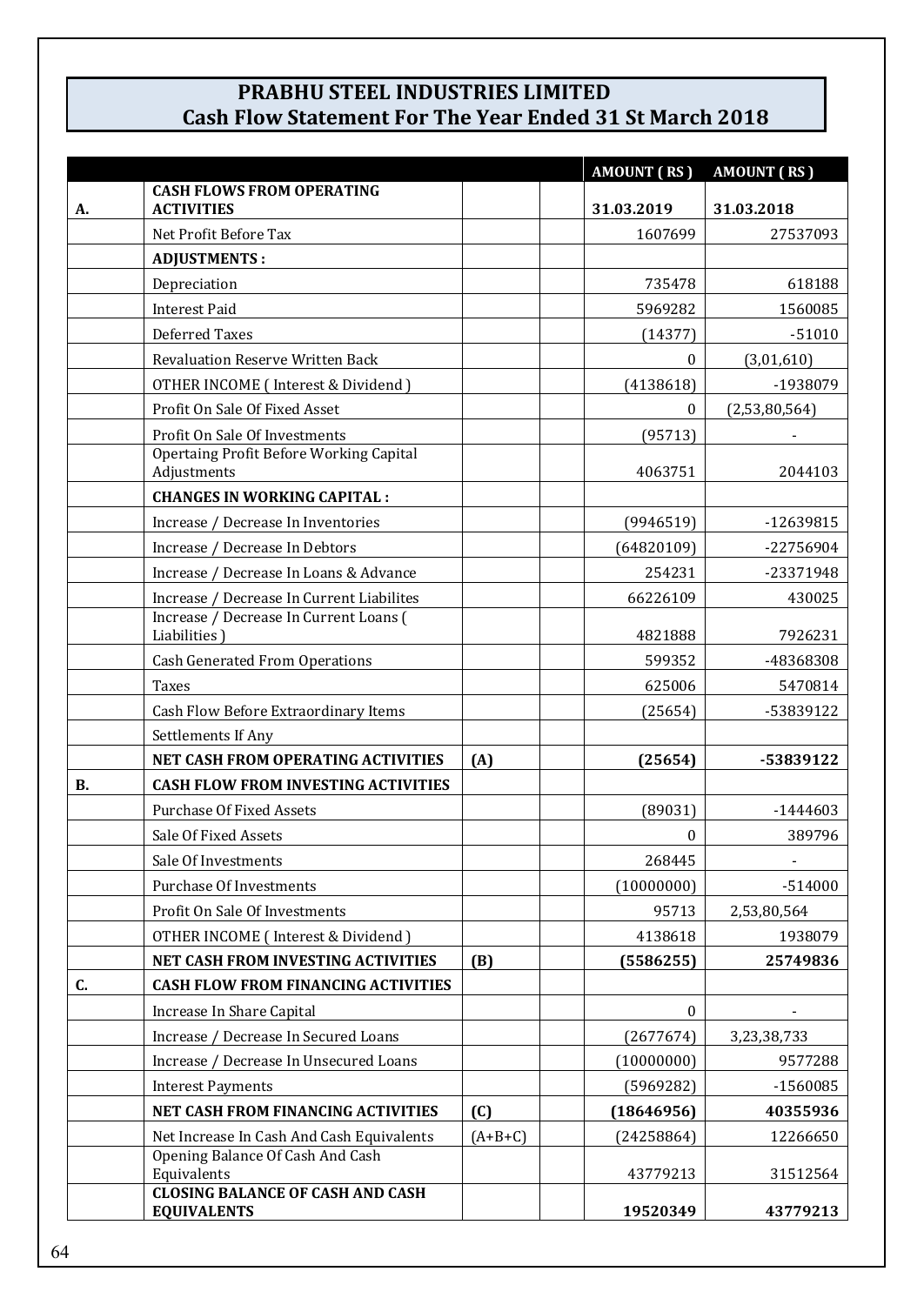**Accounting Policies,Contingent Liability The notes referred above are integral part of Finanacial Statement**

**As per our Report of even date Chartered Accountants FRN 114158W**

**Nagpur dated 24th May 2019**

For Lalit Jham & Co. **For Prabhu Steel Industries Limited** 

**Lalit Jham HARISH AGRAWAL DINESH AGRAWAL** Partner **DIRECTOR DIRECTOR DIRECTOR (M.No. 040501) DIN 291083 DIN 291086**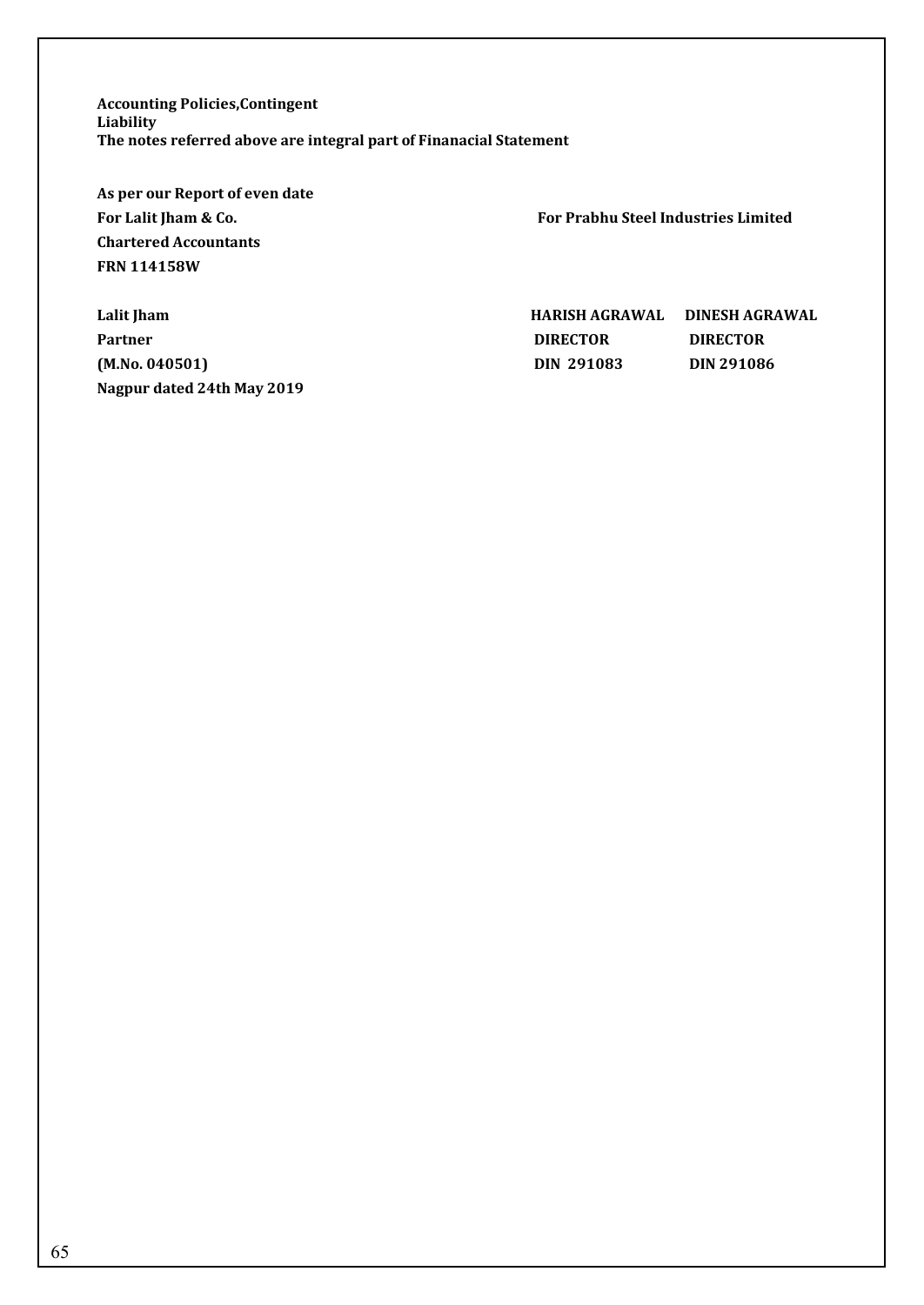# **PRABHU STEEL INDUSTRIES LIMITED Notes Forming part of Balance Sheet as at 31st March 2019**

# **NOTE 2**

| <b>Non Current Investments</b>                    | As on 31st March<br>2019 | As on 31st March 2018 |
|---------------------------------------------------|--------------------------|-----------------------|
| <b>A.Trade Investments</b>                        |                          |                       |
| Total (A)                                         |                          |                       |
|                                                   |                          |                       |
| <b>B.</b> Other Investments                       |                          |                       |
| (a) Investment Properties                         |                          |                       |
| (a) Investment in Equity instruments              | 7,73,670.75              | 10,42,115.75          |
| (c) Investments in preference shares              |                          |                       |
| (d) Investments in Government or Trust securities |                          |                       |
| (e) Investments in debentures or bonds            |                          |                       |
| (f) Investments in Mutual Funds                   |                          |                       |
| (g) Investments in partnership firms*             |                          |                       |
| (b) Other non-current investments (Nsc)           |                          |                       |
| Total (B)                                         | 7,73,670.75              | 10,42,115.75          |
| Grand Total $(A + B)$                             | 7,73,670.75              | 10,42,115.75          |
| Less: Provision for dimunition in the value       |                          |                       |
| of Investments                                    |                          |                       |
| <b>Total</b>                                      | 7,73,670.75              | 10,42,115.75          |
| <b>NOTE 3</b>                                     |                          |                       |

| <b>Inventories</b>            | As on 31st March<br>2019 | As on 31st March 2018 |
|-------------------------------|--------------------------|-----------------------|
| Finished Goods (Iron & steel) | 1,69,07,572.00           | 74,01,634.00          |
| Land                          | 1,29,75,000.00           | 1,29,75,000.00        |
| <b>Shares</b>                 | 10,50,947.00             | 6,10,366.00           |
| <b>Total</b>                  | 3,09,33,519.00           | 2,09,87,000.00        |
|                               |                          |                       |

# **NOTE 4**

| <b>Current Investments</b>        | As on 31st March<br>2019 | As on 31st March 2018 |
|-----------------------------------|--------------------------|-----------------------|
| Investments in Mutual Funds       | 1,00,00,000.00           |                       |
| <b>Total</b><br>NOTE <sub>5</sub> | 1,00,00,000.00           |                       |

| <b>Trade Receivables</b> | As on 31st March<br>2019 | As on 31st March 2018 |
|--------------------------|--------------------------|-----------------------|
|                          |                          |                       |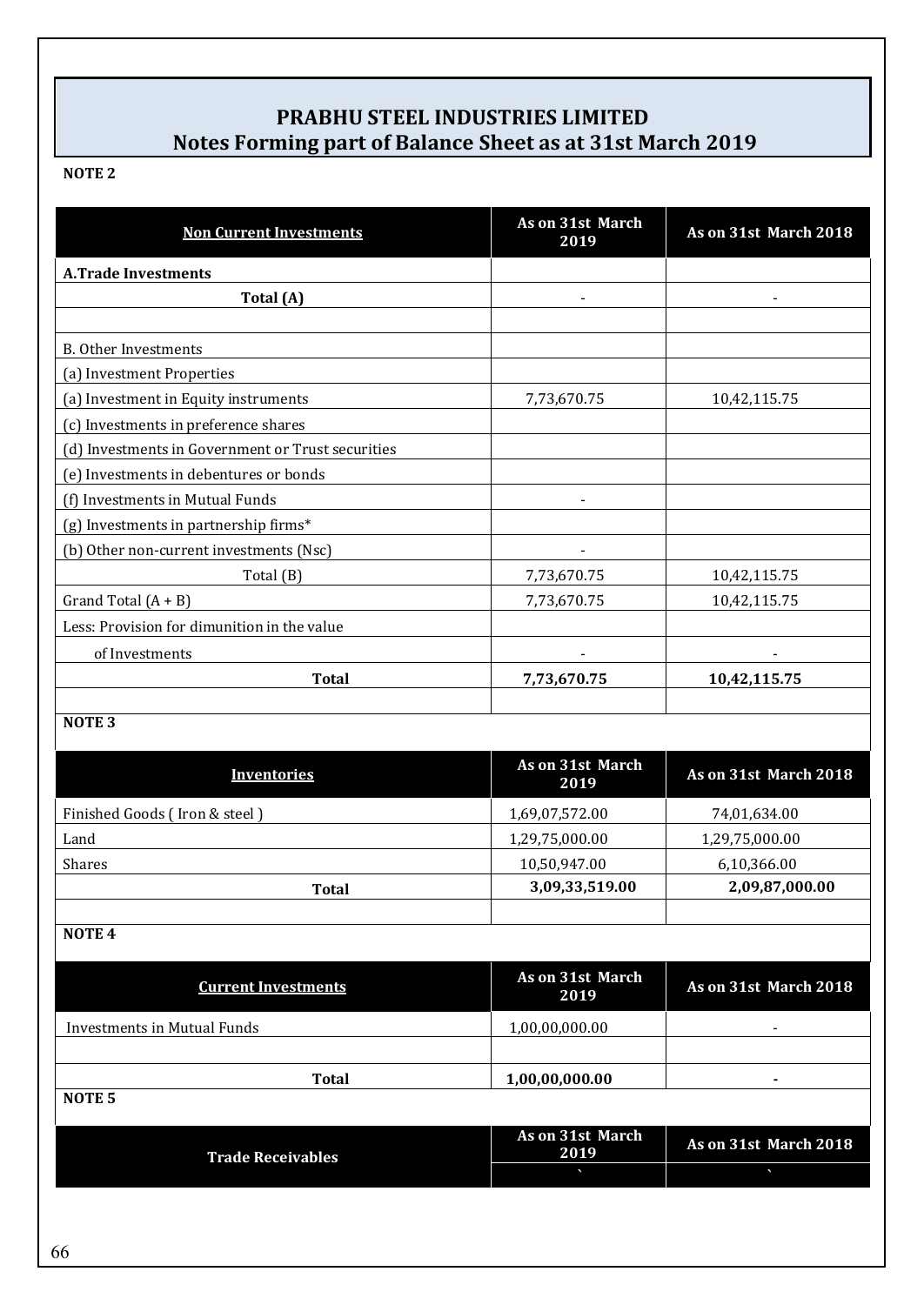| Trade receivables outstanding for a period less than six months<br>from the date they are due for payment |                 |                |
|-----------------------------------------------------------------------------------------------------------|-----------------|----------------|
| Secured, considered good                                                                                  |                 |                |
|                                                                                                           |                 |                |
| Unsecured, considered good                                                                                | 9,82,49,437.50  | 3,46,03,792.00 |
| Secured, considered doubtful                                                                              |                 |                |
| Less: Provision for doubtful debts                                                                        |                 |                |
|                                                                                                           | 9,82,49,437.50  | 3,46,03,792.00 |
|                                                                                                           |                 |                |
| Trade receivables outstanding for a period exceeding six<br>months from the date they are due for payment |                 |                |
| Secured, considered good                                                                                  |                 |                |
| Unsecured, considered good                                                                                | 45,20,369.00    | 33,45,906.00   |
| Unsecured, considered doubtful                                                                            |                 |                |
| Less: Provision for doubtful debts                                                                        |                 |                |
|                                                                                                           |                 |                |
|                                                                                                           | 45,20,369.00    | 33,45,906.00   |
|                                                                                                           |                 |                |
| <b>Total</b>                                                                                              | 10,27,69,806.50 | 3,79,49,698.00 |
|                                                                                                           |                 |                |

# **NOTE 6**

 $\overline{\phantom{a}}$ 

| <b>Cash and Cash equivalents</b>               | As on 31st March<br>2019 | As on 31st March 2018 |
|------------------------------------------------|--------------------------|-----------------------|
| a. Balances with Banks                         |                          |                       |
| HDFC Bank Ltd. A/C NO.05022320000582           | 79,607.96                | 45,119.86             |
| ICICI Bank (C/A.005905017527)                  | 44,456.00                | 73,696.00             |
| IDBI Bank C/A No.389103000000268               | 2,530.54                 | 4,95,976.54           |
| Nirmal Current A/c 5531021004902               | 1,03,301.50              | 31,03,873.50          |
| Nirmal Ujjwal Credit Co-operative Society Ltd. | 68,896.50                | 27,54,364.50          |
| SBI A/C NO.10428122191                         | 72,127.59                | 30,074.59             |
| N.N.S.B. Bank A/c -001011100005666             | 47,220.35                | 1,93,26,087.57        |
| AXIS Bank A/c No 917020060698798               | 1,03,850.90              | 34,88,955.20          |
| Axis Bank Card                                 |                          | 19,216.41             |
|                                                |                          |                       |
| b. Cash In Hand                                | 7,91,335.79              | 9,37,951.39           |
| <b>Total</b>                                   | 13, 13, 327. 13          | 3,02,75,315.56        |
| Note 7                                         |                          |                       |
| <b>Bank Balances</b>                           | As on 31st March<br>2019 | As on 31st March 2018 |
| <b>Fix Deposits with Banks</b>                 |                          |                       |
|                                                |                          |                       |
| I.D.B.I.Bank FDR A/C                           | 7,77,568.40              | 7,31,963.60           |
| N.N.S.B. LTD (FDR A/C)                         | 74,29,454.00             | 22,71,934.00          |
| Rural Electrification Corp Ltd                 |                          | 5,00,000.00           |
| Nirmal Urban Co-operative Bank FDR             | 1,00,00,000.00           | 1,00,00,000.00        |
| <b>Total</b>                                   | 1,82,07,022.40           | 1,35,03,897.60        |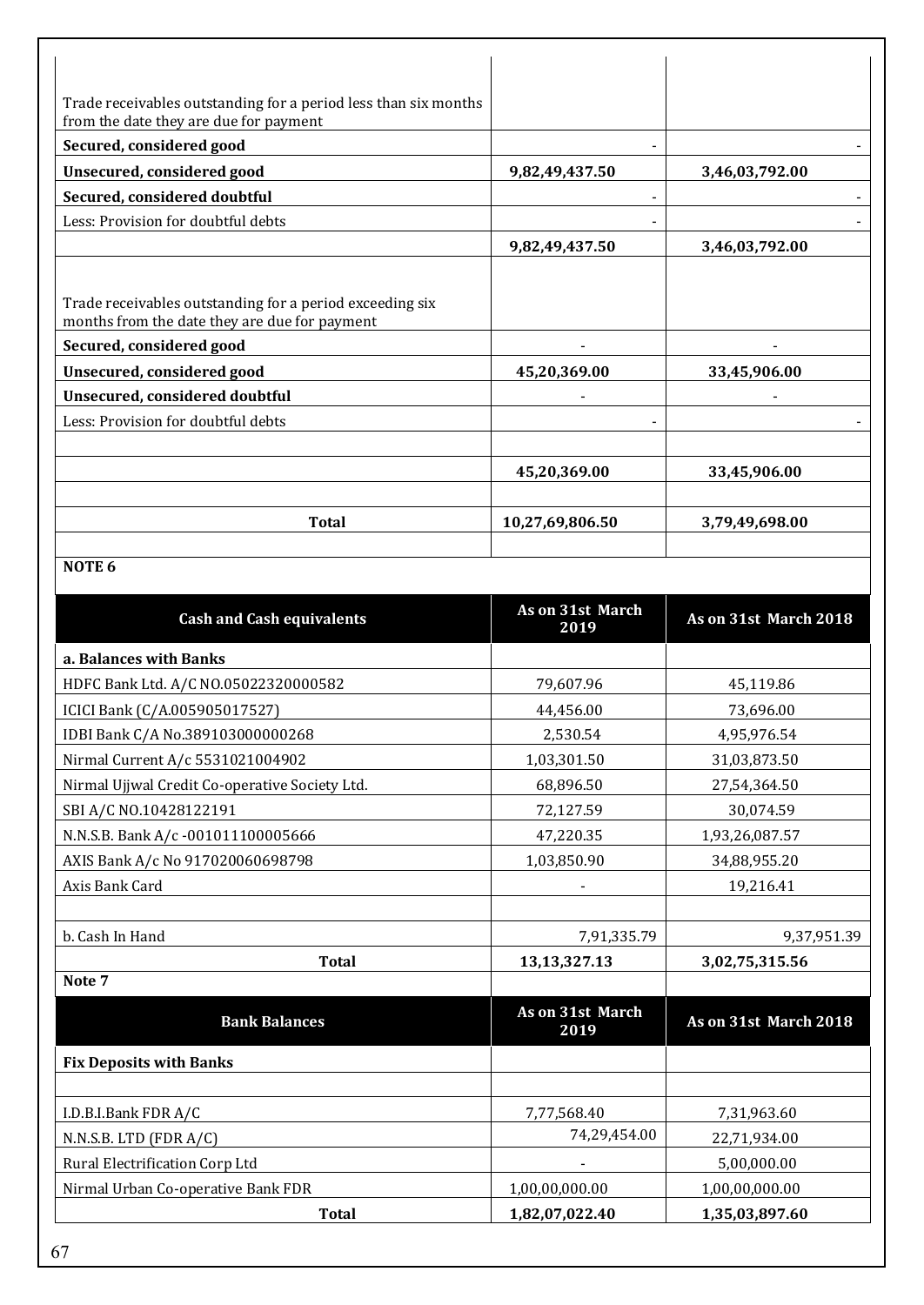| <b>NOTE 8</b>                             |                          |                       |
|-------------------------------------------|--------------------------|-----------------------|
| <b>Current Loans and Advances</b>         | As on 31st March<br>2019 | As on 31st March 2018 |
| a. Loans and Advances to related parties  |                          |                       |
| Hariyana Metals Limited                   | 1,32,62,349.00           |                       |
|                                           | 1,32,62,349.00           |                       |
| b. Others (specify nature)                |                          |                       |
| Secured, considered good                  |                          |                       |
| Unsecured, considered good                | 5,13,04,066.13           | 6,48,20,646.49        |
| Doubtful                                  |                          |                       |
| Less: Provision                           |                          |                       |
|                                           | 5,13,04,066.13           | 6,48,20,646.49        |
|                                           |                          |                       |
| NOTE <sub>9</sub>                         | 6,45,66,415.13           | 6,48,20,646.49        |
|                                           |                          |                       |
| <b>Share Capital</b>                      | As on 31st March<br>2019 | As on 31st March 2018 |
|                                           | <b>Amount</b>            | <b>Amount</b>         |
|                                           |                          |                       |
| <b>Authorised</b>                         |                          |                       |
| (15,00,000 Equity Shares of Rs.10/- each) | 1,50,00,000.00           | 1,50,00,000.00        |
|                                           |                          |                       |
| <b>Issued, Subscribed &amp; Paid up</b>   |                          |                       |
| (7,17,000 Equity Shares of Rs.10/- each)  | 71,70,000.00             | 71,70,000.00          |
| <b>Total</b>                              | 71,70,000.00             | 71,70,000.00          |

**a) The Company has only one class of shares referred to as equity shares having a par value of Rs. 10 each. Holder of equity shares is entitled to vote one vote per share.**

**b) The reconciliation of the number of shares outstanding as on 31st March, 2019 and 31st March, 2018 is set out below:**

| <b>PARTICULARS</b>                     | As on 31st March<br>2019 | As on 31st March 2018 |
|----------------------------------------|--------------------------|-----------------------|
| Number of shares as at the beginning   | 717000                   | 717000                |
| Add: Shares allotted during the period | <b>NIL</b>               | <b>NIL</b>            |
| Number of shares at the end            | 717000                   | 717000                |

**c) The details of Shareholders holding more than 5% shares as on 31st March, 2019 and 31st March, 2018 are set out below:**

| <b>Shareholder</b>   | Name of the No. of Shares as on Percentage<br>31 <sup>st</sup> March, 2019 | <b>Shareholding as on 31st March, 2018</b><br>31 <sup>st</sup> March, 2019 | of No. of Shares as on Percentage | of<br>Shareholding as on<br>31 <sup>st</sup> March, 2018 |
|----------------------|----------------------------------------------------------------------------|----------------------------------------------------------------------------|-----------------------------------|----------------------------------------------------------|
| Dinesh G.<br>Agrawal | 44050                                                                      | 6.14                                                                       | 44050                             | 6.14                                                     |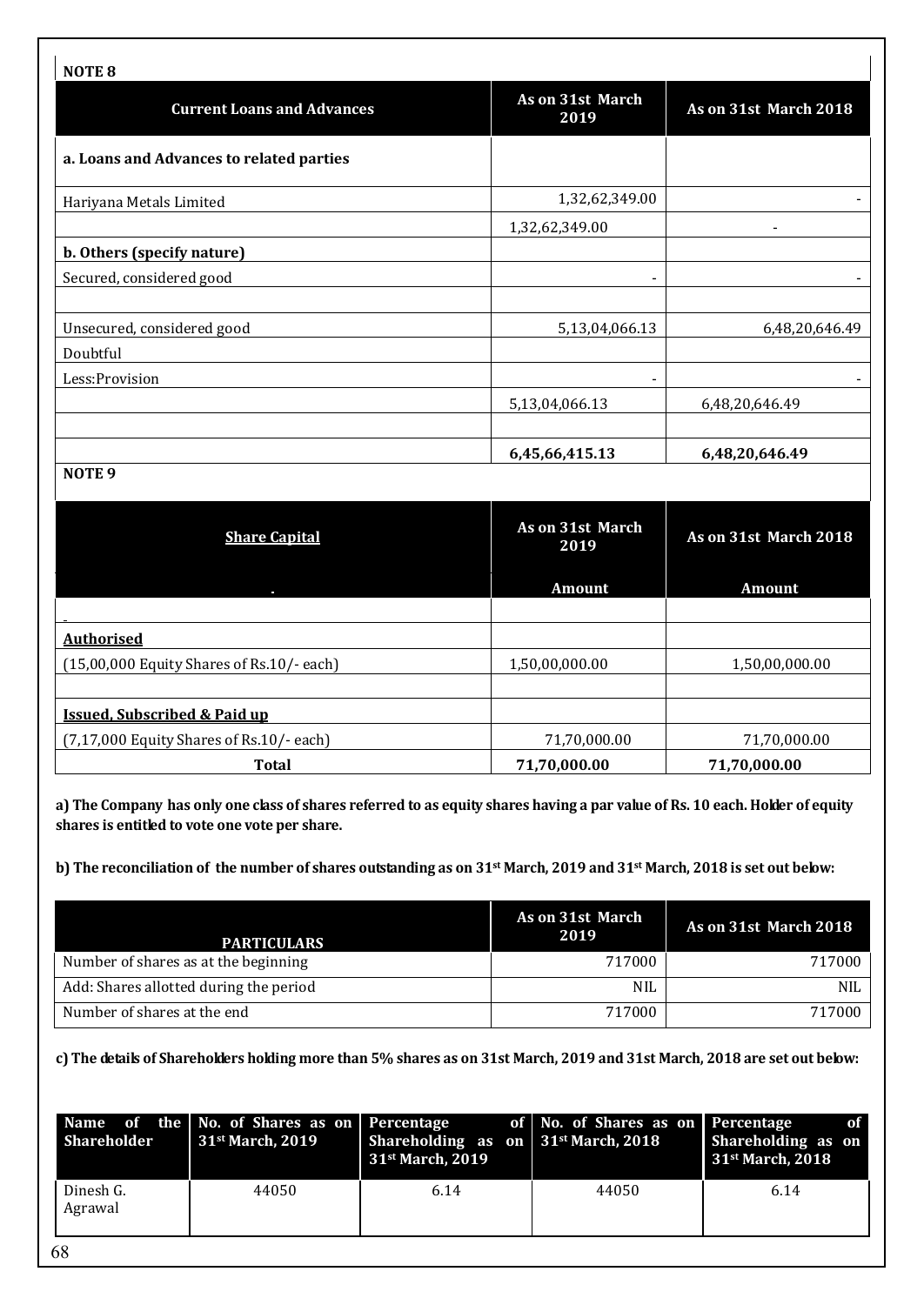| Hariyana Metals<br>Ltd.            | 60650                                          | 8.46           | 60650                 | 8.46                  |  |
|------------------------------------|------------------------------------------------|----------------|-----------------------|-----------------------|--|
| Priti G. Agrawal                   | 51050                                          | 7.12           | 51050                 | 7.12                  |  |
| Harish Agarwal                     | 45350                                          | 6.32           | 45350                 | 6.32                  |  |
| Suruchi Agarwal                    | 45000                                          | 6.28           | 45000                 | 6.28                  |  |
| Anita Agarwal                      | 45000                                          | 6.28           | 45000                 | 6.28                  |  |
| <b>NOTE 10</b>                     |                                                |                |                       |                       |  |
|                                    |                                                |                |                       |                       |  |
|                                    |                                                |                | As on 31st March 2019 | As on 31st March 2018 |  |
|                                    | <b>Reserves &amp; Surplus</b>                  |                |                       |                       |  |
|                                    |                                                |                |                       |                       |  |
| (a) Capital Reserve                |                                                |                |                       |                       |  |
| <b>Opening Balance</b>             |                                                |                | 47,38,874.25          | 47,38,874.25          |  |
| Add: Current Year Transfer         |                                                |                |                       |                       |  |
| Less: Written back in Current Year |                                                |                | $\blacksquare$        | $\blacksquare$        |  |
| <b>Closing Balance</b>             |                                                |                | 47,38,874.25          | 47,38,874.25          |  |
|                                    |                                                |                |                       |                       |  |
| (b) Revaluation Reserve            |                                                |                |                       |                       |  |
| <b>Opening Balance</b>             |                                                |                | 18,57,265.00          | 21,58,875.00          |  |
| Add: Current Year Transfer         |                                                |                |                       |                       |  |
| Less: Written back in Current Year |                                                |                |                       | 3,01,610.00           |  |
| <b>Closing Balance</b>             |                                                |                | 18,57,265.00          | 18,57,265.00          |  |
|                                    |                                                |                |                       |                       |  |
| (c) Surplus                        |                                                |                |                       |                       |  |
| Opening balance                    |                                                |                | 5,12,25,794.33        | 2,91,59,515.33        |  |
|                                    | (+) Net Profit/(Net Loss) For the current year |                | 9,82,693.38           | 2,20,66,279.00        |  |
| (+) Transfer from Reserves         |                                                |                |                       |                       |  |
| (-) Proposed Dividends             |                                                |                |                       |                       |  |
| (-) Interim Dividends              |                                                |                |                       |                       |  |
| (-) Transfer to Reserves           |                                                |                |                       |                       |  |
| <b>Closing Balance</b>             |                                                |                | 5,22,08,487.71        | 5, 12, 25, 794. 33    |  |
| <b>NOTE 11</b>                     | Total $(a)+(b)+(c)$                            |                | 5,88,04,626.96        | 5,78,21,933.58        |  |
|                                    |                                                |                |                       |                       |  |
|                                    |                                                |                | As on 31st March 2019 | As on 31st March 2018 |  |
|                                    | <b>Non-Current Borrowings</b>                  |                |                       |                       |  |
|                                    |                                                |                |                       |                       |  |
| <b>Secured Borrowings:</b>         |                                                |                | 2,96,61,058.50        | 3,23,38,732.50        |  |
|                                    |                                                |                |                       |                       |  |
| <b>Unsecured Borrowings:</b>       |                                                | 2,20,00,000.00 | 3,20,00,000.00        |                       |  |
|                                    |                                                |                |                       |                       |  |
| <b>Total</b>                       |                                                | 5,16,61,058.50 | 6,43,38,732.50        |                       |  |
| Note 12                            |                                                |                |                       |                       |  |
|                                    |                                                |                |                       |                       |  |
|                                    | <b>Current Borrowings</b>                      |                | As on 31st March 2019 | As on 31st March 2018 |  |
| Secured:                           |                                                |                |                       |                       |  |
| 69                                 |                                                |                |                       |                       |  |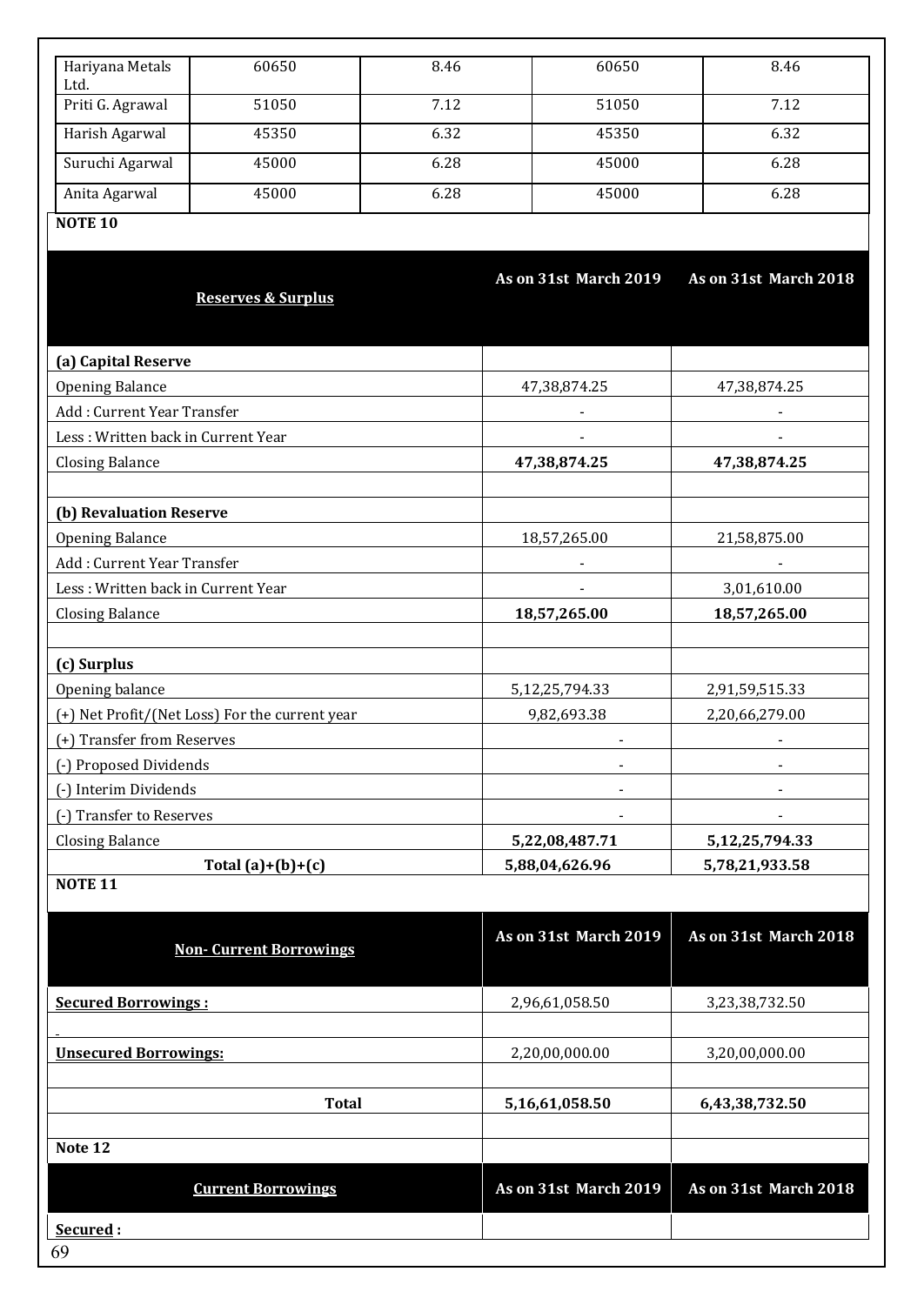| (i) Loans Repayable on Demand             |                       |                       |
|-------------------------------------------|-----------------------|-----------------------|
| <b>Cash Credit</b>                        |                       |                       |
| IDBI Bank(Agst FDR)a/c 389655000000019    | 1,68,958.44           | 58,259.76             |
| N.N.S.B. Bank OD A/c (Agst FDR) -210      | 57,24,314.22          | 9,02,892.51           |
| Nirmal OD A/c 55311181000220              | 90,02,737.50          | 86,90,257.50          |
| <b>Car Loan</b>                           |                       |                       |
| HDFC Bank car loan                        | 3,87,486.00           | 8,10,198.00           |
| <b>Total</b>                              | 1,52,83,496.16        | 1,04,61,607.77        |
| <b>NOTE 13</b>                            |                       |                       |
| <b>Trade Pavables</b>                     | As on 31st March 2019 | As on 31st March 2018 |
| <b>Sundry Creditors</b>                   | 10,30,52,733.30       | 2,59,58,354.30        |
| <b>Security Deposits Payable</b>          | 41,602.00             | 32,475.00             |
| <b>Advance From Customers</b>             | 2,17,327.00           | 67,00,323.00          |
| <b>Total</b>                              | 10,33,11,662.30       | 3,26,91,152.30        |
| <b>NOTE 14</b>                            |                       |                       |
| <b>Other Current Liabilities</b>          | As on 31st March 2019 | As on 31st March 2018 |
| <b>Other Credit Balances</b>              |                       |                       |
| Harish Agrawal                            | 7,72,046.00           | 4,82,956.00           |
| Dinesh Agrawal                            | 4,80,687.00           | 1,42,377.00           |
| <b>All Payables</b>                       |                       |                       |
| Income Tax Deducted At Source             | 49,175.00             | 2,288.00              |
| Income Tax Deducted At Source prof / retn | 42,650.00             |                       |
| Income Tax Deducted At Source (Property)  | 14,600.00             |                       |
| Income Tax Deducted (Salary)              | 75,000.00             |                       |
| 49513.40<br><b>CGST Receivable</b>        |                       |                       |

Less :- IGST Receivable -1619.15 47,894.25 27,049.00 SGST Payable 27,049.00 MSEB Nagpur 14,06,538.00 14,06,538.00 14,06,538.00

| Liability                                                          |              |
|--------------------------------------------------------------------|--------------|
| The notes referred above are integral part of Finanacial Statement |              |
|                                                                    |              |
| As per our Report of even date                                     |              |
| For Lalit Jham & Co.                                               | <b>For F</b> |
|                                                                    |              |

**Chartered Accountants FRN 114158W**

**Accounting Policies,Contingent** 

**Nagpur dated 24th May 2019**

For Prabhu Steel Industries Limited

 **Total 31,93,855.65 20,88,257.00** 

**Lalit Jham HARISH AGRAWAL DINESH AGRAWAL** Partner DIRECTOR DIRECTOR DIRECTOR DIRECTOR DIRECTOR DIRECTOR DIRECTOR DIRECTOR DIRECTOR DIN 291086 **(M.No. 040501) DIN 291083 DIN 291086**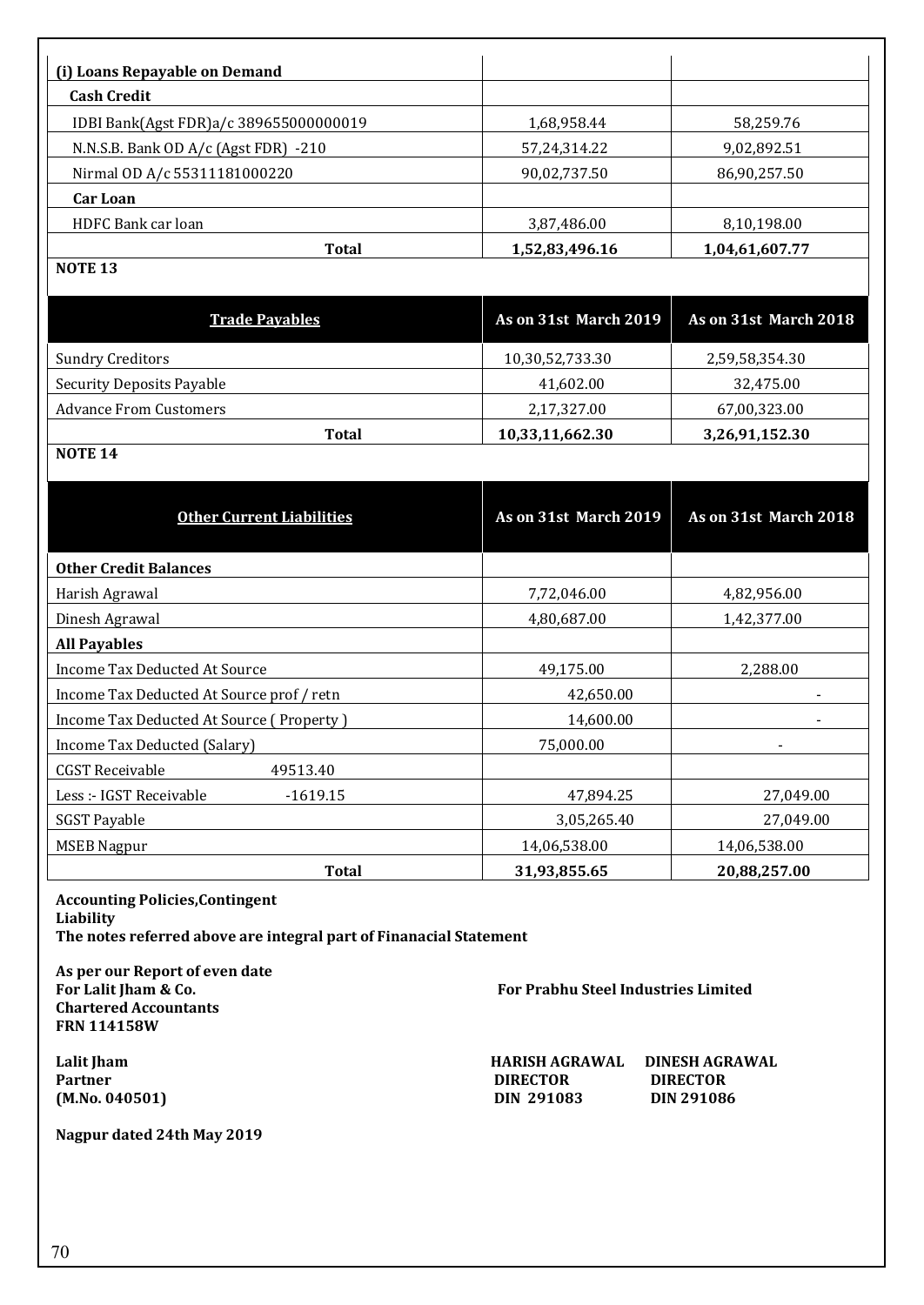# **ATTENDANCE SLIP 47th ANNUAL GENERAL MEETING ON 8th AUGUST, 2019**

| Name and Address of Shareholder | Folio No. |
|---------------------------------|-----------|
| No. of Shares                   | Client ID |

I hereby record my presence at the 47th Annual General Meeting of the Company at NEAR OLD MOTOR STAND ITWARI NAGPUR - 440008, on August 8th, 2019, Thursday at 11.00 A.M.

\_\_\_\_\_\_\_\_\_\_\_\_\_\_\_\_\_\_\_\_\_\_\_\_\_\_\_\_\_\_\_\_\_\_\_\_\_\_\_\_\_\_\_\_\_\_\_ Signature of the Shareholder or Proxy

Email Address:

 $\overline{\phantom{a}}$  , and the set of the set of the set of the set of the set of the set of the set of the set of the set of the set of the set of the set of the set of the set of the set of the set of the set of the set of the s

Note: Please fill up this attendance slip and hand it over at the entrance of the meeting hall. Members are requested to bring their copies of the Annual Report at the meeting.

| Electronic Voting Event Number (EVEN) | USER I'D | PASSWORD |
|---------------------------------------|----------|----------|
|                                       |          |          |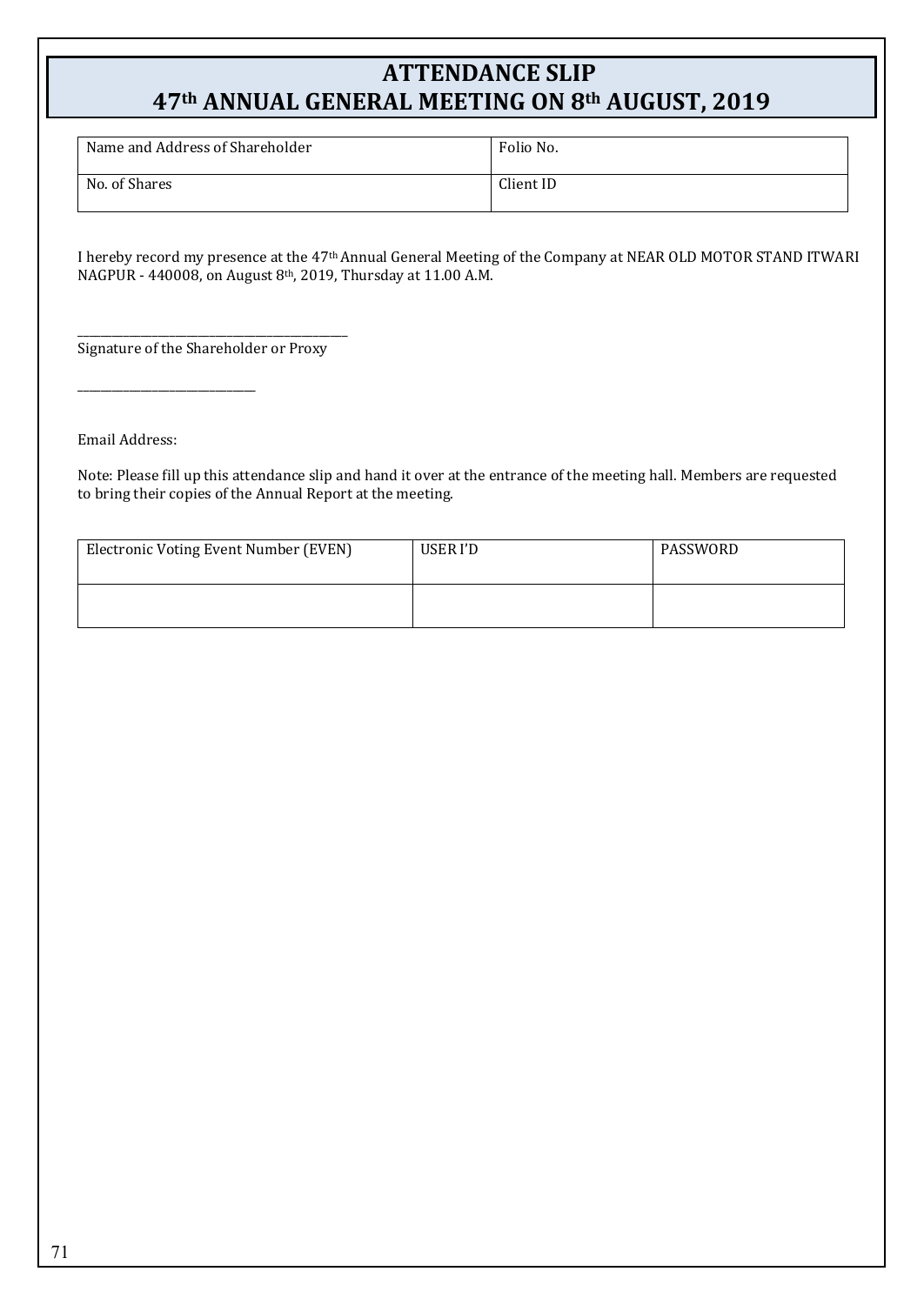## **FORM NO. MGT-11 PROXY FORM**

*[Pursuant to Section 105(6) of the Companies Act, 2013 and Rule 19(3) of the Companies Management and Administration Rules, 2014]*

| Name of the Member(s):          |  |
|---------------------------------|--|
| <b>Registered address:</b>      |  |
|                                 |  |
|                                 |  |
| E-mail Id:                      |  |
|                                 |  |
| Folio No. / Client Id & DP. Id: |  |

*I/We…………………………………………………………………………being a member / members holding……………………..shares of PRABHU STEEL INDUSTRIES LIMITED hereby appoint:*

|   | Name:            | Address:        |
|---|------------------|-----------------|
|   | Email ID:        | Signature:      |
| 2 | Name:            | <b>Address:</b> |
|   | Email ID:        | Signature:      |
| 3 | Name:            | <b>Address:</b> |
|   | <b>Email ID:</b> | Signature:      |

as my/our proxy to attend and vote (on a poll) for me/us and on my/our behalf at the 47<sup>th</sup> Annual General Meeting of the company, to be held on Thursday, August 8, 2019 at 11:00 A.M. at Near Old Motor Stand itwari Nagpur - 440008 and at any adjournment thereof in respect of such resolutions as are indicated below:

| Sr.            | Description.                                                         | No.       | <b>FOR</b> | <b>AGAINST</b> |
|----------------|----------------------------------------------------------------------|-----------|------------|----------------|
| N <sub>o</sub> |                                                                      | of shares |            |                |
|                |                                                                      | held      |            |                |
| $\mathbf{1}$   | To Receive, Consider and Adopt the Profit and Loss Account of the    |           |            |                |
|                | Company for the year ended 31st March, 2019 and Balance Sheet        |           |            |                |
|                | as at that date, Cash Flow statement for the year ended 31st         |           |            |                |
|                | March, 2019 and Report of the Directors and Auditors thereon.        |           |            |                |
| 2              | To appoint a Director in place of Mr. Dinesh Gangaram Agarwal,       |           |            |                |
|                | Managing Director (DIN: 00291086) who retires by rotation and        |           |            |                |
|                | being eligible offered himself for re-appointment.                   |           |            |                |
| 3              | To appoint a Director in place of Mr. Harish Agrawal, Executive      |           |            |                |
|                | Director (DIN: 00291083) who retires by rotation and being           |           |            |                |
|                | eligible offered himself for re-appointment.                         |           |            |                |
| $\overline{4}$ | To Consider the appointment of Mr. Gulshan Jagdish Jham,             |           |            |                |
|                | Chartered Accountant, as Statutory Auditors of the Company and       |           |            |                |
|                | fix their remuneration and in this regard to consider and if thought |           |            |                |
|                | fit, to pass, with or without modification(s), the following         |           |            |                |
|                | resolution as an Ordinary Resolution.                                |           |            |                |
| $5^{\circ}$    | Regularisation Of Additional Director, Mr Pramod Dnyaneshwar         |           |            |                |
|                | Kale By Appointing Him As Independent Director Of The Company        |           |            |                |
| 6              | Regularisation Of Additional Director, Ms Sonali Pramod              |           |            |                |
|                | Paithankar By Appointing Her As Independent Director Of The          |           |            |                |
|                | Company                                                              |           |            |                |

Signed this \_\_\_\_\_\_\_\_\_\_\_\_\_\_\_, 2019

Signature(s) of the Shareholder(s)…………………..

Signature of Proxy Holder....................................

**Notes:** This form of proxy in order to be effective should be duly completed and deposited at the Registered Office of the Company, not less than 48 hours before the commencement of the Meeting.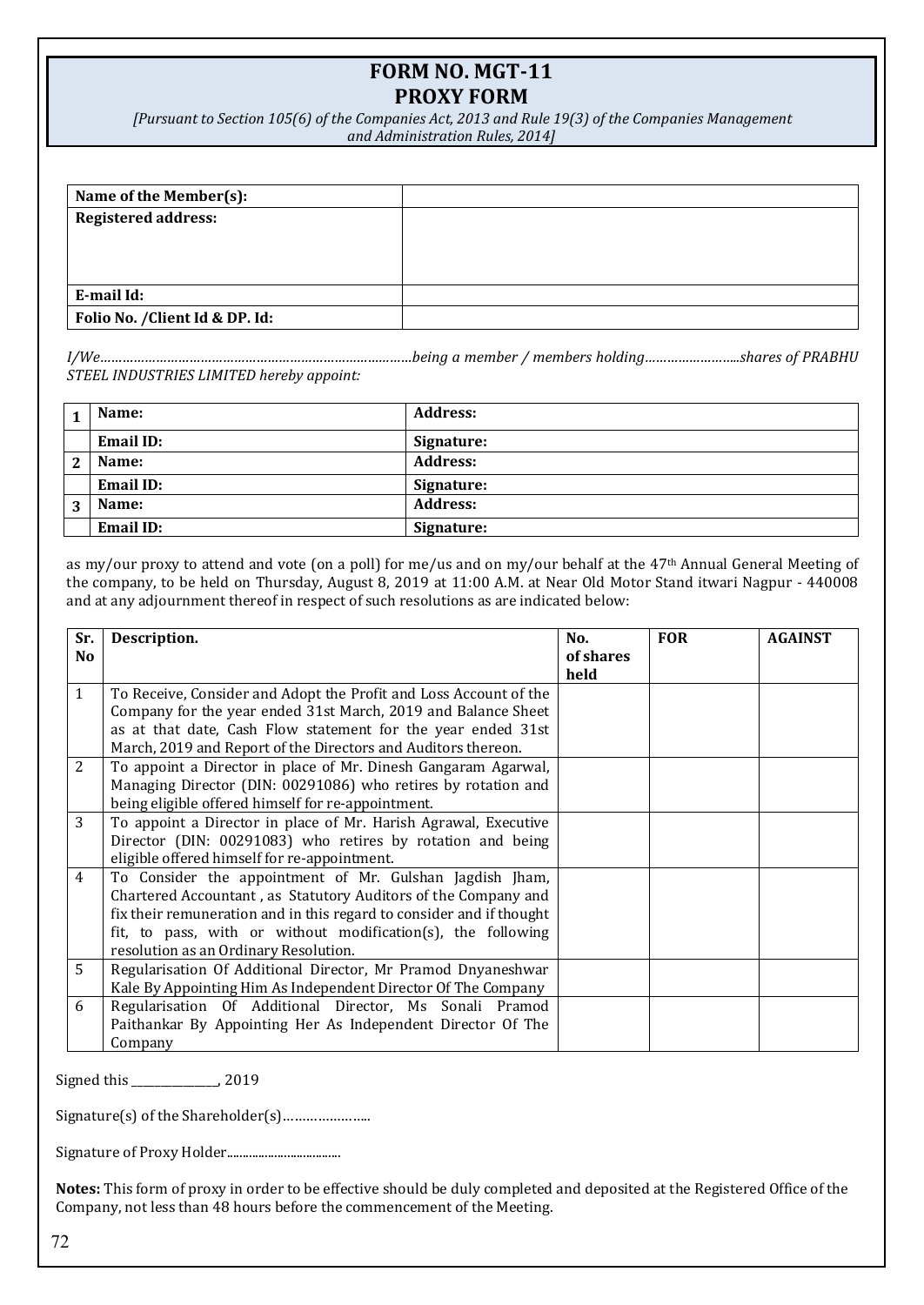## **PAPER – MGT -12 BALLOT PAPER/POLLING PAPER**

| Name $(s)$ of Member $(s)$ :<br>(In BLOCK/CAPITAL LETTERS) |  |
|------------------------------------------------------------|--|
| <b>Registered Address:</b>                                 |  |
| DP ID / Client ID* or Registered<br><b>Folio No:</b>       |  |
| No. of equity shares held :                                |  |

### **\*Applicable in case of Share held in electronic from**

I/We hereby exercise my/our vote in respect of the following resolution(s) as set out in the Notice of 47th Annual General Meeting of Company scheduled to be held on Thursday, August 8, 2019 at 11:00 A.M. at Near Old Motor Stand itwari Nagpur - 440008, which is proposed to be placed for consideration of members at the aforesaid Annual General Meeting of the Company, by conveying my/our assent and/or dissent to the said Resolution(s) in the relevant box as stated here in below:

| ResoNo.                   | <b>Resolution</b>                                                                                                | <b>No. of Equity</b><br>Share(s)<br>held | I/We<br>assent to<br>the | I/We<br>dissent to<br>the      |
|---------------------------|------------------------------------------------------------------------------------------------------------------|------------------------------------------|--------------------------|--------------------------------|
|                           |                                                                                                                  |                                          | resolution<br>$(For)*$   | resolution<br>$(A$ gainst $)*$ |
|                           | <b>Ordinary Businesses</b>                                                                                       |                                          |                          |                                |
| 1.                        | To Receive, Consider and Adopt the Profit and Loss                                                               |                                          |                          |                                |
|                           | Account of the Company for the year ended 31st March,                                                            |                                          |                          |                                |
|                           | 2019 and Balance Sheet as at that date, Cash Flow                                                                |                                          |                          |                                |
|                           | statement for the year ended 31st March, 2019 and Report                                                         |                                          |                          |                                |
|                           | of the Directors and Auditors thereon.                                                                           |                                          |                          |                                |
| 2.                        | To appoint a Director in place of Mr. Dinesh Gangaram                                                            |                                          |                          |                                |
|                           | Agarwal, Managing Director (DIN: 00291086) who retires<br>by rotation and being eligible offered himself for re- |                                          |                          |                                |
|                           | appointment.                                                                                                     |                                          |                          |                                |
| 3.                        | To appoint a Director in place of Mr. Harish Agrawal,                                                            |                                          |                          |                                |
|                           | Executive Director (DIN: 00291083) who retires by                                                                |                                          |                          |                                |
|                           | rotation and being eligible offered himself for re-                                                              |                                          |                          |                                |
|                           | appointment.                                                                                                     |                                          |                          |                                |
| 4.                        | To Consider the appointment of Mr. Gulshan Jagdish Jham,                                                         |                                          |                          |                                |
|                           | Chartered Accountant, as Statutory Auditors of the<br>Company and fix their remuneration and in this regard to   |                                          |                          |                                |
|                           | consider and if thought fit, to pass, with or without                                                            |                                          |                          |                                |
|                           | modification(s), the following resolution as an Ordinary                                                         |                                          |                          |                                |
|                           | Resolution.                                                                                                      |                                          |                          |                                |
| <b>Special Businesses</b> |                                                                                                                  |                                          |                          |                                |
| 5.                        | Regularisation Of Additional Director,<br>Mr Pramod                                                              |                                          |                          |                                |
|                           | Dnyaneshwar Kale By Appointing Him As Independent                                                                |                                          |                          |                                |
|                           | Director Of The Company                                                                                          |                                          |                          |                                |
| 6.                        | Regularisation Of Additional Director, Ms Sonali Pramod                                                          |                                          |                          |                                |
|                           | Paithankar By Appointing Her As Independent Director Of                                                          |                                          |                          |                                |
|                           | The Company                                                                                                      |                                          |                          |                                |

\*Please put a tick mark  $(\checkmark)$  in appropriate column against the resolution(s) indicated above. In case of member/proxy wishes his/her vote to be used differently, he/she should indicate the number of shares under the columns 'For' and/or 'Against'.

**Place: Date: \_\_\_\_\_\_\_\_\_\_\_\_\_\_\_\_\_\_\_\_\_\_\_\_\_\_\_**

 **Signature of Member**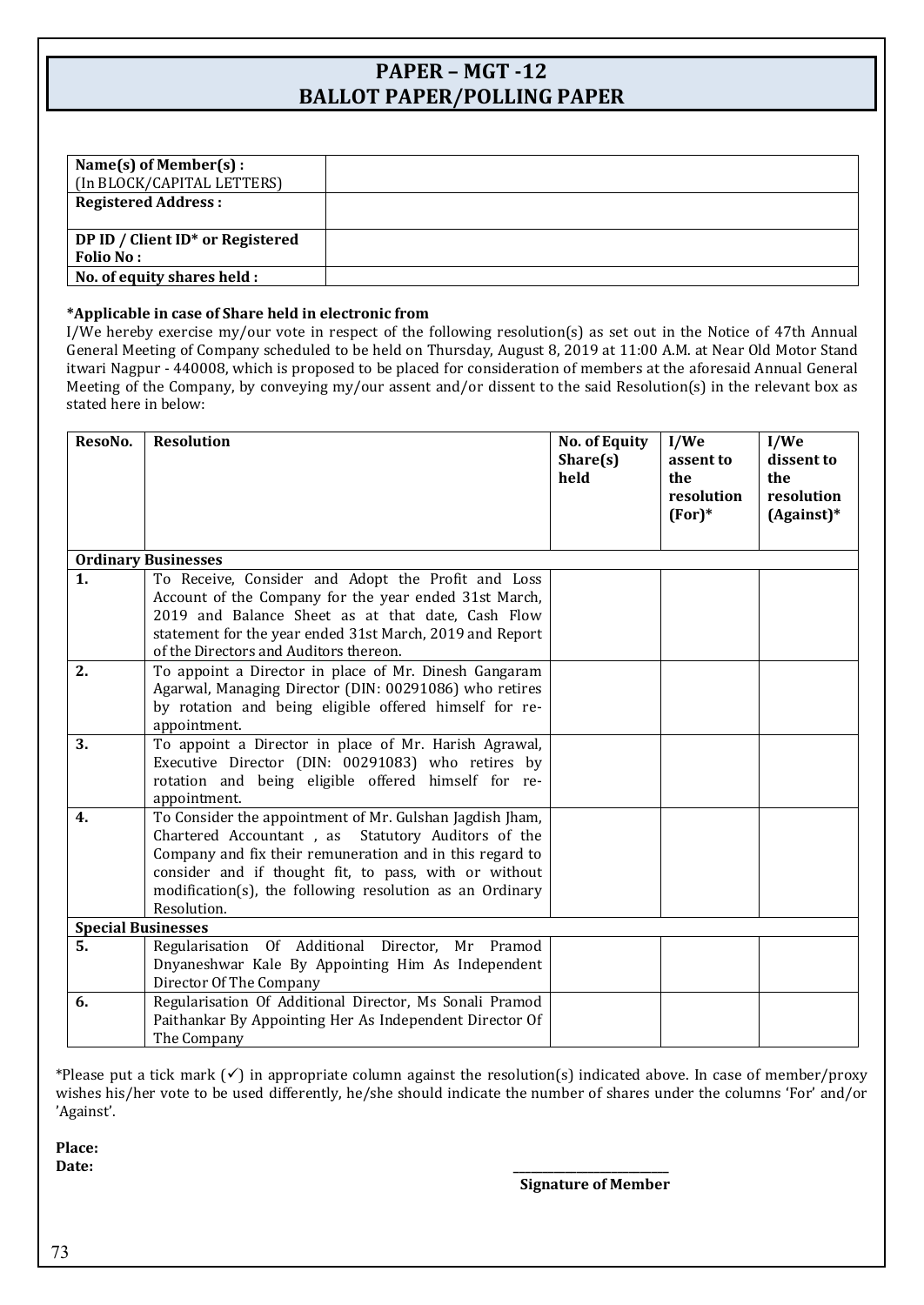#### **INSTRUCTIONS**

## **1. General Instructions**:

- a. There will be one Ballot Form / remote e-voting for every Client ID No./Folio No., irrespective of the number of joint holders.
- b. Members have option to vote either through Ballot Form or through remote e-voting. If a member has opted for Physical Ballot, then he/she should not vote by remote e-voting and vice versa. However, in case Shareholders cast their vote through both physical postal ballot and remote e-voting, then vote cast through remote e-voting shall prevail and vote cast through Physical Postal Ballot shall be considered as invalid.
- c. Voting in the ballot/e-voting cannot be exercised by a proxy. However, corporate and institutional members shall be entitled to vote through their authorized representatives with proof of their authorization, as stated below.
- d. The Scrutinizer's decision on the validity of a Ballot/remote e-voting shall be final and binding.

## **2. Instructions for voting physically by Postal Ballot Form:**

- a. A member desirous of exercising his/her Vote by Ballot may complete this Ballot Form and send it to the Scrutinizer, **Jaymin Modi & Co.**, **a Practicing Company Secretary, at A/302 Om Mahavir CHSL, Navghar Road, Bhayander (E), Thane-401105**, in the attached self addressed envelope. Postage will be borne and paid by the Company. Further, any envelopes containing postal ballot, if deposited in person or sent by courier at the expense of the Registered Member(s) will also be accepted.
- b. The self-addressed postage pre-paid envelope bears the address of the Scrutinizer appointed by the Board of Directors of the Company.
- c. This Form must be completed and signed by the Member, as per specimen signature registered with the Company or Depository Participant, as the case may be. In case of joint holding, this Form must be completed and signed (as per the specimen signature registered with the Company) by the first named Member and in his/her absence, by the next named Member.
- d. In respect of shares held by corporate and institutional members (companies, trusts, societies, etc.), the completed Postal Ballot Form should be accompanied by a certified copy of the relevant Board Resolution/appropriate authorization, with the specimen signature(s) of the authorized signatory(ies) duly attested.
- e. The consent must be accorded by recording the assent in the column 'FOR' or dissent in the column 'AGAINST' by placing a tick mark  $(\checkmark)$  in the appropriate column in the Ballot Form. The assent or dissent received in any other form shall not be considered valid.
- f. Members are requested to fill the Ballot Form in indelible ink and avoid filling it by using erasable writing medium(s) like pencil.
- g. Duly completed Ballot Form should reach the Scrutinizer not later than the close of working hours by 5.00 p.m. on **Wednesday, 7th August, 2019**. All Ballot Forms received after this date will be strictly treated as if no reply has been received from the Member.
- h. A Member may request for a duplicate Ballot Form, if so required, and the same duly completed should reach the Scrutinizer not later than the date specified under instruction No.2 (g) above.
- i. Members are requested not to send any other paper along with the Ballot Form. They are also requested not to write anything in the Ballot Form except giving their assent or dissent and putting their signature. If any such other paper is sent, the same will be destroyed by the Scrutinizer.
- j. Incomplete, unsigned or incorrectly ticked Postal Ballot Forms will be rejected.
- k. The Scrutinizer shall within a period not exceeding two (2) working days from the conclusion of the e voting period unblock the votes in the presence of at least two (2) witness not in the employment of the Company and make a Scrutinizer's Report of the votes cast in favor or against, if any, forthwith to the Chairman. The Results declared along with the Scrutinizer's Report shall be placed on the Company's website within two (2) days of passing of the resolutions at the AGM of the Company and shall be communicated to the Stock Exchange, where its securities are listed.

### **3. Process for Members opting for Remote E-Voting:**

- a. In case of members receiving the Ballot Form by Post:
	- User ID and initial password is provided at the bottom of the Ballot Form.
- b. If you are already registered with NSDL for remote e-voting then you can use existing user ID and password for Login to cast your vote.
- c. In case of any queries, remote e-voting user manual for shareholders available at the Downloads section on NSDL remote evoting website: www.evotingindia.com.
- d. The period for remote e-voting starts **on Monday, 5th August, 2019 at 9.00 a.m. and ends on Wednesday, 7th August, 2019 at 5.00 p.m.**